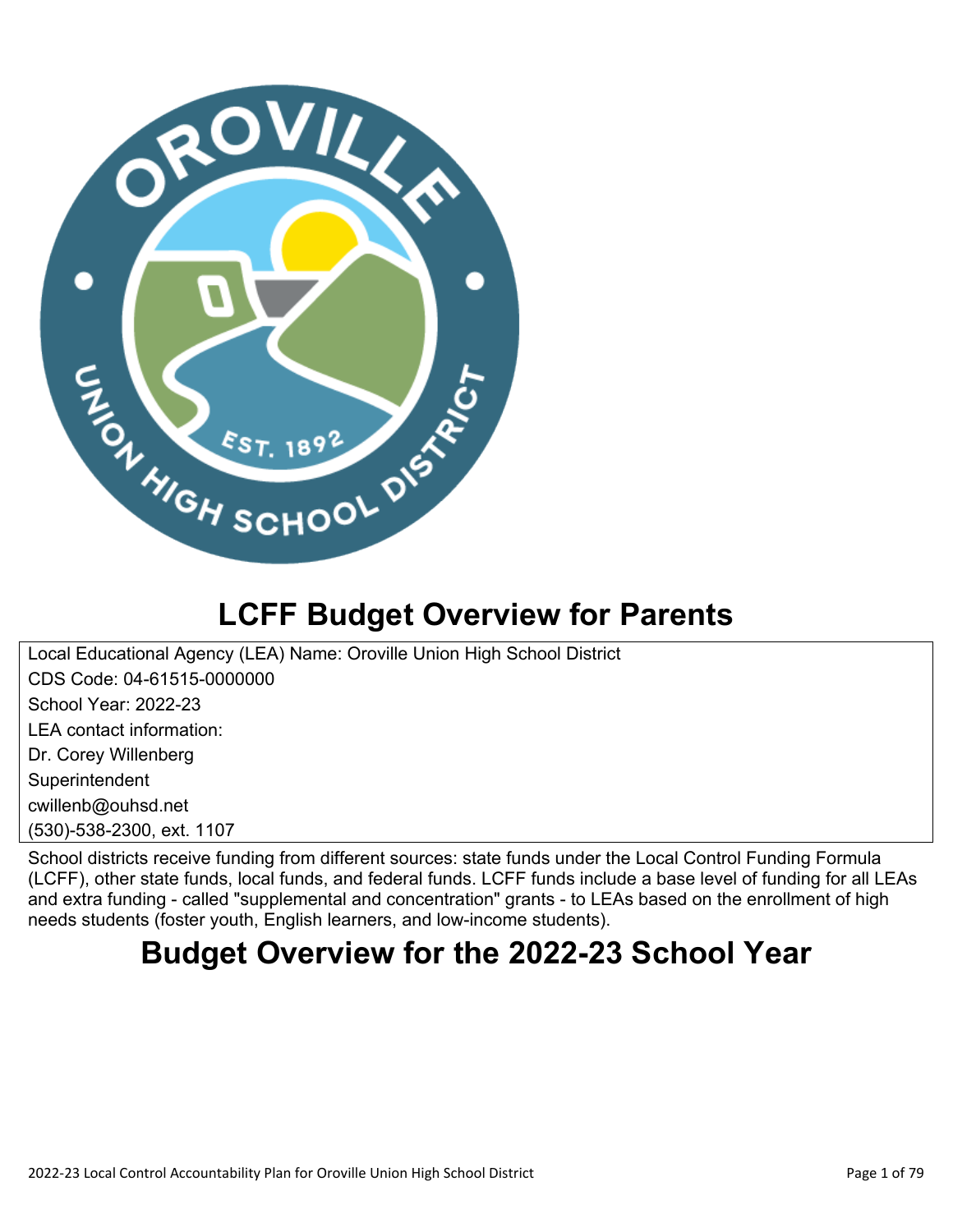## **Projected Revenue by Fund Source**

**Total LCFF funds**  $50$  $0\%$ 

This chart shows the total general purpose revenue Oroville Union High School District expects to receive in the coming year from all sources.

The text description for the above chart is as follows: The total revenue projected for Oroville Union High School District is \$, of which \$ is Local Control Funding Formula (LCFF), \$ is other state funds, \$ is local funds, and \$ is federal funds. Of the \$ in LCFF Funds, \$ is generated based on the enrollment of high needs students (foster youth, English learner, and low-income students).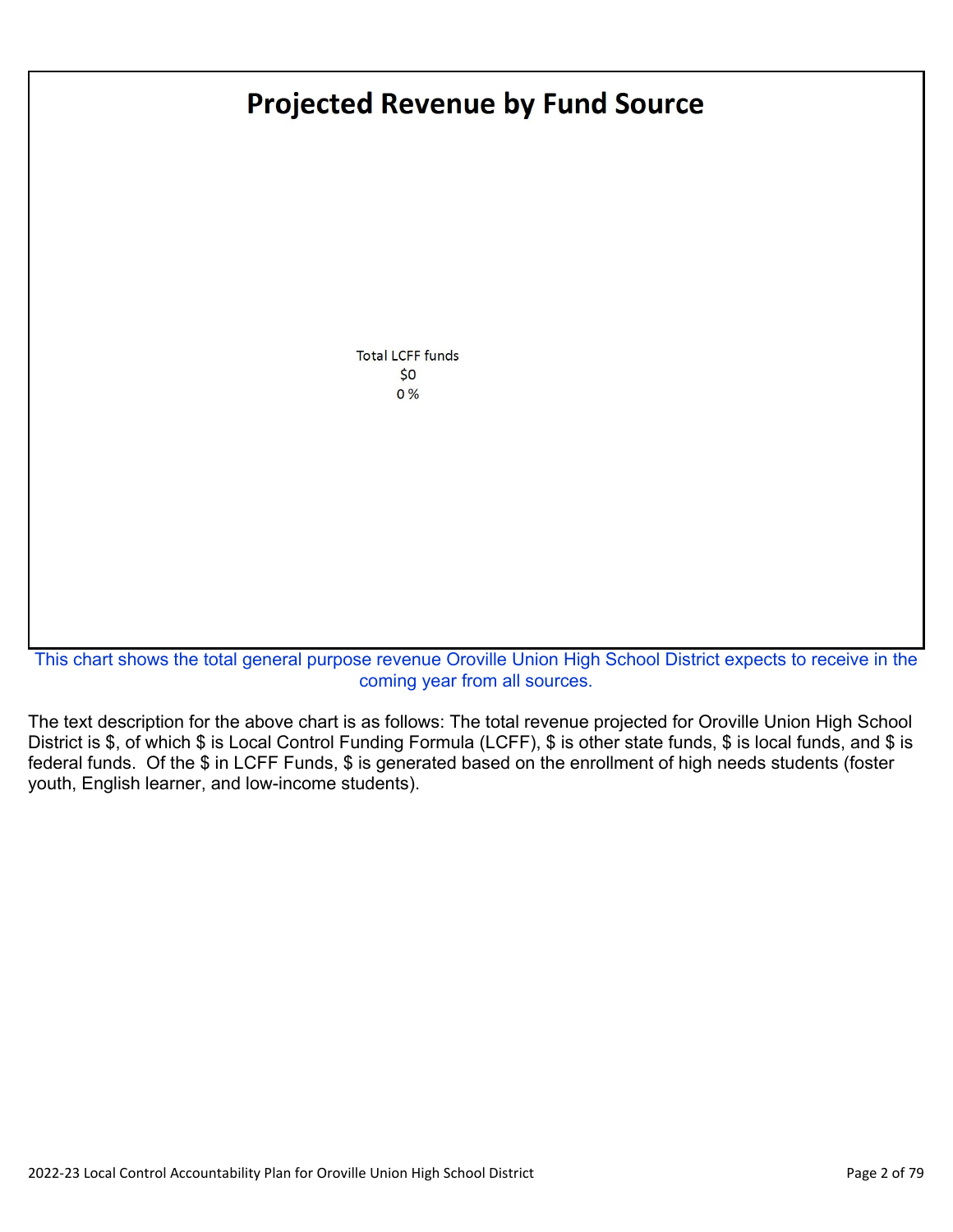## **LCFF Budget Overview for Parents**

The LCFF gives school districts more flexibility in deciding how to use state funds. In exchange, school districts must work with parents, educators, students, and the community to develop a Local Control and Accountability Plan (LCAP) that shows how they will use these funds to serve students.



This chart provides a quick summary of how much Oroville Union High School District plans to spend for 2022- 23. It shows how much of the total is tied to planned actions and services in the LCAP.

The text description of the above chart is as follows: Oroville Union High School District plans to spend \$ for the 2022-23 school year. Of that amount, \$ is tied to actions/services in the LCAP and \$ is not included in the LCAP. The budgeted expenditures that are not included in the LCAP will be used for the following:

### **Increased or Improved Services for High Needs Students in the LCAP for the 2022-23 School Year**

In 2022-23, Oroville Union High School District is projecting it will receive \$ based on the enrollment of foster youth, English learner, and low-income students. Oroville Union High School District must describe how it intends to increase or improve services for high needs students in the LCAP. Oroville Union High School District plans to spend \$ towards meeting this requirement, as described in the LCAP.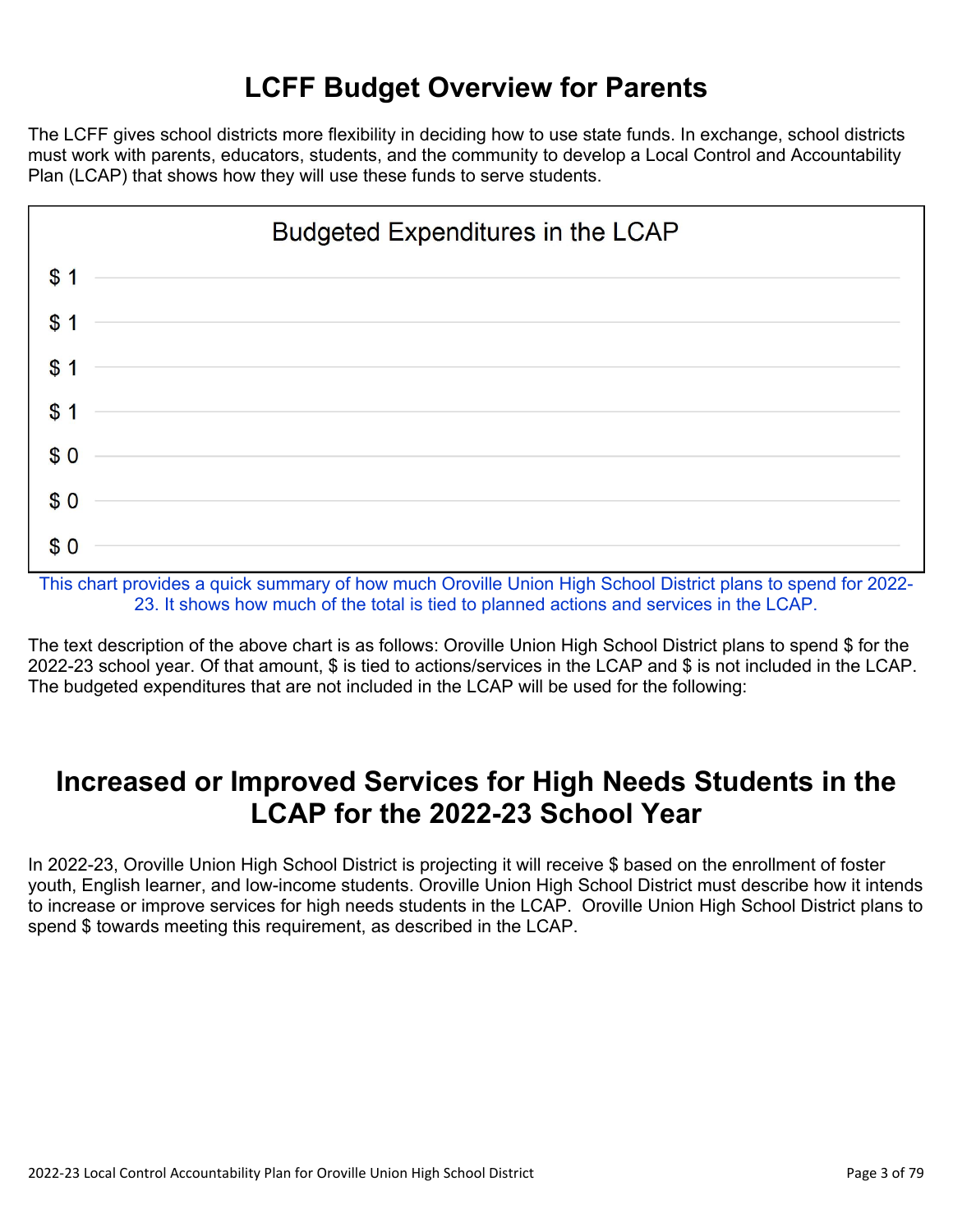## **LCFF Budget Overview for Parents**

## **Update on Increased or Improved Services for High Needs Students in 2021-22**



This chart compares what Oroville Union High School District budgeted last year in the LCAP for actions and services that contribute to increasing or improving services for high needs students with what Oroville Union High School District estimates it has spent on actions and services that contribute to increasing or improving services for high needs students in the current year.

The text description of the above chart is as follows: In 2021-22, Oroville Union High School District's LCAP budgeted \$ for planned actions to increase or improve services for high needs students. Oroville Union High School District actually spent \$ for actions to increase or improve services for high needs students in 2021-22.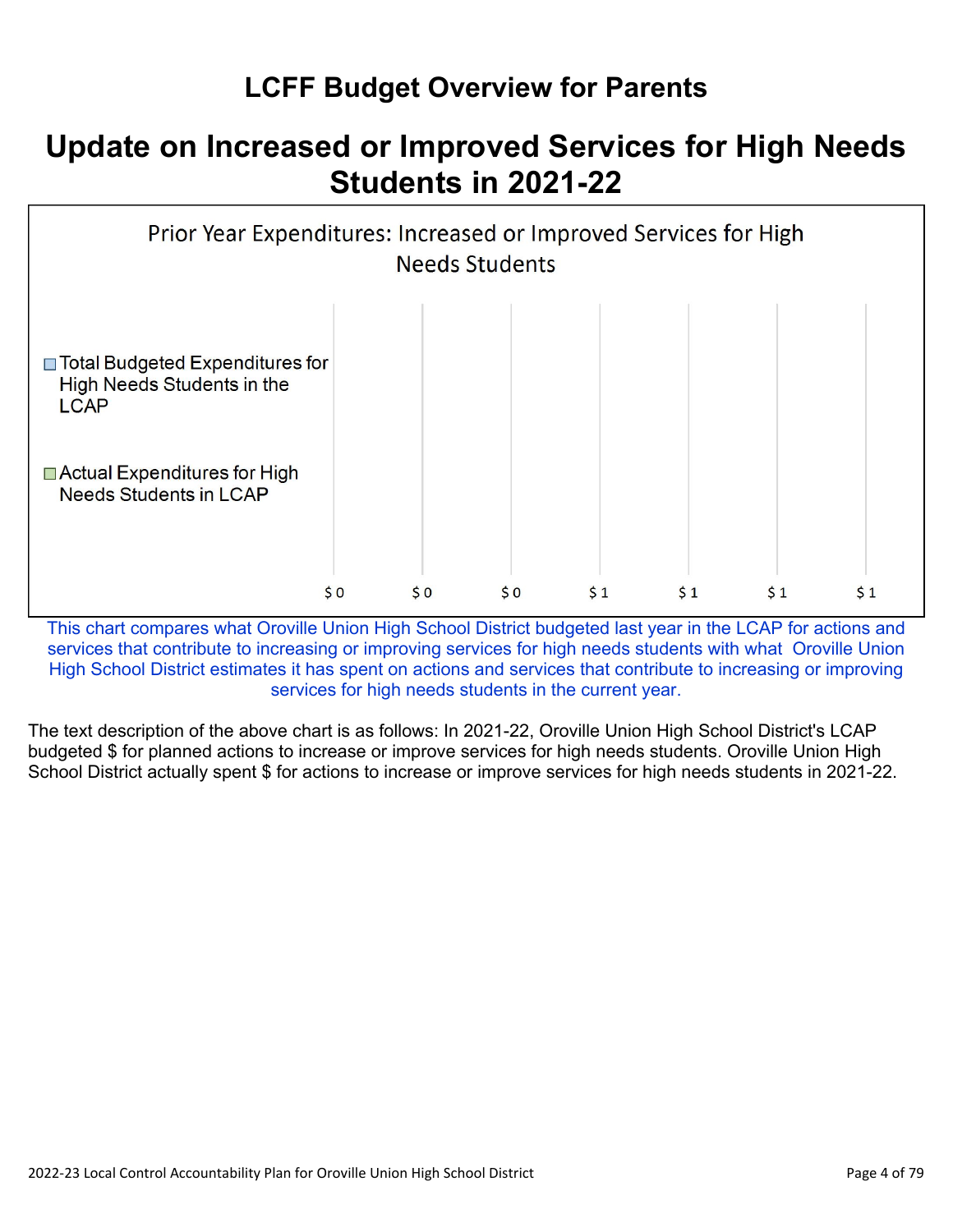

## **Supplement to the Annual Update to the 2021–22 Local Control and Accountability Plan**

| <b>Local Educational Agency (LEA) Name</b> | <b>Contact Name and Title</b> | <b>Email and Phone</b> |  |
|--------------------------------------------|-------------------------------|------------------------|--|
| Oroville Union High School District        | Dr. Corey Willenberg          | cwillenb@ouhsd.net     |  |
|                                            | Superintendent                | 530-538-2300, x 1107   |  |

California's 2021–22 Budget Act, the federal American Rescue Plan Act of 2021, and other state and federal relief acts have provided local educational agencies (LEAs) with a significant increase in funding to support students, teachers, staff, and their communities in recovering from the COVID-19 pandemic and to address the impacts of distance learning on students. The following is a one-time mid-year report to the local governing board or body and educational partners related to engagement on, and implementation of, these Acts.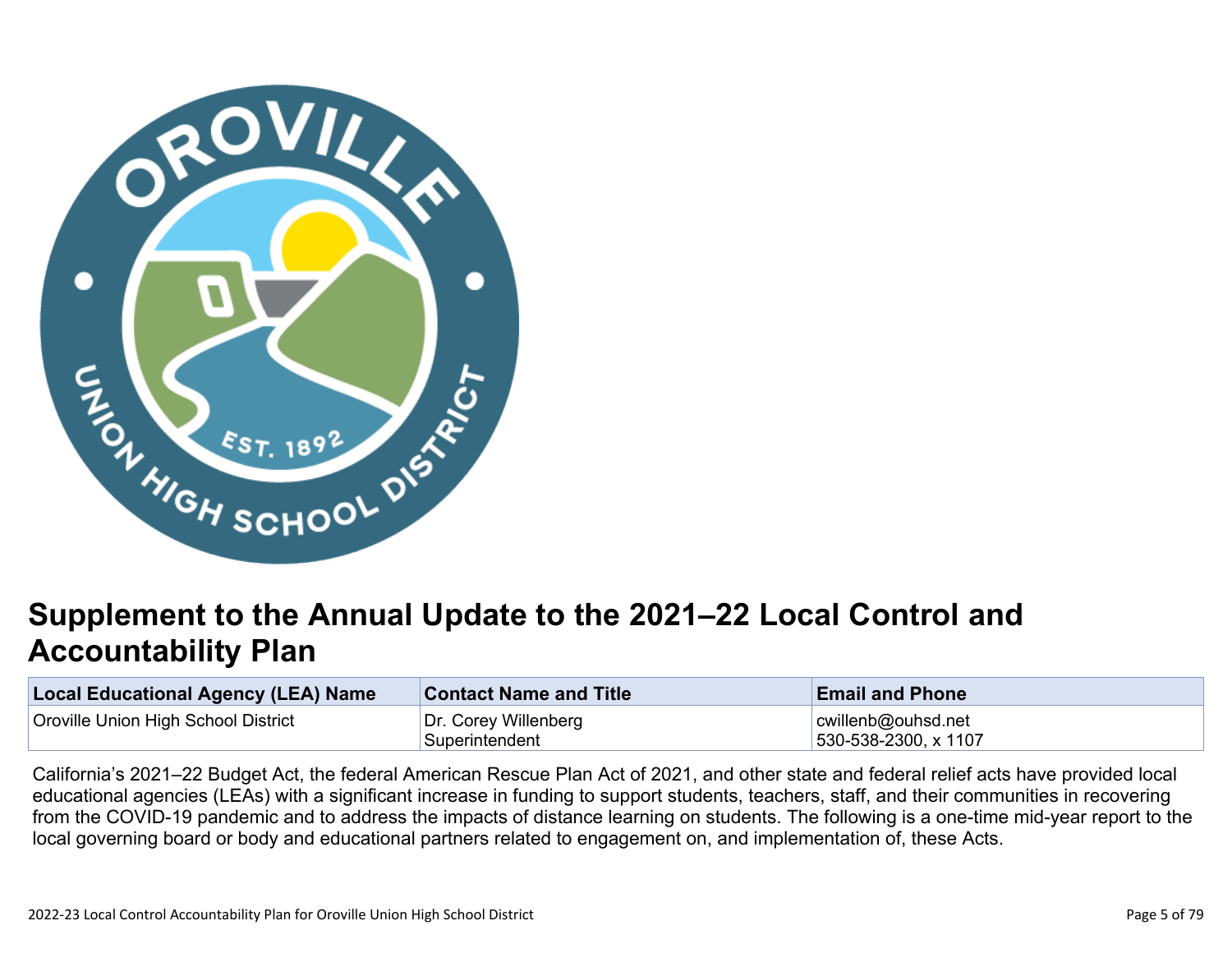A description of how and when the LEA engaged, or plans to engage, its educational partners on the use of funds provided through the Budget Act of 2021 that were not included in the 2020–21 Local Control and Accountability Plan (LCAP).

OUHSD is using surveys to parents, students and community members that assisted in the development of the 2021-2024 Local Control Accountability Plan (LCAP) and in the development of the ESSER III plan. At the beginning of the 2021-2022 school year, OUHSD developed a survey for staff, parents and members of the school community to gather input on the priorities for spending our ESSER III funds. Links to the survey were emailed, posted on our website, and posted on social media. OUHSD also sought input via virtual and in person meetings with groups such as Supportive School Climate Committee, and via survey with the LPO Band Boosters, OUHSD Hall of Fame, and from bargaining units. We also asked members of the Supportive School Climate Committee to circulate the link to the ESSER III survey to their members.

OUHSD provided multiple opportunities to the public to provide input at OUHSD Board meetings, specifically at our June, July, August, September and October Board meetings. These governing board meetings were open to all stakeholders so that those who could not access surveys or attend meetings during the school day could provide input in person. OUHSD has representatives of both Rancherias that reside within district boundaries, the NAACP of Butte County, Hmong Cultural Center, African American Family Cultural Center, Boys and Girls Club of the North Valley, and individuals representing students with disabilities on our Supportive School Climate Committee that serves as the OUHSD Parent Advisory Group.

A description of how the LEA used, or plans to use, the additional concentration grant add-on funding it received to increase the number of staff who provide direct services to students on school campuses with an enrollment of students who are low-income, English learners, and/or foster youth that is greater than 55 percent.

The Oroville Union High School District has an un duplicated student count of 77.1% (73% SED, 3.1% English Learners and 1% Foster Youth). During the 2020-2021 school year, the district implemented Culturally Responsive-Positive Behavior Intervention Supports (CR-PBIS). The goal was to restructure discipline, develop alternatives to suspension and develop positive school cultures throughout the district. Implementing this program takes additional staffing to make sure PBIS is being implemented in every classroom, everyday and to support staff in the implementation of CR-PBIS with fidelity. After consulting with stakeholders, it was determined that an additional Assistant Principal at each comprehensive site (LPHS and OHS) was an excellent use of additional concentration funds. In addition, the district added a Supplemental Ed Tech at each comprehensive site to assist with student testing. A science teacher, and math teacher and a social science teacher were added at Las Plumas due to increased enrollment.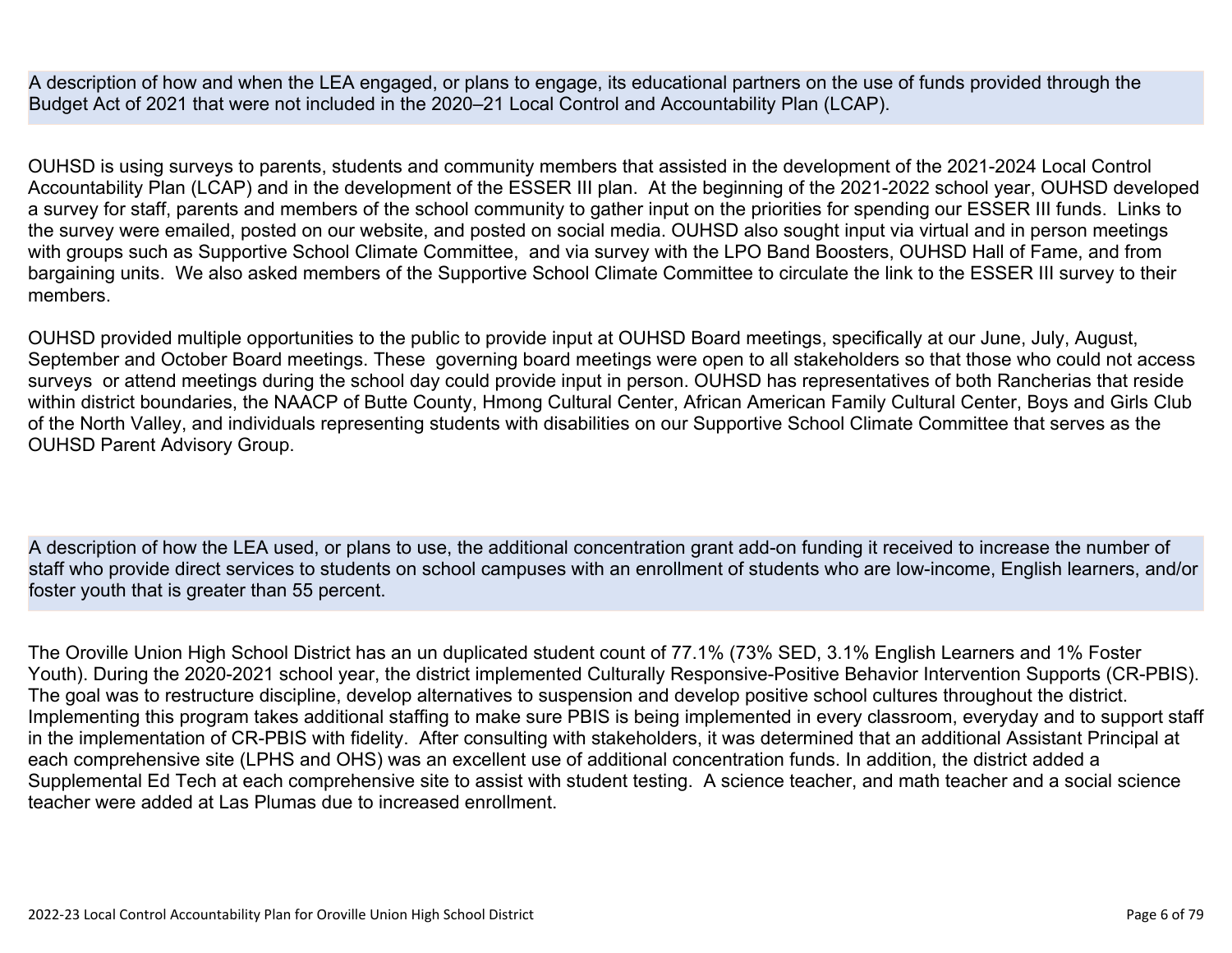A description of how and when the LEA engaged its educational partners on the use of one-time federal funds received that are intended to support recovery from the COVID-19 pandemic and the impacts of distance learning on pupils.

OUHSD is using surveys to parents, students and community members that assisted in the development of the 2021-2024 Local Control Accountability Plan (LCAP) in the development of the ESSER III plan. At the beginning of the 2021-2022 school year, OUHSD developed a survey for staff, parents and members of the school community to gather input on the priorities for spending our ESSER III funds. Links to the survey were emailed, posted on our website, and posted on social media. OUHSD also sought input via virtual and in person meetings with groups such as Supportive School Climate Committee, and via survey with the LPO Band Boosters, OUHSD Hall of Fame, and from bargaining units. We also asked members of the Supportive School Climate Committee to circulate the link to the ESSER III survey to their members.

OUHSD provided multiple opportunities to the public to provide input at OUHSD Board meetings, specifically at our June, July, August, September and October Board meetings. These governing board meetings were open to all stakeholders so that those who could not access surveys or attend meetings during the school day could provide input in person. OUHSD has representatives of both Rancherias that reside within district boundaries, the NAACP of Butte County, Hmong Cultural Center, African American Family Cultural Center, Boys and Girls Club of the North Valley, and individuals representing students with disabilities on our Supportive School Climate Committee that serves as the OUHSD Parent Advisory Group.

A description of how the LEA is implementing the federal American Rescue Plan Act and federal Elementary and Secondary School Emergency Relief expenditure plan, and the successes and challenges experienced during implementation.

We have had many successes with this funding source. We have been able to hire an additional Social Workers, increase nursing time to assist with COVID safety protocol implementation and address health and safety issues regarding facilities. One of the biggest challenges with spending these funds was hiring staff. We are having a difficult time hiring para-educators, bus drivers, custodians and appropriately credentialed teachers. We have also contracted for School Resource Officers for all of our schools. BCSO has not been able to provide an officer for the 21-22 school year due to staffing issues. OPD has reduced the hours their officer on campus due to staffing issues.

A description of how the LEA is using its fiscal resources received for the 2021–22 school year in a manner that is consistent with the applicable plans and is aligned with the LEA's 2021–22 LCAP and Annual Update.

2022-23 Local Control Accountability Plan for Oroville Union High School District Page 7 of 79 The Oroville Union High School District uses our LCAP to drive how most of our funds are allocated. The major focus is on providing students with an outstanding high school education aligned to California State Standards in a safe, clean learning environment. Stakeholder input was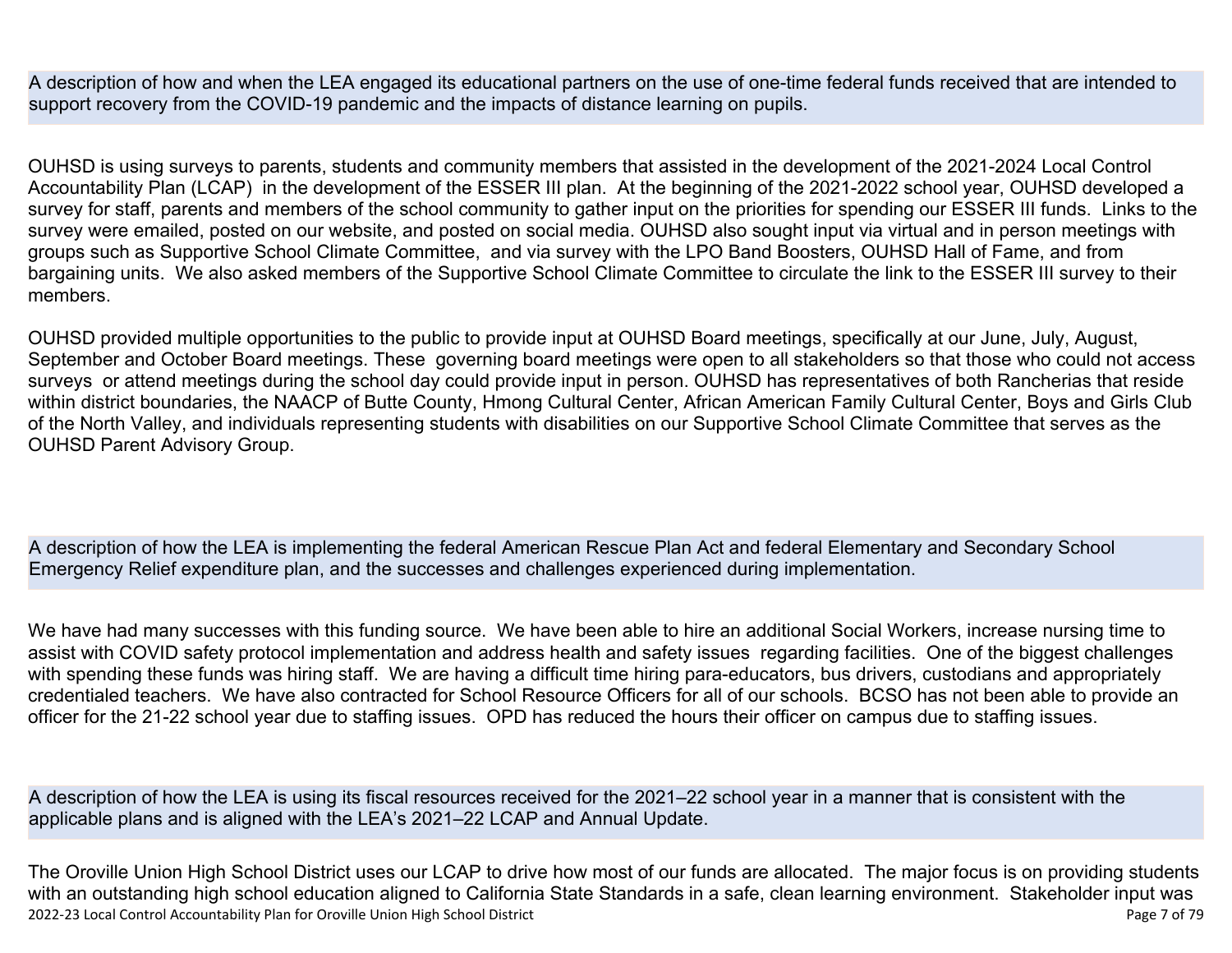gathered in the development of the LCAP, the Extended Opportunity Learning Opportunity Plan and the ESSER III plan. After reviewing all of the community input, the following are the top priorities that align with ESSER funding categories:

a. Inspection, testing, maintenance, repair, replacement, and upgrade projects to improve air quality and address safety concerns in school facilities.

b. Activities to address the unique needs of low income students, students with disabilities, English Learners, Foster Youth, homeless students, and racial and ethnic minorities.

- c. Planning for, coordinating and implementing activities during long term closures.
- d. Planning for, coordinating and implementing activities to address learning loss.

e. Purchasing educational technology (including hardware, software and connectivity) for students and children with disabilities, which may include assistive technology or adaptive equipment.

- f. Providing mental health services and supports, with the implementation of evidence based and research based practices.
- g. Providing safety equipment such as masks and hand sanitizer at each school site.

The majority of the actions in our ESSER III Expenditure Plan align to these priorities, especially in the strategies for continuous safe in person instruction and addressing the impact of lost instructional time categories.

# **Instructions for the Supplement to the Annual Update for the 2021–22 Local Control and Accountability Plan Year**

*For additional questions or technical assistance related to the completion of the Supplement to the Annual Update to the 2021–22 Local Control and Accountability Plan (LCAP), please contact the local county office of education (COE), or the California Department of Education's (CDE's)* Local Agency Systems Support Office, by phone at 916-319-0809 or by email at *[lcff@cde.ca.gov](mailto:lcff@cde.ca.gov)*.

### **Introduction**

California's 2021–22 Budget Act, the federal American Rescue Plan Act of 2021, and other state and federal relief acts have provided local educational agencies (LEAs) with a significant increase in funding to support students, teachers, staff, and their communities in recovering from the COVID-19 pandemic and to address the impacts of distance learning on students. Section 124(e) of Assembly Bill 130 requires LEAs to present an update on the Annual Update to the 2021–22 LCAP and Budget Overview for Parents on or before February 28, 2022, at a regularly scheduled meeting of the governing board or body of the LEA. At this meeting, the LEA must include all of the following: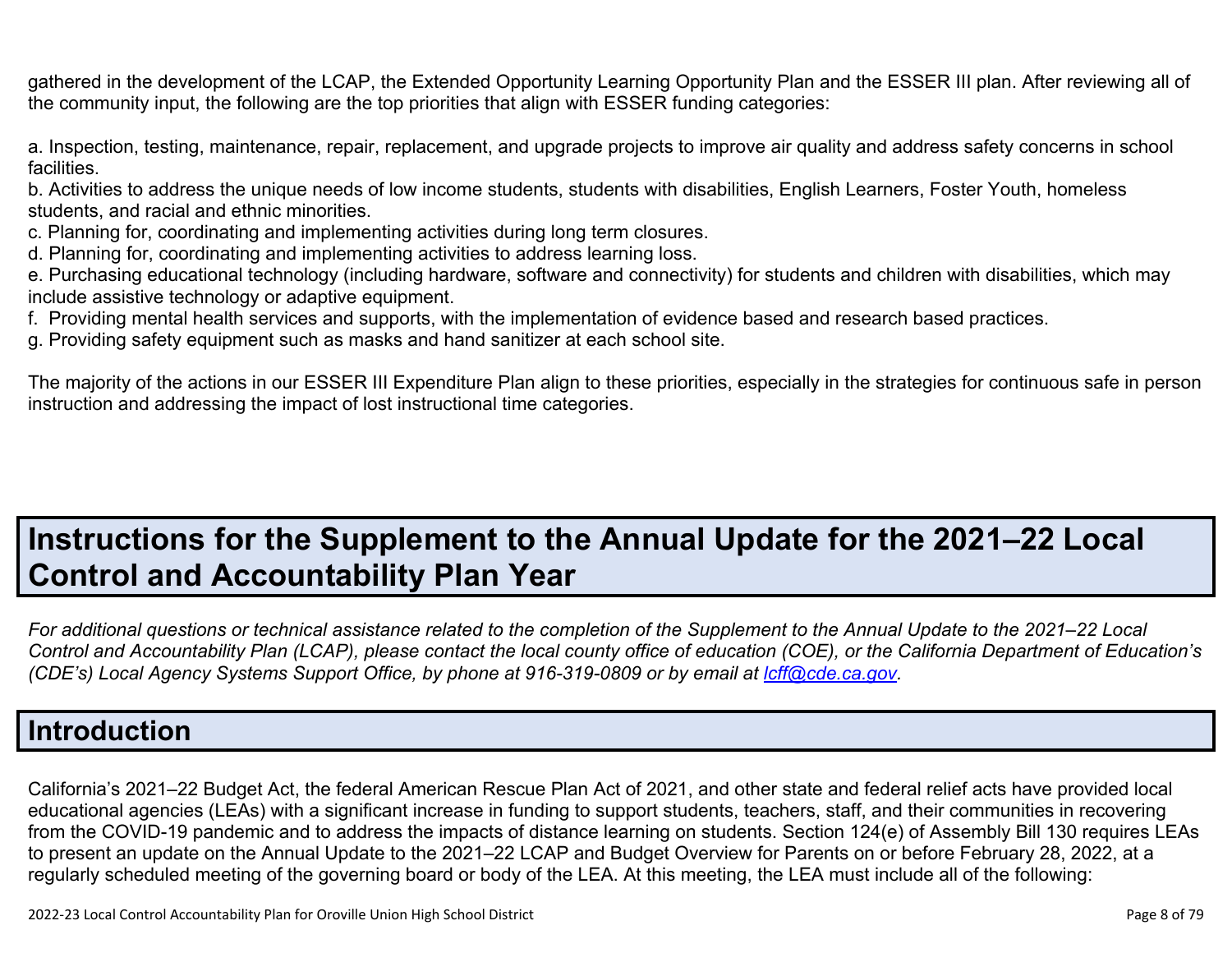- The Supplement to the Annual Update for the 2021–22 LCAP (2021–22 Supplement);
- All available mid-year outcome data related to metrics identified in the 2021–22 LCAP; and
- Mid-year expenditure and implementation data on all actions identified in the 2021–22 LCAP.

When reporting available mid-year outcome, expenditure, and implementation data, LEAs have flexibility to provide this information as best suits the local context, provided that it is succinct and contains a level of detail that is meaningful and accessible for the LEA's educational partners.

The 2021–22 Supplement is considered part of the 2022–23 LCAP for the purposes of adoption, review, and approval, and must be included with the LCAP as follows:

- The 2022–23 Budget Overview for Parents
- The 2021–22 Supplement
- The 2022-23 LCAP
- The Action Tables for the 2022–23 LCAP
- The Instructions for the LCAP Template

As such, the 2021–22 Supplement will be submitted for review and approval as part of the LEA's 2022–23 LCAP.

### **Instructions**

Respond to the following prompts, as required. In responding to these prompts, LEAs must, to the greatest extent practicable, provide succinct responses that contain a level of detail that will be meaningful and accessible for the LEA's educational partners and the broader public and must, to the greatest extent practicable, use language that is understandable and accessible to parents.

In responding to these prompts, the LEA has flexibility to reference information provided in other planning documents. An LEA that chooses to reference information provided in other planning documents must identify the plan(s) being referenced, where the plan(s) are located (such as a link to a web page), and where in the plan the information being referenced may be found.

**Prompt 1:** "*A description of how and when the LEA engaged, or plans to engage, its* educational partners *on the use of funds provided through the Budget Act of 2021 that were not included in the 2020–21 Local Control and Accountability Plan (LCAP).*"

In general, LEAs have flexibility in deciding what funds are included in the LCAP and to what extent those funds are included. If the LEA received funding through the Budget Act of 2021 that it would have typically included within its LCAP, identify the funds provided in the Budget Act of 2021 that were not included in the LCAP and provide a description of how the LEA has engaged its educational partners on the use of funds. If an LEA included the applicable funds in its adopted 2021–22 LCAP, provide this explanation.

**Prompt 2:** "*A description of how LEA used, or plans to use, the concentration grant add-on funding it received to increase the number of staff who provide direct services to students on school campuses with an enrollment of students who are low-income, English learners, and/or foster youth that is greater than 55 percent.*"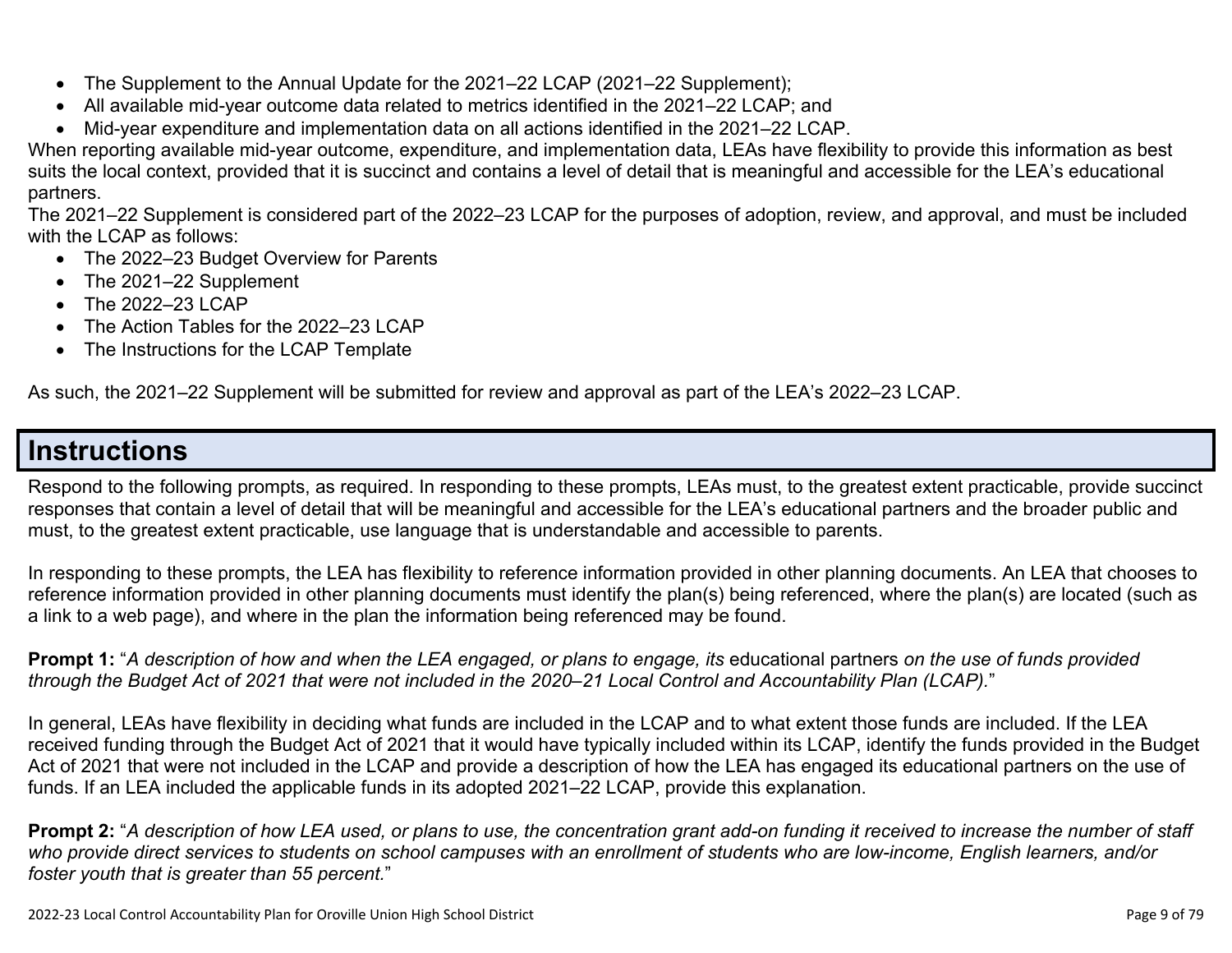If LEA does not receive a concentration grant or the concentration grant add-on, provide this explanation.

Describe how the LEA is using, or plans to use, the concentration grant add-on funds received consistent with California *Education Code* Section 42238.02, as amended, to increase the number of certificated staff, classified staff, or both, including custodial staff, who provide direct services to students on school campuses with greater than 55 percent unduplicated pupil enrollment, as compared to schools with an enrollment of unduplicated students that is equal to or less than 55 percent.

In the event that the additional concentration grant add-on is not sufficient to increase the number of staff providing direct services to students at a school with an enrollment of unduplicated students that is greater than 55 percent, describe how the LEA is using the funds to retain staff providing direct services to students at a school with an enrollment of unduplicated students that is greater than 55 percent.

**Prompt 3:** "*A description of how and when the LEA engaged its educational partners on the use of one-time federal funds received that are intended to support recovery from the COVID-19 pandemic and the impacts of distance learning on pupils.*"

If the LEA did not receive one-time federal funding to support recovery from the COVID-19 pandemic and the impacts of distance learning on students, provide this explanation.

Describe how and when the LEA engaged its educational partners on the use of one-time federal funds it received that are intended to support recovery from the COVID-19 pandemic and the impacts of distance learning on students. See the COVID-19 Relief Funding Summary Sheet web page [\(https://www.cde.ca.gov/fg/cr/relieffunds.asp\)](https://www.cde.ca.gov/fg/cr/relieffunds.asp) for a listing of COVID-19 relief funding and the Federal Stimulus Funding web page (<https://www.cde.ca.gov/fg/cr/>) for additional information on these funds. The LEA is not required to describe engagement that has taken place related to state funds.

**Prompt 4:** "A description of how the LEA is implementing the federal American Rescue Plan Act and federal Elementary and Secondary School Emergency Relief expenditure plan, and the successes and challenges experienced during implementation."

If an LEA does not receive ESSER III funding, provide this explanation.

Describe the LEA's implementation of its efforts to maintain the health and safety of students, educators, and other staff and ensure the continuity of services, as required by the federal American Rescue Plan Act of 2021, and its implementation of the federal Elementary and Secondary School Emergency Relief (ESSER) expenditure plan to date, including successes and challenges.

**Prompt 5:** "A description of how the LEA is using its fiscal resources received for the 2021–22 school year in a manner that is consistent with the applicable plans and is aligned with the LEA's 2021–22 LCAP and Annual Update."

Summarize how the LEA is using its fiscal resources received for the 2021–22 school year to implement the requirements of applicable plans in a manner that is aligned with the LEA's 2021–22 LCAP. For purposes of responding to this prompt, "applicable plans" include the Safe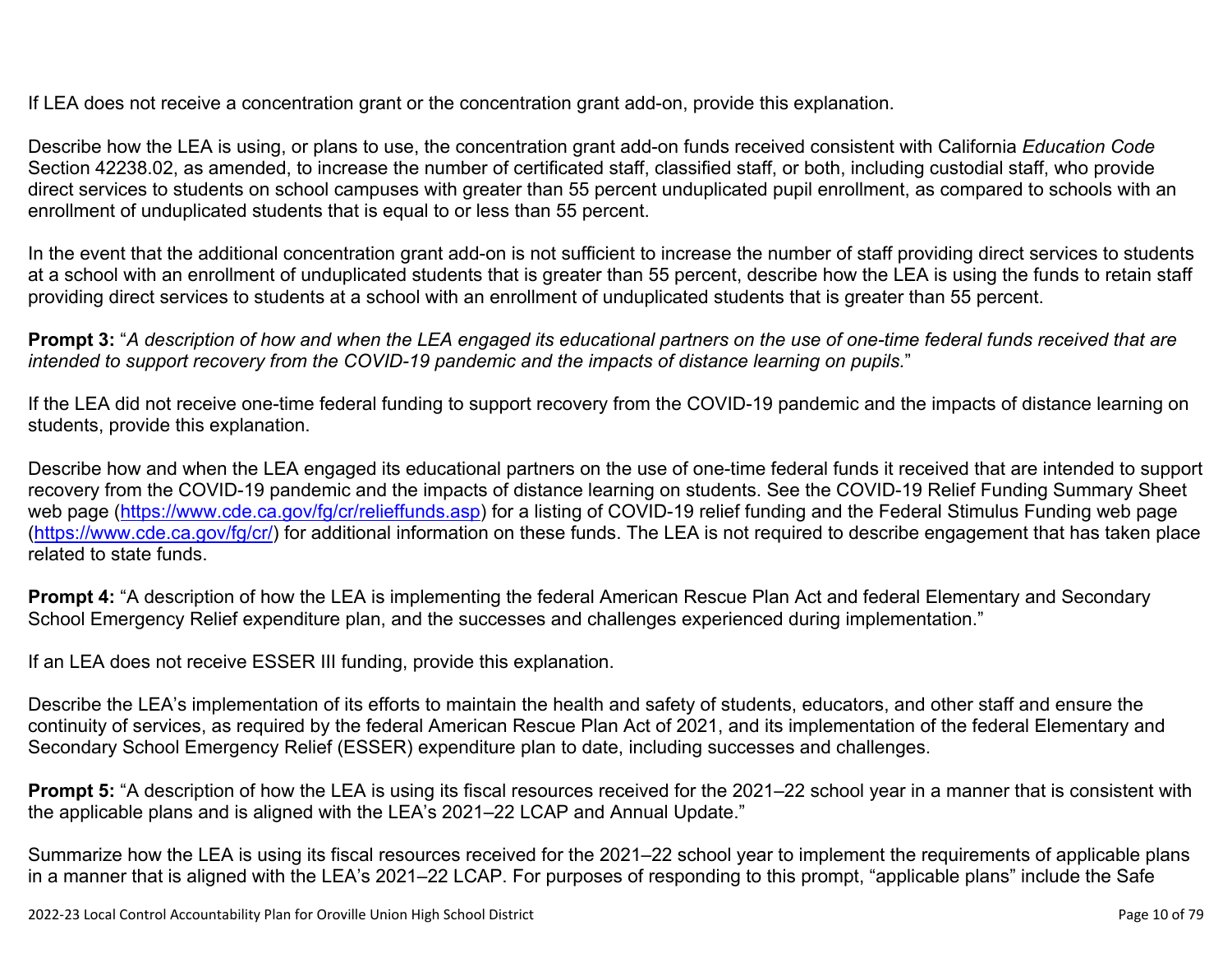Return to In-Person Instruction and Continuity of Services Plan and the ESSER III Expenditure Plan.

California Department of Education November 2021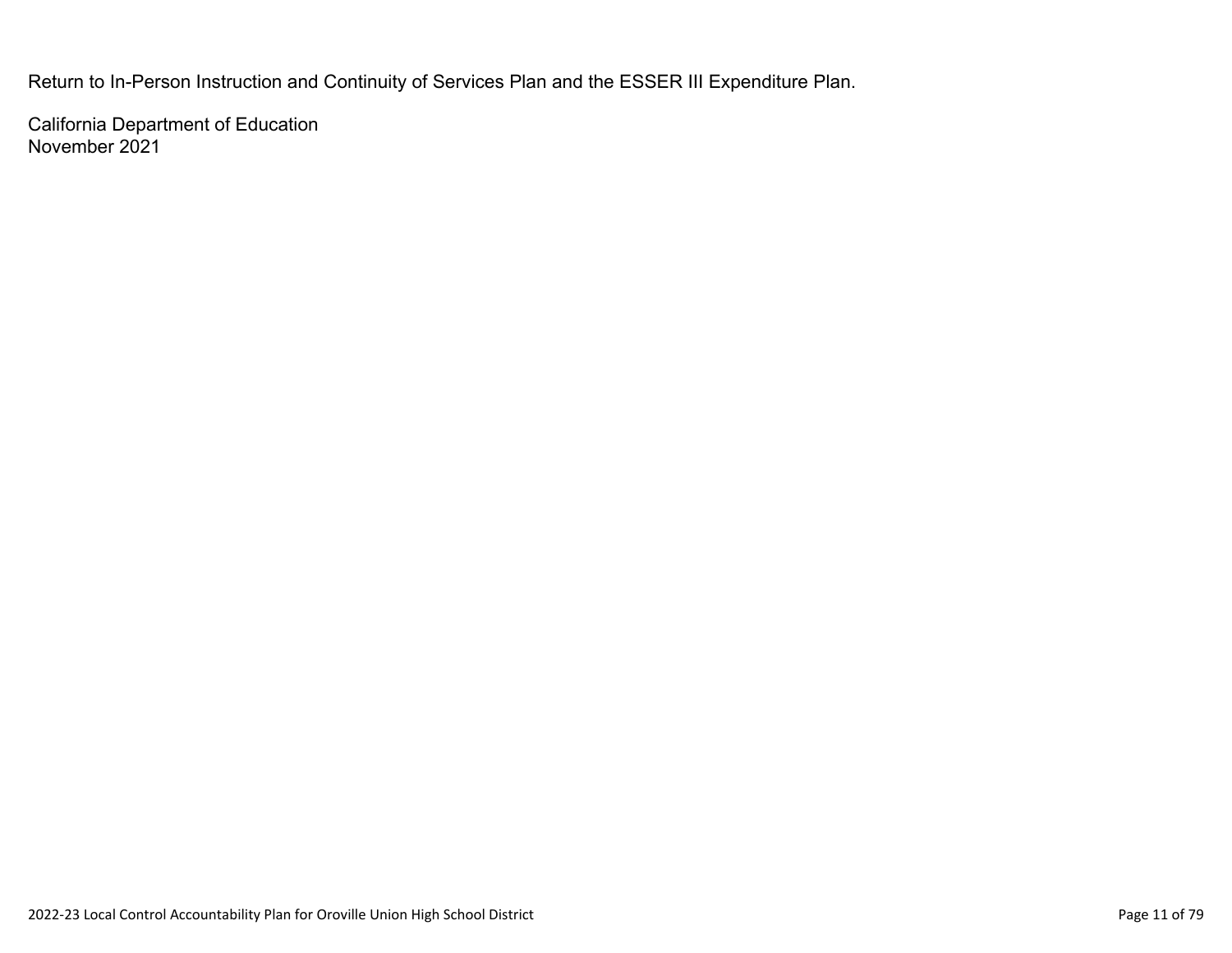

# **Local Control Accountability Plan**

**The instructions for completing the Local Control and Accountability Plan (LCAP) follow the template.**

| Local Educational Agency (LEA) Name        | <b>Contact Name and Title</b> | <b>Email and Phone</b>       |
|--------------------------------------------|-------------------------------|------------------------------|
| <b>Oroville Union High School District</b> | Dr. Corey Willenberg          | cwillenb@ouhsd.net           |
|                                            | Superintendent                | $(530)$ -538-2300, ext. 1107 |

# **[Plan Summary \[2022-23\]](http://www.doc-tracking.com/screenshots/22LCAP/Instructions/22LCAPInstructions.htm#PlanSummary)**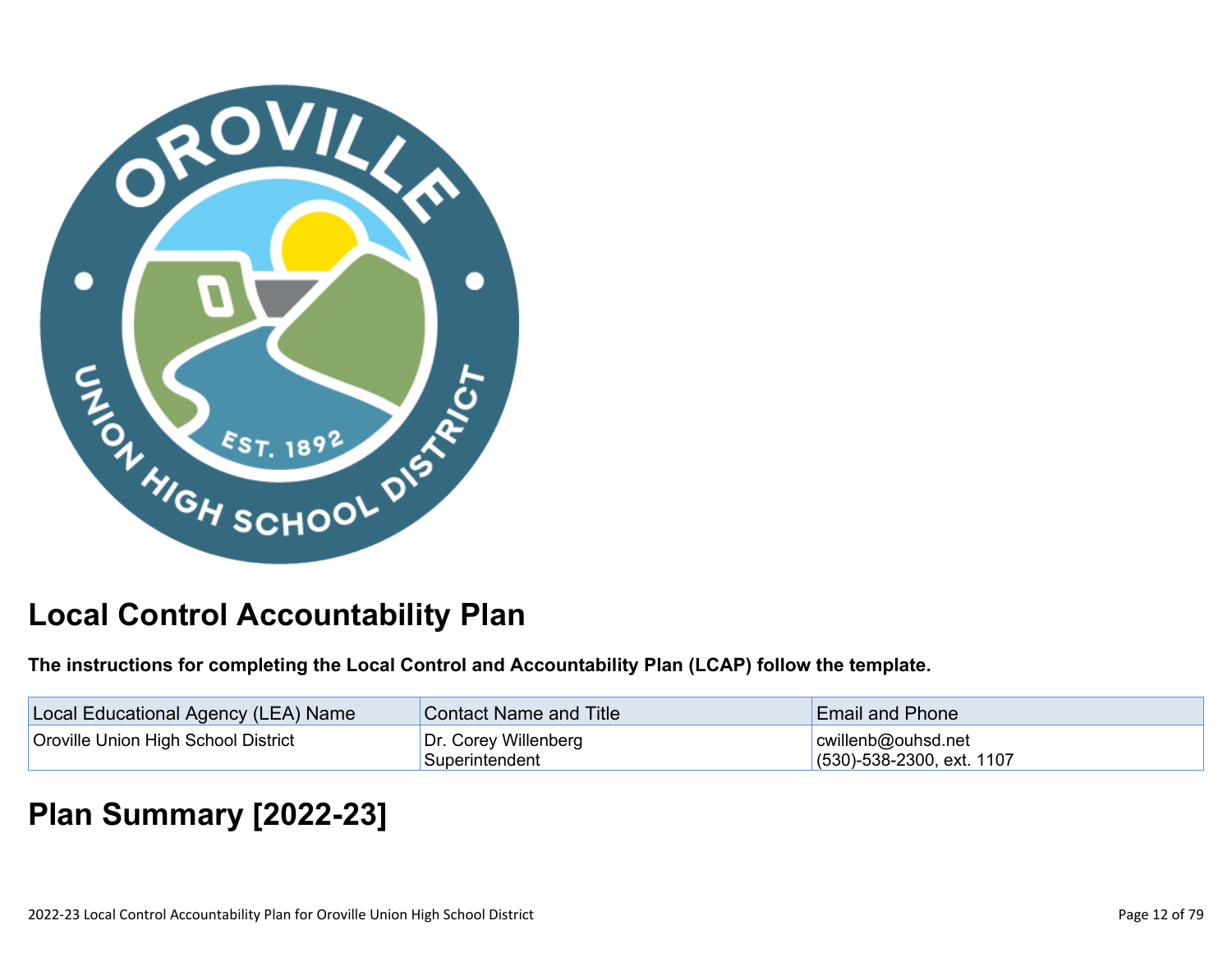### **[General Information](http://www.doc-tracking.com/screenshots/22LCAP/Instructions/22LCAPInstructions.htm#generalinformation)**

A description of the LEA, its schools, and its students in grades transitional kindergarten–12, as applicable to the LEA.

We are the Oroville Union High School District and we are glad you are here!

Community and connection are central to who we are. Students, teachers and staff are all part of the OUHSD family. What makes us unique is our deep roots in the Oroville, CA community in Butte County, which is about seventy miles north of Sacramento, and is surrounded by natural beauty and countless opportunities for recreation in both rural and urban environments. With two comprehensive high schools, a continuation high school, a community day school, and an adult school, our district is a close-knit community where every student and employee knows and cares for each other in a safe, nurturing and supportive environment.

#### About Our Schools

Oroville High School was founded in 1892 and is the oldest high school in the district. The eighteen-acre campus serves approximately 877 students. Las Plumas High School was established in 1960 as the second comprehensive high school. The sixty-four-acre campus serves approximately 1,218 students. Both comprehensive high schools offer a variety of academic, career and technical education, and visual and performing arts classes as well as extracurricular opportunities to prepare students for postsecondary education and careers after high school.

As a continuation high school, Prospect High School provides a positive and supportive learning environment giving its 98 students the opportunity to make up and earn credits to earn their high school diploma while gaining the knowledge, attitudes and skills necessary to make good choices and find success in their career, family and life.

The Oroville Community Day School did not have students during the 21-22 school year. The plan is to enroll students during the 22-23 school year. CDS provides a smaller environment to assist students with modifying behavior, earning academic credits and completing all of the requirements necessary to transition to Prospect High School or transfer back to Las Plumas High School or Oroville High School to earn their high school diploma.

The Oroville Adult Education Career and Technical Center serves approximately 1,500 youth and adults with academic and vocational programs through its adult education program, and also houses our Adult Transition Center and the district's independent study and home hospital programs.

Through using upgraded technology, providing equitable educational opportunities for every student, and supporting academic and career technical educational options, we have a passion to ensure that each student will have a goal and be college and/or career-ready, so that they are prepared for the workplace and an economically competitive society.

Oroville is the seat of Butte County, which comprises the primary source of income for the city's population of 20,737 residents (55,000 in the greater Oroville area). Other significant sources of income are agriculture, light manufacturing, tourism, retail trade services, transportation,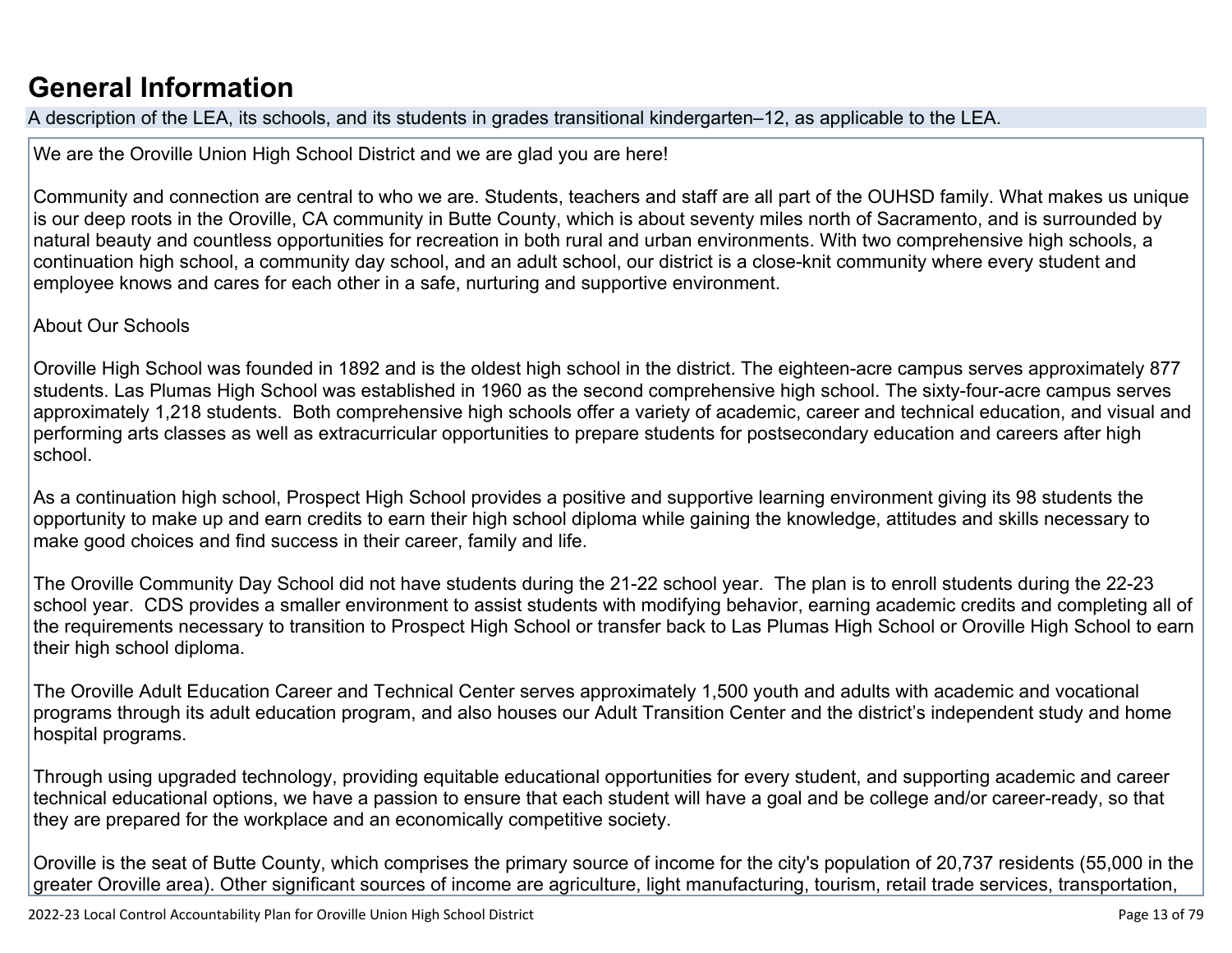public utilities, construction, finance, government and public administration. The 2019 median household income in the city was \$34,428. We have made great strides to provide students with quality educational opportunities, such as Career and Technical Education pathways in Agriculture, Automotive, Culinary Arts, Engineering, Graphic Design, and Manufacturing. We have been focusing professional development funds on improving instruction districtwide in the areas of mathematics, special education, and science as well as implementing Culturally Responsive Positive Behavior Intervention Supports (CR-PBIS). OUHSD currently has a student enrollment of 2,217 students. The majority ethnicity of our student population is 3% African American, 7% American Indian/Alaska Native, 13% Asian, 22% Hispanic, and 47% White.

## **[Reflections: Successes](http://www.doc-tracking.com/screenshots/22LCAP/Instructions/22LCAPInstructions.htm#ReflectionsSuccesses)**

A description of successes and/or progress based on a review of the California School Dashboard (Dashboard) and local data.

Due to COVID-19, our students transitioned to distance learning in March 2020. We began the 2020-2021 school year in distance learning. On November 16, 2020, OUHSD transitioned to a hybrid bell schedule. During this period, teachers participated in professional development activities that focused on using technology tools that would assist them in delivering instructional content via distance learning. We also increased the number of Chromebooks in the district which allowed each student to have one. We distributed over 400 hotspots to students to assist them in connecting to the Internet. In 20-21, we began the implementation of Culturally Responsive Positive Behavior Intervention Supports (CR-PBIS) at all of our schools. We have been working hard as a district to improve our California School Dashboard indicators and local data since 2016-2017. Our graduation rate for the 20-21 school year was 83.5% districtwide (89.3%-LPHS, 93.9%-OHS,48.6%- PHS and 68.1% for Students with Disabilities). Our Chronic Absenteeism rate districtwide is 21% (LPHS-13.5%, OHS-20.6%, PHS-88.8% , and CDS-0%). Suspensions have significantly decreased with a districtwide suspension rate of .1% (LPHS-.1%, OHS .2%, PHS-0%, and CDS-0%). Math outcome data showed significant increase in scores for our African American and Hispanic groups and a slight increases for our White and Asian students. ELA outcome data showed an overcall increase for all ethnic student groups with the exception of our American Indian students, which saw a decline. We have been focused on improving communications with stakeholders with an improved social media presence and a twice monthly newsletter to all parents, staff and stakeholders. The Board has also developed a list to prioritize facility improvements throughout the district.

## **[Reflections: Identified Need](http://www.doc-tracking.com/screenshots/22LCAP/Instructions/22LCAPInstructions.htm#ReflectionsIdentifiedNeed)**

A description of any areas that need significant improvement based on a review of Dashboard and local data, including any areas of low performance and significant performance gaps among student groups on Dashboard indicators, and any steps taken to address those areas.

OUHSD began the 21-22 fully in-person instruction and have remained that way all year. We improved our instructional practices for distance learning and will need to integrate those practices consistently for seat time instruction. We constantly strive to improve the California School Dashboard indicators. For the 22-23 school year, our focus will be on increasing the graduation rate, decreasing the chronic absenteeism rate at all schools, and improving our College/Career Readiness numbers so more students are deemed "Prepared." The 2020 California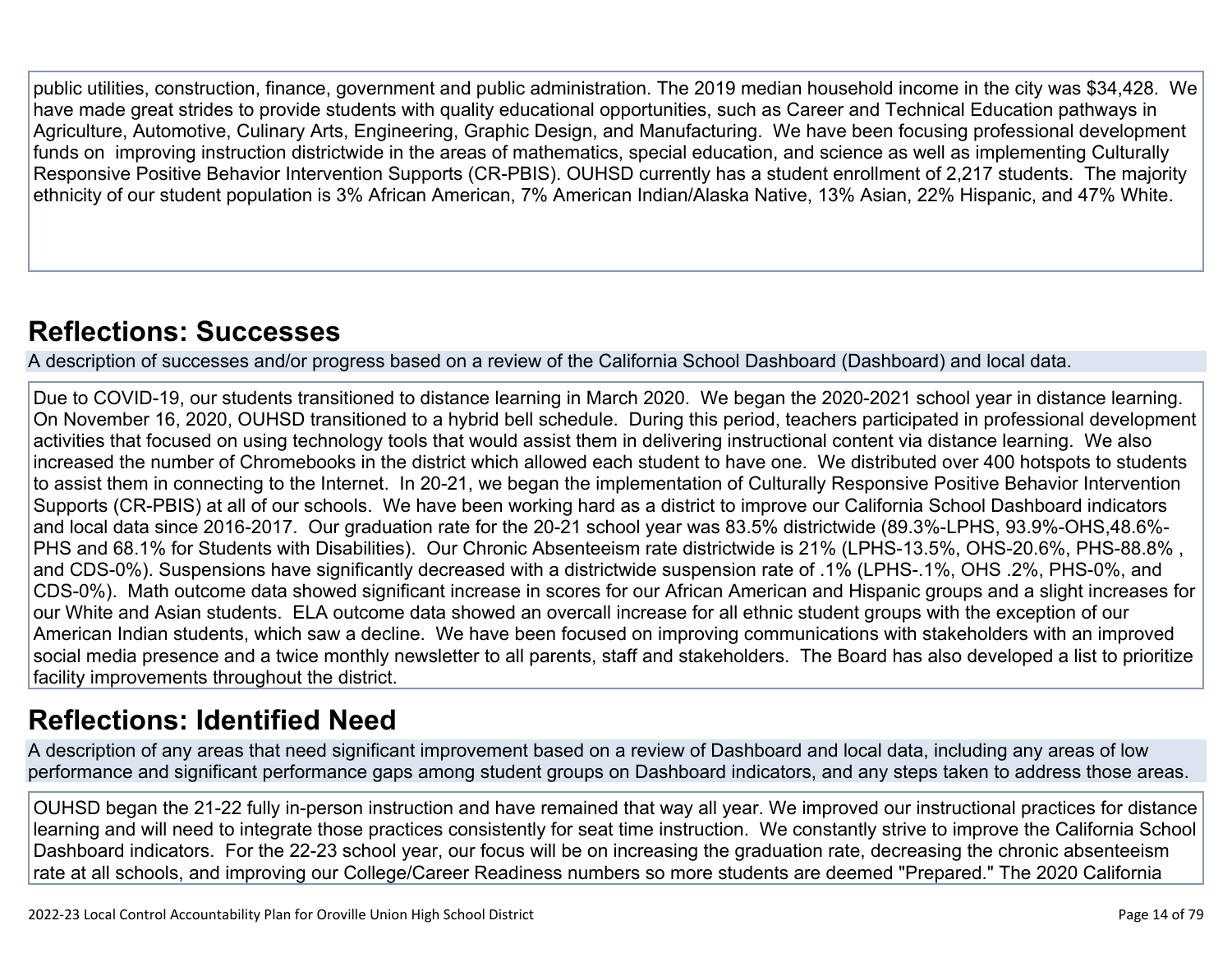School Dashboard indicator shows that only 26.4% of all students, 3.1% of English Learners, 72.5% of Socio Economic Disadvantaged, 0% for Students with Disabilities, 8.3% for Foster Youth and 6.9% Homeless were deemed "Prepared". The overall suspension rate for each ethnic group show a decrease, with significant decreases for African American, American Indian, and Hispanic students. The American Indian student group rate remains higher than all other ethnic groups. The major focus of our schools in 21-22 and 22-23 is to fully implement Culturally Responsive Positive Behavior Intervention Supports (CR-PBIS) .

## **[LCAP Highlights](http://www.doc-tracking.com/screenshots/22LCAP/Instructions/22LCAPInstructions.htm#LCAPHighlights)**

A brief overview of the LCAP, including any key features that should be emphasized.

Our LCAP goals have been updated to: 1) Provide equitable educational opportunities to every student; 2) Provide a safe, nurturing and supportive environment to every student using Culturally Responsive Positive Behavior Intervention Supports (CR-PBIS) as a framework; and 3) Every student will have a goal for college and/or careers, and our district will prepare each for participation in those opportunities. We are using these goals to frame education for all students. We began implementing CR-PBIS during the 20-21 school year and are targeting full implementation by 22-23. We developed Guiding Principles and a Progressive Intervention Policy in 20-21. We will fine tune the Progressive Intervention Policy and interventions for the 2022-2023 school year. During the 2021-2022 school year, OUHSD added a social worker and Targeted Case Manager at Prospect High, and added Targeted Case Managers at OHS and LPHS. OUHSD added a fourth social worker to split time between OHS and LPHS to address increased demands for mental health services. OUHSD also added an additional Assistant Principal at both OHS and LPHS. We have significantly increased communication with stakeholders by producing a community newsletter twice monthly and utilizing social media daily to publicize events and activities in the district and at our schools. Students were issued a Chromebook and a hotspot (if necessary) to provide better access to the Internet. We will continue to fund those positions for the 2022-2023 school to and determine if the actions improve California School Dashboard Indicators.

## **Comprehensive Support and Improvement**

An LEA with a school or schools eligible for comprehensive support and improvement must respond to the following prompts.

### *[Schools Identified](http://www.doc-tracking.com/screenshots/22LCAP/Instructions/22LCAPInstructions.htm#SchoolsIdentified)*

A list of the schools in the LEA that are eligible for comprehensive support and improvement.

N/A

### *[Support for Identified Schools](http://www.doc-tracking.com/screenshots/22LCAP/Instructions/22LCAPInstructions.htm#SupportforIdentifiedSchools)*

A description of how the LEA has or will support its eligible schools in developing comprehensive support and improvement plans.

N/A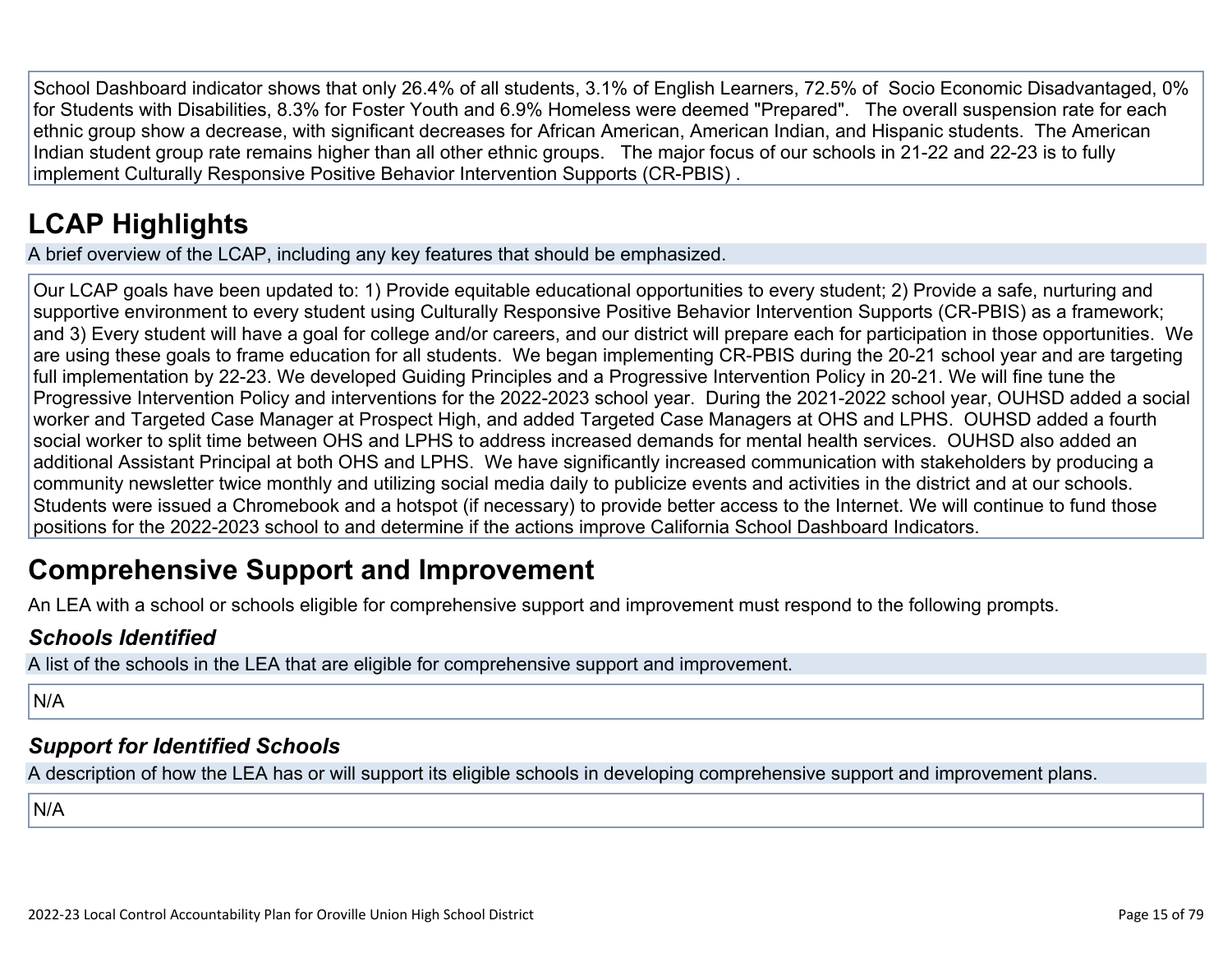### *[Monitoring and Evaluating Effectiveness](http://www.doc-tracking.com/screenshots/22LCAP/Instructions/22LCAPInstructions.htm#MonitoringandEvaluatingEffectiveness)*

A description of how the LEA will monitor and evaluate the plan to support student and school improvement.

N/A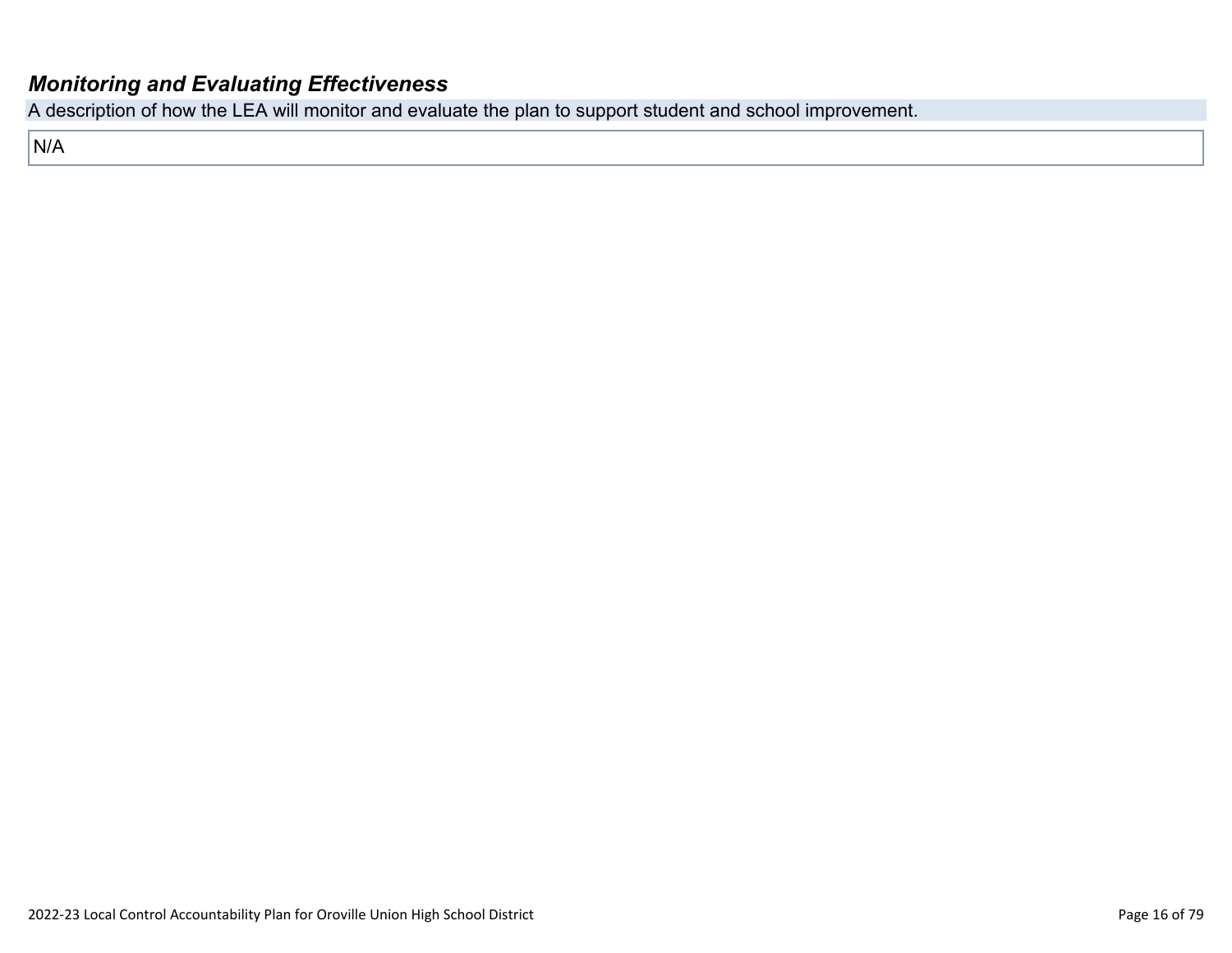## **Engaging Educational Partners**

A summary of the process used to engage educational partners and how this engagement was considered before finalizing the LCAP.

Public stakeholder meetings were held via Zoom on January 31, 2022 and May 2, 2022 to solicit input and review data. LCAP is listed as an information item on each Board of Trustees meeting agenda so the district can provide updates and solicit additional public input. The Superintendent presented the LCAP mid year data to the Board on February 16, 2022. The Board-appointed Supportive School Climate Advisory Committee which also served as the Parent Advisory Committee (PAC) was established in 20-21, which is comprised of parents, students, teachers, administrators, non-profit organizations, and community organizations. The Supportive School Climate Committee held three meetings via Zoom on November 1, 2021, January 31, 2022, and May 16, 2022. The committee's purpose is to assist the district with improving instruction and school culture and climate for all students. The Supportive School Climate Committee meetings are open to the public and the public can give input on district operations. Our LCAP was presented at each of the three meetings held this year. The district met with the Butte County SELPA to consult on this year's LCAP as required by law on April 20, 2022. OUHSD held a CTE Advisory Committee meeting on April 26, 2022, to seek input on the LCAP, focusing on the area of CTE. LCAP surveys were distributed electronically to parents, community members, students and staff in February 2022. All input from our stakeholders was used to develop the goals and actions in this document. Elements of the LCAP were discussed with bargaining unit groups through negotiations several times during the school year and complete drafts of the documents were provided to both union presidents for review and input. Drafts of the LCAP were posted on the district's website and an email address was established for stakeholders to provide input. The District gave the most recent draft of the LCAP to DELAC meeting participants on 12/7/21, 4/22/22, and 5/4/22. Elements of the OUHSD LCAP were presented at every monthly OUHSD Board of Trustees meeting. Survey results were presented to the Board for discussion at the April 2022 meeting and the May 2022 meeting. A draft of the OUHSD LCAP was presented at the May 18, 2022 Board meeting for discussion and input.

A summary of the feedback provided by specific educational partners.

As a result of the stakeholder meetings, educational partner input and discussions, the district maintained three overarching goals and priorities within each goal. Input from stakeholders showed the following recommendations (in no particular order):

What areas should the district focus on in the next three years?:

Focus on good first instruction in all classes Increase college readiness Build a positive school community Create ways to improve parent involvement Lower class sizes Increase the number of CTE pathways Smaller class sizes in shop classes Career Exploration, Career Readiness, and Placements Offer additional CTE pathways relevant to student interests and community needs Continue to provide resources and training to fully implement CR-PBIS and CLRTL

2022-23 Local Control Accountability Plan for Oroville Union High School District Page 17 of 79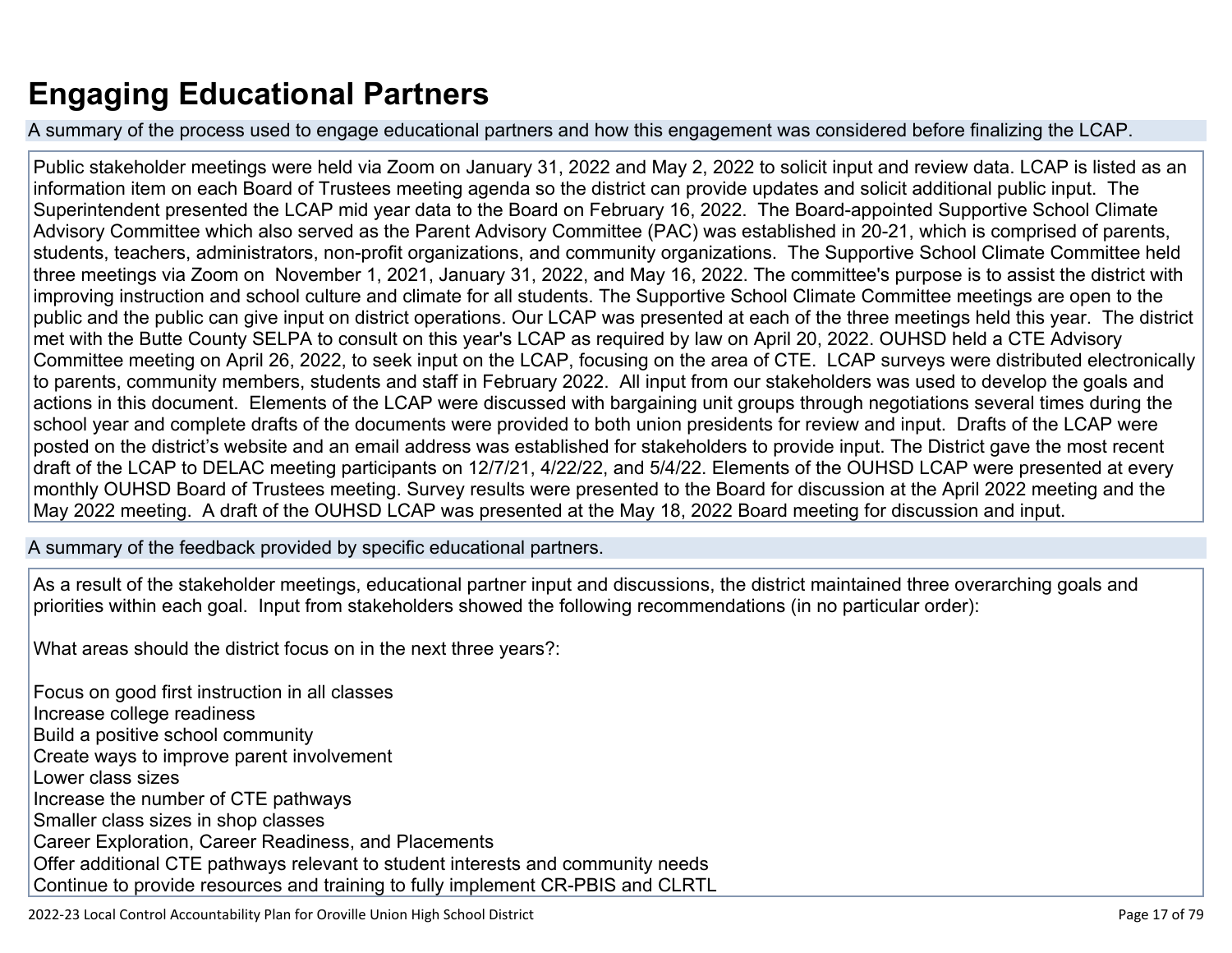Counselors need to meet with all 9th graders to develop a 4 year plan and follow up with them regularly regarding progress Continue to highlight pathways in CTE Continue to have CTE as a presence including funding Increase graduation rate Continue outreach to students Expand work internships for CTE students Student Success Workshops-college and career readiness Provide opportunities for work based learning Consider a CTE coordinator that focuses on placements in job sites

What other areas should be a focus?:

Increase transportation Start school at a later time Implement a 7 period day Increase future diversity through Student Teacher Intern Placements / Internships Diversity in staff is essential Offer programs to help students succeed in Advanced Placement classes Improve outreach to families and communication to students

#### A description of the aspects of the LCAP that were influenced by specific input from educational partners.

Input from stakeholders drove the amendments made to the 2022-2024 LCAP, which include continuing to focus on identified goals and actions in those key areas. After reviewing the data in the areas of attendance, graduation rates, college and career readiness, academic performance data (AP tests, CAASPP data), and the number of students completing A-G requirements, it was determined that the District should focus on assisting all students with developing a four-year high school plan when they enter as freshmen to focus on meeting their postsecondary and/or career goals. It was also suggested the District explore more ways to assist students in searching for colleges, applying to colleges and completing financial aid forms. Stakeholders also believe that administration needs assistance with monitoring California School Dashboard indicators and developing strategies to improve performance in all of the areas measured as well as the district continuing to implement Culturally Responsive-Positive Behavior Intervention Supports (CR-PBIS) to reduce disproportional discipline and improve school culture.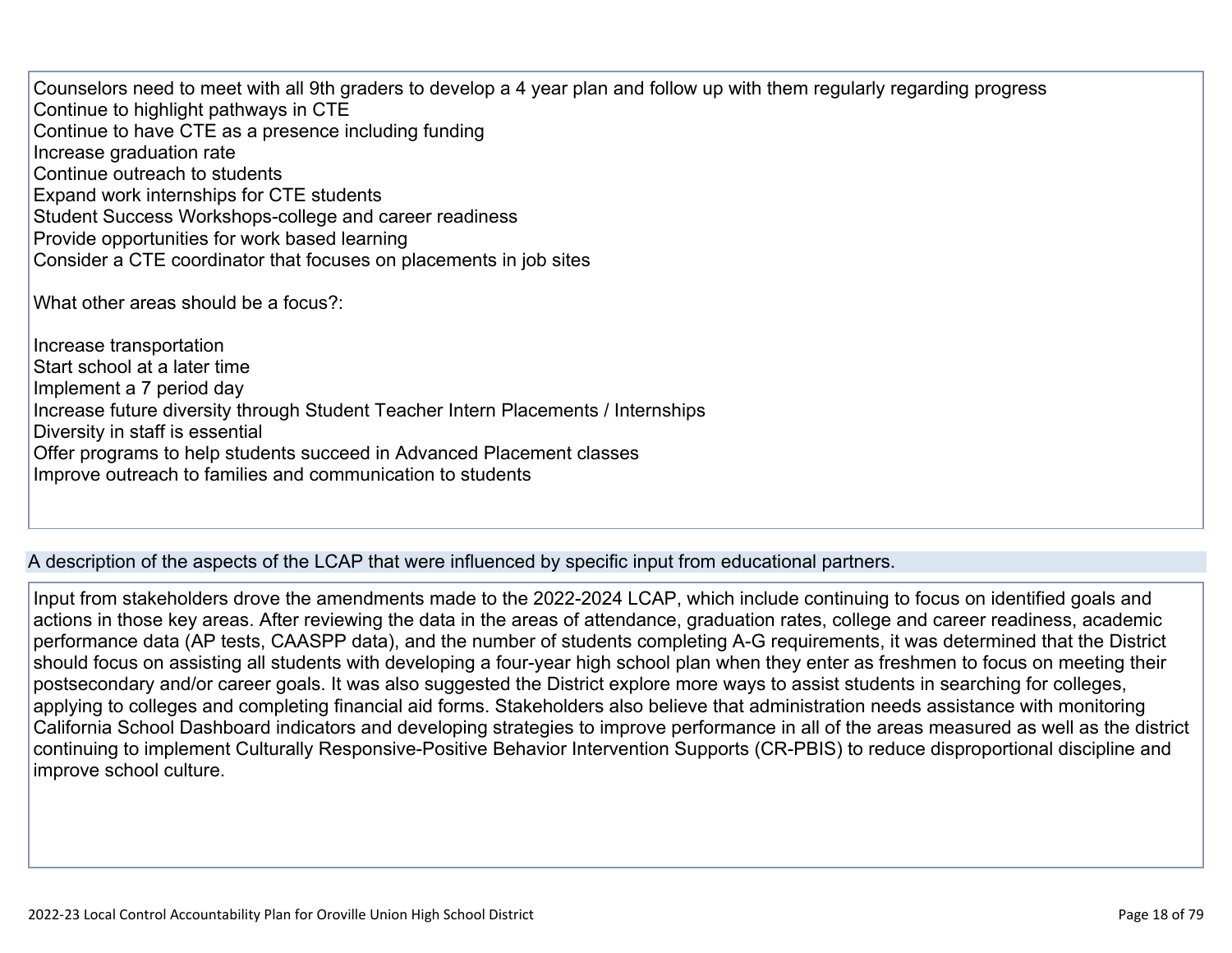# **[Goals and Actions](http://www.doc-tracking.com/screenshots/22LCAP/Instructions/22LCAPInstructions.htm#GoalsandActions)**

## **[Goal](http://www.doc-tracking.com/screenshots/22LCAP/Instructions/22LCAPInstructions.htm#goalDescription)**

| Goal # | <b>Description</b>                                           |
|--------|--------------------------------------------------------------|
|        | Provide equitable educational opportunities for all students |

An explanation of why the LEA has developed this goal.

Our California School Dashboard Indicators show that we are not serving students equitably. We will use California School Dashboard metrics to monitor progress on graduation rate, chronic absenteeism, college and career readiness, and suspensions/expulsions.

### **[Measuring and Reporting Results](http://www.doc-tracking.com/screenshots/22LCAP/Instructions/22LCAPInstructions.htm#MeasuringandReportingResults)**

| <b>Metric</b>                                                                                                                 | <b>Baseline</b>                                                                                                              | Year 1 Outcome                                                                                                              | Year 2 Outcome | Year 3 Outcome | Desired Outcome for<br>$2023 - 24$                                                                          |
|-------------------------------------------------------------------------------------------------------------------------------|------------------------------------------------------------------------------------------------------------------------------|-----------------------------------------------------------------------------------------------------------------------------|----------------|----------------|-------------------------------------------------------------------------------------------------------------|
| <b>District Graduation</b><br>Rate for all students<br>(Priority 5 Pupil)<br>Engagement)                                      | 19-20 Data<br>89.5% All<br>60.3% SWD<br>100% Foster Youth<br>82.4% EL's<br>90.4% SED<br>89.4% LPHS<br>96.0% OHS<br>56.3% PHS | 2021 Data<br>83.5% All<br>68.1% SWD<br>N/A Foster Youth<br>76.9%% EL's<br>82.0% SED<br>89.3% LPHS<br>93.9% OHS<br>48.6% PHS |                |                | 94% All<br>75% SWD<br>100% Foster Youth<br>85% EL's                                                         |
| College/Career<br>Readiness Indicator<br>(Priority 8<br>College/Career<br>Indicator) for all<br>students deemed<br>"Prepared" | 19-20 Data<br>All 26.4<br><b>SWD 0%</b><br>EL 23.5%<br>African American 11%<br>American Indian<br>14.9%<br>Asian 52.4%       | 20-21 Data<br>All 21.0%<br><b>SWD 0%</b><br>EL 3.1%<br>African American<br>1.5%<br>American Indian 5.3%<br>Asian 25.2%      |                |                | All >40%<br>SWD >40%<br>EL>40%<br>African American<br>>40%%<br>American Indian<br>$>40\%$<br>Asian $> 60\%$ |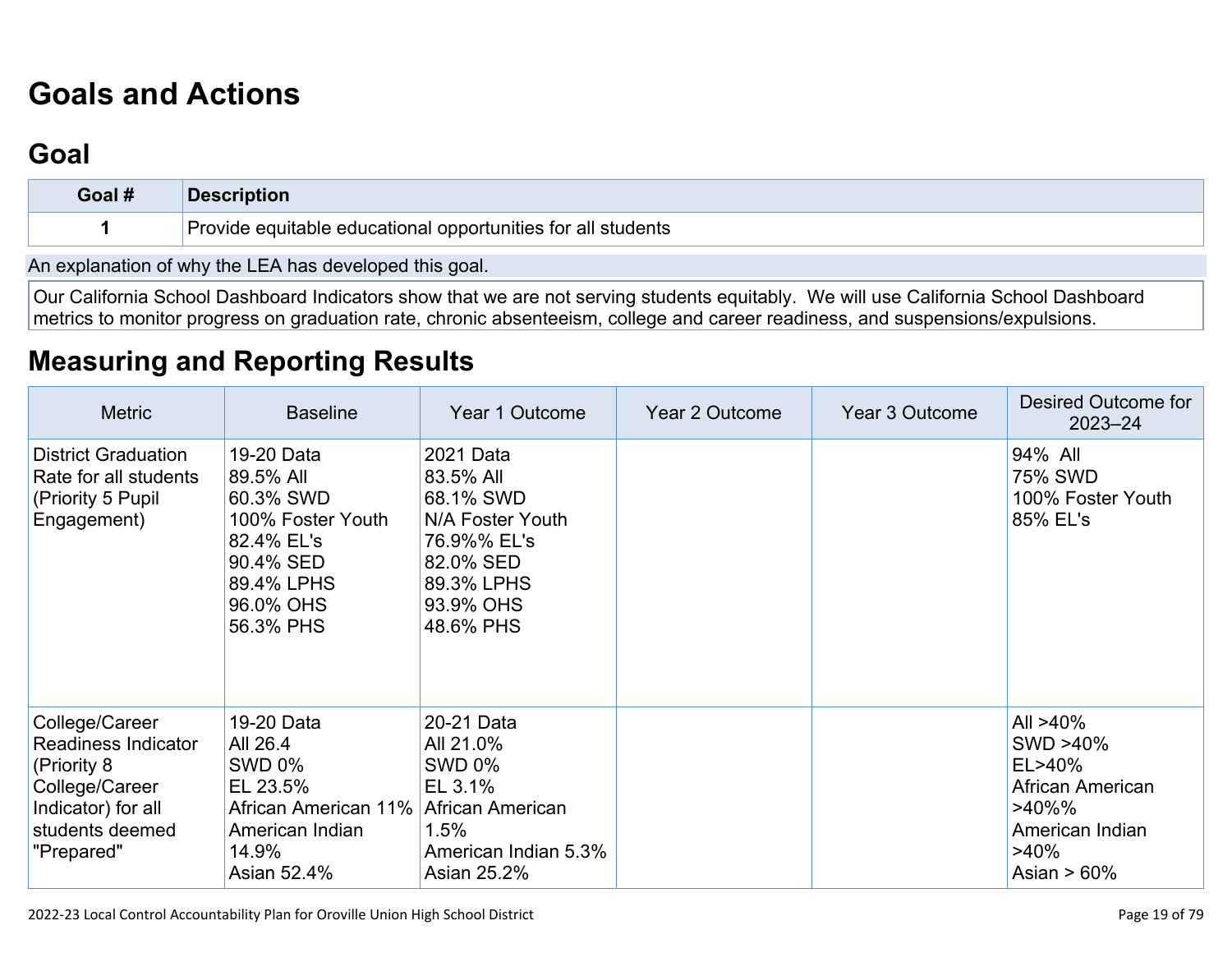| <b>Metric</b>                                                                                                                                              | <b>Baseline</b>                                                                                                                           | Year 1 Outcome                                                                                                                                                | Year 2 Outcome | Year 3 Outcome | Desired Outcome for<br>$2023 - 24$                                    |
|------------------------------------------------------------------------------------------------------------------------------------------------------------|-------------------------------------------------------------------------------------------------------------------------------------------|---------------------------------------------------------------------------------------------------------------------------------------------------------------|----------------|----------------|-----------------------------------------------------------------------|
|                                                                                                                                                            | Hispanic 20.4%<br>White 25.5%<br>SED 22.9%<br>Homeless 14.8%                                                                              | Hispanic 16.8%<br>White 48.1%<br>SED 72.5%<br>Homeless 6.9%                                                                                                   |                |                | Hispanic >40%<br>White $>40\%$<br><b>SED &gt;40%</b><br>Homeless >40% |
| <b>Chronic Absenteeism</b><br>Rate for all students<br>(Priority 5 Pupil<br>Engagement)                                                                    | 18-19 Data<br>All 26%<br>LPHS 21.5%<br>OHS 21.5%<br>CDS 93.9%<br>PHS 86.1%<br>SWD 38.89%<br>Foster Youth 42.4%<br>EL's 16.2%<br>SED 29.7% | 20-21 Data<br>All 26%<br>LPHS 21.5%<br>OHS 21.5%<br>CDS 93.9%<br>PHS 86.1%<br>SWD 38.89%<br>Foster Youth 42.4%<br>EL's 16.2%<br>SED 29.7%                     |                |                | All <15%<br>SWD <20%<br>Foster Youth <20%<br>$E$ Ls <15%              |
| <b>Student Performance</b><br>on Advanced<br><b>Placement Exams</b><br>(score of "3" or better<br>on all exams taken)<br>(Priority 4 Pupil<br>Achievement) | 19-20 Data<br>68% scored a "3" or<br>better on all exams<br>taken)                                                                        | 20-21 Data<br>OHS-66 students took<br>122 exams and 30%<br>scored a "3" or better.<br>LPHS-57 students<br>took 96 exams and<br>32% scored a "3" or<br>better. |                |                | >75% scored a "3" or<br>better on all exams<br>taken)                 |
| <b>School Facilities in</b><br>"Good Repair" per<br><b>CDE Facility</b>                                                                                    | all facilities is 90.28%                                                                                                                  | Average FIT score for Average FIT score for<br>all facilities is 92.07%                                                                                       |                |                | >Over 90% average<br>for all facilities                               |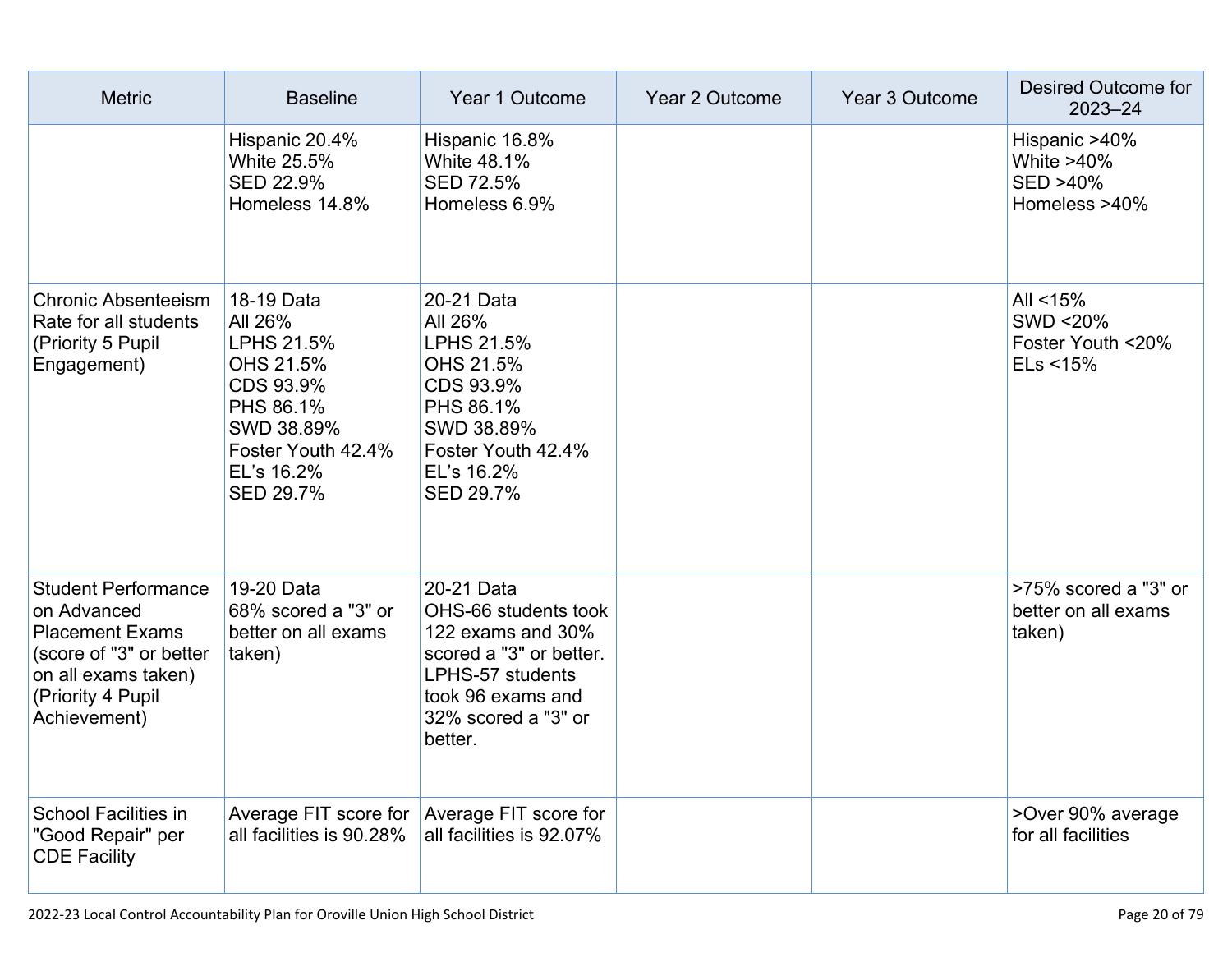| <b>Metric</b>                                                                                       | <b>Baseline</b>                                                                                                                                                                                                                                                                                                                                                                                             | Year 1 Outcome                                                                                                                                                                                                                                                                                                                                                                                                                                               | <b>Year 2 Outcome</b> | Year 3 Outcome | Desired Outcome for<br>$2023 - 24$                                                                                                                                                                                                                                                                                                       |
|-----------------------------------------------------------------------------------------------------|-------------------------------------------------------------------------------------------------------------------------------------------------------------------------------------------------------------------------------------------------------------------------------------------------------------------------------------------------------------------------------------------------------------|--------------------------------------------------------------------------------------------------------------------------------------------------------------------------------------------------------------------------------------------------------------------------------------------------------------------------------------------------------------------------------------------------------------------------------------------------------------|-----------------------|----------------|------------------------------------------------------------------------------------------------------------------------------------------------------------------------------------------------------------------------------------------------------------------------------------------------------------------------------------------|
| Inspection Tool (FIT)<br>Priority 1 Basic)                                                          |                                                                                                                                                                                                                                                                                                                                                                                                             |                                                                                                                                                                                                                                                                                                                                                                                                                                                              |                       |                |                                                                                                                                                                                                                                                                                                                                          |
| <b>Teachers Fully</b><br>Credentialed and<br>Appropriately<br><b>Assigned (Priority 1</b><br>Basic) | 100% appropriately<br>credentialed and<br>assigned as<br>measured by Williams<br>Act criteria.                                                                                                                                                                                                                                                                                                              | 100% appropriately<br>credentialed and<br>assigned as<br>measured by Williams<br>Act criteria.                                                                                                                                                                                                                                                                                                                                                               |                       |                | 100% appropriately<br>credentialed and<br>assigned as<br>measured by Williams<br>Act criteria.                                                                                                                                                                                                                                           |
| Standards aligned<br>instructional materials<br>for all students<br>(Priority 1 Basic)              | All students have<br>standards aligned<br>instructional materials.                                                                                                                                                                                                                                                                                                                                          | All students have<br>standards aligned<br>instructional materials.                                                                                                                                                                                                                                                                                                                                                                                           |                       |                | Continue to have all<br>students with<br>standards aligned<br>instructional materials<br>as measured by<br>Williams Act.                                                                                                                                                                                                                 |
| Parent engagement<br>and parent input<br>(Priority 3 Parent<br>Involvement)                         | Engage parents and<br>community members<br>in school district by<br>using<br>dialer/community<br>newsletters/social<br>media. An average of<br>2,041 people have<br>viewed the OUHSD<br>Community<br><b>Newsletter. District</b><br>held five Zoom<br>meetings for parents<br>and community<br>members to provide<br>input on the LCAP,<br><b>Expanded Learning</b><br>Grant and disciplinary<br>practices. | Engage parents and<br>community members<br>in school district by<br>using<br>dialer/community<br>newsletters/social<br>media. An average of<br>3,928 people have<br>viewed the OUHSD<br>Community<br><b>Newsletter. District</b><br>held five Zoom<br>meetings for parents<br>and community<br>members to provide<br>input on the LCAP,<br><b>Expanded Learning</b><br>Grant and disciplinary<br>practices. Have also<br>held ELAC, DELAC<br>and School Site |                       |                | Continue to engage<br>parents and<br>community members<br>in school district by<br>using<br>dialer/community<br>newsletters/social<br>media. The goal is to<br>increase an average<br>of 2,500 views on<br>Community<br>Newsletters. Increase<br>the number of<br>informational<br>meetings via in-<br>person and Zoom to<br>ten yearly. |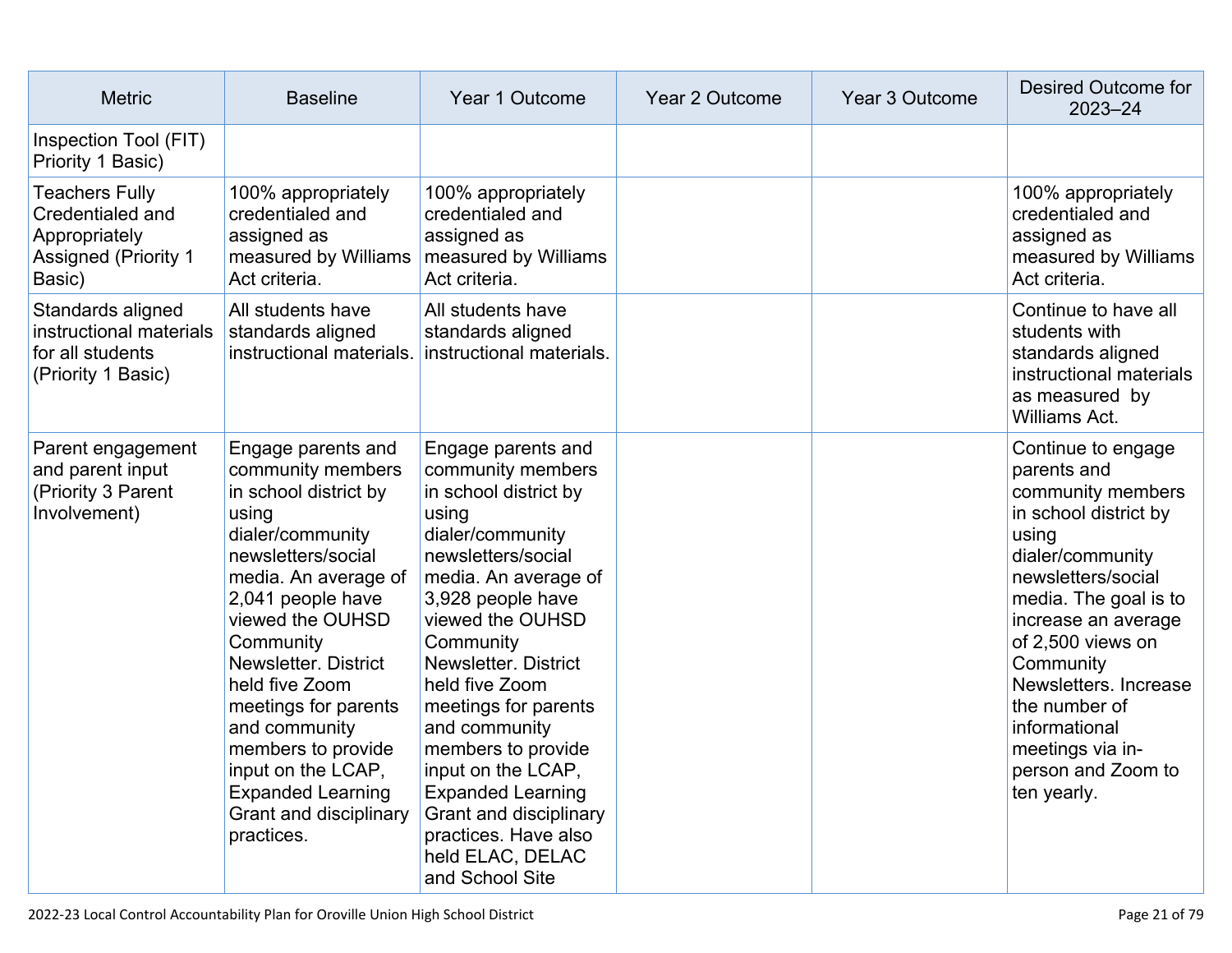| <b>Metric</b>                                                                                                                      | <b>Baseline</b>                                                                               | Year 1 Outcome                                                                                                                              | Year 2 Outcome | <b>Year 3 Outcome</b> | Desired Outcome for<br>$2023 - 24$                                                                                   |
|------------------------------------------------------------------------------------------------------------------------------------|-----------------------------------------------------------------------------------------------|---------------------------------------------------------------------------------------------------------------------------------------------|----------------|-----------------------|----------------------------------------------------------------------------------------------------------------------|
|                                                                                                                                    |                                                                                               | Council meetings to<br>seek stakeholder<br>input.                                                                                           |                |                       |                                                                                                                      |
| <b>Attendance Rate</b><br>(Priority 5 Pupil<br>Engagement)                                                                         | 19-20 Data<br><b>OUHSD: 87.5%</b><br>LPHS:94.7%<br>OHS: 92.5%<br>PHS: 75.4%                   | 20-21 Data<br><b>OUHSD: 91.51%</b><br>LPHS:94.8%<br>OHS: 94.04%<br>PHS: 85.70%                                                              |                |                       | <b>OUHSD: &gt;90%</b><br>LPHS: >95%<br>OHS: >95%<br>PHS: >80%                                                        |
| <b>High School Dropout</b><br>(Priority 5 Pupil<br>Engagement)                                                                     | 19-21 Data<br>OUHSD: 33<br>LPHS: 7<br>OHS: 3<br><b>CDS: 5</b><br><b>PHS: 18</b>               | 20-21 Data<br><b>OUHSD: 54</b><br><b>LPHS: 14</b><br><b>OHS: 5</b><br><b>PHS: 31</b>                                                        |                |                       | <10 dropouts district-<br>wide                                                                                       |
| Implementation of CA<br>state Standards<br>including how EL's will<br>access the CCSS and<br><b>ELD</b> standards<br>(Priority 2). | State Standards as<br>observed by<br>administration using<br>informal walkthrough<br>form.    | Full implementation of Full implementation of<br>State Standards as<br>observed by<br>administration using<br>informal walkthrough<br>form. |                |                       | Full implementation of<br>State Standards as<br>observed by<br>administration using<br>informal walkthrough<br>form. |
| % of EL's who<br>progress in English<br>proficiency (Priority 4)                                                                   | 18-19 Data<br>6 students (10.71%)<br>were Proficient on<br>ELPAC. 58 students<br>were tested. | 20-21 Data<br>14 students (14.94%)<br>were Proficient on<br>ELPAC. 95 students<br>were tested.                                              |                |                       | >20% of ELL's will<br>show improvement on<br>the ELPAC.                                                              |
| <b>Reclassification Rate</b><br>for English Learners                                                                               | 20-21 Data<br>11 (15.9%) total for<br><b>OUHSD</b>                                            | 21-22 Data<br>36 (19.05%) total for<br><b>OUHSD</b>                                                                                         |                |                       | >16% of ELL's will be<br>reclassified                                                                                |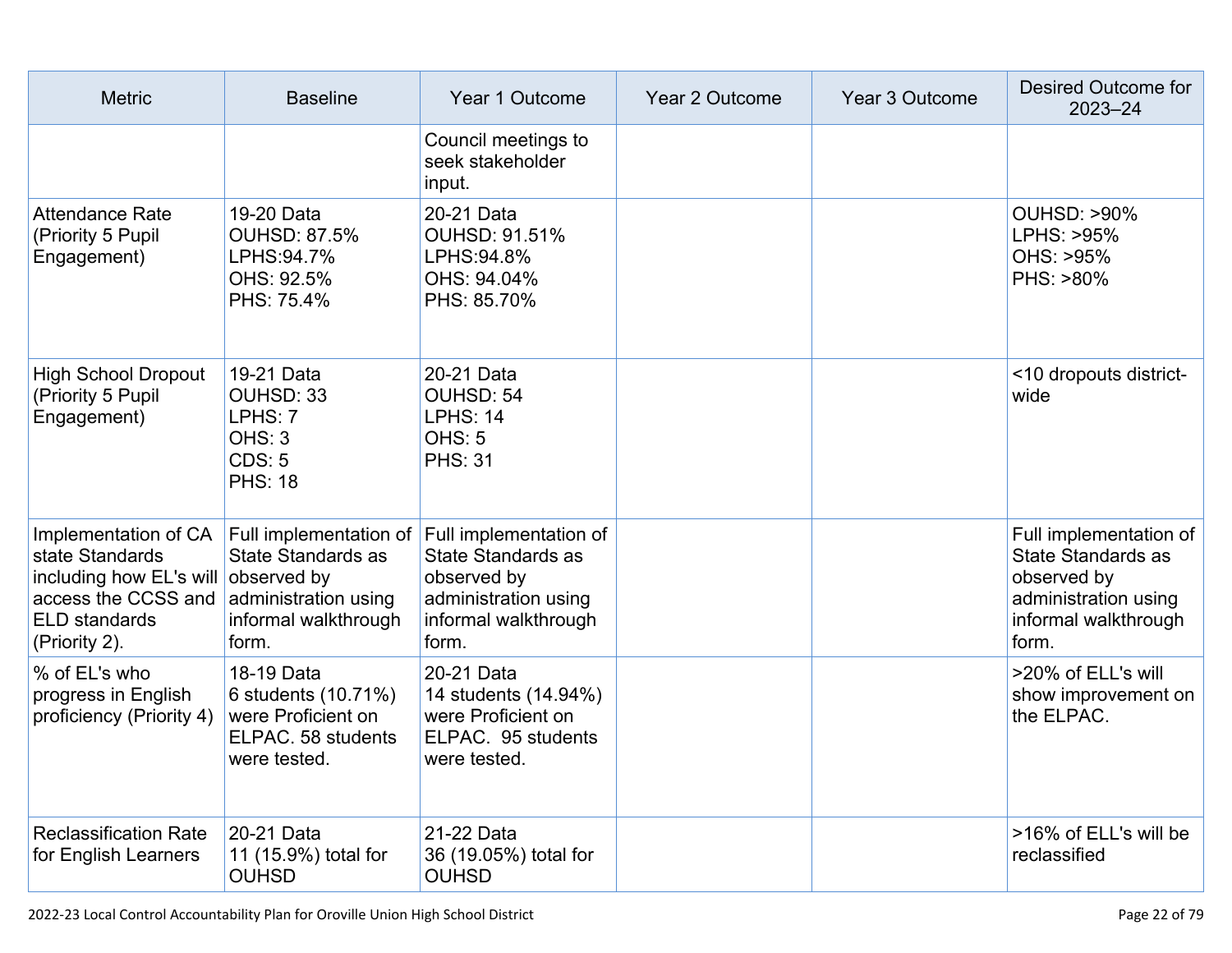| <b>Metric</b> | <b>Baseline</b> | Year 1 Outcome | Year 2 Outcome | Year 3 Outcome | Desired Outcome for<br>$2023 - 24$ |
|---------------|-----------------|----------------|----------------|----------------|------------------------------------|
|               |                 |                |                |                |                                    |

## **[Actions](http://www.doc-tracking.com/screenshots/22LCAP/Instructions/22LCAPInstructions.htm#actions)**

| Action # | <b>Title</b>                                                   | <b>Description</b>                                                                                                                                                                                                                                                                                  | <b>Total Funds</b> | Contributing |
|----------|----------------------------------------------------------------|-----------------------------------------------------------------------------------------------------------------------------------------------------------------------------------------------------------------------------------------------------------------------------------------------------|--------------------|--------------|
| 1.1      | Technology<br>Replacement and<br>Repair                        | Repair and replace Chromebooks, upgrade Internet connectivity at all<br>sites, purchase interactive boards, and provide professional<br>development for staff.                                                                                                                                      | \$506,271.00       | <b>No</b>    |
| 1.2      | Professional<br>Development for all<br><b>Staff</b>            | Focus professional development on CR-PBIS, Professional Learning<br>Communities (PLC), Universal Design for Learning, strategies for<br>assisting ELL's and ELD, technology and curriculum. OUHSD<br>teachers have four additional contract days for professional<br>development and collaboration. | \$490,137.00       | Yes          |
| $1.3$    | Intervention for 5th<br><b>Year Seniors</b>                    | Students continuously enrolled in OUHSD schools that need extra<br>time and support to complete High School diploma requirements.                                                                                                                                                                   | \$0.00             | <b>No</b>    |
| 1.4      | Purchase<br><b>Assessment Software</b><br>for Targeted Support | Use MAP assessment as a universal screener to ensure appropriate<br>placement in math and English classes as well as target interventions.<br>IO Education Assessment Platform to identify student needs and<br>targeted support.                                                                   | \$30,000.00        | Yes          |
| 1.5      | Maintain and Expand<br><b>Library Services</b>                 | Provide library supervision during and after school, ensure library<br>resources are current and in good condition, and use Follett software<br>for library management.                                                                                                                             | \$147,275.00       | Yes          |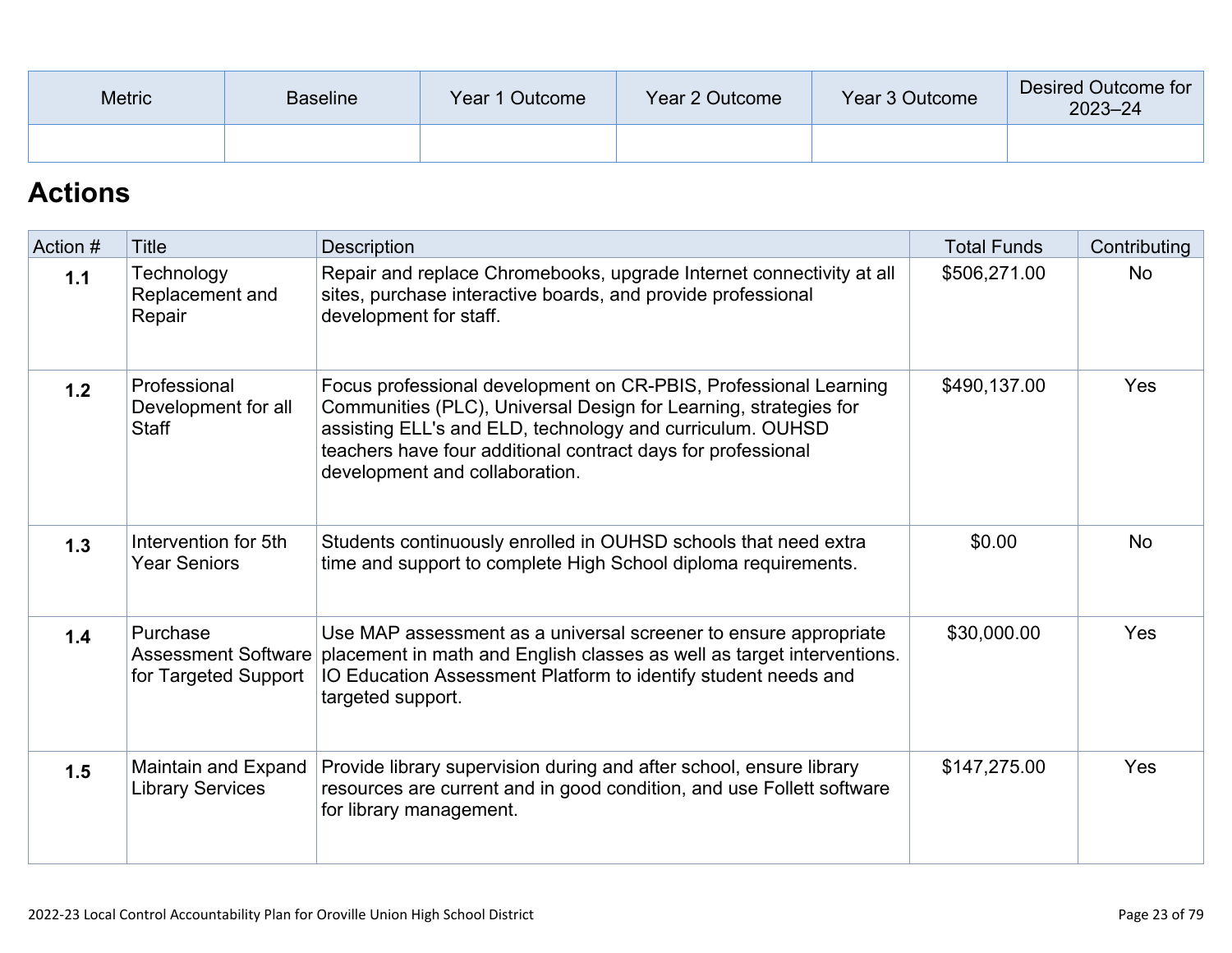| Action # | <b>Title</b>                                                                                           | <b>Description</b>                                                                                                                                                                                                                                                                          | <b>Total Funds</b> | Contributing |
|----------|--------------------------------------------------------------------------------------------------------|---------------------------------------------------------------------------------------------------------------------------------------------------------------------------------------------------------------------------------------------------------------------------------------------|--------------------|--------------|
| 1.6      | <b>Outreach for Foster</b><br>Youth by Social<br><b>Workers and BCOE</b><br><b>School Ties Program</b> | Social Workers and Targeted Case Managers will provide outreach to<br>Foster Youth and Homeless students and support services to assist<br>them in completing a high school graduation requirements.                                                                                        | \$2,000.00         | <b>No</b>    |
| 1.7      | <b>Advisory Period</b>                                                                                 | The Advisory Period will be used to provide lessons on bullying,<br>harassment, bias, suicide prevention and high school skills.                                                                                                                                                            | \$0.00             | <b>No</b>    |
| 1.8      | Math, English, and<br><b>Positive Behavior</b><br>Interventions                                        | Teachers on Special Assignment (TOSA) will assist with PBIS<br>implementation and will monitor California School Dashboard<br>Indicators and activities to assist students in improving math and<br>English Language Art skills. We will fund intervention periods for math<br>and English. | \$810,130.00       | Yes          |
| 1.9      | <b>Tutorial Support and</b><br>Push In Support for<br>Students with<br><b>Disabilities</b>             | Tutorial Support (push-in) for students with disabilitiies. Differentiation<br>of instruction for diverse learners. Additional assistance for students is<br>provided by classified Para-Educators in the classroom and one-on-<br>one settings.                                            | \$2,446,137.00     | <b>No</b>    |
| 1.10     | <b>District ELD</b><br>Coordinator                                                                     | EL Coordinator - 20% (1 section)                                                                                                                                                                                                                                                            | \$26,500.00        | Yes          |
| 1.11     | Language<br><b>Development Support</b><br><b>Classes for all ELD</b><br>students                       | Supplemental English Supplemental English Language Development support classes for EL<br>students.                                                                                                                                                                                          | \$229,010.00       | Yes          |
| 1.12     | Extended<br><b>Instructional Hours</b><br>from 15/week to                                              | Extended instructional hours from 15/week to 30/week at PHS gives<br>students more opportunities to earn credits and graduate on time.                                                                                                                                                      | \$467,486.00       | Yes          |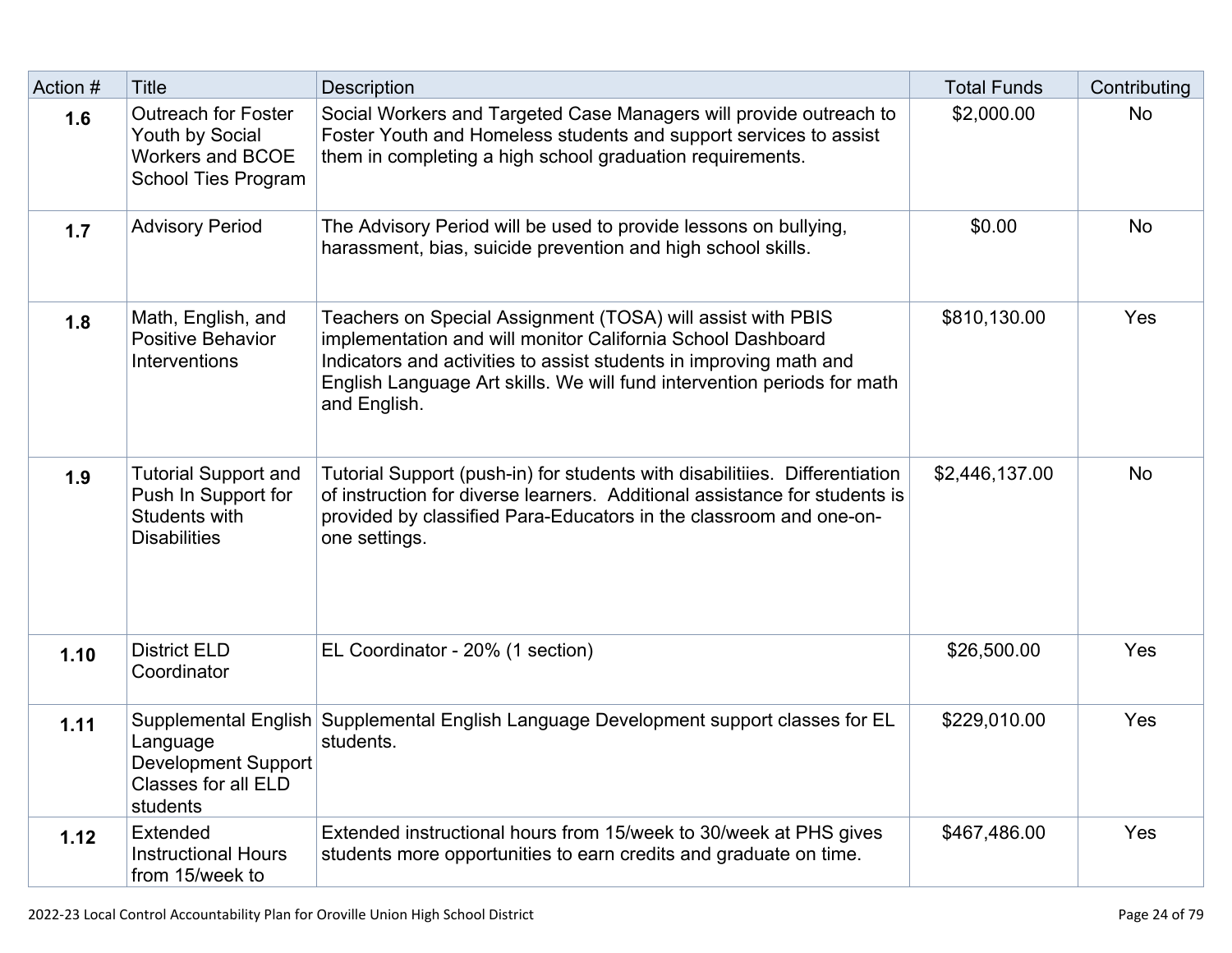| Action # | <b>Title</b>                                                                                        | <b>Description</b>                                                                                                                                                                                                    | <b>Total Funds</b> | Contributing |
|----------|-----------------------------------------------------------------------------------------------------|-----------------------------------------------------------------------------------------------------------------------------------------------------------------------------------------------------------------------|--------------------|--------------|
|          | 30/week at Prospect<br><b>High School</b>                                                           |                                                                                                                                                                                                                       |                    |              |
| 1.13     | <b>College Connection</b><br>Program                                                                | Provide College Connection program to seniors who wish to complete<br>their senior year at Butte College. Students can earn up to 11 credits<br>per semester towards their AA/AS degree or transfer credits.          | \$160,521.00       | Yes          |
| 1.14     | <b>Maintain Facilities in</b><br>Good Repair                                                        | Ensure all facilities are in good repair and are clean and safe as<br>defined in the Williams Act Requirements.                                                                                                       | \$2,207,458.00     | <b>No</b>    |
| 1.15     | <b>Teachers and Staff</b><br>are Appropriately<br>Assigned and<br>Credentialed                      | Ensure staff and teachers are appropriately assigned and credentialed<br>as defined in the Williams Act Requirements                                                                                                  | \$0.00             | <b>No</b>    |
| 1.16     | Sufficient<br>Instructional<br><b>Materials</b>                                                     | Ensure all students have sufficient instructional materials as defined in<br>the Williams Act Requirements                                                                                                            | \$105,000.00       | <b>No</b>    |
| 1.17     | Collaborate with<br><b>Butte College</b>                                                            | Work with Butte College to offer concurrent and dual enrollment<br>classes as well as the College Connection program.                                                                                                 | \$0.00             | <b>No</b>    |
| 1.19     | Credit Recovery and<br><b>Summer School</b>                                                         | Credit recovery opportunities will be offered throughout the school<br>year as well as a summer session for students to make up credits.<br>Purchase Edgenuity software for credit recovery and independent<br>study. | \$217,334.00       | Yes          |
| 1.20     | Provide Outreach to<br>Incoming 9th Graders<br>to Assist Them in<br>Transitioning to High<br>School | The district will provide outreach and supports to incoming 9th graders<br>through campus visits and freshman orientation.                                                                                            | \$13,653.00        | Yes          |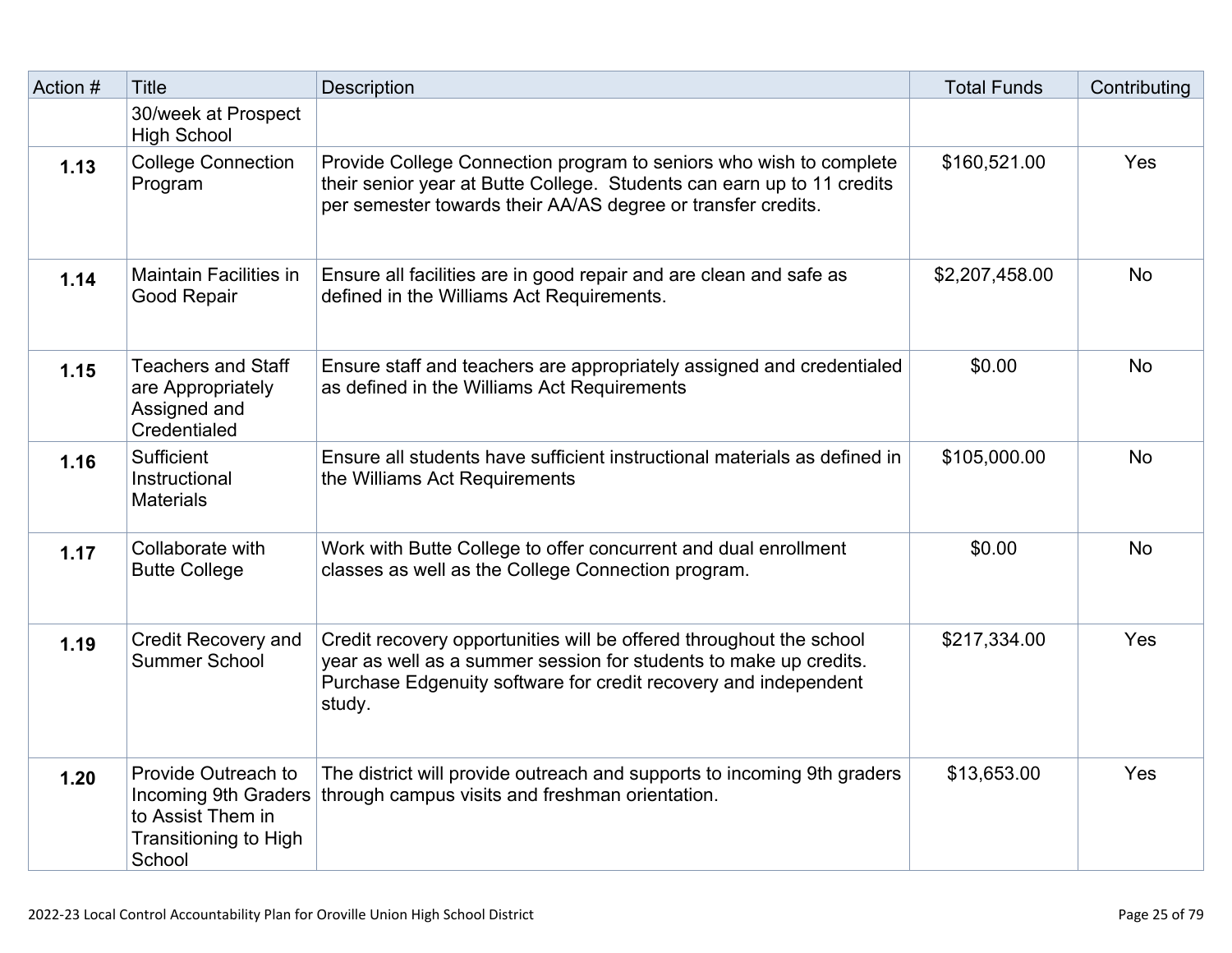| Action # | Title                                                                             | Description                                                                                                                                                                                                                                           | <b>Total Funds</b> | Contributing |
|----------|-----------------------------------------------------------------------------------|-------------------------------------------------------------------------------------------------------------------------------------------------------------------------------------------------------------------------------------------------------|--------------------|--------------|
| $1.21$   | <b>Provide Facilities to</b><br>the Boys and Girls<br>Club of the North<br>Valley | The Boys and Girls Club of the North Valley has clubhouses on each<br>comprehensive high school campus. They collaborate with the district<br>to provide tutoring, social emotional supports and career exploration<br>opportunities to our students. | \$52,000.00        | Yes          |
| 1.22     | Expand the<br><b>Independent Study</b><br>Program                                 | Prior to the 20-21 school year, the independent study program was<br>limited to 120 students. Beginning with the 21-22 school year, the<br>independent study/digital learning program will be expanded to<br>accommodate 420 students.                | \$1,247,116.00     | <b>No</b>    |
| 1.23     | <b>Addition of Online</b><br>Geography and<br>Independent Study<br><b>PE</b>      | With the addition of Online Geography and Independent Study PE,<br>students can access Band, Spanish or CTE courses.                                                                                                                                  | \$48,025.00        | Yes          |
| 1.24     | Additional Paths to a<br>Diploma for Students<br>with Disabilities                | Review policies and procedures to explore additional pathways to a<br>diploma and process for reducing Certificates of Completions.                                                                                                                   | \$0.00             | <b>No</b>    |
| 1.25     | provide direct support<br>to students                                             | Add additional staff to Provide staff to provide direct support to students                                                                                                                                                                           |                    | Yes          |
| 1.26     | <b>Curriculum Adoption</b>                                                        | Review curriculum and make adoptions to align to California State<br><b>Standards</b>                                                                                                                                                                 |                    | Yes          |

## **[Goal Analysis \[2021-22\]](http://www.doc-tracking.com/screenshots/22LCAP/Instructions/22LCAPInstructions.htm#GoalAnalysis)**

An analysis of how this goal was carried out in the previous year.

A description of any substantive differences in planned actions and actual implementation of these actions.

OUHSD looked for options for students to reach their educational goals entering the 22-23 school year. We expanded the independent study program, we provided additional staff to provide direct services to students. We also looked for ways to assist students with alleviating barriers to school attendance and graduating.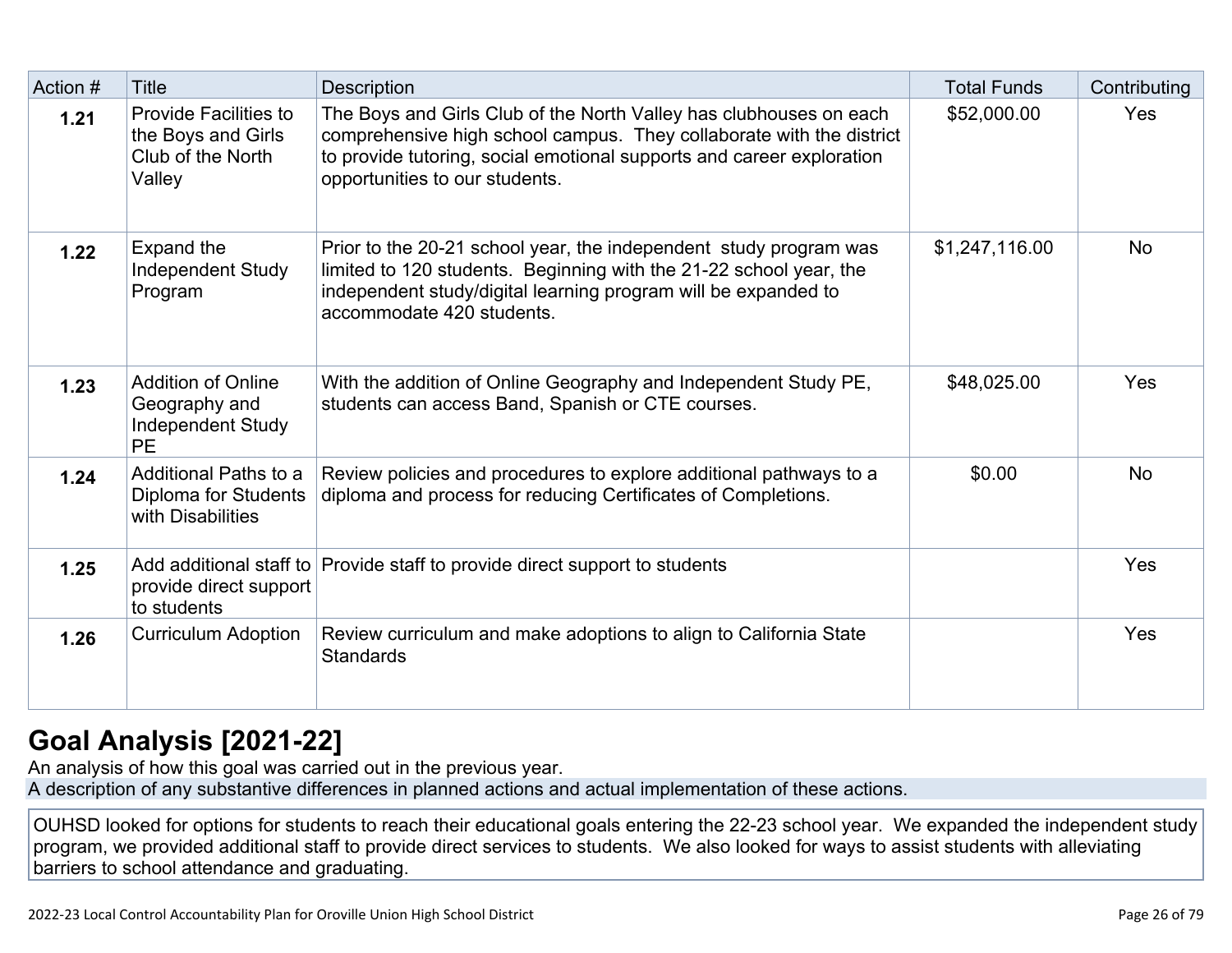An explanation of material differences between Budgeted Expenditures and Estimated Actual Expenditures and/or Planned Percentages of Improved Services and Estimated Actual Percentages of Improved Services.

Action 1.2 - A substitute teacher shortage, combined with the necessity of having teachers in the classrooms, reduced the number of professional development opportunities that could be offered. Action 1.14 - One time funding was allocated for additional facility repairs and improvements (fencing, automatic door openers for the bus barn, kilns, alarm upgrades, HVAC). Action 1.16 - additional expenditures were made to update the Science Curriculum and purchase Edgenuity to enhance credit recovery and the independent study program curriculum. Action 1.19 - Summer school was expanded with Expanded Learning Opportunity grant funding to include transportation, campus supervision, and inviting meals. Action 1.22 - Fewer teachers were needed in the independent study program as students returned to the campuses for in-person learning.

An explanation of how effective the specific actions were in making progress toward the goal.

All of the proposed actions assisted OUHSD in providing equitable educational opportunities for all students. Attendance was down during the 21-22 school year due to a return to in person instruction. OUHSD hired Targeted Case managers and additional assistant principals at the comprehensive high schools to address attendance. The Chronic Absenteeism rate went down from 26.4% in 18-19, to 21% in 19-20.

A description of any changes made to the planned goal, metrics, desired outcomes, or actions for the coming year that resulted from reflections on prior practice.

OUHSD added curriculum adoption and additional staff to provide direct support to students after reflecting on prior practice. OUHSD has updated curriculum in English, and Science over the past three years. OUHSD is also finding ways to support classroom instruction with coteachers in Math, English and Science. OUHSD is also looking for ways to have more students deemed "Prepared" on the College and Career Readiness Dashboard Indicator. With the additional Assistant Principals at LPHS and OHS, OUHSD has decided to discontinue the TOSA positions that focus on Chronic Absenteeism beginning with the 22-23 school year.

**A report of the Total Estimated Actual Expenditures for last year's actions may be found in the Annual Update Table. A report of the Estimated Actual Percentages of Improved Services for last year's actions may be found in the Contributing Actions Annual Update Table.**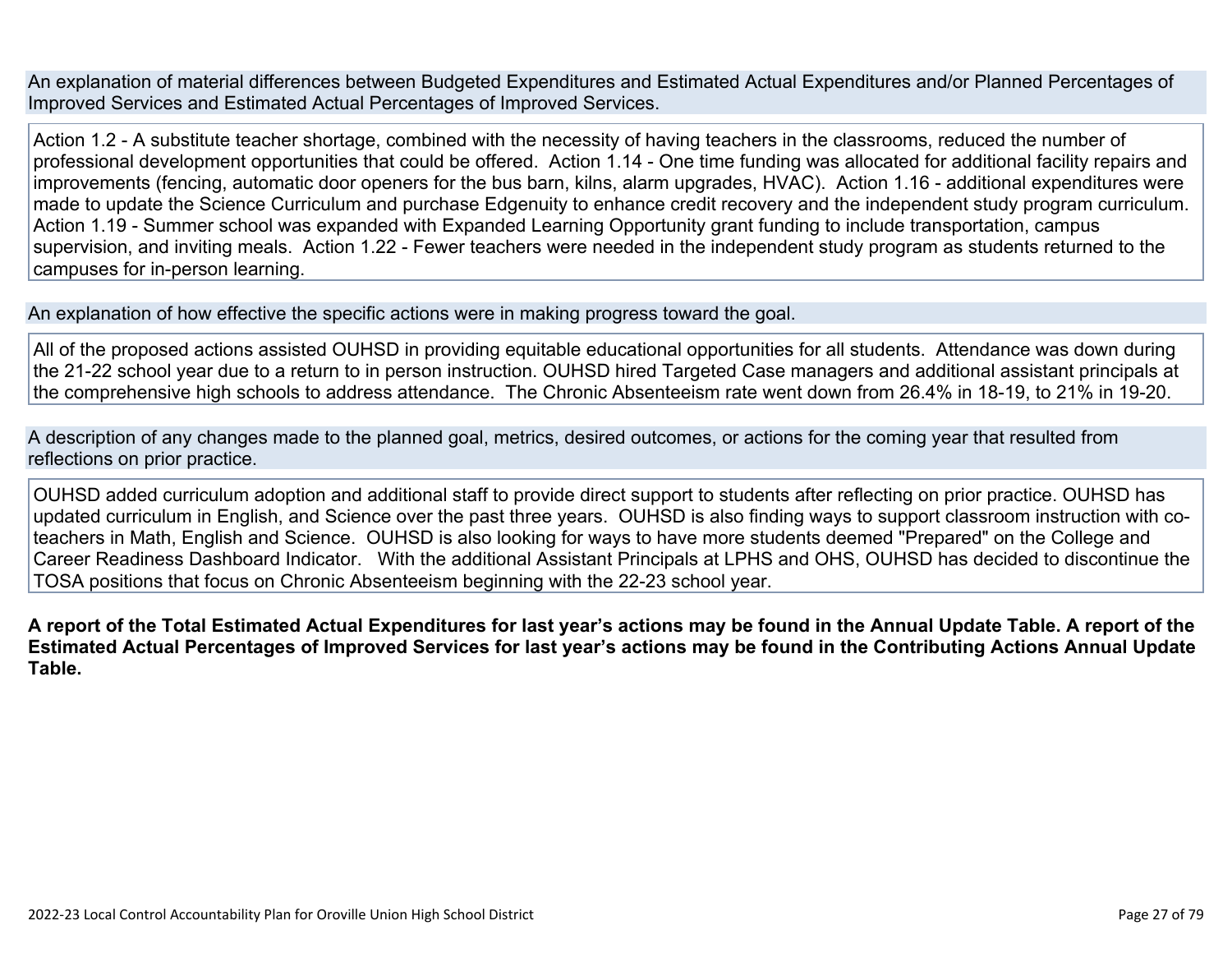## **[Goals and Actions](http://www.doc-tracking.com/screenshots/22LCAP/Instructions/22LCAPInstructions.htm#GoalsandActions)**

## **[Goal](http://www.doc-tracking.com/screenshots/22LCAP/Instructions/22LCAPInstructions.htm#goalDescription)**

| Goal # | Description                                                                                                                                                 |
|--------|-------------------------------------------------------------------------------------------------------------------------------------------------------------|
|        | Provide a safe, nurturing and supportive environment to every student using Culturally Responsive Positive Behavior<br>Intervention Supports as a framework |

An explanation of why the LEA has developed this goal.

OUHSD believes every student deserves a high school education in a safe, nurturing and culturally responsive environment. Students will likely attend school regularly and graduate on time in a safe, positive and nurturing learning environment. Reducing suspensions and expulsions will reduce the number of days students are excluded from school due to disciplinary issues.

### **[Measuring and Reporting Results](http://www.doc-tracking.com/screenshots/22LCAP/Instructions/22LCAPInstructions.htm#MeasuringandReportingResults)**

| <b>Metric</b>                                                                                                                                                 | <b>Baseline</b>                                                                                 | Year 1 Outcome                                                                                                                                                                                                | Year 2 Outcome | Year 3 Outcome | Desired Outcome for<br>$2023 - 24$          |
|---------------------------------------------------------------------------------------------------------------------------------------------------------------|-------------------------------------------------------------------------------------------------|---------------------------------------------------------------------------------------------------------------------------------------------------------------------------------------------------------------|----------------|----------------|---------------------------------------------|
| California Healthy<br>Kids Survey question<br>on school being a<br>supportive and inviting<br>place for students to<br>learn). (Priority 6<br>School Climate) | 71% agree (720<br>students) (17/18<br>data)(9th graders and<br>11th graders took the<br>survey) | CHKS survey was<br>administered to<br>students grades 9-12.<br>1,143 students took<br>the survey and 26% of<br>respondents agreed<br>school was supportive<br>and an inviting place<br>for students to learn. |                |                | 85% agree                                   |
| Implementation of<br>PBIS (Priority 6<br>School Climate)                                                                                                      | Implementation of<br><b>PBIS 19-20</b>                                                          | Continued<br>implementation of<br>PBIS (teams created,<br>handbooks created,<br>implementation of<br>Social Contracts,<br>restorative practices<br>used).                                                     |                |                | Full implementation of<br>PBIS all schools. |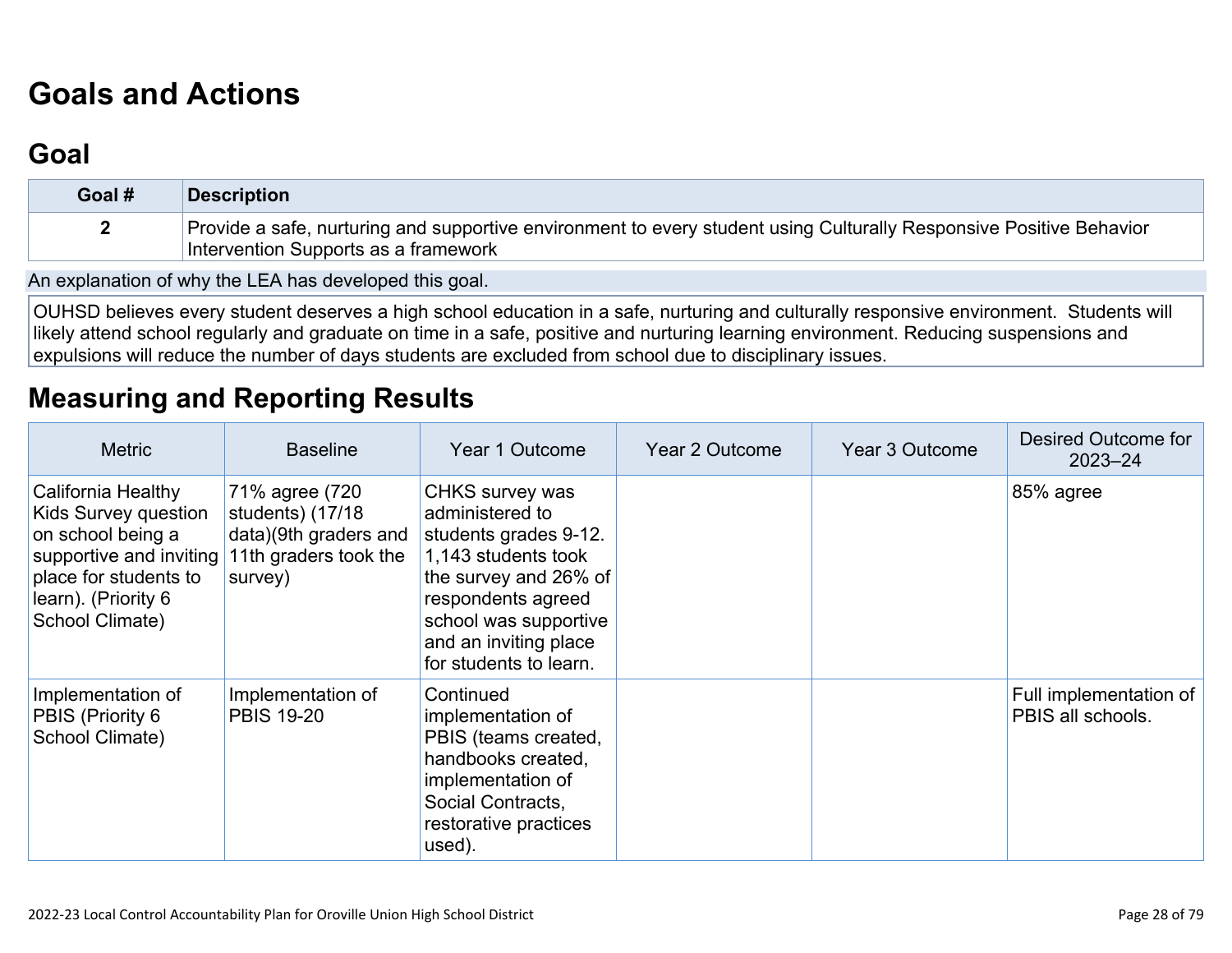| <b>Metric</b>                                            | <b>Baseline</b>                                                                           | Year 1 Outcome                                                         | Year 2 Outcome | Year 3 Outcome | Desired Outcome for<br>$2023 - 24$ |
|----------------------------------------------------------|-------------------------------------------------------------------------------------------|------------------------------------------------------------------------|----------------|----------------|------------------------------------|
| <b>Suspension Rate</b><br>(Priority 6 School<br>Climate) | 19-20 Data<br><b>OUHSD 8.7%</b><br><b>LPHS 7.1%</b><br>OHS 8.1%<br>PHS 18.0%<br>CDS 29.0% | 20-21 Data<br>OUHSD .1%<br>LPHS .1%<br><b>OHS .2%</b><br><b>PHS 0%</b> |                |                | <2% for all students<br>and SWD    |
| <b>Expulsion Rate</b><br>(Priority 6 School<br>Climate)  | All .25%                                                                                  | All 0 for 20-21                                                        |                |                | .25% for all students              |

## **[Actions](http://www.doc-tracking.com/screenshots/22LCAP/Instructions/22LCAPInstructions.htm#actions)**

| Action # | Title                                                                  | <b>Description</b>                                                                                                                                                                                                                                                           | <b>Total Funds</b> | Contributing |
|----------|------------------------------------------------------------------------|------------------------------------------------------------------------------------------------------------------------------------------------------------------------------------------------------------------------------------------------------------------------------|--------------------|--------------|
| 2.1      | Monitor for<br>Implementation of<br><b>CR-PBIS</b>                     | Independent Monitor to oversee implementation of the Department of<br>Justice agreement and assisting the district in implementing CR-PBIS.                                                                                                                                  | \$30,000.00        | <b>No</b>    |
| 2.2      | <b>Health Supports</b>                                                 | Social, Emotional and Provide additional Social Workers, School Nurse, School<br>Psychologist, and Speech Therapist to assist students in addressing<br>barriers that could interfere in their school success.                                                               | \$1,081,003.00     | <b>Yes</b>   |
| 2.3      | <b>School Resource</b><br>Officer/Deputy and<br><b>Campus Security</b> | Contract with the Oroville Police Department and Butte County<br>Sheriff's Office for a School Resource Officer/Deputy services. Hire<br>campus security for each 9-12 campus.                                                                                               | \$768,766.00       | <b>No</b>    |
| 2.4      | <b>Targeted Case</b><br>Manager/Family<br>Liaison                      | This new position would assist Las Plumas High School, Oroville High<br>School and Prospect High School unduplicated students with<br>instructional and mental health needs as well as pursuing<br>opportunities to increase and improve parent and community<br>engagement. | \$223,590.00       | <b>Yes</b>   |

2022-23 Local Control Accountability Plan for Oroville Union High School District Page 29 of 79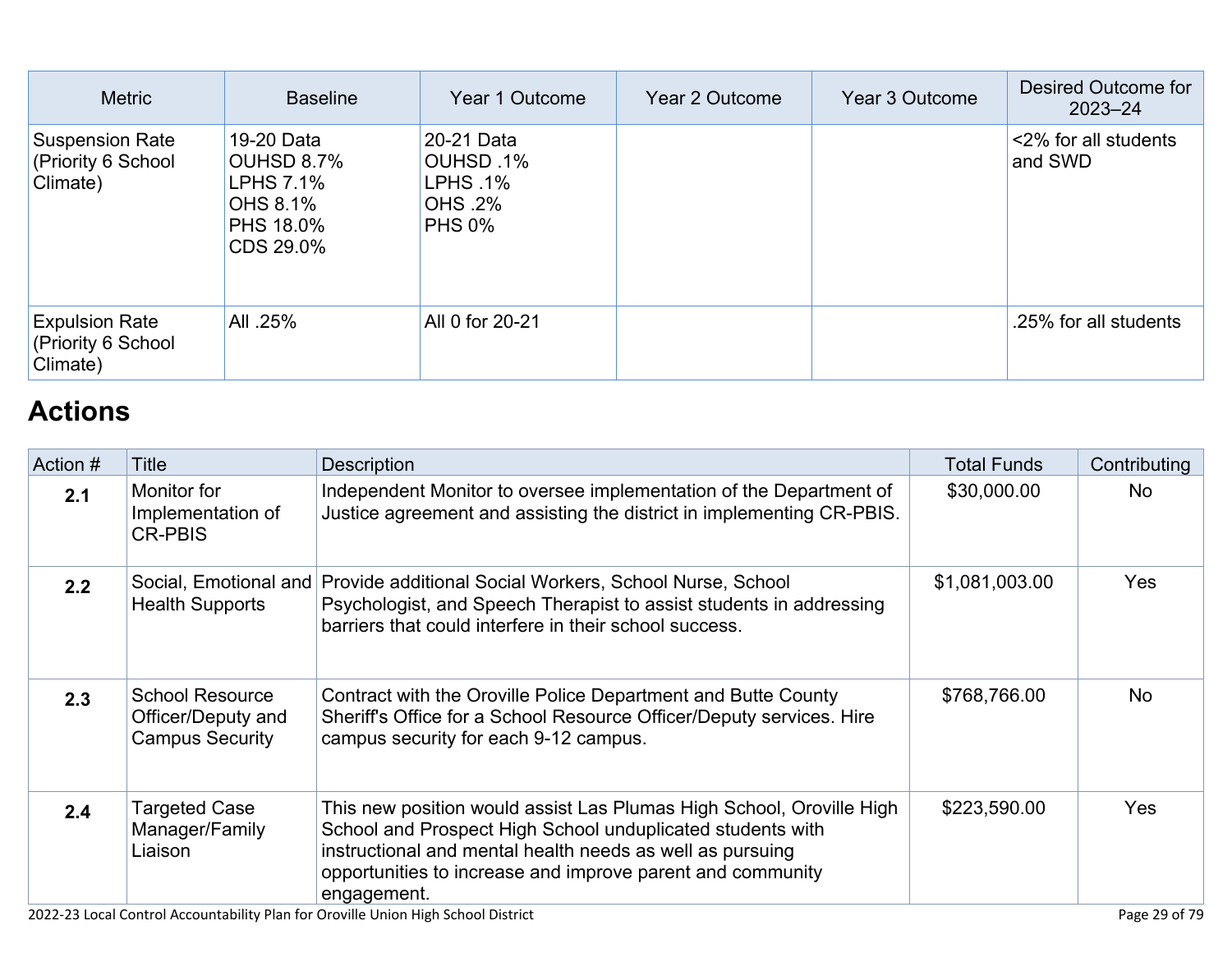| Action # | <b>Title</b>                                                      | <b>Description</b>                                                                                                                               | <b>Total Funds</b> | Contributing |
|----------|-------------------------------------------------------------------|--------------------------------------------------------------------------------------------------------------------------------------------------|--------------------|--------------|
|          |                                                                   |                                                                                                                                                  |                    |              |
| 2.5      | <b>Extra Curricular and</b><br>Co-Curricular<br>Opportunities     | Offer athletics, clubs and other activities                                                                                                      | \$817,421.00       | Yes          |
| 2.6      | Home to School<br>Transportation                                  | The district will provide home to school transportation                                                                                          | \$152,724.00       | Yes          |
| 2.7      | <b>Incentives</b>                                                 | The district will provide incentives for student attendance and positive<br>behavior.                                                            | \$15,000.00        | Yes          |
| 2.8      | <b>School Attendance</b><br>and Achievement<br><b>Review Team</b> | The Superintendent will assemble a team of school staff and<br>community members to assist students in addressing barriers to<br>reduce truancy. | \$0.00             | <b>No</b>    |
| 2.9      | <b>Provide Nutritious</b><br><b>Meals</b>                         | The district will provide meals to all students at no cost to the student.                                                                       | \$1,256,249.00     | Yes          |
| 2.10     | <b>Parent and Family</b><br>Engagement                            | Improve communication with parents with social media, website and<br>informational bulletins and newsletters.                                    | \$100,017.00       | Yes          |
| 2.11     | Parent Involvement                                                | Parent Square as a way to communicate with parents                                                                                               | \$13,000.00        | Yes          |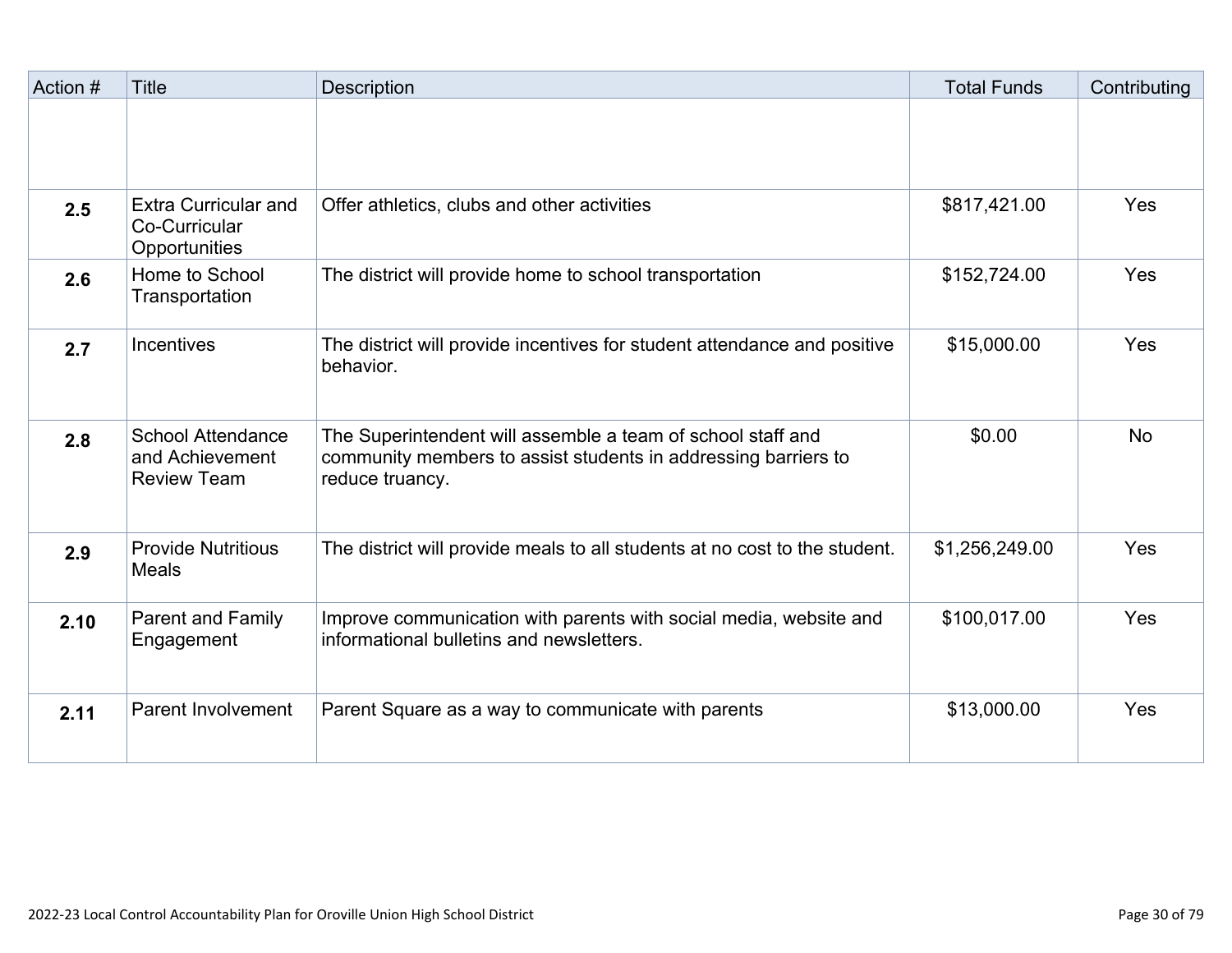## **[Goal Analysis \[2021-22\]](http://www.doc-tracking.com/screenshots/22LCAP/Instructions/22LCAPInstructions.htm#GoalAnalysis)**

An analysis of how this goal was carried out in the previous year.

A description of any substantive differences in planned actions and actual implementation of these actions.

OUHSD overhauled our discipline system at the beginning of the 20-21 school year. We have made tremendous growth in fully implementing CR-PBIS throughout the district.

An explanation of material differences between Budgeted Expenditures and Estimated Actual Expenditures and/or Planned Percentages of Improved Services and Estimated Actual Percentages of Improved Services.

Action 2.2 -a additional social worker was hired with ESSER III funds. Action 2.3 - actual expenditures were less than anticipated as the Butte County Sheriff' was unable to staff the School Resource Officer position at Las Plumas High School. Action 2.4 - Two additional targeted case managers were hired with Title I funds.

An explanation of how effective the specific actions were in making progress toward the goal.

OUHSD has had difficulty in recruiting bus drivers and has had to adjust routes with vans instead of buses. BCSO was not able to provide a School Resource Deputy due to the lack of qualified staff. OPD has had to use the OHS/PHS SRO to augment patrol staffing shortages, so the officer is not on campus daily.

A description of any changes made to the planned goal, metrics, desired outcomes, or actions for the coming year that resulted from reflections on prior practice.

OUHSD adopted Parent Square to use as a notification system for parents. BCSO was not able to provide a School Resource Deputy due to the lack of qualified staff. LPHS and OHS added an additional Targeted Case Manager with categorical funding to support students.

**A report of the Total Estimated Actual Expenditures for last year's actions may be found in the Annual Update Table. A report of the Estimated Actual Percentages of Improved Services for last year's actions may be found in the Contributing Actions Annual Update Table.**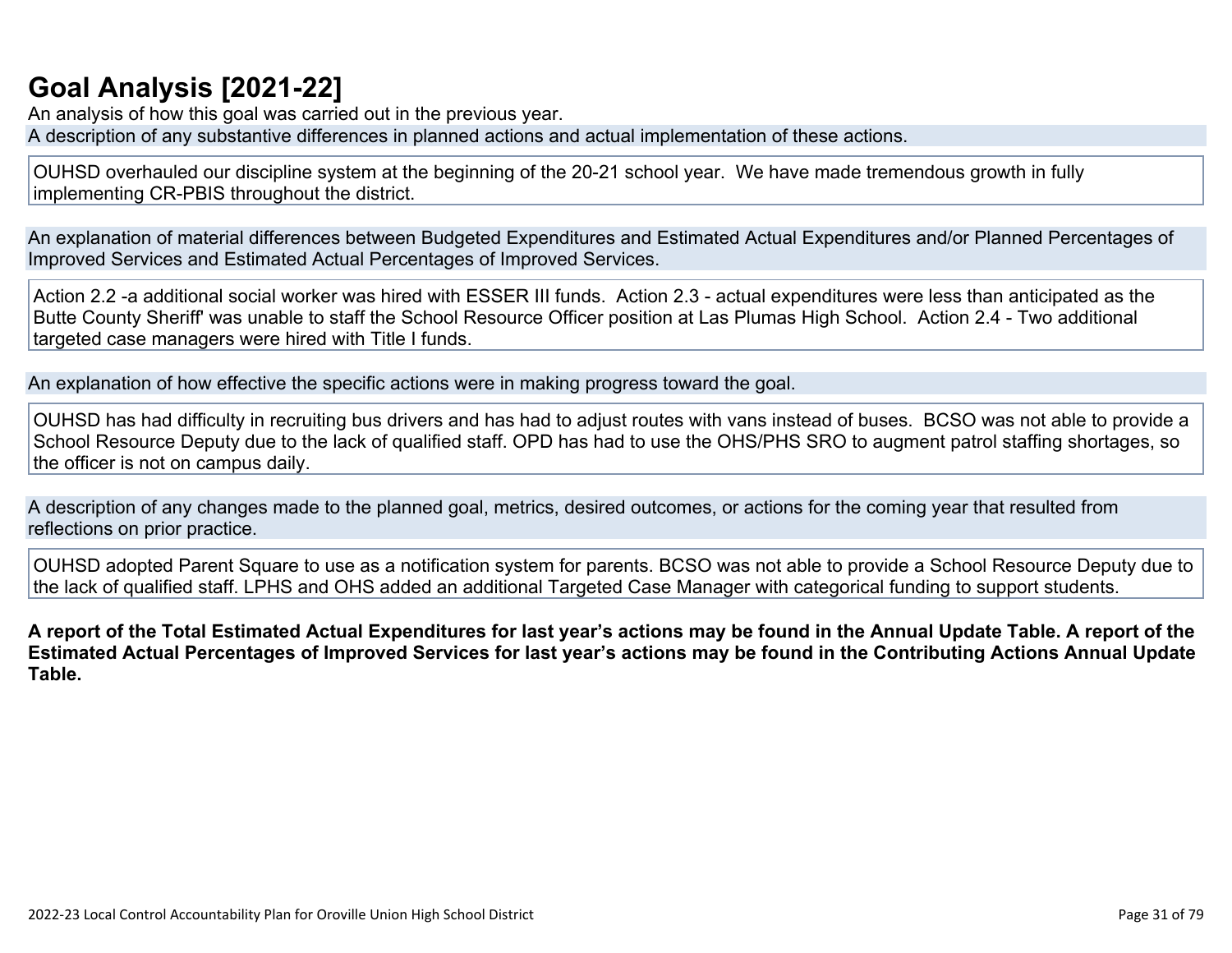## **[Goals and Actions](http://www.doc-tracking.com/screenshots/22LCAP/Instructions/22LCAPInstructions.htm#GoalsandActions)**

## **[Goal](http://www.doc-tracking.com/screenshots/22LCAP/Instructions/22LCAPInstructions.htm#goalDescription)**

| Goal # | <b>Description</b>                                                                                                                         |
|--------|--------------------------------------------------------------------------------------------------------------------------------------------|
|        | Every student will have a goal for college and/or careers, and our district will prepare each for participation in those<br>opportunities. |

An explanation of why the LEA has developed this goal.

OUHSD believes that every student should graduate from high school with skills and knowledge to be college ready and/or career ready. This goal was developed after reviewing the College and Career Readiness Dashboard indicator where 26.4% of OUHSD students were deemed "Prepared."

### **[Measuring and Reporting Results](http://www.doc-tracking.com/screenshots/22LCAP/Instructions/22LCAPInstructions.htm#MeasuringandReportingResults)**

| <b>Metric</b>                                                                   | <b>Baseline</b>                                                                                                                          | Year 1 Outcome                                                                                                                                                                 | <b>Year 2 Outcome</b> | Year 3 Outcome | Desired Outcome for<br>$2023 - 24$                                                                                                                              |
|---------------------------------------------------------------------------------|------------------------------------------------------------------------------------------------------------------------------------------|--------------------------------------------------------------------------------------------------------------------------------------------------------------------------------|-----------------------|----------------|-----------------------------------------------------------------------------------------------------------------------------------------------------------------|
| Priority 4 Rate of<br>students meeting<br><b>UC/CSU</b> requirements<br>$(a-g)$ | 19-20 Data<br>All 16%<br>Asian 42%<br>African American 5%<br>Hispanic 9%<br>White 14%<br><b>SED 14%</b><br><b>ELs 18%</b><br>Homeless 5% | 20-21 Data<br>All 58.8%<br>American Indian<br>42.9%<br>Asian 78.8%<br>African American 0%<br>Hispanic 45.5%<br>White 54%<br><b>SED 60%</b><br><b>ELs 75%</b><br>Homeless 44.4% |                       |                | All Students > 30%<br>Asian $>50\%$<br><b>African American&gt;</b><br>$30\%$<br>Hispanic > 30%<br>White $>30\%$<br>SED > 30%<br>$E$ Ls $>$ 30%<br>Homeless >30% |
| Priority 4 Rate of<br>students completing a<br>CTE pathway                      | 19-20 Data<br>All 9%<br>American Indian 13%   American Indian<br>African American 5%<br>Asian 6%<br>Hispanic 10%<br>White 11%            | 20-21 Data<br>All 14.5%<br>$ 28.6\%$<br>African American 0%<br>Asian 3%<br>Hispanic 18.2%                                                                                      |                       |                | All Students >25%<br>American Indian<br>$>25\%$<br>African American<br>>25%<br>Asian $>25\%$<br>Hispanic >25%                                                   |

2022-23 Local Control Accountability Plan for Oroville Union High School District Page 32 of 79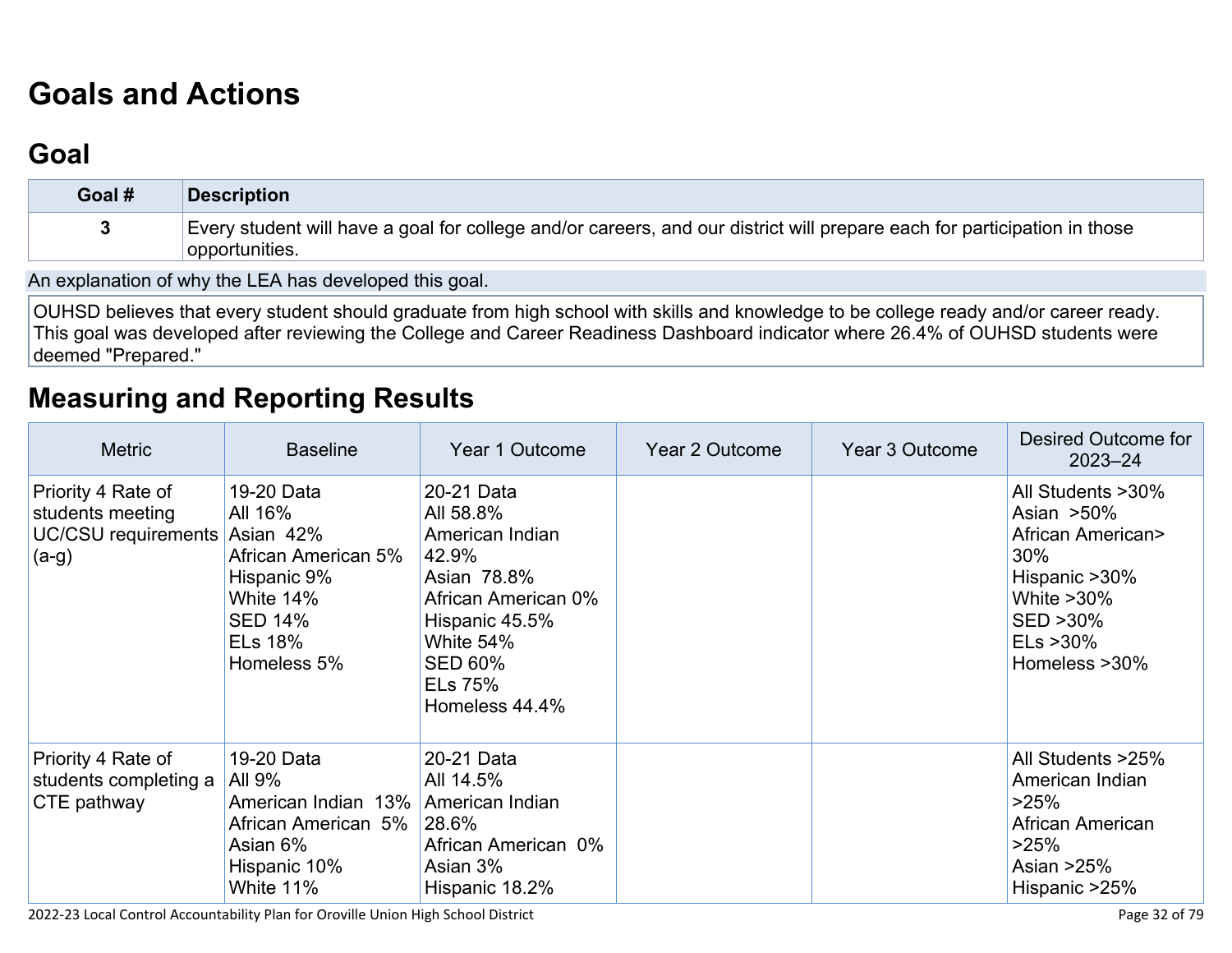| <b>Metric</b>                                                                                                 | <b>Baseline</b>                                                                                             | Year 1 Outcome                                                                       | Year 2 Outcome | Year 3 Outcome | Desired Outcome for<br>$2023 - 24$                                                                            |
|---------------------------------------------------------------------------------------------------------------|-------------------------------------------------------------------------------------------------------------|--------------------------------------------------------------------------------------|----------------|----------------|---------------------------------------------------------------------------------------------------------------|
|                                                                                                               | <b>ELs 18%</b><br><b>SED 9%</b><br><b>SWD 5%</b>                                                            | White 19%<br><b>ELs 0%</b><br><b>SED 14.7%</b><br><b>SWD 0%</b>                      |                |                | White $>25\%$<br>ELs >25%<br>SED > 25%<br>SWD >25%                                                            |
| Priority 4 % of pupils<br>prepared for college<br>by the EAP - ELA<br>(11th grade CAASPP<br>3 or higher)      | 19-20 Data<br>54%                                                                                           | 20-21 Data<br>49.01%                                                                 |                |                | % of pupils prepared<br>for college by the EAP<br>- ELA (11th grade<br>CAASPP 3 or higher)<br>will be $>65\%$ |
| Priority 4 % of pupils<br>prepared for college<br>by the EAP - Math<br>(11th grade CAASPP<br>3 or higher)     | 19-20 Data<br>21%                                                                                           | 20-21 Data<br>33.76%                                                                 |                |                | % of pupils prepared<br>for college by the EAP<br>- Math (11th grade<br>CAASPP 3 or higher)<br>will be >40%.  |
| <b>Priority 7 Course</b><br><b>Access</b><br>Number of CTE<br>pathways<br>Number of AP classes 9 CTE Pathways | 20-21 Data<br>8 AP Courses OHS<br>9 AP Courses LPHS<br>4 CTE Pathways OHS 4 CTE Pathways OHS<br><b>LPHS</b> | 20-21 Data<br>8 AP Courses OHS<br>9 AP Courses LPHS<br>9 CTE Pathways<br><b>LPHS</b> |                |                | 9 AP Courses OHS<br>10 AP Courses LPHS<br>or more<br>5 CTE Pathways OHS<br>10 CTE Pathways<br><b>LPHS</b>     |
| <b>Priority 4 Students</b><br>completing a CTE<br>pathway and met<br><b>CSU/UC</b><br>requirements.           | 19-20 Data<br>2/448 students or<br>.45%                                                                     | 20-21 Data<br>86/575 or .15%                                                         |                |                | >10% of students will<br>complete a CTE<br>pathway and meet<br><b>CSU/UC</b><br>requirements.                 |
| Priority 4 % of pupils<br>prepared for college -<br>Science (11th grade<br>CAASPP 3 or higher)                | 18-19 Data<br>29.93%                                                                                        | 20-21 Data<br>28.72%                                                                 |                |                | % of pupils prepared<br>for college on Science<br>(11th grade CAASPP<br>3 or higher) will be<br>$>40\%$ .     |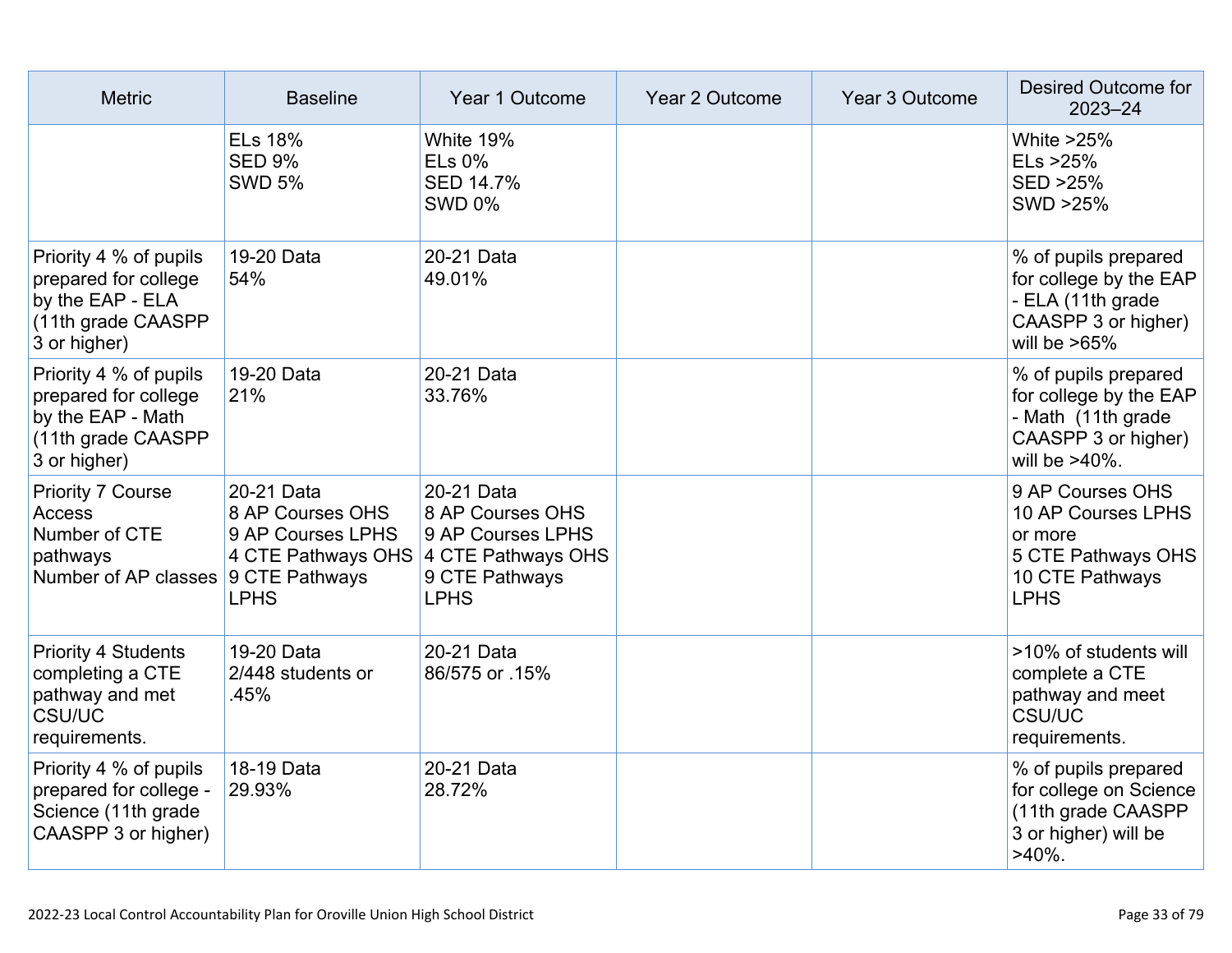## **[Actions](http://www.doc-tracking.com/screenshots/22LCAP/Instructions/22LCAPInstructions.htm#actions)**

| Action # | <b>Title</b>                                                                                                                                         | <b>Description</b>                                                                                                                                                                                                                                                                                                     | <b>Total Funds</b> | Contributing |
|----------|------------------------------------------------------------------------------------------------------------------------------------------------------|------------------------------------------------------------------------------------------------------------------------------------------------------------------------------------------------------------------------------------------------------------------------------------------------------------------------|--------------------|--------------|
| 3.1      | <b>Counselling Staff</b>                                                                                                                             | Counselors, and counseling office staff will assist students with<br>college/career readiness, developing four year plans and providing<br>interventions for the schools' CR-PBIS program.                                                                                                                             | \$1,367,429.00     | Yes          |
| 3.2      | College/Career<br>Guidance Technician                                                                                                                | This new position will assist comprehensive high schools with<br>college/career readiness, assisting students and parents with<br>completing college applications, applying for FAFSA, scholarship<br>information, and supporting counseling departments to provide<br>excellent service to our students and families. | \$117,189.00       | Yes          |
| 3.3      | <b>Purchase Naviance</b><br>Software                                                                                                                 | The district purchased a two-year Naviance software license to<br>facilitate four year academic plans and assist students with ACT, SAT<br>and AP test preparation.                                                                                                                                                    | \$33,000.00        | Yes          |
| 3.4      | <b>Provide High Quality</b><br><b>CTE Courses</b>                                                                                                    | The district will provide CTE courses and pathways at all schools.                                                                                                                                                                                                                                                     | \$1,669,696.00     | <b>No</b>    |
| 3.5      | <b>Provide Additional</b><br>Section Funds to<br><b>Career and Technical</b><br><b>Education and Visual</b><br>and Performing Arts<br><b>Classes</b> | The district will provide additional funding to Career Technical<br>Education and Visual and Performing Arts sections for materials, field<br>trips and professional development.                                                                                                                                      | \$53,400.00        | Yes          |
| 3.6      | <b>FAFSA Completion</b>                                                                                                                              | Comply with AB 132 that requires all students complete a FAFSA                                                                                                                                                                                                                                                         |                    | <b>No</b>    |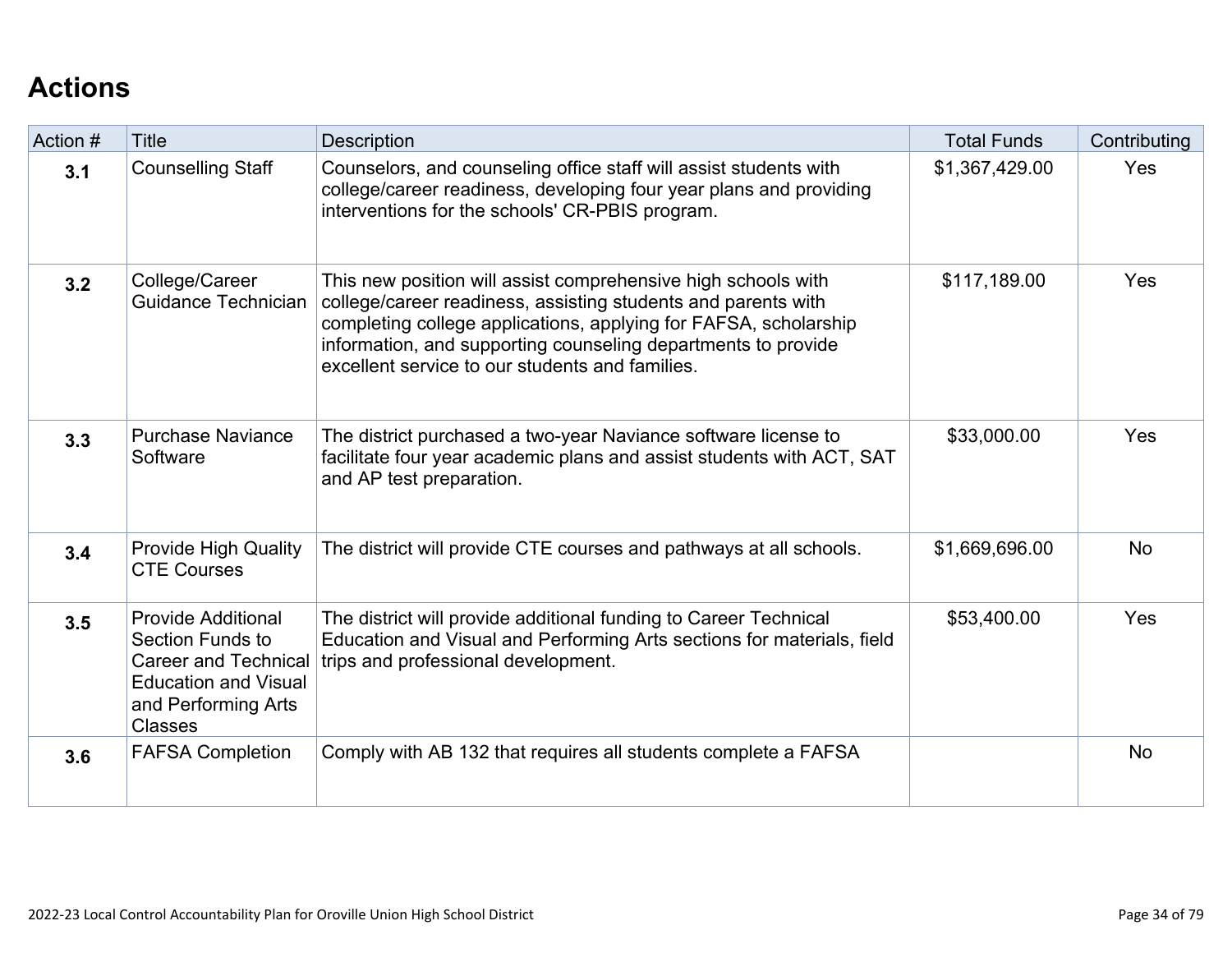## **[Goal Analysis \[2021-22\]](http://www.doc-tracking.com/screenshots/22LCAP/Instructions/22LCAPInstructions.htm#GoalAnalysis)**

An analysis of how this goal was carried out in the previous year.

A description of any substantive differences in planned actions and actual implementation of these actions.

OUHSD has added College and Career Techs at OHS and LPHS to support students with college and career decisions.

An explanation of material differences between Budgeted Expenditures and Estimated Actual Expenditures and/or Planned Percentages of Improved Services and Estimated Actual Percentages of Improved Services.

Action 3.1 - The Expanded Learning Opportunities grant plan had originally included hiring additional counseling staff. These funds were subsequently redirected towards expanding summer school opportunities and community school supports for students.

An explanation of how effective the specific actions were in making progress toward the goal.

Each action will assist OUHSD in increasing the number of students deemed "Prepared" on the College and Career Readiness California School Dashboard Indicator.

A description of any changes made to the planned goal, metrics, desired outcomes, or actions for the coming year that resulted from reflections on prior practice.

OUHSD has had difficulty in filling the Industrial Technology position at LPHS for the last two years. OUHSD is also having difficulty in finding appropriately credentialed teachers to teach Career and Technical Education classes throughout the district. Still recruiting to add CTE options for students.

**A report of the Total Estimated Actual Expenditures for last year's actions may be found in the Annual Update Table. A report of the Estimated Actual Percentages of Improved Services for last year's actions may be found in the Contributing Actions Annual Update Table.**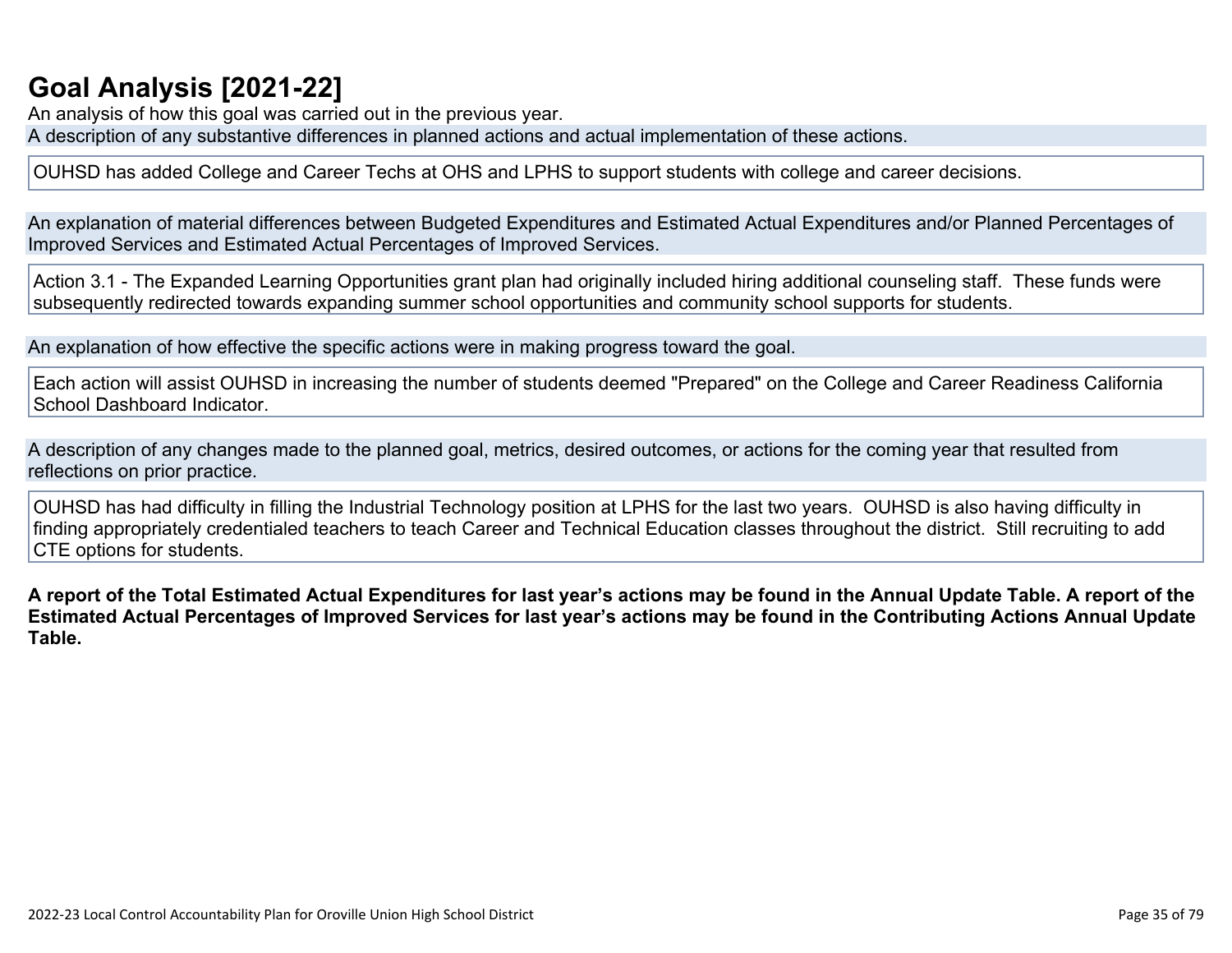## **[Increased or Improved Services for Foster Youth, English Learners, and Low-](http://www.doc-tracking.com/screenshots/22LCAP/Instructions/22LCAPInstructions.htm#IncreasedImprovedServices)[Income Students \[2022-23\]](http://www.doc-tracking.com/screenshots/22LCAP/Instructions/22LCAPInstructions.htm#IncreasedImprovedServices)**

| Projected LCFF Supplemental and/or Concentration Grants | Projected Additional LCFF Concentration Grant (15 percent) |  |
|---------------------------------------------------------|------------------------------------------------------------|--|
|                                                         |                                                            |  |

#### **Required Percentage to Increase or Improve Services for the LCAP Year**

| <b>Projected Percentage to Increase</b><br>or Improve Services for the<br>Coming School Year | <b>LCFF Carryover — Percentage</b> | <b>ILCFF Carryover — Dollar</b> | Total Percentage to Increase or<br>Improve Services for the Coming<br>School Year |
|----------------------------------------------------------------------------------------------|------------------------------------|---------------------------------|-----------------------------------------------------------------------------------|
|                                                                                              | $0\%$                              | \$243,562.51                    |                                                                                   |

#### **The Budgeted Expenditures for Actions identified as Contributing may be found in the Contributing Actions Table.**

### **[Required Descriptions](http://www.doc-tracking.com/screenshots/22LCAP/Instructions/22LCAPInstructions.htm#RequiredDescriptions)**

For each action being provided to an entire school, or across the entire school district or county office of education (COE), an explanation of (1) how the needs of foster youth, English learners, and low-income students were considered first, and (2) how these actions are effective in meeting the goals for these students.

The Oroville Union High School District (OUHSD) serves an unduplicated student group population of 78.7% (SED: 73.6%, ELL: 3.9% and Foster Youth: 1.2%). Actions and services described within this document represent district-wide and/or school-wide increased or improved services that principally support the varying academic and socio-emotional needs of students or their parents/guardians. After reviewing our California School Dashboard Indicators and input from stakeholders, it is apparent that our current system is not adequately meeting the needs of our low income students and foster youth in the areas of attendance, behavior and academics.

OUHSD's Chronic Absenteeism data shows that our Foster Youth, Homeless Youth, students from low income families, as well as our Students with Disabilities have much higher rates of absenteeism. ( SED 24.7%, SWD 32.3%, HY 45.1%, FY 34.5% as compared to overall average of 21.0 for all students) We have found several barriers that these student groups experience and are currently trying to address them. Low income families often do not have reliable transportation so we are providing bussing and/or bus passes (2.6) Incentives are being offered to encourage our reluctant teenagers to actually utilize the bussing option to get to school (2.7) Foster and Homeless Youth often experience challenges related to trauma and the uncertainty of living arrangements. To address their specific needs, OUHSD has TOSAs (1.8), four social workers (2.2), four Assistant Principals and five Targeted Case Managers (2.4) to monitor and check in with each student experiencing these challenges. By building caring relationships and consistent check-ins with each of the students experiencing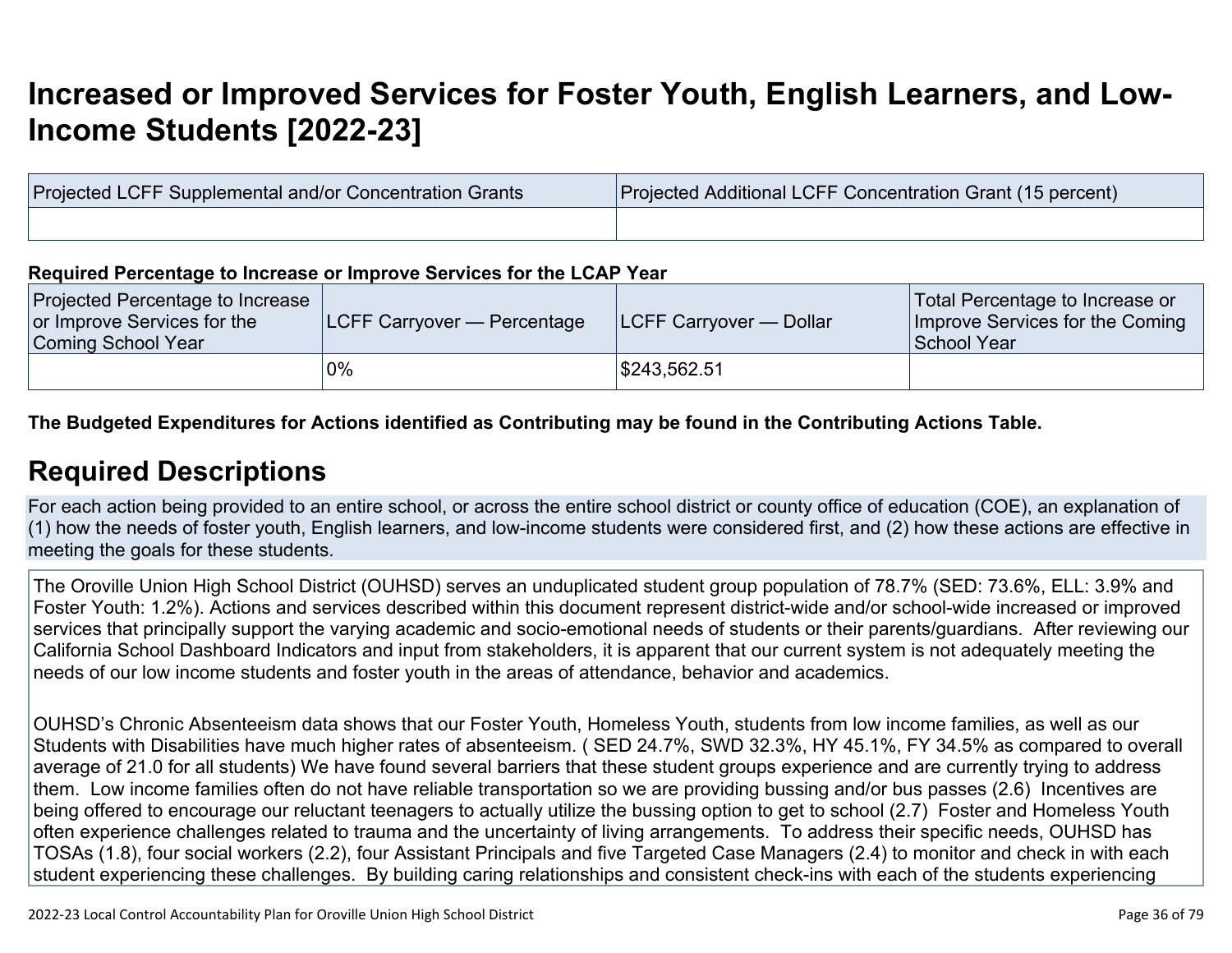homelessness and living in a foster home situations, we expect to see the chronic absenteeism rates decline by at least 5% for our FY and HY.

OUHSD will provide induction to new certificated staff and extra contracted days for teacher orientation and professional development. OUHSD will focus professional development for staff on Culturally Responsive-Positive Behavioral Intervention Supports (CR-PBIS) and Professional Learning Communities (PLC's). (1.2)

The district will use existing staff to fill the TOSA positions to assist with the implementation of PBIS districtwide. For the 22-23 school year, OUHSD will assign two teachers for most of their day to assist with school-wide implementation of Culturally Responsive Positive Behavioral Interventions and Supports (CR-PBIS). (1.8)

To address barriers to graduation, we will do the following:

Our graduation rates show that our graduation rate for Socio Economically Disadvantaged Students (82.0%), Students with Disabilities (68.1%), EL's (76.9%) and all students (83.5%). We use teachers and Paraeducator to push into core academic classes to assist students in learning the material. OUHSD will also offer students tutoring after school in math and English. We offered tutoring in prior years, and have added Tutor.com which is a 24/7 online tutoring service that can assist students in core subjects. In addition only 58% of all students, 78.8% of Asian students, 0% of African American students, 45.5% of Hispanic students, 54% of White students, 60% of Socio Economically disadvantaged (SED) and 75% EL's and 44.4% Homeless students meet the CSU/UC requirements (A-G). OUHSD offers Career and Technical Education pathways in automotive, culinary arts, agriculture, engineering, welding and manufacturing. 14.5% of all students , 0% of students with disabilities (SWD), 14.7% of Socio Economically Disadvantaged (SED), and 0% of English Language Learners (ELL) completed a CTE pathway.

After further investigation we have found that our students from low income families, our students dealing with various disabilities, and our BIPOC students enter our system not fully prepared to take on rigorous academic classes. To address this issue and support ALL students, OUHSD added a fourth Social Worker. Each school will have a Social Worker (2.2) on their site five days a week. OUHSD added a Targeted Case Manager/Family Liaison at LPHS, OHS, and PHS beginning with the 21-22 school year. These positions assist all students to address barriers to earning a high school diploma.

Adverse Childhood Experiences (ACES) have been linked to low grade performance, special education, suspension, and expulsion (Balfanz and Fox, 2012). Additionally, in a widespread and renowned study by the Center for Disease Control and Prevention, researchers found that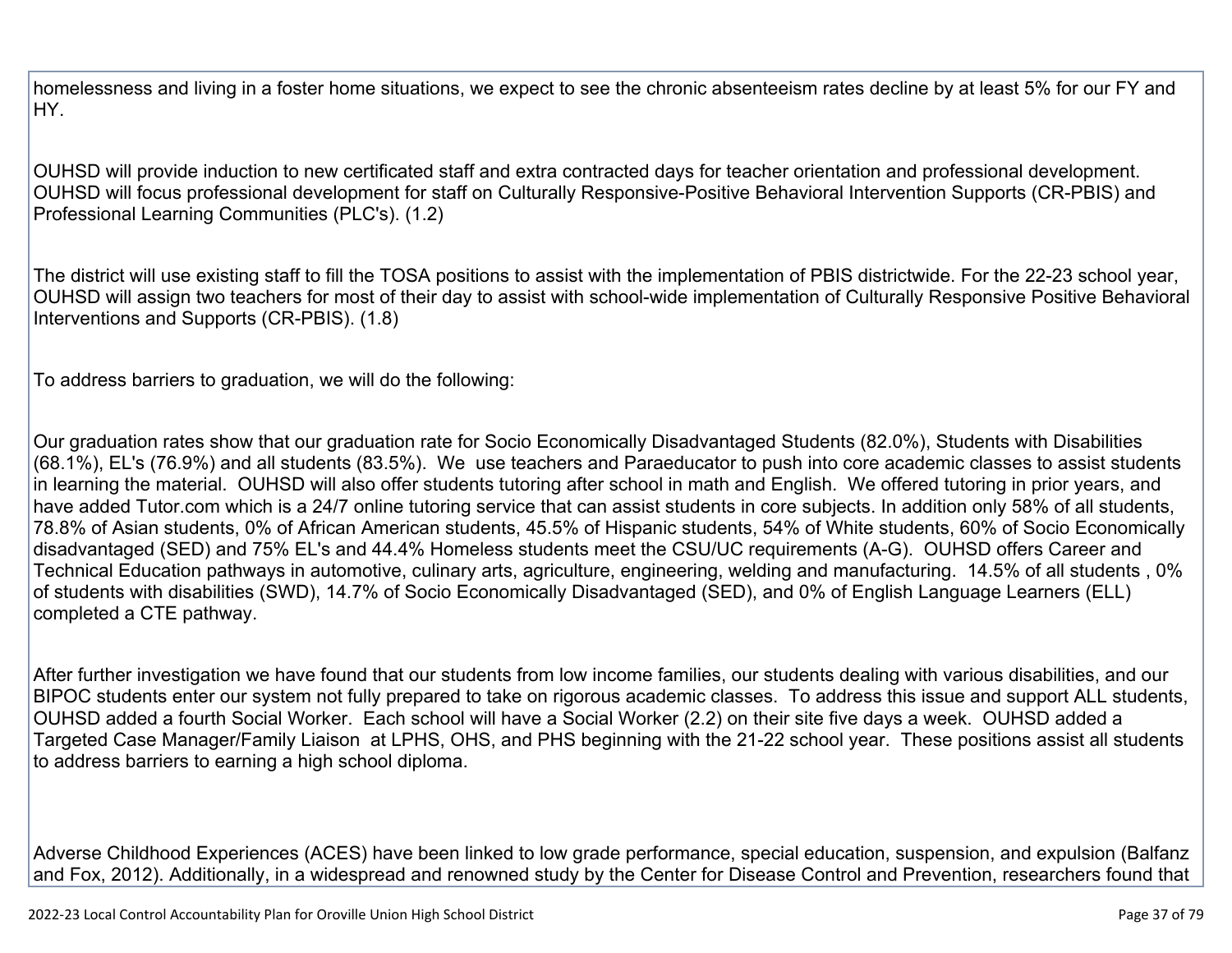students who had endured 3 or more ACEs were 2.5 times more likely to fail a grade. Behavioral issues in the classroom are often results of trauma as well. Regarding kids with an ACE score of 3 or higher, a 2014 study by doctors David Murphey and Kristin Moore found:

- 48% reported low engagement in school
- 44% had trouble staying calm and controlled in the classroom
- 49% had difficulties finishing the tasks
- 23% were diagnosed with a learning disability

Unfortunately, because the effects of ACEs can mimic a myriad of other problems. We know students from low income families face a greater chance of having adverse childhood experiences. Studies have shown that students experiencing high levels of trauma at home might experience a lack of focus, low engagement, and difficulty finishing tasks. (Murphey and Moore, 2014) These are all barriers we have seen students dealing with on a daily basis. The flood scare and the multiple fires have yet increased the trauma being experienced. To address these barriers and increase student achievement for our students, OUHSD will do the following:

1) Provide Teachers on Special Assignment (TOSA's) to implement PBIS. (1.8)

- 2) Implement CR-PBIS at each 9-12 school to increase attendance, address behavioral barriers to increase learning and to reduce out of school suspensions.
- 3) Provide nutritious meals daily (2.9)
- 4) Extend library hours for students to have a safe place to study with access to technology and reference materials (1.5)
- 5) Offer tutoring in the areas of math and English after school
- 6) Use NWEA MAP assessment as a universal screener for students to identify gaps in math and ELA (1.4)

7) Use support services such as College/Career Readiness Technicians, Targeted Case Managers/Family Liaisons, Speech Therapists, School Nurse, School Psychologists, Counselors and Social Workers to address barriers that interfere with learning.

8) Expand CTE opportunities at both comprehensive schools and add CTE sections at our alternative education school. (1.12 & 3.5)

9) Increase section allocations to VAPA and CTE courses to provide additional supplies for these programs (1.23

10) Academic Counselors and College and Career Readiness Technicians will provide assistance to students to develop their 4-year plan, PSAT and AP testing, FAFSA completion and college awareness (3.1 & 3.2 & 3.3)

- 11) Offer students the College Connection program at Butte College during their senior year (1.13)
- 12) Arrange college tours and provide the opportunity for students to participate in college and career fairs (3.5)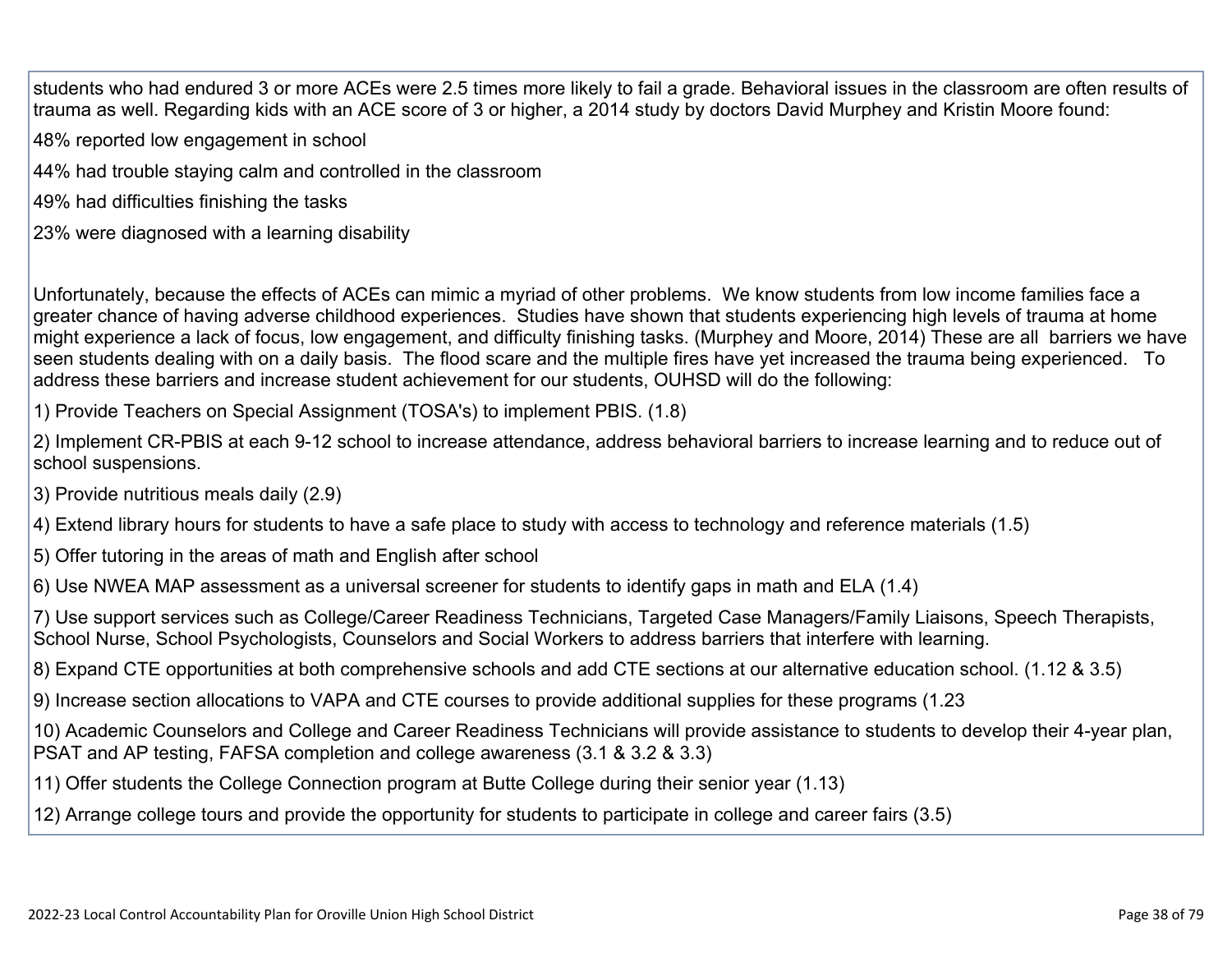We will be monitoring graduation data, A-G completion rates, and CTE completion rate to ensure these services are effective in supporting our students from low income families in attending school. These opportunities will be made available to all students to not exclude them from support if needed.

Scholars agree that parent engagement is a challenge with ELL students because of varying cultural beliefs and expectations (Copeland, 2007; De Jong & Harper, 2005; Shim, 2013; Vera et al., 2012). According to Copeland (2007), "Barriers that may prevent

involvement of parents of ELLs have been identified as language, cultural differences, work schedules, and lack of transportation" (p. 18). Copeland (2007) then expanded on the aforementioned concept of cultural differences by explaining that, "Parental

involvement in school is not a universal expectation" (p. 67). Vera et al. (2012) offered an additional explanation for misunderstandings regarding the role of parent involvement due to cultural differences by explaining that many parents do not want "to interfere with

how teachers do their jobs" (p. 186) and feel that communication would be disrespectful to the teacher.

To address barriers to our English Learners experience, OUHSD will do the following:

1)Provide outreach to incoming 9th graders to assist them in transitioning to High School (1.20)

2) Provide a Targeted Case Manager/Family Liaison to reach out to parents. (2.4)

3) Improve communication with parents via our website, newsletters, and social media (2.10)

4) Provide instructional support in core academic classes with co-teachers and/or paraeducators. (1.11)

5) Academic Counselors and College and Career Readiness Technicians (3.1 & 3.2) will provide assistance to students to develop their 4 year plan, PSAT and AP testing software preparation support(3.3), FAFSA completion and college awareness

6) EL specific support outlined below in second narrative

We will be monitoring graduation rates, chronic absenteeism rates, and ELPAC scores to ensure these services are effective in supporting our students from low income families in attending school. These opportunities will be made available to all students so as not to exclude others from support if needed.

Children who have suffered neglect appear to be particularly vulnerable to academic deficits (Stone, 2007). In general, children in foster care have been found to score significantly below their non-foster peers on standardized tests, with researchers reporting a deficit of between 15 and 20 percentile points (Emerson & Lovitt, 2003). Additionally, Emerson and Lovitt (2003) found that 30% to 96% were performing below grade level in math and/or reading. Shin (2003) found that 33% of foster youth, with an average age of 17.5, were reading below the 6thgrade level, 31% had reading skills between the 6th- and 8th-grade level, and 18% were reading at the 9thand 11th-grade level. In addition to facing academic challenges, children and youth in foster care also struggle with behavior issues. Scherr (2007) found that 24% of youth in foster care had experienced either a suspension or expulsion from school. Their research suggests that youth in foster care are 3 times more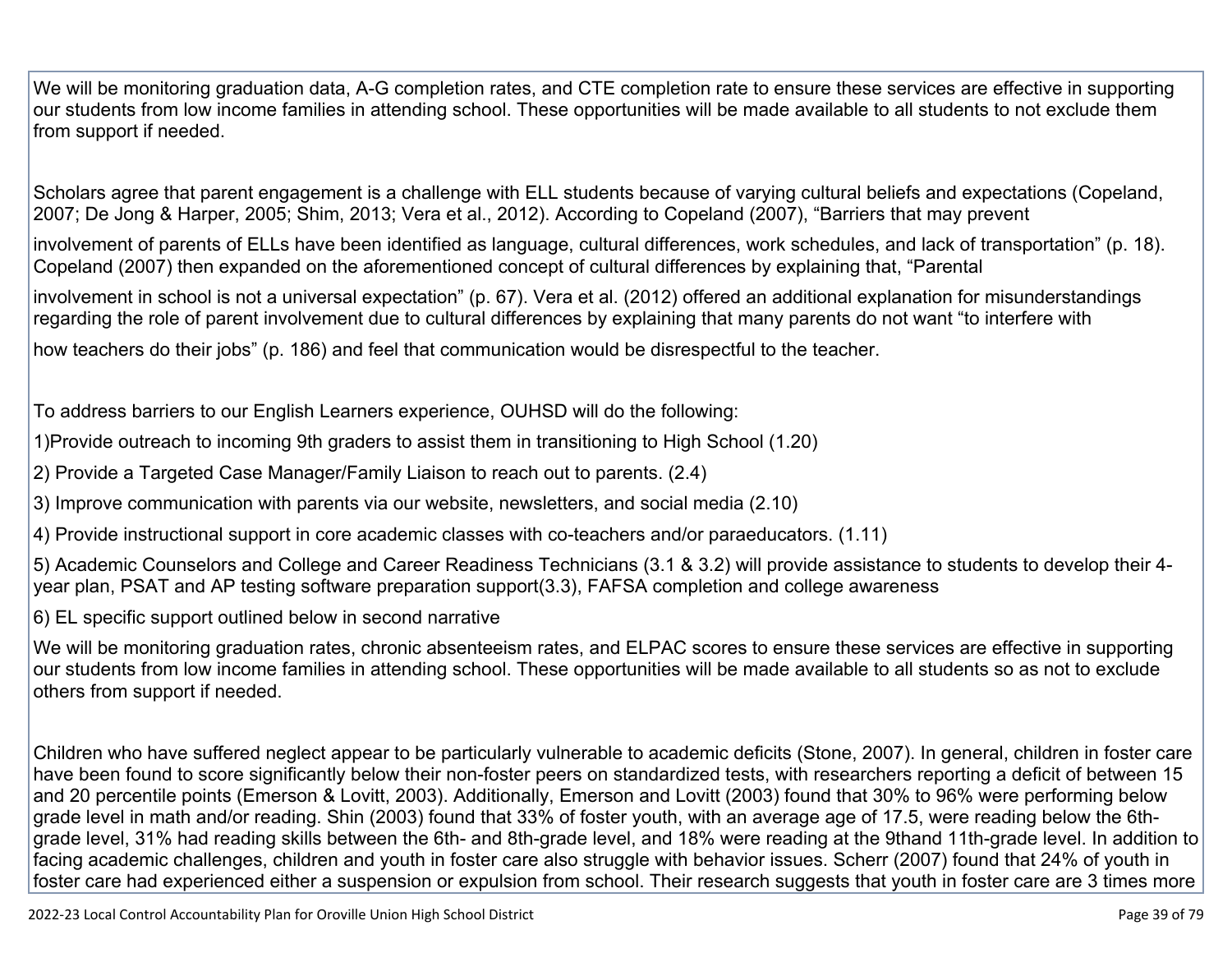likely to experience disciplinary actions than their non-foster peers. The 24% is significantly higher than the 7% national average. Emotional and behavioral challenges can also help to explain grade retention and representation in special education at higher rates than non foster peers (Zetlin & Weinberg, 2004). It is clear that youth in foster care bring emotional and behavioral challenges into a classroom and that the education system may not be adequately prepared to meet those unique needs.

To address barriers to college and career readiness, for our Foster Youth, we will do the following:

- 1) Provide Teachers on Special Assignment (TOSA's) to monitor the college and career Dashboard Indicator (1.8)
- 2) Provide extended library hours for students to have a safe place to study with access to technology and reference materials (1.5)
- 3) Offer tutoring in the areas of math and English after school
- 4) Provide math and English intervention classes (1.8) and summer school (1.19)
- 5) Expand CTE opportunities at both comprehensive schools and add CTE sections at our alternative education school. (1.12 & 1.23)
- 6) Increase section allocations to VAPA and CTE courses to provide additional supplies for these programs (3.5 & 1.23)
- 7) Academic Counselors and College and Career Readiness Technicians will provide assistance to students to develop their 4-year plan, PSAT and AP testing, FAFSA completion and college awareness (3.1 & 3.2 & 3.3)
- 8) Offer students the College Connection program at Butte College during their senior year (1.13)
- 9) Arrange college tours and provide the opportunity for students to participate in college and career fairs (3.5)

We will be monitoring graduation rates, chronic absenteeism rates, credit accrual, CTE completion rate, A-G completion rates, EAP, and college and career readiness data to ensure these services are effective in supporting our students from low income families in attending school. These opportunities will be made available to all students to provide support, if needed.

Students experiencing trauma often feel disengaged from the school environment. Research states that schools need to find strategies that will keep students in school, and feeling safe. One strategy that is successful in keeping students interested in school is participation in sports. As the leaders of sports' teams, coaches provide the necessary mentoring that can positively guide a student's decision to stay in school. (Hinojosa & Maxwell)

To address barriers of engagement and feelings of safety for all students, we will do the following:

- 1) Offer an athletic program monitored by the Athletic Directors (2.5)
- 2) Implement CR-PBIS and use restorative practices with fidelity to reduce suspensions and expulsions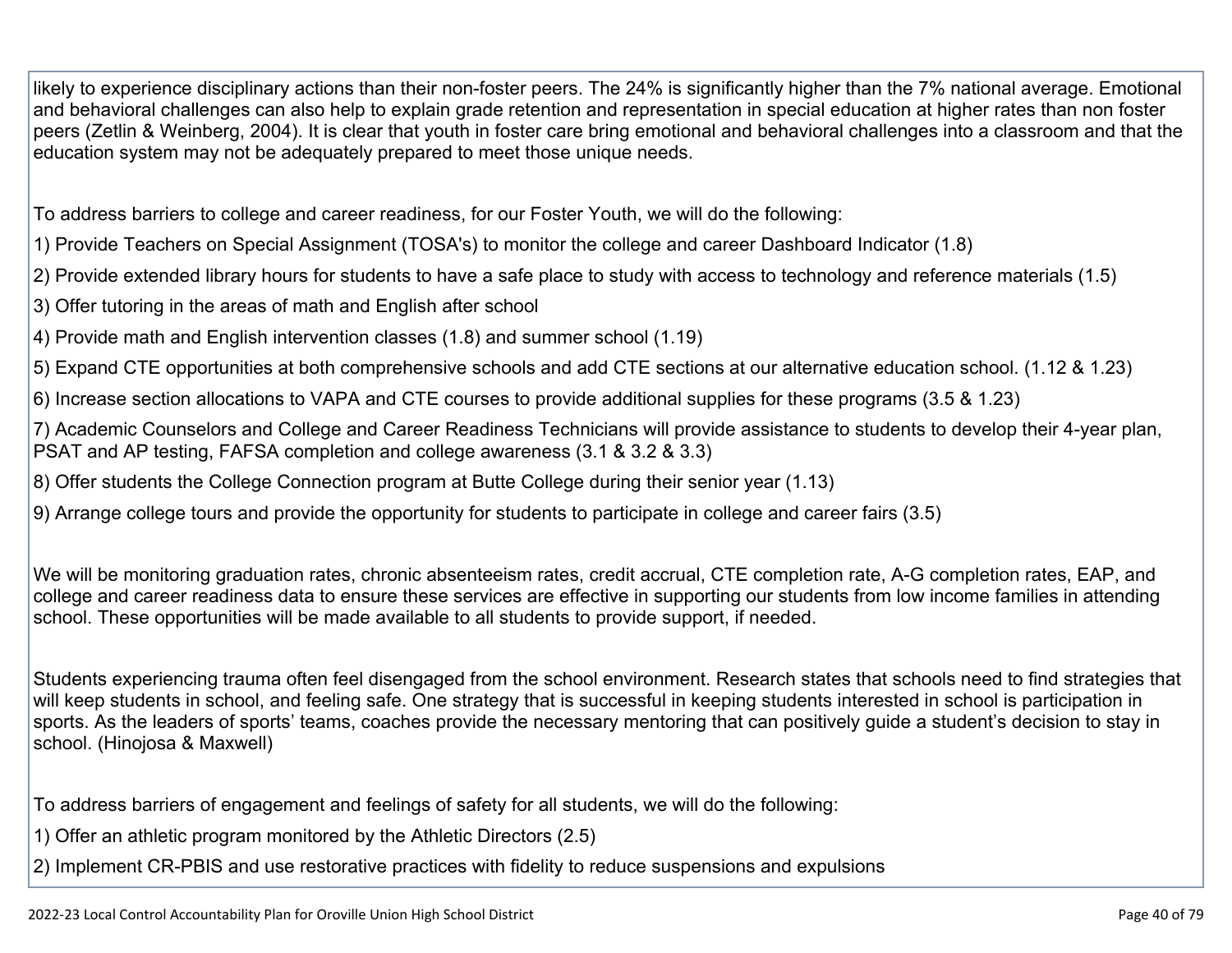3) Repair and replace safety communication devices at all sites and upgrade our website (2.10)

These safety measures will be monitored using student and parent safety surveys. In addition we expect our suspension rates to continue to decline.

A description of how services for foster youth, English learners, and low-income students are being increased or improved by the percentage required.

OUHSD has an unduplicated student population of 78.7% or 1,837 students. (73.6% Socio Economically Disadvantaged, 3.9% English learners and 1.2% Foster Youth). We chose actions that will increase and improve services for our unduplicated students, as well as all students. When we analyze the student data, we have identified attendance, College and Career Readiness and graduation rate as areas of focus. The California State Dashboard indicators for College and Career Readiness and students deemed "Prepared" are low for all students, including SWD (0%), EL's (3.1%), SED (72.5%) and Homeless (6.9%). The California State Dashboard indicators for Chronic Absenteeism are higher than Butte County as a whole for all students (26%), SWD (38.89%), Foster Youth (42.4%) and EL's (16.2%). The OUHSD graduation rate is 83.5%, but the rates for SWD (68.1%) and EL's (76.9%) needs to be improved to the graduation percentage for all students.

OUHSD will provide the following increased and/or improved services LEA wide:

- 1. Technology interactive boards, 1:1 Chromebooks
- 2. Intervention for 5th yr seniors
- 3. Assessments for targeted services
- 4. Library service
- 5. Foster youth social worker and Targeted Case Managers
- 6. TOSA for PBIS and Math/English intervention periods
- 7. Extended time for Prospect
- 8. College Connection for Seniors
- 9. Dual enrollment
- 10. Summer School credit recovery
- 11. Campus visits for 8th graders
- 12. Boys and Girls Club facility at both OHS and LPHS.
- 13. Online courses to allow for more access to CTE, Band, and Spanish
- 14. Social Worker/Nurse/ Psychologist/ speech therapist addressing barriers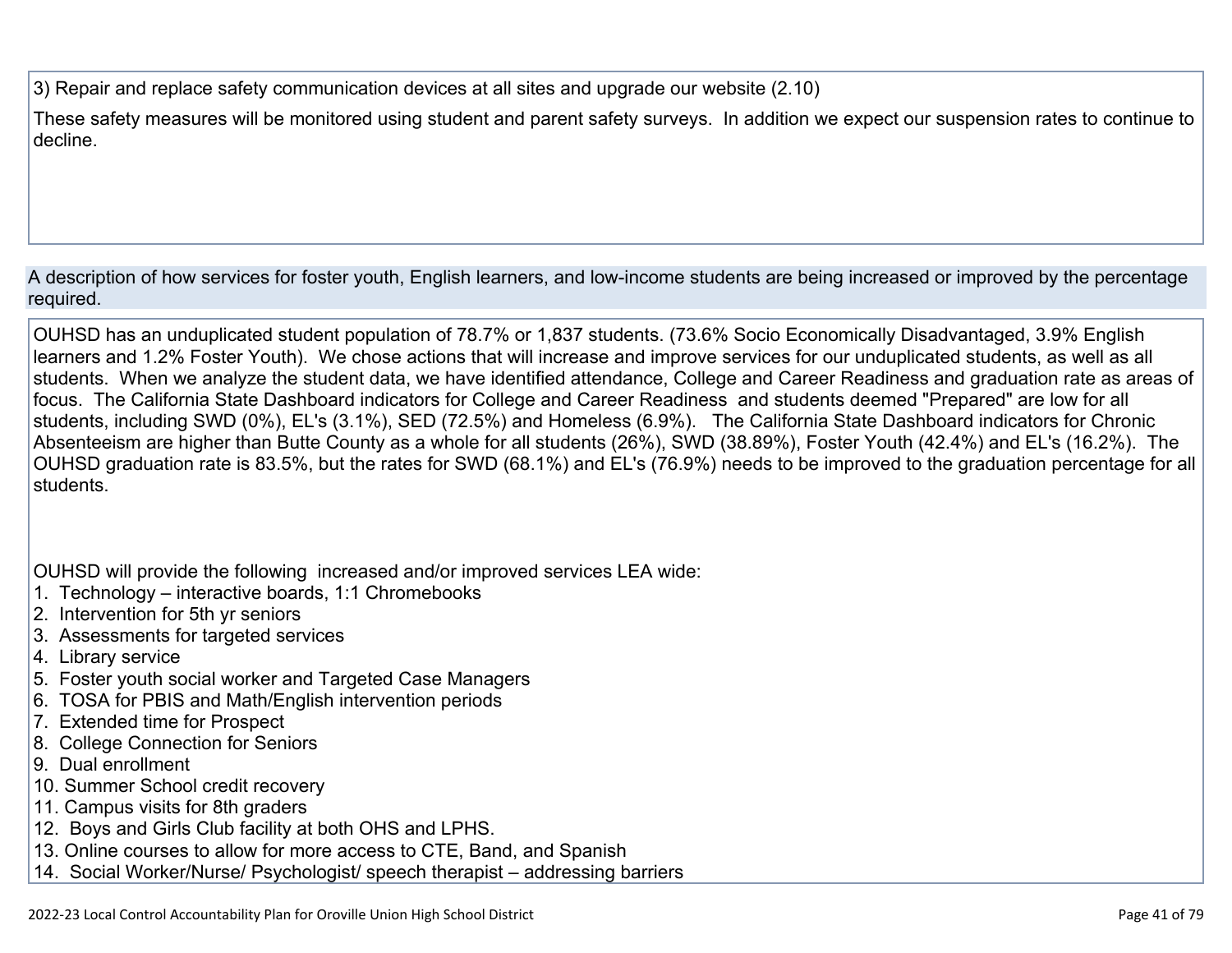- 15. TCM and Family Liaison Mental wellness and instructional needs
- 16. Home to School Transportation
- 17. Attendance incentives
- 18. Student Achievement and Attendance Review Team (SAART)
- 19. Nutritious meals
- 20. TOSA implement CR-PBIS
- 21. CTE courses and pathways
- 22. Materials and supplies for VAPA and CTE programs
- 23. Additional Assistant Principals at OHS and LPHS to monitor attendance, implement PBIS and supervise instruction.

OUHSD will provide the following increased and/or improved services for our English Learners:

ELD Coordinator 20%

ELD classes

Instructional support in core academic classes.

PD for core academic teachers in supporting English Learners in the classroom.

OUHSD has increased services for our unduplicated students utilizing the actions listed above, by \$. This exceeds the requirement for increased and improved services.

A description of the plan for how the additional concentration grant add-on funding identified above will be used to increase the number of staff providing direct services to students at schools that have a high concentration (above 55 percent) of foster youth, English learners, and lowincome students, as applicable.

The Oroville Union High School District has an unduplicated student count of 78.7% (73.6% SED, 3.9% English Learners and 1.2% Foster Youth). During the 2020-2021 school year, the district implemented Culturally Responsive-Positive Behavior Intervention Supports (CR-PBIS). The goal was to restructure discipline, develop alternatives to suspension and develop positive school cultures throughout the district. Implementing this program takes additional staffing to make sure PBIS is being implemented in every classroom, everyday and to support staff in the implementation of CR-PBIS with fidelity. After consulting with educational partners, it was determined that an additional Assistant Principal at each comprehensive site (LPHS and OHS) was an excellent use of additional concentration funds. In addition, the district added a Supplemental Ed Tech at each comprehensive site to assist with student testing. A science teacher, a math teacher and a social science teacher were added at Las Plumas due to increased enrollment. We added a CTE teacher at Prospect to add elective opportunities that would also provide job skills.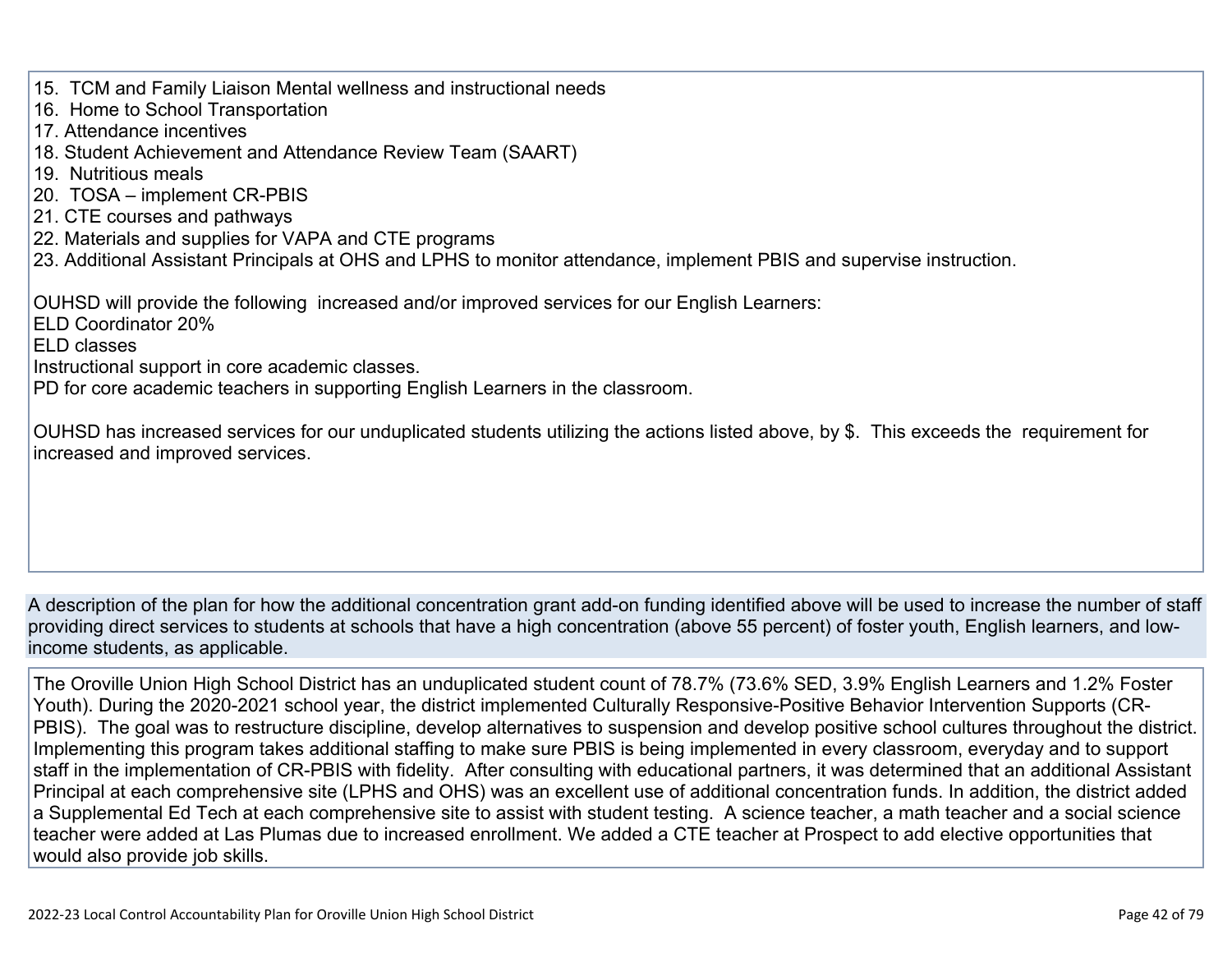| Staff-to-student ratios by<br>type of school and<br>concentration of<br>unduplicated students | Schools with a student concentration of 55 percent or<br>less | Schools with a student concentration of greater than 55<br>percent |
|-----------------------------------------------------------------------------------------------|---------------------------------------------------------------|--------------------------------------------------------------------|
| Staff-to-student ratio of<br>classified staff providing<br>direct services to students        |                                                               |                                                                    |
| Staff-to-student ratio of<br>certificated staff providing<br>direct services to students      |                                                               |                                                                    |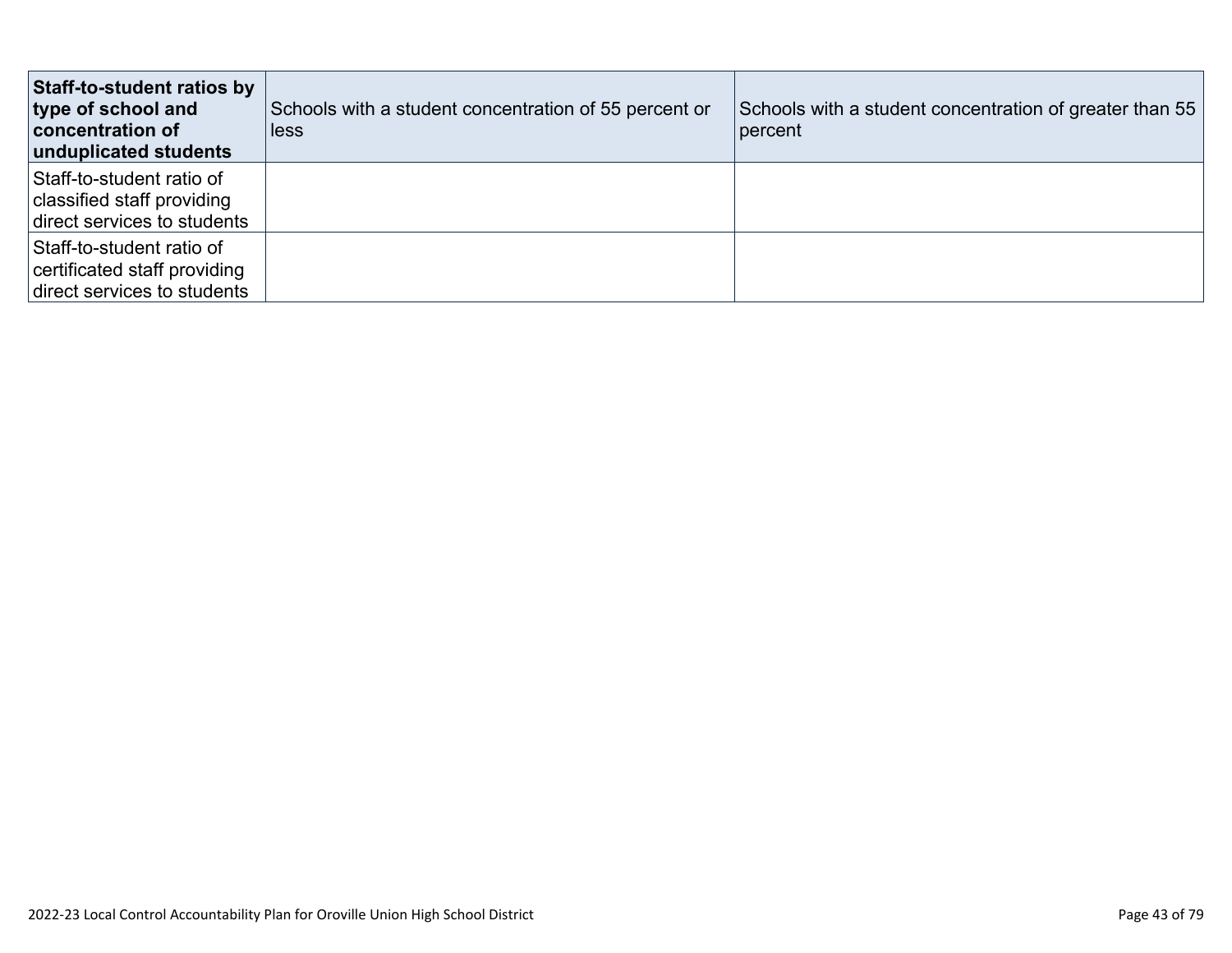### **2022-23 Total Expenditures Table**

| <b>Totals</b>               |                          | <b>LCFF Funds</b>                                                                        | <b>Other State</b><br><b>Funds</b>          | <b>Local Funds</b>      |                                   | <b>Federal Funds</b> | <b>Total Funds</b>                       | <b>Total Personnel</b>            | <b>Total Non-</b><br>personnel |                                    |
|-----------------------------|--------------------------|------------------------------------------------------------------------------------------|---------------------------------------------|-------------------------|-----------------------------------|----------------------|------------------------------------------|-----------------------------------|--------------------------------|------------------------------------|
| <b>Totals</b>               |                          | \$8,524,704.00                                                                           | \$3,603,509.00                              | \$81,000.00             |                                   | \$4,695,324.00       | \$16,904,537.00                          | \$13,680,203.00                   | \$3,224,334.00                 |                                    |
|                             |                          |                                                                                          |                                             |                         |                                   |                      |                                          |                                   |                                |                                    |
| <b>Goal</b><br>$\mathbf{1}$ | <b>Action #</b><br>$1.1$ | <b>Action Title</b><br>Technology                                                        | All                                         | <b>Student Group(s)</b> | <b>LCFF Funds</b><br>\$161,263.00 |                      | <b>Other State Funds</b><br>\$289,008.00 | <b>Local Funds</b><br>\$56,000.00 | <b>Federal Funds</b>           | <b>Total Funds</b><br>\$506,271.00 |
|                             |                          | Replacement and<br>Repair                                                                | Students with<br><b>Disabilities</b>        |                         |                                   |                      |                                          |                                   |                                |                                    |
| $\mathbf 1$                 | $1.2$                    | Professional<br>Development for all<br><b>Staff</b>                                      | <b>Foster Youth</b><br>Low Income           | <b>English Learners</b> | \$152,992.00                      |                      | \$187,159.00                             |                                   | \$149,986.00                   | \$490,137.00                       |
| $\mathbf 1$                 | $1.3$                    | Intervention for 5th<br><b>Year Seniors</b>                                              | All<br>Students with<br><b>Disabilities</b> |                         |                                   |                      |                                          |                                   |                                | \$0.00                             |
| $\mathbf 1$                 | $1.4$                    | Purchase<br><b>Assessment Software</b><br>for Targeted Support                           | <b>Foster Youth</b><br>Low Income           | <b>English Learners</b> | \$30,000.00                       |                      |                                          |                                   |                                | \$30,000.00                        |
| $\mathbf{1}$                | 1.5                      | Maintain and Expand<br><b>Library Services</b>                                           | <b>Foster Youth</b><br>Low Income           | <b>English Learners</b> | \$142,775.00                      |                      |                                          |                                   | \$4,500.00                     | \$147,275.00                       |
| 1                           | 1.6                      | <b>Outreach for Foster</b><br>Youth by Social<br>Workers and BCOE<br>School Ties Program | All                                         |                         |                                   |                      |                                          |                                   | \$2,000.00                     | \$2,000.00                         |
| $\overline{\mathbf{1}}$     | $1.7$                    | <b>Advisory Period</b>                                                                   | All                                         |                         |                                   |                      |                                          |                                   |                                | \$0.00                             |
| $\mathbf 1$                 | 1.8                      | Math, English, and<br>Positive Behavior<br>Interventions                                 | <b>Foster Youth</b><br>Low Income           | <b>English Learners</b> | \$732,637.00                      |                      |                                          |                                   | \$77,493.00                    | \$810,130.00                       |
| $\mathbf{1}$                | 1.9                      | <b>Tutorial Support and</b><br>Push In Support for                                       | Students with<br><b>Disabilities</b>        |                         |                                   |                      | \$1,698,977.00                           |                                   | \$747,160.00                   | \$2,446,137.00                     |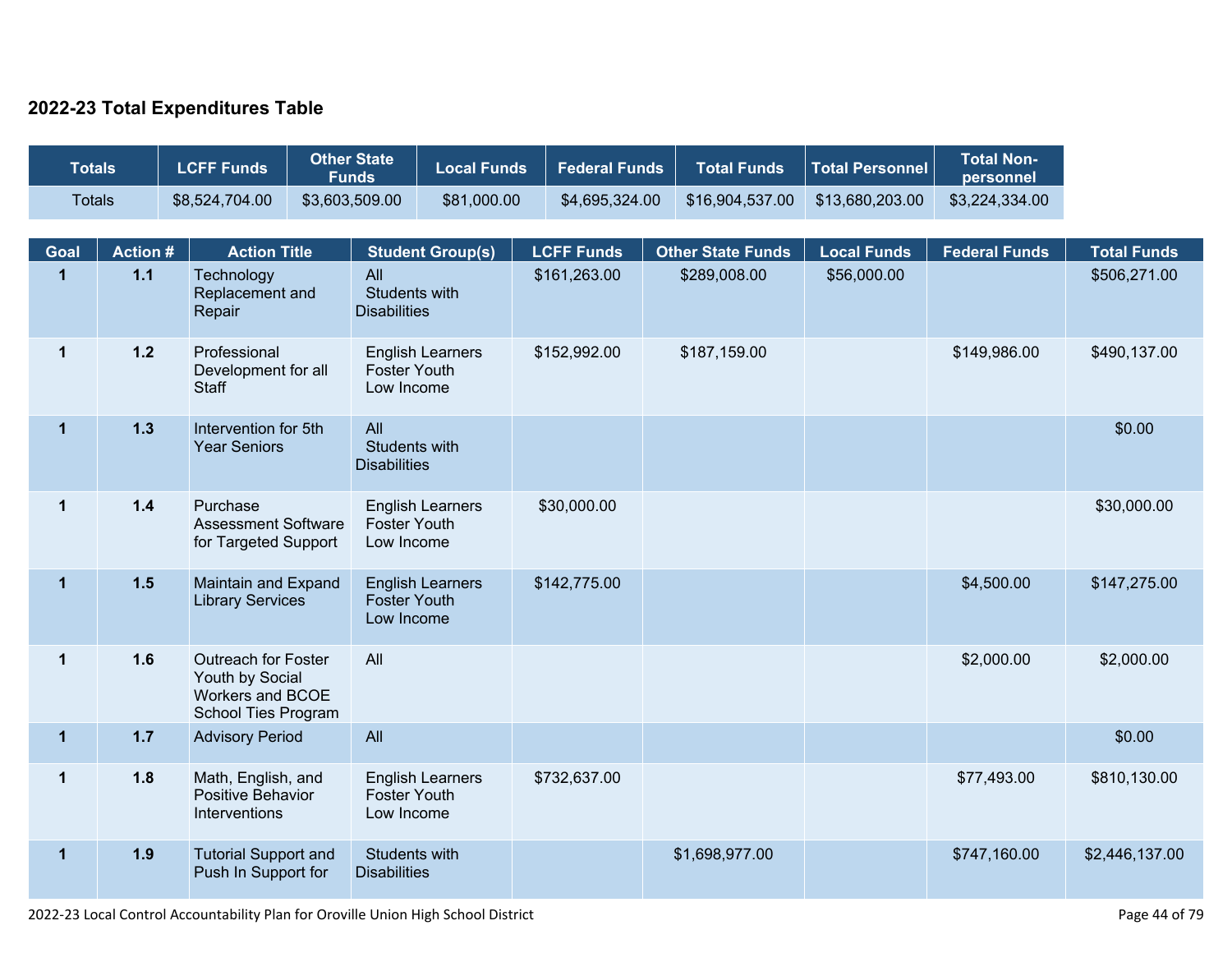| Goal                    | <b>Action #</b> | <b>Action Title</b>                                                                                        | <b>Student Group(s)</b>                                      | <b>LCFF Funds</b> | <b>Other State Funds</b> | <b>Local Funds</b> | <b>Federal Funds</b> | <b>Total Funds</b> |
|-------------------------|-----------------|------------------------------------------------------------------------------------------------------------|--------------------------------------------------------------|-------------------|--------------------------|--------------------|----------------------|--------------------|
|                         |                 | Students with<br><b>Disabilities</b>                                                                       |                                                              |                   |                          |                    |                      |                    |
| $\mathbf{1}$            | 1.10            | <b>District ELD</b><br>Coordinator                                                                         | <b>English Learners</b>                                      | \$26,500.00       |                          |                    |                      | \$26,500.00        |
| $\mathbf{1}$            | 1.11            | Supplemental English<br>Language<br>Development Support<br><b>Classes for all ELD</b><br>students          | <b>English Learners</b>                                      | \$229,010.00      |                          |                    |                      | \$229,010.00       |
| $\mathbf 1$             | 1.12            | Extended<br><b>Instructional Hours</b><br>from 15/week to<br>30/week at Prospect<br><b>High School</b>     | <b>English Learners</b><br>Foster Youth<br>Low Income        | \$467,486.00      |                          |                    |                      | \$467,486.00       |
| $\mathbf 1$             | 1.13            | <b>College Connection</b><br>Program                                                                       | <b>English Learners</b><br><b>Foster Youth</b><br>Low Income | \$160,521.00      |                          |                    |                      | \$160,521.00       |
| $\mathbf{1}$            | 1.14            | <b>Maintain Facilities in</b><br>Good Repair                                                               | All                                                          | \$1,130,431.00    |                          |                    | \$1,077,027.00       | \$2,207,458.00     |
| $\mathbf{1}$            | 1.15            | <b>Teachers and Staff</b><br>are Appropriately<br>Assigned and<br>Credentialed                             | All                                                          |                   |                          |                    |                      | \$0.00             |
| $\mathbf{1}$            | 1.16            | Sufficient Instructional<br><b>Materials</b>                                                               | All                                                          |                   | \$105,000.00             |                    |                      | \$105,000.00       |
| $\mathbf{1}$            | 1.17            | <b>Collaborate with Butte</b><br>College                                                                   | All<br>Students with<br><b>Disabilities</b>                  |                   |                          |                    |                      | \$0.00             |
| $\mathbf{1}$            | 1.19            | Credit Recovery and<br><b>Summer School</b>                                                                | <b>English Learners</b><br><b>Foster Youth</b><br>Low Income | \$167,332.00      |                          |                    | \$50,002.00          | \$217,334.00       |
| $\overline{\mathbf{1}}$ | 1.20            | Provide Outreach to<br>Incoming 9th Graders<br>to Assist Them in<br><b>Transitioning to High</b><br>School | <b>English Learners</b><br><b>Foster Youth</b><br>Low Income | \$13,653.00       |                          |                    |                      | \$13,653.00        |
| $\mathbf{1}$            | 1.21            | Provide Facilities to<br>the Boys and Girls                                                                | <b>English Learners</b><br><b>Foster Youth</b>               | \$52,000.00       |                          |                    |                      | \$52,000.00        |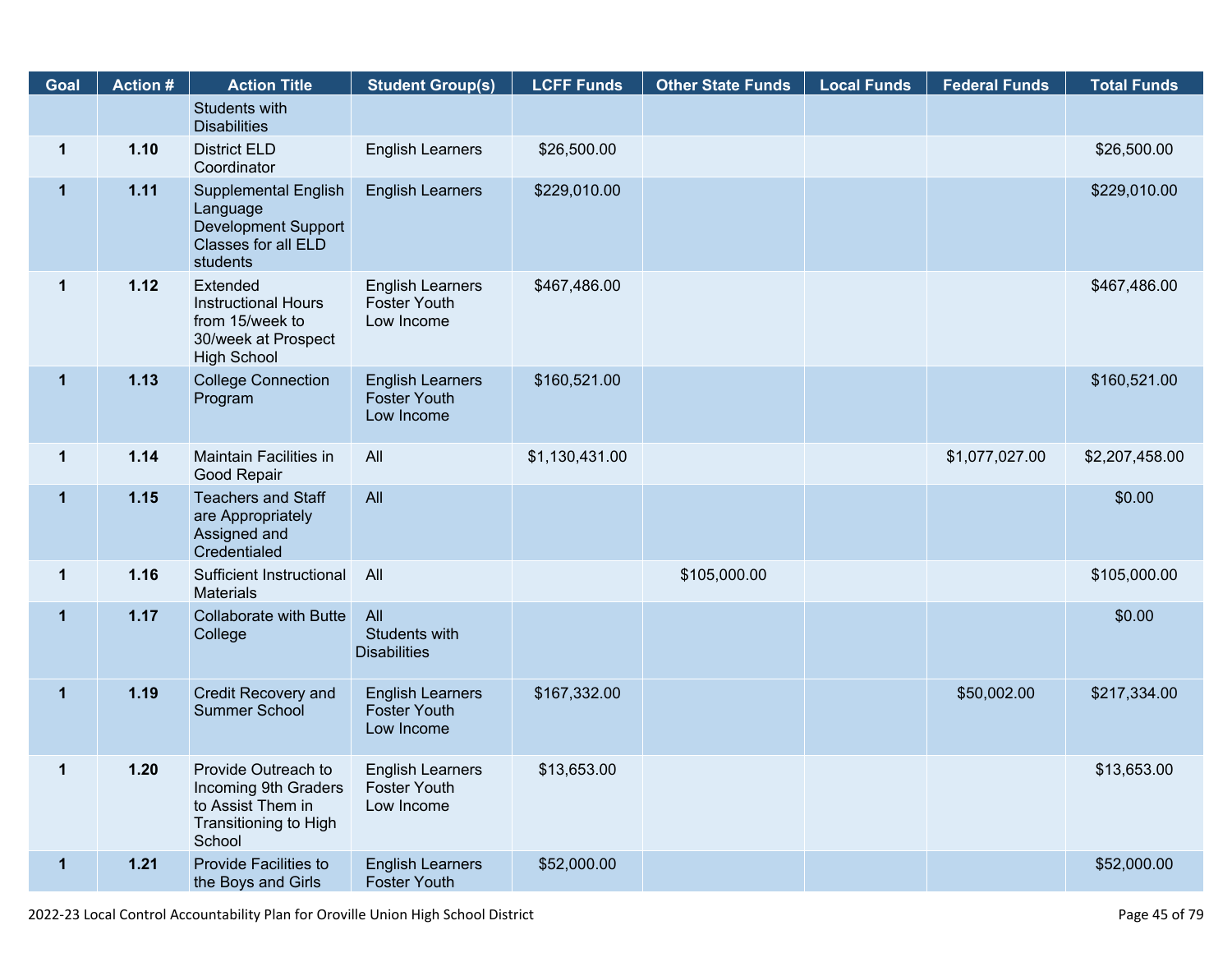| Goal           | <b>Action #</b> | <b>Action Title</b>                                                                 | <b>Student Group(s)</b>                                      | <b>LCFF Funds</b> | <b>Other State Funds</b> | <b>Local Funds</b> | <b>Federal Funds</b> | <b>Total Funds</b> |
|----------------|-----------------|-------------------------------------------------------------------------------------|--------------------------------------------------------------|-------------------|--------------------------|--------------------|----------------------|--------------------|
|                |                 | Club of the North<br>Valley                                                         | Low Income                                                   |                   |                          |                    |                      |                    |
| $\mathbf{1}$   | 1.22            | Expand the<br><b>Independent Study</b><br>Program                                   | All<br>Students with<br><b>Disabilities</b>                  |                   | \$220,705.00             |                    | \$1,026,411.00       | \$1,247,116.00     |
| $\mathbf 1$    | 1.23            | <b>Addition of Online</b><br>Geography and<br><b>Independent Study</b><br><b>PE</b> | <b>English Learners</b><br><b>Foster Youth</b><br>Low Income | \$48,025.00       |                          |                    |                      | \$48,025.00        |
| $\mathbf{1}$   | 1.24            | Additional Paths to a<br>Diploma for Students<br>with Disabilities                  | Students with<br><b>Disabilities</b>                         |                   |                          |                    |                      | \$0.00             |
| $\mathbf{1}$   | $1.25$          | Add additional staff to<br>provide direct support<br>to students                    | <b>English Learners</b><br><b>Foster Youth</b><br>Low Income |                   |                          |                    |                      |                    |
| $\mathbf{1}$   | 1.26            | <b>Curriculum Adoption</b>                                                          | <b>English Learners</b><br><b>Foster Youth</b><br>Low Income |                   |                          |                    |                      |                    |
| 2 <sup>2</sup> | 2.1             | <b>Monitor for</b><br>Implementation of<br><b>CR-PBIS</b>                           | All<br>Students with<br><b>Disabilities</b>                  | \$30,000.00       |                          |                    |                      | \$30,000.00        |
| $\mathbf{2}$   | 2.2             | Social, Emotional and<br><b>Health Supports</b>                                     | <b>English Learners</b><br><b>Foster Youth</b><br>Low Income | \$269,798.00      | \$524,503.00             |                    | \$286,702.00         | \$1,081,003.00     |
| 2 <sup>2</sup> | 2.3             | <b>School Resource</b><br>Officer/Deputy and<br><b>Campus Security</b>              | All                                                          | \$519,656.00      | \$11,610.00              |                    | \$237,500.00         | \$768,766.00       |
| 2 <sup>2</sup> | 2.4             | <b>Targeted Case</b><br>Manager/Family<br>Liaison                                   | <b>English Learners</b><br><b>Foster Youth</b><br>Low Income | \$223,590.00      |                          |                    |                      | \$223,590.00       |
| $\overline{2}$ | 2.5             | <b>Extra Curricular and</b><br>Co-Curricular<br>Opportunities                       | <b>English Learners</b><br><b>Foster Youth</b><br>Low Income | \$817,421.00      |                          |                    |                      | \$817,421.00       |
| $\overline{2}$ | 2.6             | Home to School<br>Transportation                                                    | <b>English Learners</b><br><b>Foster Youth</b><br>Low Income | \$152,724.00      |                          |                    |                      | \$152,724.00       |
| 2 <sup>2</sup> | 2.7             | Incentives                                                                          | <b>English Learners</b><br><b>Foster Youth</b>               | \$15,000.00       |                          |                    |                      | \$15,000.00        |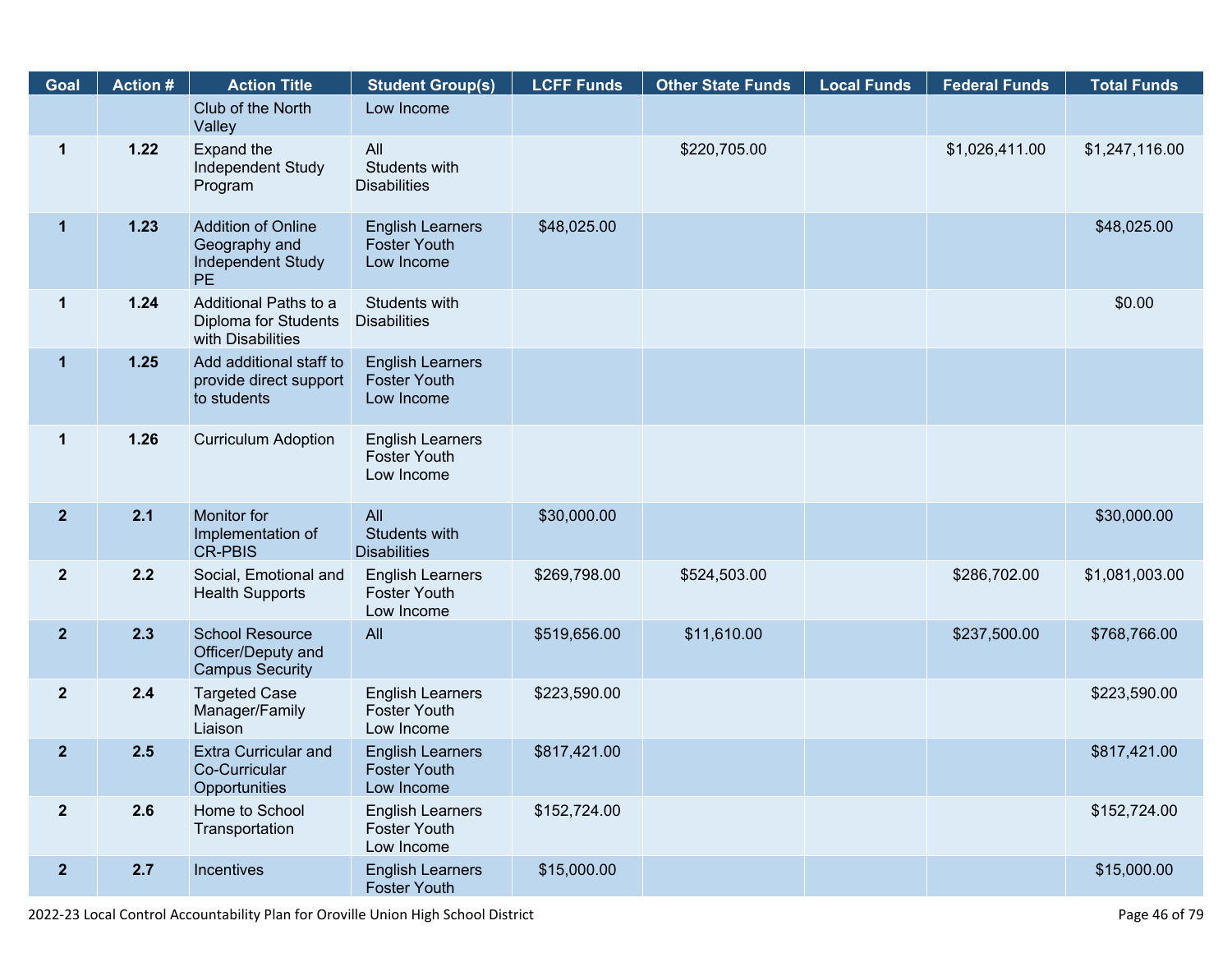| Goal           | <b>Action#</b> | <b>Action Title</b>                                                                                                                                  | <b>Student Group(s)</b>                                      | <b>LCFF Funds</b> | <b>Other State Funds</b> | <b>Local Funds</b> | <b>Federal Funds</b> | <b>Total Funds</b> |
|----------------|----------------|------------------------------------------------------------------------------------------------------------------------------------------------------|--------------------------------------------------------------|-------------------|--------------------------|--------------------|----------------------|--------------------|
|                |                |                                                                                                                                                      | Low Income                                                   |                   |                          |                    |                      |                    |
| $\overline{2}$ | 2.8            | <b>School Attendance</b><br>and Achievement<br><b>Review Team</b>                                                                                    | All<br>Students with<br><b>Disabilities</b>                  |                   |                          |                    |                      | \$0.00             |
| 2 <sup>2</sup> | 2.9            | <b>Provide Nutritious</b><br><b>Meals</b>                                                                                                            | <b>English Learners</b><br><b>Foster Youth</b><br>Low Income | \$225,391.00      | \$85,000.00              | \$25,000.00        | \$920,858.00         | \$1,256,249.00     |
| 2 <sup>2</sup> | 2.10           | Parent and Family<br>Engagement                                                                                                                      | <b>English Learners</b><br><b>Foster Youth</b><br>Low Income | \$92,800.00       |                          |                    | \$7,217.00           | \$100,017.00       |
| 2 <sup>1</sup> | 2.11           | <b>Parent Involvement</b>                                                                                                                            | <b>English Learners</b><br><b>Foster Youth</b><br>Low Income | \$13,000.00       |                          |                    |                      | \$13,000.00        |
| $3\phantom{a}$ | 3.1            | <b>Counselling Staff</b>                                                                                                                             | <b>English Learners</b><br><b>Foster Youth</b><br>Low Income | \$1,138,111.00    | \$207,416.00             |                    | \$21,902.00          | \$1,367,429.00     |
| $3\phantom{a}$ | 3.2            | College/Career<br>Guidance Technician                                                                                                                | <b>English Learners</b><br><b>Foster Youth</b><br>Low Income | \$117,189.00      |                          |                    |                      | \$117,189.00       |
| 3 <sup>2</sup> | 3.3            | <b>Purchase Naviance</b><br>Software                                                                                                                 | <b>English Learners</b><br><b>Foster Youth</b><br>Low Income | \$33,000.00       |                          |                    |                      | \$33,000.00        |
| $\mathbf{3}$   | 3.4            | Provide High Quality<br><b>CTE Courses</b>                                                                                                           | All<br>Students with<br><b>Disabilities</b>                  | \$1,308,999.00    | \$274,131.00             |                    | \$86,566.00          | \$1,669,696.00     |
| 3 <sup>5</sup> | 3.5            | <b>Provide Additional</b><br>Section Funds to<br><b>Career and Technical</b><br><b>Education and Visual</b><br>and Performing Arts<br><b>Classes</b> | <b>English Learners</b><br><b>Foster Youth</b><br>Low Income | \$53,400.00       |                          |                    |                      | \$53,400.00        |
| 3              | 3.6            | <b>FAFSA Completion</b>                                                                                                                              | All                                                          |                   |                          |                    |                      |                    |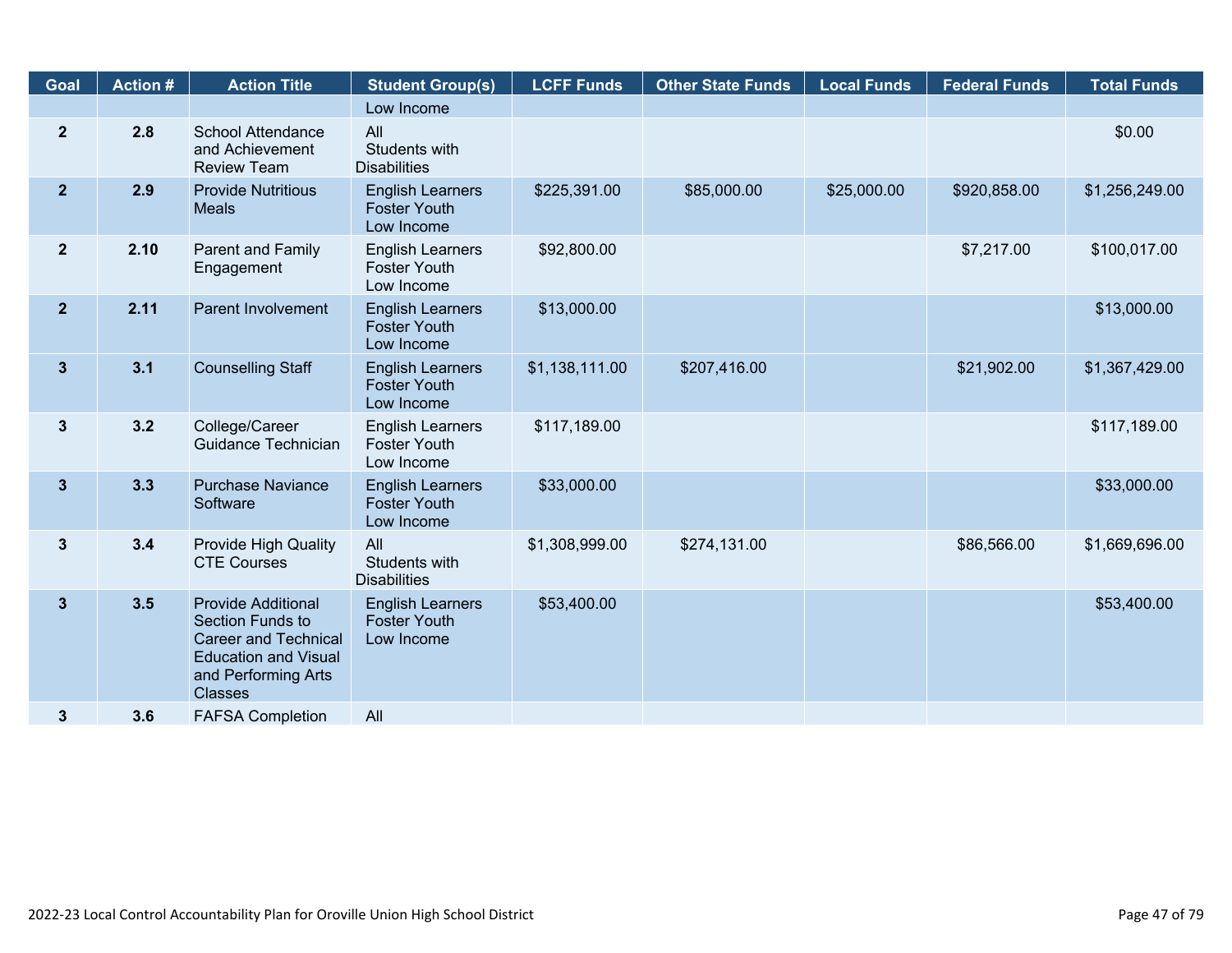### **2022-23 Contributing Expenditures Tables**

| 1. Projected<br><b>LCFF Base</b><br>Grant | 2. Projected<br><b>LCFF</b><br><b>Supplemental</b><br>and/or<br><b>Concentration</b><br><b>Grants</b> | 3. Projected<br><b>Percentage to</b><br>Increase or<br><b>Improve</b><br><b>Services for</b><br>the Coming<br><b>School Year</b><br>(2 divided by | <b>LCFF</b><br>Carryover -<br>Percentage<br>(Percentage<br>from Prior<br>Year) | <b>Total</b><br><b>Percentage to</b><br>Increase or<br><b>Improve</b><br><b>Services for</b><br>the Coming<br><b>School Year</b><br>(3 + Carryover<br>%) | 4. Total<br><b>Planned</b><br><b>Contributing</b><br><b>Expenditures</b><br>(LCFF Funds) | 5. Total<br><b>Planned</b><br><b>Percentage of</b><br><b>Improved</b><br><b>Services</b><br>(%) | <b>Planned</b><br><b>Percentage to</b><br>Increase or<br><b>Improve</b><br><b>Services for</b><br>the Coming<br><b>School Year</b><br>(4 divided by<br>$1$ , plus $5$ ) | <b>Totals by</b><br><b>Type</b> | <b>Total LCFF</b><br><b>Funds</b> |
|-------------------------------------------|-------------------------------------------------------------------------------------------------------|---------------------------------------------------------------------------------------------------------------------------------------------------|--------------------------------------------------------------------------------|----------------------------------------------------------------------------------------------------------------------------------------------------------|------------------------------------------------------------------------------------------|-------------------------------------------------------------------------------------------------|-------------------------------------------------------------------------------------------------------------------------------------------------------------------------|---------------------------------|-----------------------------------|
|                                           |                                                                                                       |                                                                                                                                                   | $0\%$                                                                          |                                                                                                                                                          | \$5,374,355.00                                                                           | $0.00\%$                                                                                        |                                                                                                                                                                         | Total:                          | \$5,374,355.00                    |
|                                           |                                                                                                       |                                                                                                                                                   |                                                                                |                                                                                                                                                          |                                                                                          |                                                                                                 |                                                                                                                                                                         | <b>LEA-wide</b><br>Total:       | \$4,906,869.00                    |
|                                           |                                                                                                       |                                                                                                                                                   |                                                                                |                                                                                                                                                          |                                                                                          |                                                                                                 |                                                                                                                                                                         | <b>Limited Total:</b>           | \$53,400.00                       |
|                                           |                                                                                                       |                                                                                                                                                   |                                                                                |                                                                                                                                                          |                                                                                          |                                                                                                 |                                                                                                                                                                         | <b>Schoolwide</b><br>Total:     | \$2,513,517.00                    |

| <b>Goal</b> | $\overline{\mathsf{Action}}$ # | <b>Action Title</b>                                                                            | <b>Contributing to</b><br><b>Increased or</b><br><b>Improved</b><br>Services? | <b>Scope</b>           | <b>Unduplicated</b><br><b>Student Group(s)</b>               | <b>Location</b>                                                              | <b>Planned</b><br><b>Expenditures for</b><br><b>Contributing</b><br><b>Actions (LCFF</b><br>Funds) | <b>Planned</b><br>Percentage of<br><b>Improved</b><br>Services (%) |
|-------------|--------------------------------|------------------------------------------------------------------------------------------------|-------------------------------------------------------------------------------|------------------------|--------------------------------------------------------------|------------------------------------------------------------------------------|----------------------------------------------------------------------------------------------------|--------------------------------------------------------------------|
| 1           | $1.2$                          | <b>Professional Development</b><br>for all Staff                                               | Yes                                                                           | LEA-wide               | <b>English Learners</b><br><b>Foster Youth</b><br>Low Income | All Schools<br>$9 - 12$                                                      | \$152,992.00                                                                                       |                                                                    |
| $\mathbf 1$ | 1.4                            | <b>Purchase Assessment</b><br>Software for Targeted<br>Support                                 | <b>Yes</b>                                                                    | LEA-wide<br>Schoolwide | <b>English Learners</b><br><b>Foster Youth</b><br>Low Income | All Schools<br>$9 - 12$                                                      | \$30,000.00                                                                                        |                                                                    |
| $\mathbf 1$ | 1.5                            | Maintain and Expand<br><b>Library Services</b>                                                 | <b>Yes</b>                                                                    | LEA-wide<br>Schoolwide | <b>English Learners</b><br><b>Foster Youth</b><br>Low Income | <b>Specific Schools:</b><br>Oroville High and<br>Las Plumas High<br>$9 - 12$ | \$142,775.00                                                                                       |                                                                    |
|             | 1.8                            | Math, English, and Positive<br><b>Behavior Interventions</b>                                   | <b>Yes</b>                                                                    | LEA-wide<br>Schoolwide | <b>English Learners</b><br><b>Foster Youth</b><br>Low Income | All Schools<br>$9 - 12$                                                      | \$732,637.00                                                                                       |                                                                    |
| 1           | 1.10                           | <b>District ELD Coordinator</b>                                                                | Yes                                                                           | LEA-wide               | <b>English Learners</b>                                      | All Schools<br>$9 - 12$                                                      | \$26,500.00                                                                                        |                                                                    |
| $\mathbf 1$ | 1.11                           | <b>Supplemental English</b><br>Language Development<br>Support Classes for all ELD<br>students | <b>Yes</b>                                                                    | LEA-wide               | <b>English Learners</b>                                      | <b>All Schools</b><br>$9 - 12$                                               | \$229,010.00                                                                                       |                                                                    |

2022-23 Local Control Accountability Plan for Oroville Union High School District Page 18 of 79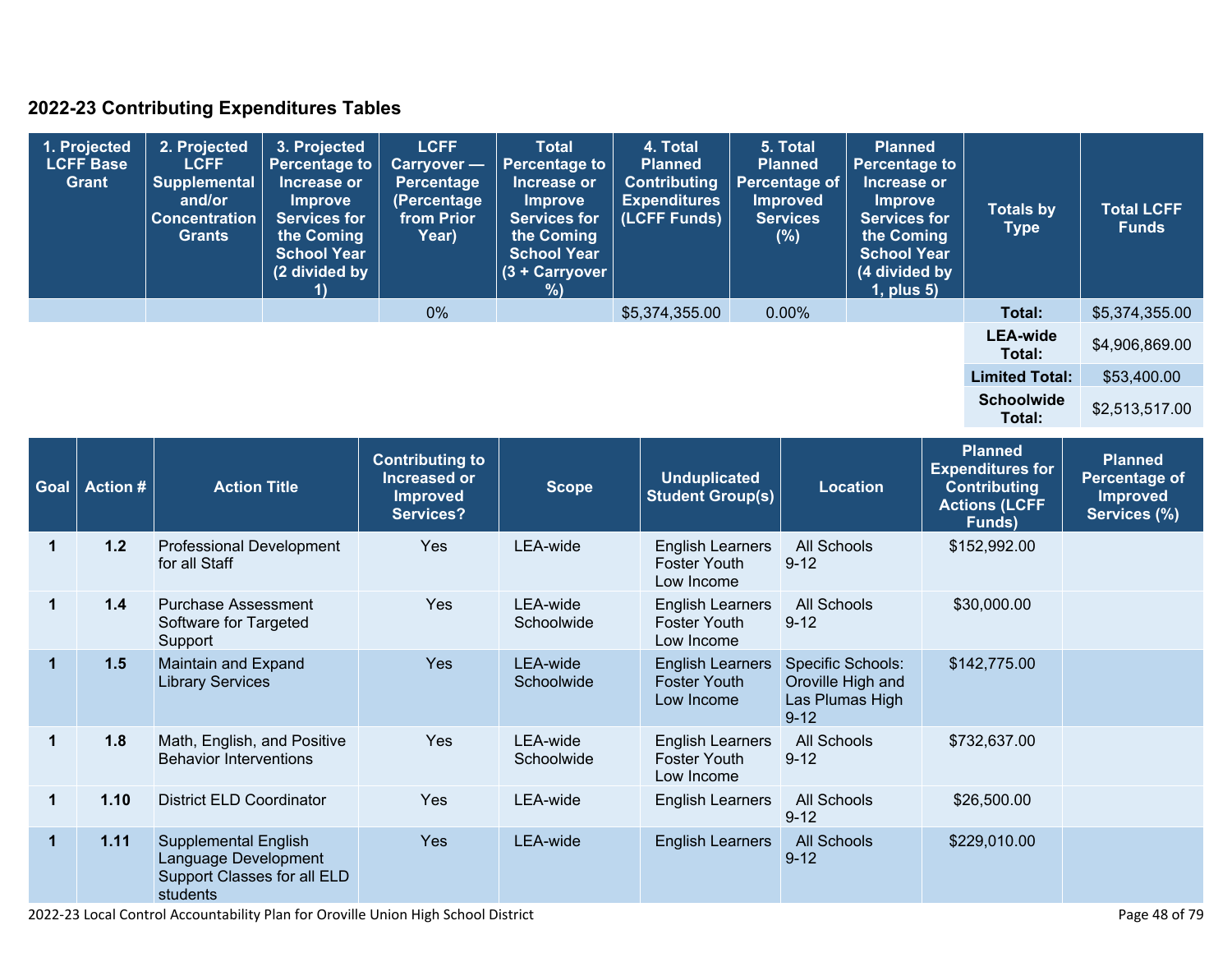| Goal           | <b>Action#</b> | <b>Action Title</b>                                                                              | <b>Contributing to</b><br>Increased or<br><b>Improved</b><br><b>Services?</b> | <b>Scope</b>           | <b>Unduplicated</b><br><b>Student Group(s)</b>               | <b>Location</b>                                                                                    | <b>Planned</b><br><b>Expenditures for</b><br><b>Contributing</b><br><b>Actions (LCFF</b><br>Funds) | <b>Planned</b><br><b>Percentage of</b><br><b>Improved</b><br>Services (%) |
|----------------|----------------|--------------------------------------------------------------------------------------------------|-------------------------------------------------------------------------------|------------------------|--------------------------------------------------------------|----------------------------------------------------------------------------------------------------|----------------------------------------------------------------------------------------------------|---------------------------------------------------------------------------|
| 1              | 1.12           | <b>Extended Instructional</b><br>Hours from 15/week to<br>30/week at Prospect High<br>School     | Yes                                                                           | Schoolwide             | <b>English Learners</b><br><b>Foster Youth</b><br>Low Income | <b>Specific Schools:</b><br>Prospect High<br>School<br>$10 - 12$                                   | \$467,486.00                                                                                       |                                                                           |
| $\mathbf{1}$   | 1.13           | <b>College Connection</b><br>Program                                                             | Yes                                                                           | LEA-wide               | <b>English Learners</b><br><b>Foster Youth</b><br>Low Income | <b>All Schools</b><br>$9 - 12$                                                                     | \$160,521.00                                                                                       |                                                                           |
| $\mathbf 1$    | 1.19           | Credit Recovery and<br><b>Summer School</b>                                                      | Yes                                                                           | LEA-wide               | <b>English Learners</b><br><b>Foster Youth</b><br>Low Income | <b>All Schools</b><br>$9 - 12$                                                                     | \$167,332.00                                                                                       |                                                                           |
| $\mathbf 1$    | 1.20           | Provide Outreach to<br>Incoming 9th Graders to<br>Assist Them in Transitioning<br>to High School | Yes                                                                           | LEA-wide               | <b>English Learners</b><br><b>Foster Youth</b><br>Low Income | All Schools<br>Specific Schools:<br>OHS and LPHS<br>9th grade                                      | \$13,653.00                                                                                        |                                                                           |
| $\mathbf{1}$   | 1.21           | Provide Facilities to the<br>Boys and Girls Club of the<br><b>North Valley</b>                   | Yes                                                                           | <b>LEA-wide</b>        | <b>English Learners</b><br><b>Foster Youth</b><br>Low Income | <b>All Schools</b><br>$9 - 12$                                                                     | \$52,000.00                                                                                        |                                                                           |
| $\mathbf 1$    | 1.23           | <b>Addition of Online</b><br>Geography and<br>Independent Study PE                               | Yes                                                                           | LEA-wide               | <b>English Learners</b><br><b>Foster Youth</b><br>Low Income | <b>Specific Schools:</b><br>Oroville High and<br>Las Plumas High<br>$9 - 12$                       | \$48,025.00                                                                                        |                                                                           |
| $\mathbf 1$    | 1.25           | Add additional staff to<br>provide direct support to<br>students                                 | Yes                                                                           | LEA-wide               | <b>English Learners</b><br><b>Foster Youth</b><br>Low Income | <b>All Schools</b>                                                                                 |                                                                                                    |                                                                           |
| $\mathbf 1$    | 1.26           | <b>Curriculum Adoption</b>                                                                       | Yes                                                                           | LEA-wide               | <b>English Learners</b><br><b>Foster Youth</b><br>Low Income | <b>All Schools</b>                                                                                 |                                                                                                    |                                                                           |
| $\overline{2}$ | 2.2            | Social, Emotional and<br><b>Health Supports</b>                                                  | Yes                                                                           | LEA-wide<br>Schoolwide | <b>English Learners</b><br><b>Foster Youth</b><br>Low Income | All Schools<br>$9 - 12$                                                                            | \$269,798.00                                                                                       |                                                                           |
| 2              | 2.4            | <b>Targeted Case</b><br>Manager/Family Liaison                                                   | Yes                                                                           | LEA-wide               | <b>English Learners</b><br><b>Foster Youth</b><br>Low Income | All Schools<br>$9 - 12$                                                                            | \$223,590.00                                                                                       |                                                                           |
| $\mathbf{2}$   | 2.5            | <b>Extra Curricular and Co-</b><br><b>Curricular Opportunities</b>                               | Yes                                                                           | LEA-wide<br>Schoolwide | <b>English Learners</b><br><b>Foster Youth</b><br>Low Income | <b>All Schools</b><br><b>Specific Schools:</b><br>Oroville High and<br>Las Plumas High<br>$9 - 12$ | \$817,421.00                                                                                       |                                                                           |

2022-23 Local Control Accountability Plan for Oroville Union High School District Page 49 of 79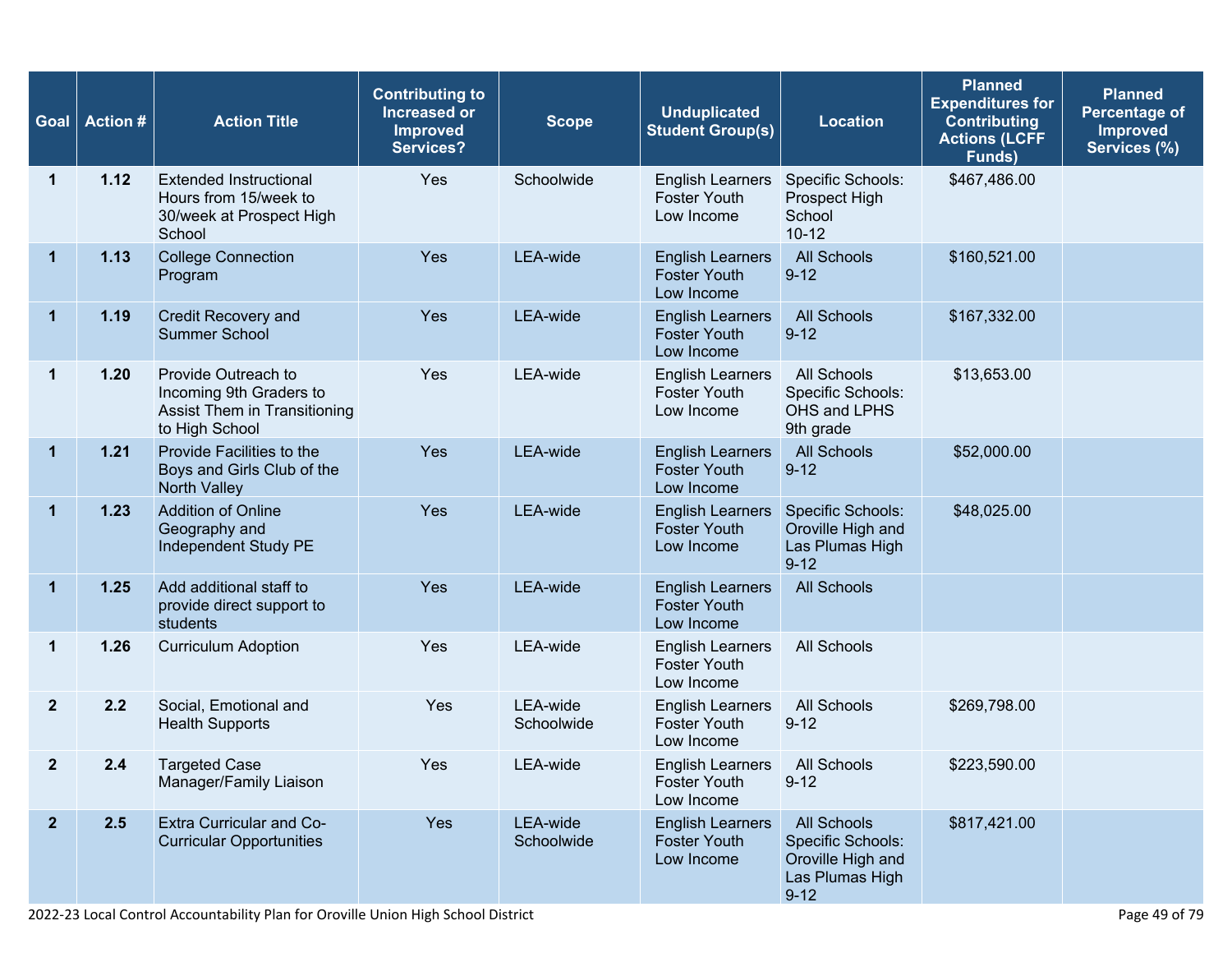| <b>Goal</b>    | Action # | <b>Action Title</b>                                                                                                                        | <b>Contributing to</b><br>Increased or<br><b>Improved</b><br><b>Services?</b> | <b>Scope</b>                                                                    | <b>Unduplicated</b><br><b>Student Group(s)</b>               | <b>Location</b>                | <b>Planned</b><br><b>Expenditures for</b><br><b>Contributing</b><br><b>Actions (LCFF</b><br>Funds) | <b>Planned</b><br>Percentage of<br><b>Improved</b><br>Services (%) |
|----------------|----------|--------------------------------------------------------------------------------------------------------------------------------------------|-------------------------------------------------------------------------------|---------------------------------------------------------------------------------|--------------------------------------------------------------|--------------------------------|----------------------------------------------------------------------------------------------------|--------------------------------------------------------------------|
| $\mathbf{2}$   | 2.6      | Home to School<br>Transportation                                                                                                           | Yes                                                                           | LEA-wide                                                                        | <b>English Learners</b><br><b>Foster Youth</b><br>Low Income | All Schools<br>$9 - 12$        | \$152,724.00                                                                                       |                                                                    |
| $\overline{2}$ | 2.7      | Incentives                                                                                                                                 | Yes                                                                           | LEA-wide                                                                        | <b>English Learners</b><br><b>Foster Youth</b><br>Low Income | <b>All Schools</b><br>$9 - 12$ | \$15,000.00                                                                                        |                                                                    |
| $\mathbf{2}$   | 2.9      | <b>Provide Nutritious Meals</b>                                                                                                            | Yes                                                                           | <b>LEA-wide</b>                                                                 | <b>English Learners</b><br><b>Foster Youth</b><br>Low Income | <b>All Schools</b><br>$9 - 12$ | \$225,391.00                                                                                       |                                                                    |
| $\overline{2}$ | 2.10     | Parent and Family<br>Engagement                                                                                                            | Yes                                                                           | LEA-wide                                                                        | <b>English Learners</b><br><b>Foster Youth</b><br>Low Income | All Schools<br>$9 - 12$        | \$92,800.00                                                                                        |                                                                    |
| $\mathbf{2}$   | 2.11     | <b>Parent Involvement</b>                                                                                                                  | Yes                                                                           | <b>LEA-wide</b>                                                                 | <b>English Learners</b><br><b>Foster Youth</b><br>Low Income | <b>All Schools</b>             | \$13,000.00                                                                                        |                                                                    |
| 3              | 3.1      | <b>Counselling Staff</b>                                                                                                                   | Yes                                                                           | LEA-wide                                                                        | <b>English Learners</b><br><b>Foster Youth</b><br>Low Income | <b>All Schools</b><br>$9 - 12$ | \$1,138,111.00                                                                                     |                                                                    |
| $\mathbf{3}$   | 3.2      | College/Career Guidance<br>Technician                                                                                                      | Yes                                                                           | LEA-wide                                                                        | <b>English Learners</b><br><b>Foster Youth</b><br>Low Income | All Schools<br>$9 - 12$        | \$117,189.00                                                                                       |                                                                    |
| $\mathbf{3}$   | 3.3      | <b>Purchase Naviance</b><br>Software                                                                                                       | Yes                                                                           | <b>LEA-wide</b>                                                                 | <b>English Learners</b><br><b>Foster Youth</b><br>Low Income | <b>All Schools</b><br>$9 - 12$ | \$33,000.00                                                                                        |                                                                    |
| $\mathbf{3}$   | 3.5      | <b>Provide Additional Section</b><br>Funds to Career and<br><b>Technical Education and</b><br>Visual and Performing Arts<br><b>Classes</b> | Yes                                                                           | <b>LEA-wide</b><br>Schoolwide<br>Limited to<br>Unduplicated<br>Student Group(s) | <b>English Learners</b><br><b>Foster Youth</b><br>Low Income | <b>All Schools</b><br>$9 - 12$ | \$53,400.00                                                                                        |                                                                    |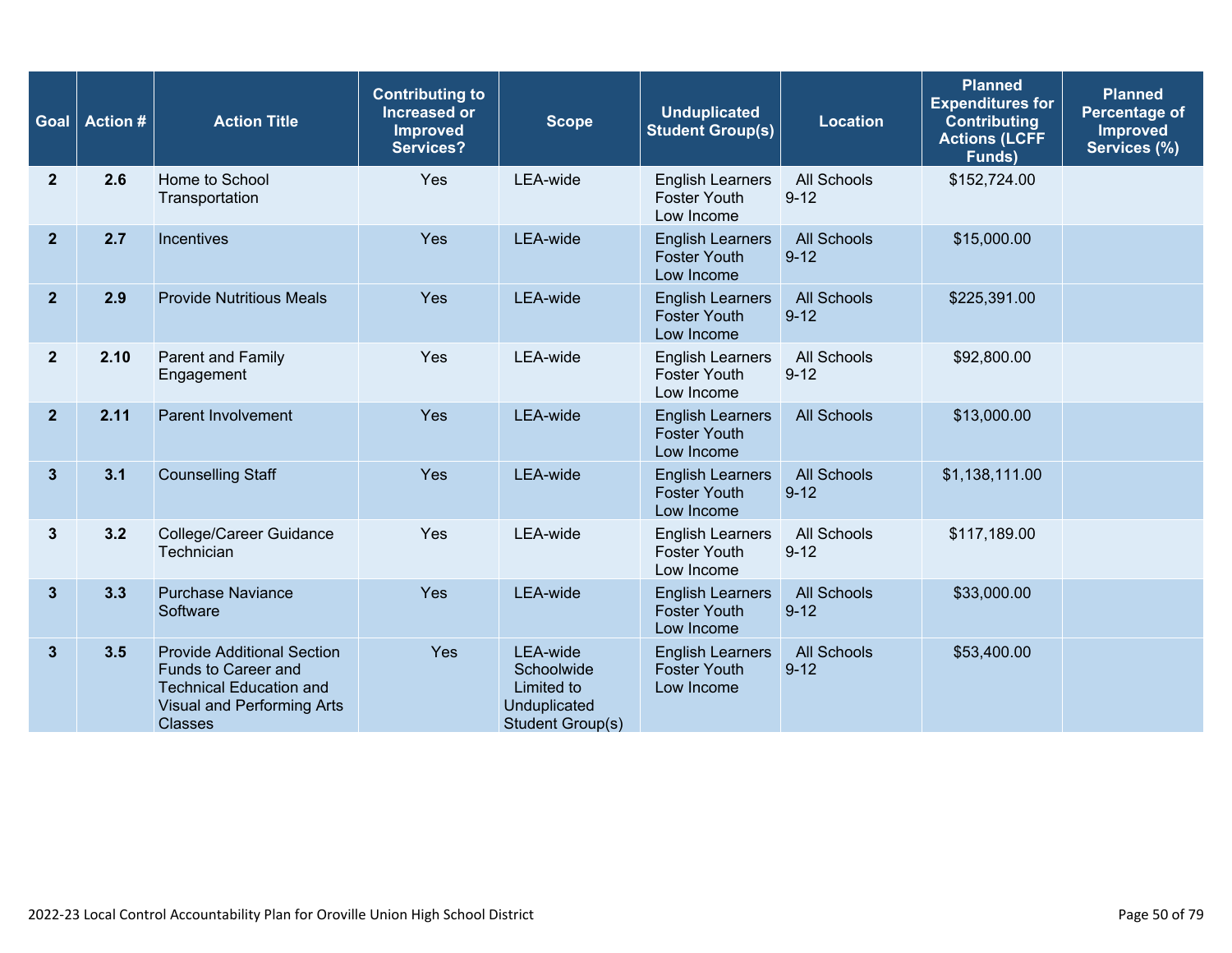### **2021-22 Annual Update Table**

| <b>Totals</b> | <b>Last Year's</b><br>Total Planned<br><b>Expenditures</b><br>(Total Funds) | Total Estimated<br><b>Expenditures</b><br>(Total Funds) |
|---------------|-----------------------------------------------------------------------------|---------------------------------------------------------|
| <b>Totals</b> | \$16,891,537.00                                                             | \$16,988,034.08                                         |

| <b>Last Year's</b><br>Goal # | Last Year's Action | <b>Prior Action/Service Title</b>                                                       | <b>Contributed to Increased</b><br>or Improved Services? | <b>Last Year's Planned</b><br><b>Expenditures</b><br>(Total Funds) | <b>Estimated Actual</b><br><b>Expenditures</b><br>(Input Total Funds) |
|------------------------------|--------------------|-----------------------------------------------------------------------------------------|----------------------------------------------------------|--------------------------------------------------------------------|-----------------------------------------------------------------------|
| $\overline{1}$               | $1.1$              | Action 1.25 - Added staff to provide                                                    | <b>No</b>                                                | \$506,271                                                          | \$544,563                                                             |
|                              |                    | direct support to students                                                              | Yes                                                      |                                                                    |                                                                       |
| $\mathbf{1}$                 | $1.2$              | Professional Development for all<br><b>Staff</b>                                        | Yes                                                      | \$490,137                                                          | \$388,516                                                             |
| $\blacktriangleleft$         | $1.3$              | Intervention for 5th Year Seniors                                                       | <b>No</b>                                                | \$0                                                                | \$0                                                                   |
| $\mathbf{1}$                 | $1.4$              | Purchase Assessment Software for<br><b>Targeted Support</b>                             | Yes                                                      | \$30,000                                                           | \$29,442                                                              |
| $\overline{\mathbf{1}}$      | $1.5$              | Maintain and Expand Library<br><b>Services</b>                                          | Yes                                                      | \$147,275                                                          | \$154,453                                                             |
| $\mathbf{1}$                 | 1.6                | Outreach for Foster Youth by Social<br>Workers and BCOE School Ties<br>Program          | <b>No</b>                                                | \$2,000                                                            | \$30                                                                  |
| $\blacktriangleleft$         | $1.7$              | <b>Advisory Period</b>                                                                  | <b>No</b>                                                | \$0                                                                | \$0                                                                   |
| $\blacktriangleleft$         | 1.8                | Math, English, and Positive<br><b>Behavior Interventions</b>                            | Yes                                                      | \$810,130                                                          | \$890,973                                                             |
| $\mathbf{1}$                 | $1.9$              | <b>Tutorial Support and Push In</b><br>Support for Students with<br><b>Disabilities</b> | <b>No</b>                                                | \$2,446,137                                                        | \$2,395,756                                                           |

2022-23 Local Control Accountability Plan for Oroville Union High School District Page 51 of 79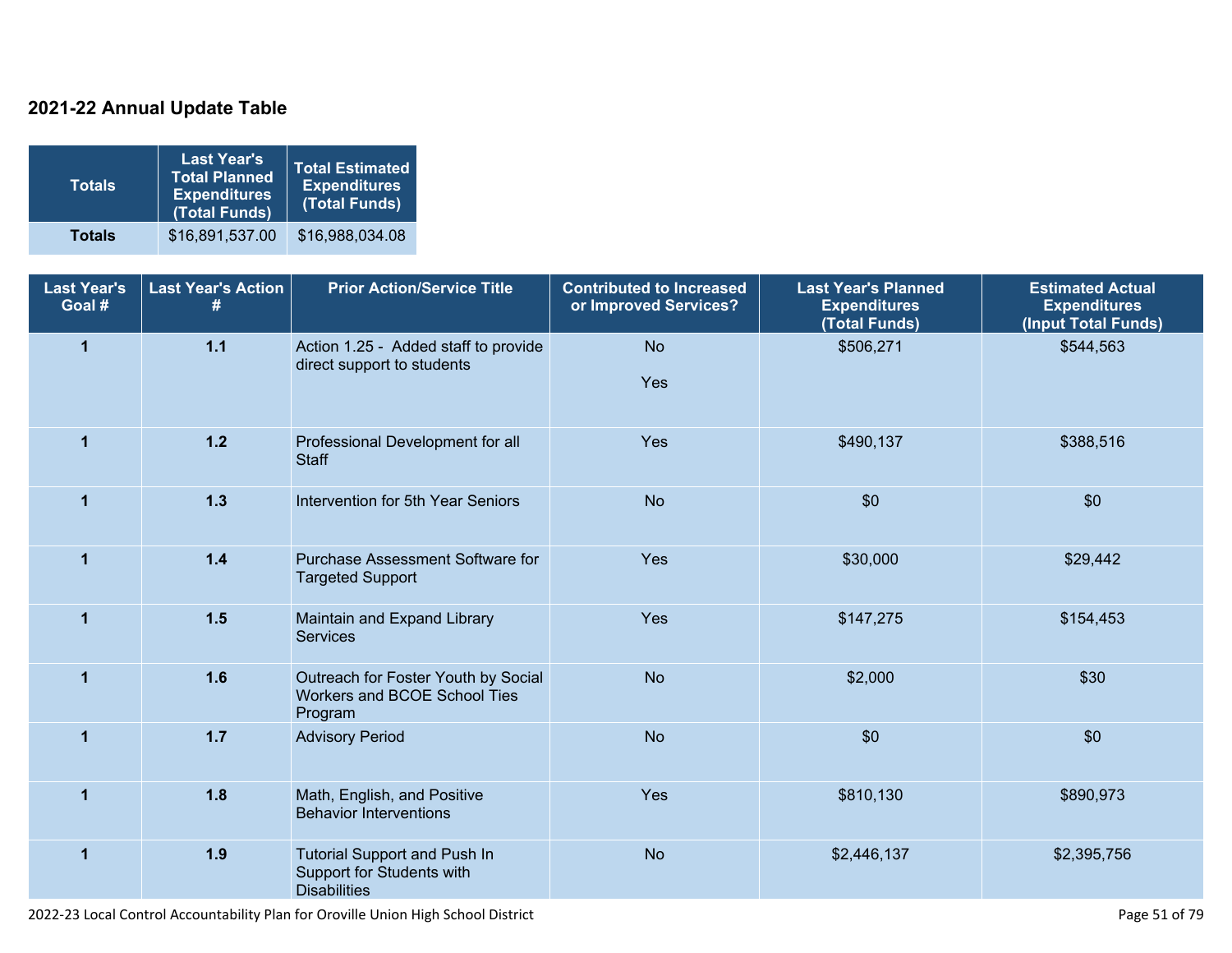| <b>Last Year's</b><br>Goal # | <b>Last Year's Action</b><br># | <b>Prior Action/Service Title</b>                                                                    | <b>Contributed to Increased</b><br>or Improved Services? | <b>Last Year's Planned</b><br><b>Expenditures</b><br>(Total Funds) | <b>Estimated Actual</b><br><b>Expenditures</b><br>(Input Total Funds) |
|------------------------------|--------------------------------|------------------------------------------------------------------------------------------------------|----------------------------------------------------------|--------------------------------------------------------------------|-----------------------------------------------------------------------|
| $\mathbf{1}$                 | 1.10                           | <b>District ELD Coordinator</b>                                                                      | Yes                                                      | \$26,500                                                           | \$23,771                                                              |
| 1                            | 1.11                           | Supplemental English Language<br>Development Support Classes for<br>all ELD students                 | Yes                                                      | \$229,010                                                          | \$216,580                                                             |
| $\mathbf{1}$                 | 1.12                           | <b>Extended Instructional Hours from</b><br>15/week to 30/week at Prospect<br><b>High School</b>     | Yes                                                      | \$467,486                                                          | \$538,473                                                             |
| $\mathbf{1}$                 | 1.13                           | <b>College Connection Program</b>                                                                    | Yes                                                      | \$160,521                                                          | \$160,834                                                             |
| $\mathbf{1}$                 | 1.14                           | Maintain Facilities in Good Repair                                                                   | <b>No</b>                                                | \$2,207,458                                                        | \$2,632,993                                                           |
| 1                            | 1.15                           | <b>Teachers and Staff are</b><br>Appropriately Assigned and<br>Credentialed                          | <b>No</b>                                                | \$0                                                                | \$0                                                                   |
| 1                            | 1.16                           | <b>Sufficient Instructional Materials</b>                                                            | <b>No</b>                                                | \$105,000                                                          | \$284,437                                                             |
| $\mathbf{1}$                 | 1.17                           | Collaborate with Butte College                                                                       | <b>No</b>                                                | \$0                                                                | \$0                                                                   |
| 1                            | 1.19                           | <b>Credit Recovery and Summer</b><br>School                                                          | Yes                                                      | \$217,334                                                          | \$337,018                                                             |
| 1                            | 1.20                           | Provide Outreach to Incoming 9th<br>Graders to Assist Them in<br><b>Transitioning to High School</b> | Yes                                                      | \$13,653                                                           | \$23,986                                                              |
| $\overline{\mathbf{1}}$      | 1.21                           | Provide Facilities to the Boys and<br>Girls Club of the North Valley                                 | Yes                                                      | \$52,000                                                           | \$52,000                                                              |
| 1                            | 1.22                           | Expand the Independent Study<br>Program                                                              | <b>No</b>                                                | \$1,247,116                                                        | \$1,035,906                                                           |
| $\mathbf{1}$                 | 1.23                           | Addition of Online Geography and<br>Independent Study PE                                             | Yes                                                      | \$48,025                                                           | \$49,805                                                              |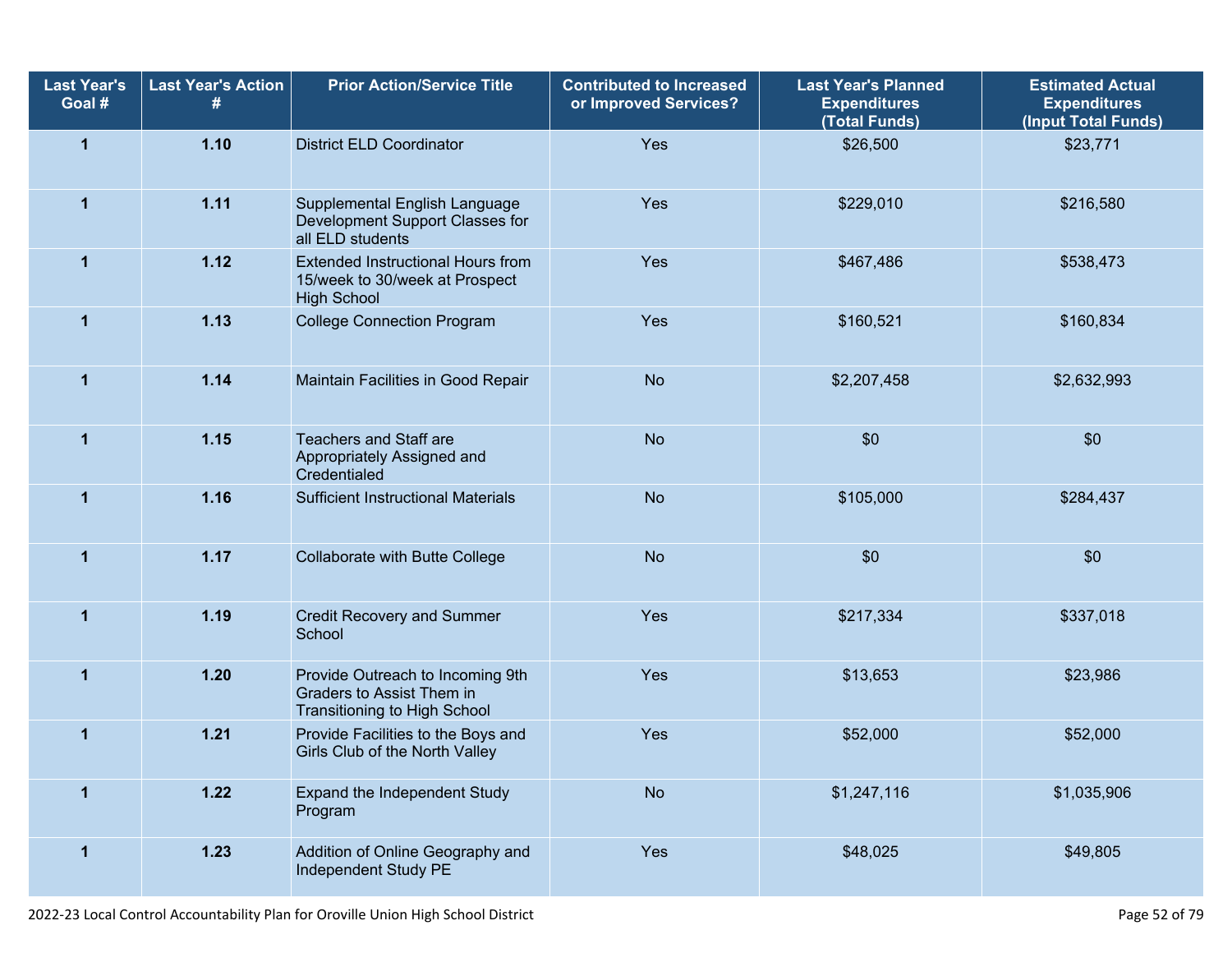| <b>Last Year's</b><br>Goal # | <b>Last Year's Action</b><br># | <b>Prior Action/Service Title</b>                                      | <b>Contributed to Increased</b><br>or Improved Services? | <b>Last Year's Planned</b><br><b>Expenditures</b><br>(Total Funds) | <b>Estimated Actual</b><br><b>Expenditures</b><br>(Input Total Funds) |
|------------------------------|--------------------------------|------------------------------------------------------------------------|----------------------------------------------------------|--------------------------------------------------------------------|-----------------------------------------------------------------------|
| $\mathbf{1}$                 | 1.24                           | Additional Paths to a Diploma for<br><b>Students with Disabilities</b> | <b>No</b>                                                | \$0                                                                | \$0                                                                   |
| $\overline{2}$               | 2.1                            | Monitor for Implementation of CR-<br><b>PBIS</b>                       | <b>No</b>                                                | \$30,000                                                           | \$30,000                                                              |
| $\overline{2}$               | 2.2                            | Social, Emotional and Health<br>Supports                               | Yes                                                      | \$1,081,003                                                        | \$1,194,902                                                           |
| $\overline{\mathbf{2}}$      | 2.3                            | <b>School Resource Officer/Deputy</b><br>and Campus Security           | <b>No</b>                                                | \$768,766                                                          | \$600,978                                                             |
| $\overline{2}$               | 2.4                            | <b>Targeted Case Manager/Family</b><br>Liaison                         | Yes                                                      | \$223,590                                                          | \$368.078                                                             |
| $\mathbf{2}$                 | 2.5                            | <b>Extra Curricular and Co-Curricular</b><br>Opportunities             | Yes                                                      | \$817,421                                                          | \$887,663                                                             |
| $\mathbf{2}$                 | 2.6                            | Home to School Transportation                                          | Yes                                                      | \$152,724                                                          | \$218,785                                                             |
| $\overline{\mathbf{2}}$      | 2.7                            | Incentives                                                             | Yes                                                      | \$15,000                                                           | \$9,621                                                               |
| $\overline{2}$               | 2.8                            | School Attendance and<br><b>Achievement Review Team</b>                | <b>No</b>                                                | \$0                                                                | \$0                                                                   |
| $\mathbf{2}$                 | 2.9                            | <b>Provide Nutritious Meals</b>                                        | Yes                                                      | \$1,256,249                                                        | \$1,215,797                                                           |
| $\overline{\mathbf{2}}$      | 2.10                           | Parent and Family Engagement                                           | Yes                                                      | \$100,017.                                                         | \$108,627                                                             |
| $\mathbf{3}$                 | 3.1                            | <b>Counselling Staff</b>                                               | Yes                                                      | \$1,367,429                                                        | \$1,107,085                                                           |
| $\mathbf 3$                  | 3.2                            | College/Career Guidance<br>Technician                                  | Yes                                                      | \$117,189                                                          | \$132,927                                                             |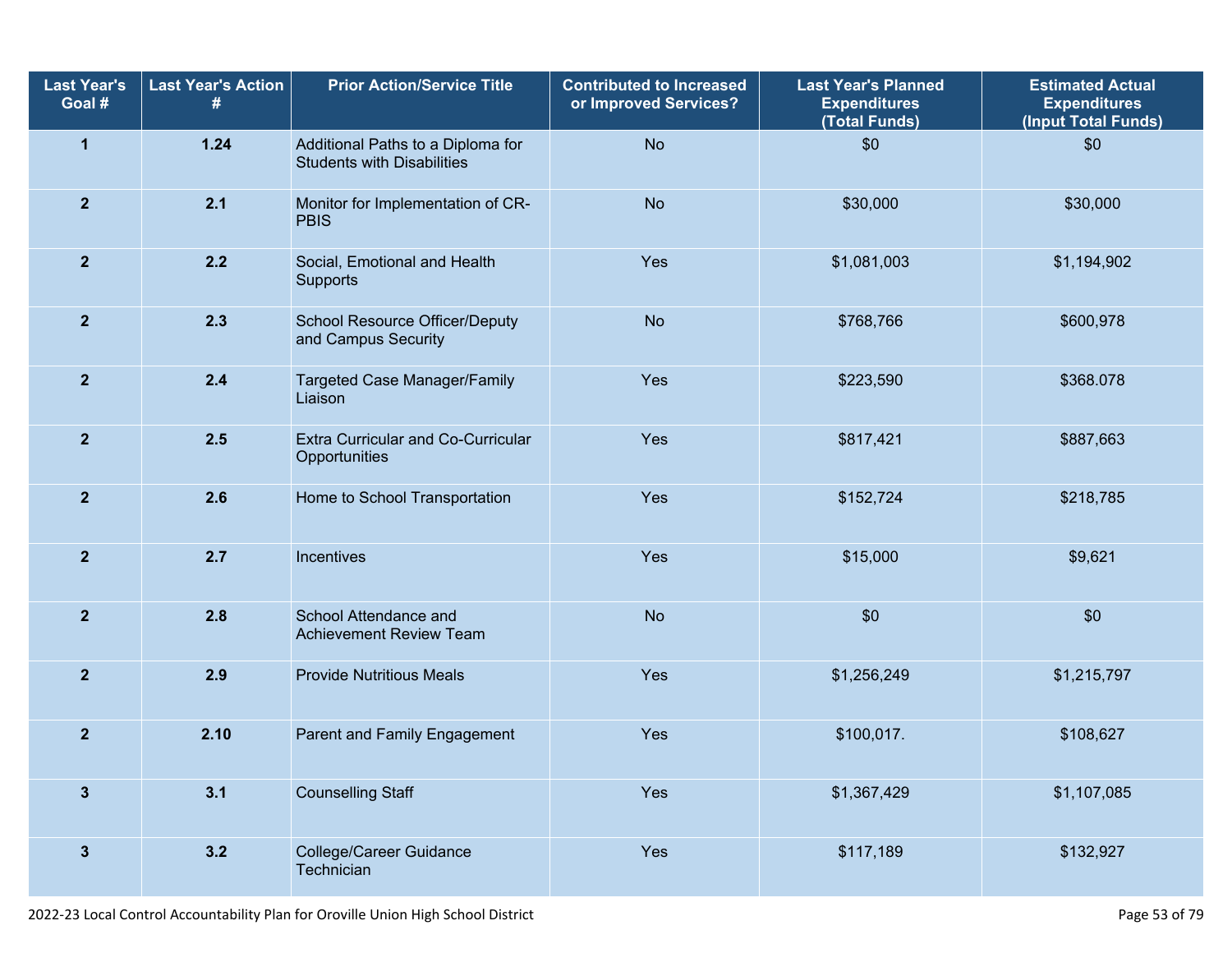| <b>Last Year's</b><br>Goal # | Last Year's Action<br># | <b>Prior Action/Service Title</b>                                                                                                | <b>Contributed to Increased</b><br>or Improved Services? | <b>Last Year's Planned</b><br><b>Expenditures</b><br>(Total Funds) | <b>Estimated Actual</b><br><b>Expenditures</b><br>(Input Total Funds) |
|------------------------------|-------------------------|----------------------------------------------------------------------------------------------------------------------------------|----------------------------------------------------------|--------------------------------------------------------------------|-----------------------------------------------------------------------|
| 3                            | 3.3                     | <b>Purchase Naviance Software</b>                                                                                                | <b>Yes</b>                                               | \$33,000                                                           | \$32,951                                                              |
| 3                            | 3.4                     |                                                                                                                                  | <b>No</b>                                                | \$1,669,696                                                        | \$1,638,232                                                           |
| 3                            | 3.5                     | <b>Provide Additional Section Funds to</b><br>Career and Technical Education<br>and Visual and Performing Arts<br><b>Classes</b> | <b>Yes</b>                                               | \$53,400                                                           | \$50,562                                                              |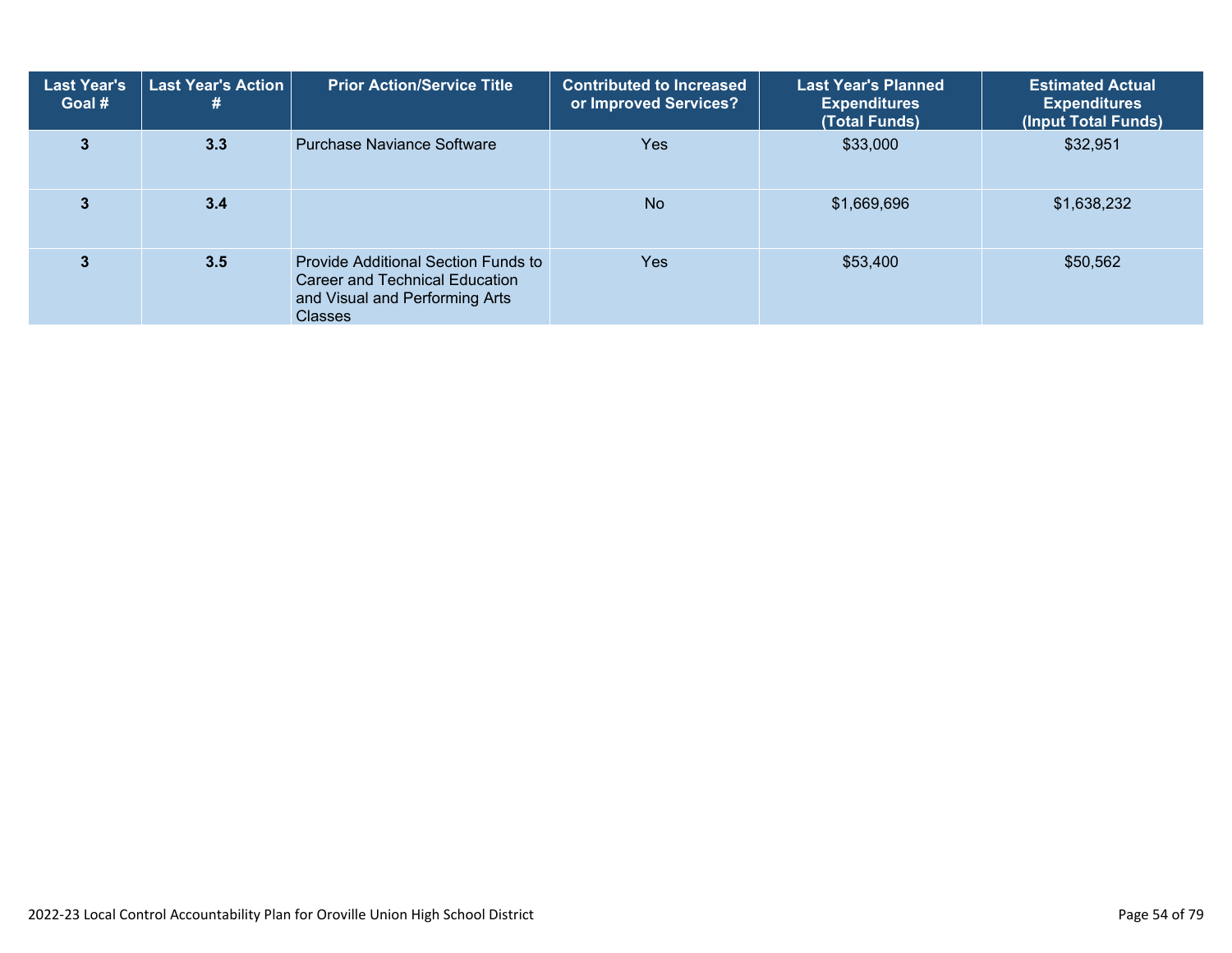### **2021-22 Contributing Actions Annual Update Table**

|                          | <b>6. Estimated</b><br><b>LCFF</b><br><b>Supplemental</b><br>and/or<br><b>Concentration</b><br><b>Grants</b><br>(Input Dollar<br>Amount) | 4. Total Planned<br><b>Contributing</b><br><b>Expenditures</b><br>(LCFF Funds)                   | 7. Total Estimated<br><b>Expenditures for</b><br><b>Contributing</b><br><b>Actions</b><br>(LCFF Funds) | <b>Difference</b><br><b>Between Planned</b><br>and Estimated<br><b>Expenditures for</b><br><b>Contributing</b><br><b>Actions</b><br>(Subtract 7 from<br>4) | <b>5. Total Planned</b><br>Percentage of<br><b>Improved</b><br>Services (%)                                    | <b>8. Total Estimated</b><br><b>Percentage of</b><br><b>Improved</b><br><b>Services</b><br>(%)                    | <b>Difference</b><br><b>Between Planned</b><br>and Estimated<br><b>Percentage of</b><br><b>Improved</b><br><b>Services</b><br>(Subtract 5 from<br>8) |                                                                                                   |
|--------------------------|------------------------------------------------------------------------------------------------------------------------------------------|--------------------------------------------------------------------------------------------------|--------------------------------------------------------------------------------------------------------|------------------------------------------------------------------------------------------------------------------------------------------------------------|----------------------------------------------------------------------------------------------------------------|-------------------------------------------------------------------------------------------------------------------|------------------------------------------------------------------------------------------------------------------------------------------------------|---------------------------------------------------------------------------------------------------|
|                          | \$6,138,971                                                                                                                              | \$5,361,355.00                                                                                   | \$5,896,220.93                                                                                         | (\$534,865.93)                                                                                                                                             | 0.00%                                                                                                          | 0.00%                                                                                                             | 0.00%                                                                                                                                                |                                                                                                   |
| Last<br>Year's<br>Goal # | Last<br>Year's<br><b>Action #</b>                                                                                                        | <b>Prior Action/Service Title</b>                                                                |                                                                                                        | <b>Contributing to</b><br><b>Increased or</b><br><b>Improved Services?</b>                                                                                 | <b>Last Year's Planned</b><br><b>Expenditures for</b><br><b>Contributing</b><br><b>Actions (LCFF</b><br>Funds) | <b>Estimated Actual</b><br><b>Expenditures for</b><br><b>Contributing</b><br><b>Actions</b><br>(Input LCFF Funds) | <b>Planned Percentage</b><br>of Improved<br><b>Services</b>                                                                                          | <b>Estimated Actual</b><br><b>Percentage of</b><br><b>Improved Services</b><br>(Input Percentage) |
| $\mathbf 1$              | $1.1$                                                                                                                                    | Action 1.25 - Added staff to<br>provide direct support to<br>students                            |                                                                                                        | Yes                                                                                                                                                        |                                                                                                                | \$467,974                                                                                                         |                                                                                                                                                      |                                                                                                   |
| $\mathbf 1$              | $1.2$                                                                                                                                    | Professional Development for<br>all Staff                                                        |                                                                                                        | Yes                                                                                                                                                        | \$152,992                                                                                                      | \$157,246                                                                                                         |                                                                                                                                                      |                                                                                                   |
| $\mathbf 1$              | 1.4                                                                                                                                      | <b>Purchase Assessment</b><br>Software for Targeted Support                                      |                                                                                                        | Yes                                                                                                                                                        | \$30,000                                                                                                       | \$29,442                                                                                                          |                                                                                                                                                      |                                                                                                   |
| $\mathbf{1}$             | 1.5                                                                                                                                      | Maintain and Expand Library<br><b>Services</b>                                                   |                                                                                                        | Yes                                                                                                                                                        | \$142,775                                                                                                      | \$145,265                                                                                                         |                                                                                                                                                      |                                                                                                   |
| $\mathbf{1}$             | 1.8                                                                                                                                      | Math, English, and Positive<br><b>Behavior Interventions</b>                                     |                                                                                                        | Yes                                                                                                                                                        | \$732,637                                                                                                      | \$840,874                                                                                                         |                                                                                                                                                      |                                                                                                   |
| $\mathbf 1$              | 1.10                                                                                                                                     | <b>District ELD Coordinator</b>                                                                  |                                                                                                        | Yes                                                                                                                                                        | \$26,500                                                                                                       | \$23,771                                                                                                          |                                                                                                                                                      |                                                                                                   |
| $\overline{1}$           | 1.11                                                                                                                                     | <b>Supplemental English</b><br>Language Development<br>Support Classes for all ELD<br>students   |                                                                                                        | Yes                                                                                                                                                        | \$229,010                                                                                                      | \$216,580                                                                                                         |                                                                                                                                                      |                                                                                                   |
| $\mathbf 1$              | 1.12                                                                                                                                     | <b>Extended Instructional Hours</b><br>from 15/week to 30/week at<br><b>Prospect High School</b> |                                                                                                        | Yes                                                                                                                                                        | \$467,486                                                                                                      | \$538,473                                                                                                         |                                                                                                                                                      |                                                                                                   |
| $\mathbf{1}$             | 1.13                                                                                                                                     | <b>College Connection Program</b>                                                                |                                                                                                        | Yes                                                                                                                                                        | \$160,521                                                                                                      | \$158,313                                                                                                         |                                                                                                                                                      |                                                                                                   |
| $\mathbf{1}$             | 1.19                                                                                                                                     | <b>Credit Recovery and Summer</b><br>School                                                      |                                                                                                        | Yes                                                                                                                                                        | \$167,332                                                                                                      | \$209,700                                                                                                         |                                                                                                                                                      |                                                                                                   |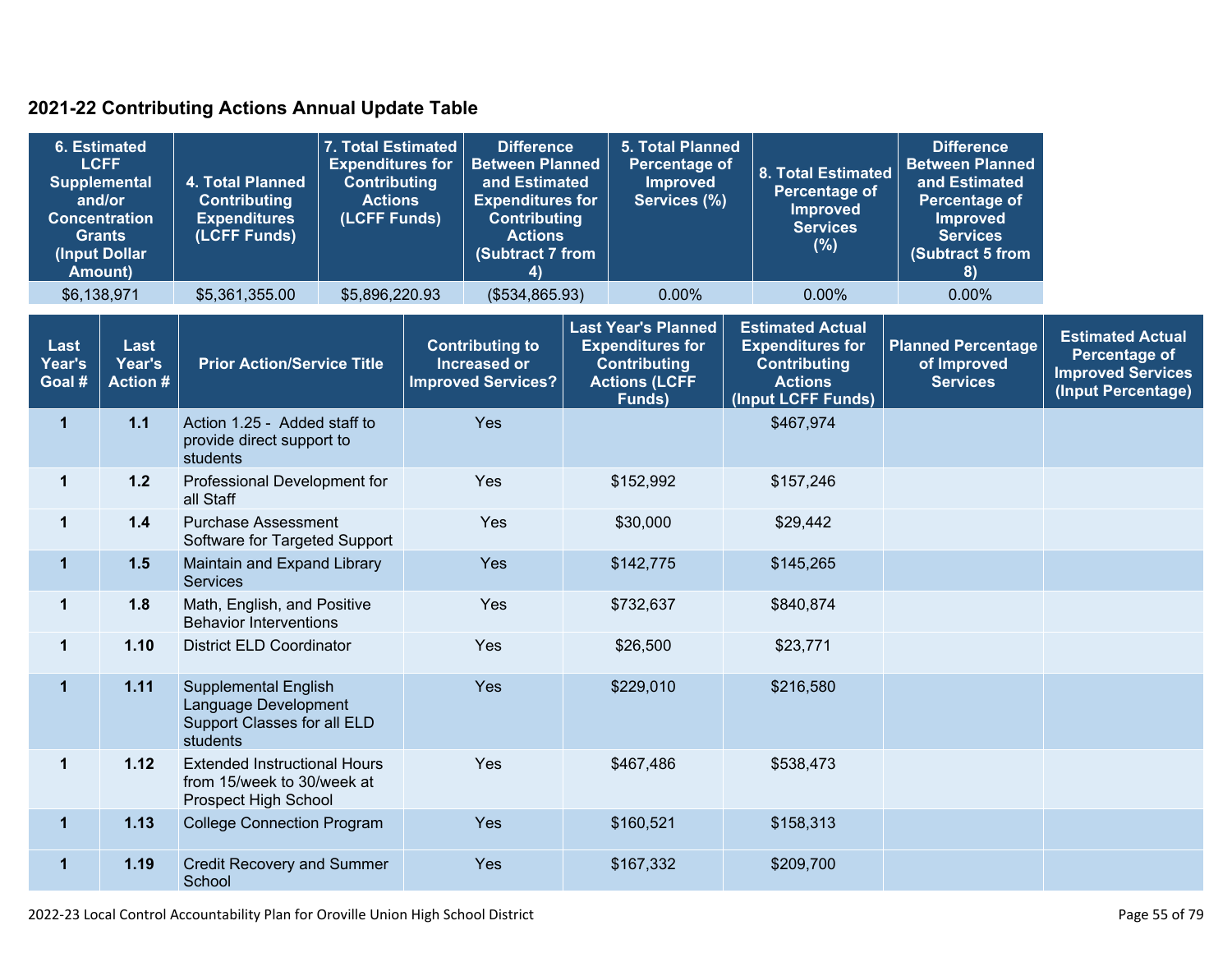| Last<br>Year's<br>Goal # | Last<br>Year's<br><b>Action #</b> | <b>Prior Action/Service Title</b>                                                                                                | <b>Contributing to</b><br>Increased or<br><b>Improved Services?</b> | <b>Last Year's Planned</b><br><b>Expenditures for</b><br><b>Contributing</b><br><b>Actions (LCFF</b><br>Funds) | <b>Estimated Actual</b><br><b>Expenditures for</b><br><b>Contributing</b><br><b>Actions</b><br>(Input LCFF Funds) | <b>Planned Percentage</b><br>of Improved<br><b>Services</b> | <b>Estimated Actual</b><br><b>Percentage of</b><br><b>Improved Services</b><br>(Input Percentage) |
|--------------------------|-----------------------------------|----------------------------------------------------------------------------------------------------------------------------------|---------------------------------------------------------------------|----------------------------------------------------------------------------------------------------------------|-------------------------------------------------------------------------------------------------------------------|-------------------------------------------------------------|---------------------------------------------------------------------------------------------------|
| $\mathbf{1}$             | 1.20                              | Provide Outreach to Incoming<br>9th Graders to Assist Them in<br><b>Transitioning to High School</b>                             | Yes                                                                 | \$13,653                                                                                                       | \$10,635                                                                                                          |                                                             |                                                                                                   |
| $\mathbf 1$              | 1.21                              | Provide Facilities to the Boys<br>and Girls Club of the North<br>Valley                                                          | Yes                                                                 | \$52,000                                                                                                       | \$52,000                                                                                                          |                                                             |                                                                                                   |
| $\mathbf 1$              | 1.23                              | Addition of Online Geography<br>and Independent Study PE                                                                         | Yes                                                                 | \$48,025                                                                                                       | \$49,688                                                                                                          |                                                             |                                                                                                   |
| $\overline{2}$           | 2.2                               | Social, Emotional and Health<br>Supports                                                                                         | Yes                                                                 | \$269,798                                                                                                      | \$336,097                                                                                                         |                                                             |                                                                                                   |
| $\overline{2}$           | 2.4                               | <b>Targeted Case</b><br>Manager/Family Liaison                                                                                   | Yes                                                                 | \$223,590                                                                                                      | \$276,288                                                                                                         |                                                             |                                                                                                   |
| $\overline{2}$           | 2.5                               | Extra Curricular and Co-<br><b>Curricular Opportunities</b>                                                                      | Yes                                                                 | \$817,421                                                                                                      | \$773,322                                                                                                         |                                                             |                                                                                                   |
| $\overline{2}$           | 2.6                               | Home to School<br>Transportation                                                                                                 | Yes                                                                 | \$152,724                                                                                                      | \$218,815                                                                                                         |                                                             |                                                                                                   |
| $\overline{2}$           | 2.7                               | Incentives                                                                                                                       | Yes                                                                 | \$15,000                                                                                                       | \$9,621                                                                                                           |                                                             |                                                                                                   |
| $\overline{2}$           | 2.9                               | <b>Provide Nutritious Meals</b>                                                                                                  | Yes                                                                 | \$225,391                                                                                                      | \$100,000                                                                                                         |                                                             |                                                                                                   |
| $\overline{2}$           | 2.10                              | Parent and Family<br>Engagement                                                                                                  | Yes                                                                 | \$92,800                                                                                                       | \$110,236                                                                                                         |                                                             |                                                                                                   |
| $\mathbf{3}$             | 3.1                               | <b>Counselling Staff</b>                                                                                                         | Yes                                                                 | \$1,138,111                                                                                                    | \$1,080,581                                                                                                       |                                                             |                                                                                                   |
| 3                        | 3.2                               | College/Career Guidance<br>Technician                                                                                            | Yes                                                                 | \$117,189                                                                                                      | \$132.927                                                                                                         |                                                             |                                                                                                   |
| $\overline{\mathbf{3}}$  | 3.3                               | <b>Purchase Naviance Software</b>                                                                                                | Yes                                                                 | \$33,000                                                                                                       | \$32,951                                                                                                          |                                                             |                                                                                                   |
| $3\phantom{a}$           | 3.5                               | <b>Provide Additional Section</b><br><b>Funds to Career and Technical</b><br>Education and Visual and<br>Performing Arts Classes | Yes                                                                 | \$53,400                                                                                                       | \$58,216                                                                                                          |                                                             |                                                                                                   |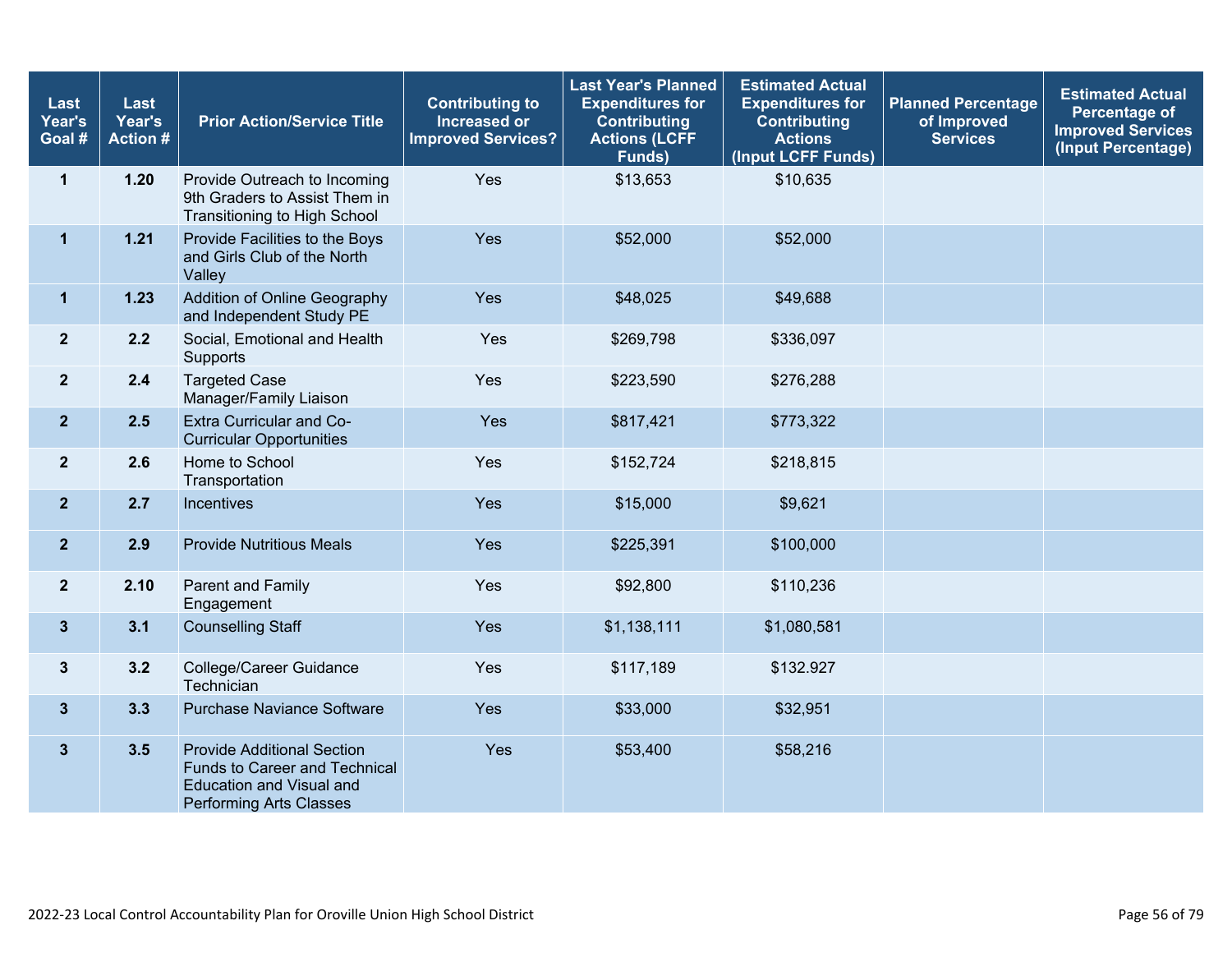### **2021-22 LCFF Carryover Table**

| 9. Estimated<br><b>Actual LCFF</b><br><b>Base Grant</b><br>(Input Dollar)<br>Amount) | 6. Estimated<br><b>Actual LCFF</b><br><b>Supplemental</b><br>and/or<br><b>Concentration</b><br><b>Grants</b> | <b>LCFF</b><br>Carryover —<br>Percentage<br>(Percentage<br>from Prior<br>Year) | 10. Total<br><b>Percentage to</b><br>Increase or<br><b>Improve</b><br><b>Services for</b><br>the Current<br><b>School Year</b><br>(6 divided by $9$ $ $<br>+ Carryover<br>% | 7. Total<br><b>Estimated</b><br><b>Actual</b><br><b>Expenditures</b><br>for<br><b>Contributing</b><br><b>Actions</b><br>(LCFF Funds) | 8. Total<br><b>Estimated</b><br><b>Actual</b><br>Percentage of<br><b>Improved</b><br><b>Services</b><br>$(\%)$ | 11. Estimated<br><b>Actual</b><br><b>Percentage of</b><br>Increased or<br><b>Improved</b><br><b>Services</b><br>(7 divided by<br><b>9, plus 8)</b> | <b>12. LCFF</b><br>Carryover -<br>Dollar Amount<br>(Subtract 11<br>from 10 and<br>multiply by 9) | <b>13. LCFF</b><br>Carryover —<br><b>Percentage</b><br>(12 divided by<br>$\left( 9\right)$ |
|--------------------------------------------------------------------------------------|--------------------------------------------------------------------------------------------------------------|--------------------------------------------------------------------------------|-----------------------------------------------------------------------------------------------------------------------------------------------------------------------------|--------------------------------------------------------------------------------------------------------------------------------------|----------------------------------------------------------------------------------------------------------------|----------------------------------------------------------------------------------------------------------------------------------------------------|--------------------------------------------------------------------------------------------------|--------------------------------------------------------------------------------------------|
| \$21,746,653                                                                         | \$6,138,971                                                                                                  | 0%                                                                             | 28.23%                                                                                                                                                                      | \$5,896,220.93                                                                                                                       | 0.00%                                                                                                          | 27.11%                                                                                                                                             | \$243,562.51                                                                                     | 1.12%                                                                                      |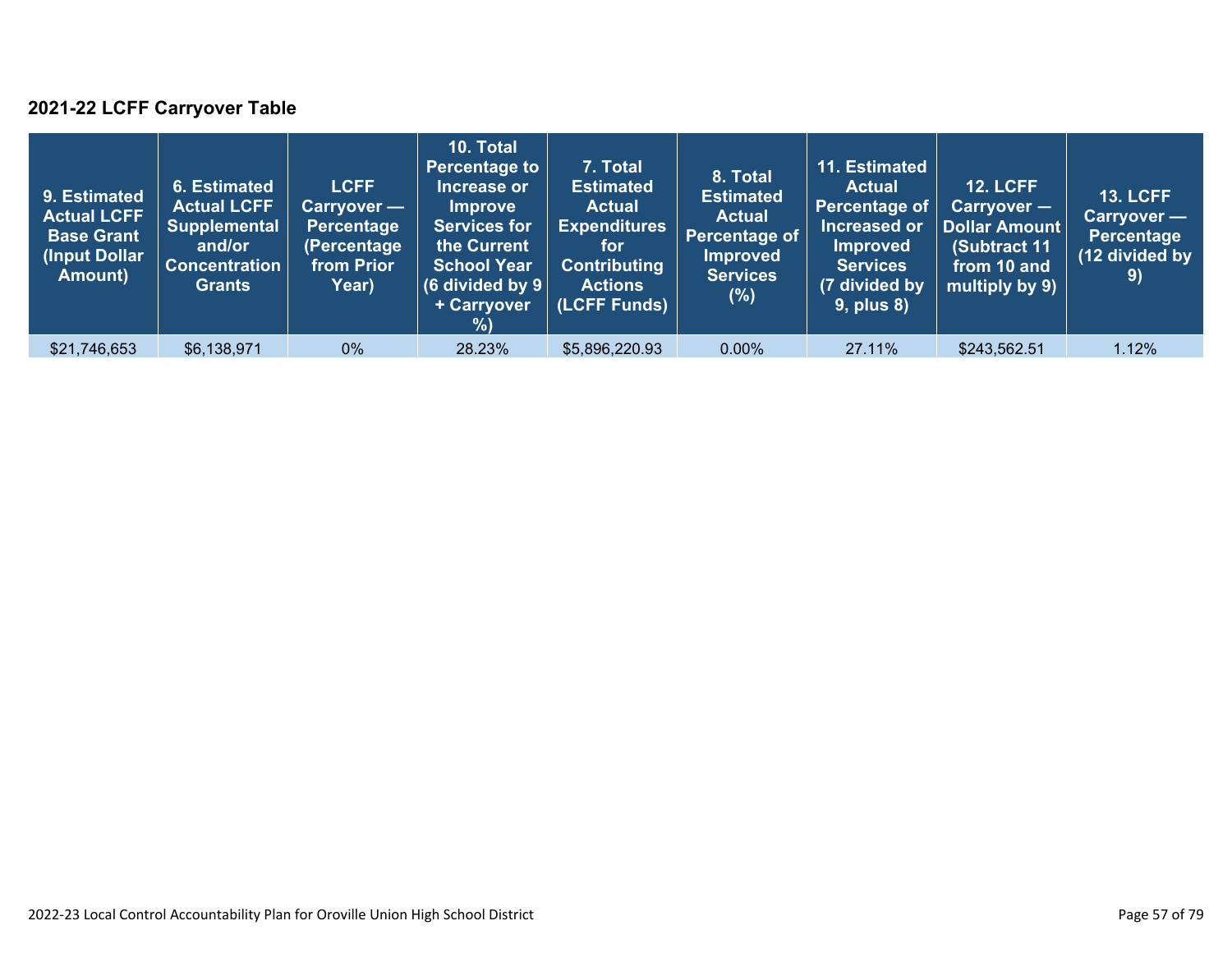# **Instructions**

Plan Summary

Engaging Educational Partners

Goals and Actions

Increased or Improved Services for Foster Youth, English Learners, and Low-Income Students

*For additional questions or technical assistance related to the completion of the Local Control and Accountability Plan (LCAP) template, please contact the local county office of education (COE), or the California Department of Education's (CDE's) Local Agency Systems Support Office, by phone at 916-319-0809 or by email at [lcff@cde.ca.gov](mailto:lcff@cde.ca.gov).*

# **Introduction and Instructions**

The Local Control Funding Formula (LCFF) requires local educational agencies (LEAs) to engage their local educational partners in an annual planning process to evaluate their progress within eight state priority areas encompassing all statutory metrics (COEs have 10 state priorities). LEAs document the results of this planning process in the LCAP using the template adopted by the State Board of Education.

The LCAP development process serves three distinct, but related functions:

- **Comprehensive Strategic Planning:** The process of developing and annually updating the LCAP supports comprehensive strategic planning (California *Education Code* [*EC*] Section 52064[e][1]). Strategic planning that is comprehensive connects budgetary decisions to teaching and learning performance data. LEAs should continually evaluate the hard choices they make about the use of limited resources to meet student and community needs to ensure opportunities and outcomes are improved for all students.
- **Meaningful Engagement of Educational Partners:** The LCAP development process should result in an LCAP that reflects decisions made through meaningful engagement (*EC* Section 52064[e][1]). Local educational partners possess valuable perspectives and insights about an LEA's programs and services. Effective strategic planning will incorporate these perspectives and insights in order to identify potential goals and actions to be included in the LCAP.
- **Accountability and Compliance:** The LCAP serves an important accountability function because aspects of the LCAP template require LEAs to show that they have complied with various requirements specified in the LCFF statutes and regulations, most notably:
	- o Demonstrating that LEAs are increasing or improving services for foster youth, English learners, and low-income students in proportion to the amount of additional funding those students generate under LCFF (*EC* Section 52064[b][4-6]).
	- o Establishing goals, supported by actions and related expenditures, that address the statutory priority areas and statutory metrics (*EC* sections 52064[b][1] and [2]).
	- o Annually reviewing and updating the LCAP to reflect progress toward the goals (*EC* Section 52064[b][7]).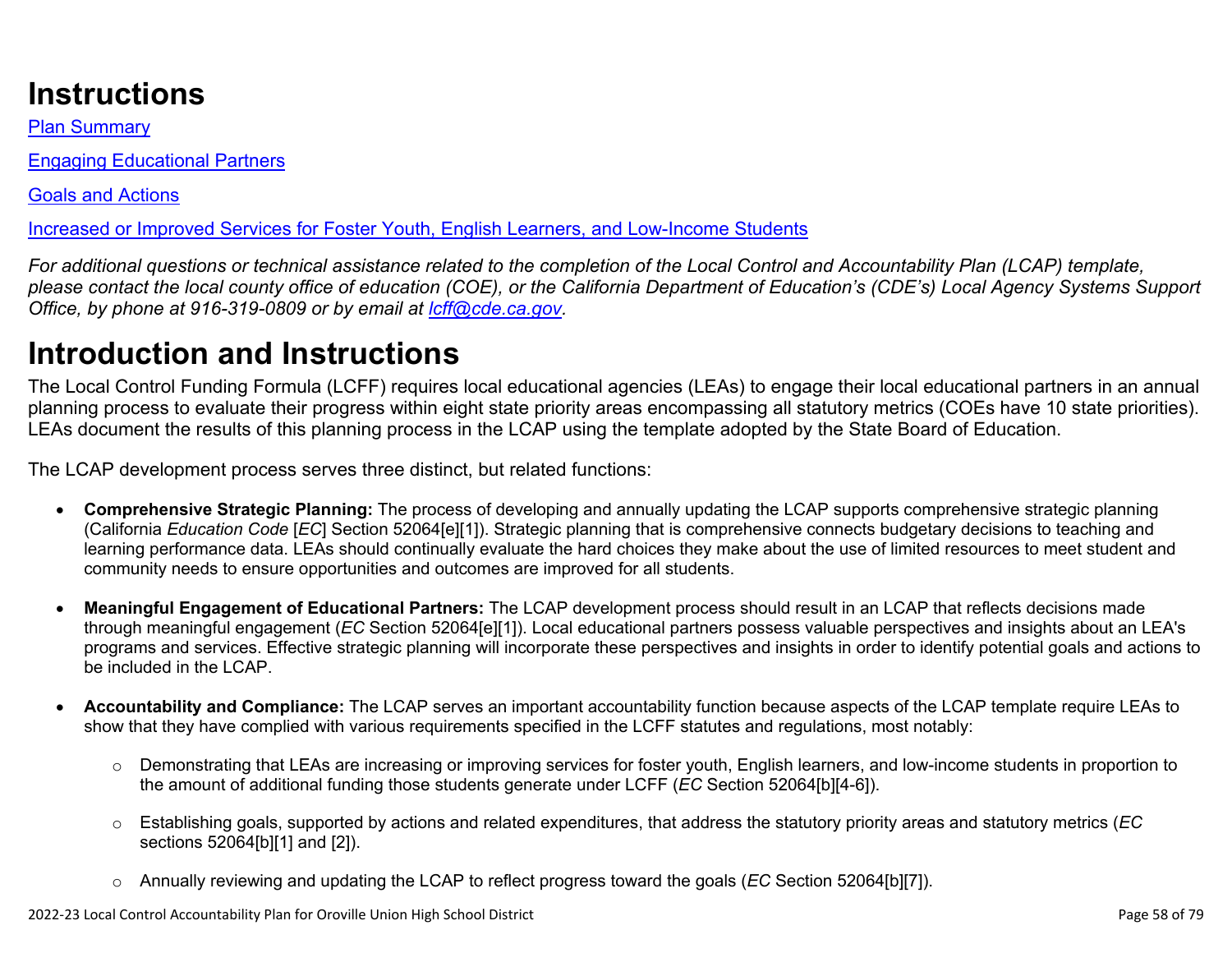The LCAP template, like each LEA's final adopted LCAP, is a document, not a process. LEAs must use the template to memorialize the outcome of their LCAP development process, which should: (a) reflect comprehensive strategic planning (b) through meaningful engagement with educational partners that (c) meets legal requirements, as reflected in the final adopted LCAP. The sections included within the LCAP template do not and cannot reflect the full development process, just as the LCAP template itself is not intended as a tool for engaging educational partners.

If a county superintendent of schools has jurisdiction over a single school district, the county board of education and the governing board of the school district may adopt and file for review and approval a single LCAP consistent with the requirements in *EC* sections 52060, 52062, 52066, 52068, and 52070. The LCAP must clearly articulate to which entity's budget (school district or county superintendent of schools) all budgeted and actual expenditures are aligned.

The revised LCAP template for the 2021–22, 2022–23, and 2023–24 school years reflects statutory changes made through Assembly Bill 1840 (Committee on Budget), Chapter 243, Statutes of 2018. These statutory changes enhance transparency regarding expenditures on actions included in the LCAP, including actions that contribute to meeting the requirement to increase or improve services for foster youth, English learners, and low-income students, and to streamline the information presented within the LCAP to make adopted LCAPs more accessible for educational partners and the public.

At its most basic, the adopted LCAP should attempt to distill not just what the LEA is doing for students in transitional kindergarten through grade twelve (TK–12), but also allow educational partners to understand why, and whether those strategies are leading to improved opportunities and outcomes for students. LEAs are strongly encouraged to use language and a level of detail in their adopted LCAPs intended to be meaningful and accessible for the LEA's diverse educational partners and the broader public.

In developing and finalizing the LCAP for adoption, LEAs are encouraged to keep the following overarching frame at the forefront of the strategic planning and educational partner engagement functions:

Given present performance across the state priorities and on indicators in the California School Dashboard (Dashboard), how is the LEA using its budgetary resources to respond to TK–12 student and community needs, and address any performance gaps, including by meeting its obligation to increase or improve services for foster youth, English learners, and low-income students?

LEAs are encouraged to focus on a set of metrics and actions that the LEA believes, based on input gathered from educational partners, research, and experience, will have the biggest impact on behalf of its TK–12 students.

These instructions address the requirements for each section of the LCAP, but may include information about effective practices when developing the LCAP and completing the LCAP itself. Additionally, information is included at the beginning of each section emphasizing the purpose that each section serves.

# **Plan Summary Purpose**

2022-23 Local Control Accountability Plan for Oroville Union High School District Page 59 of 79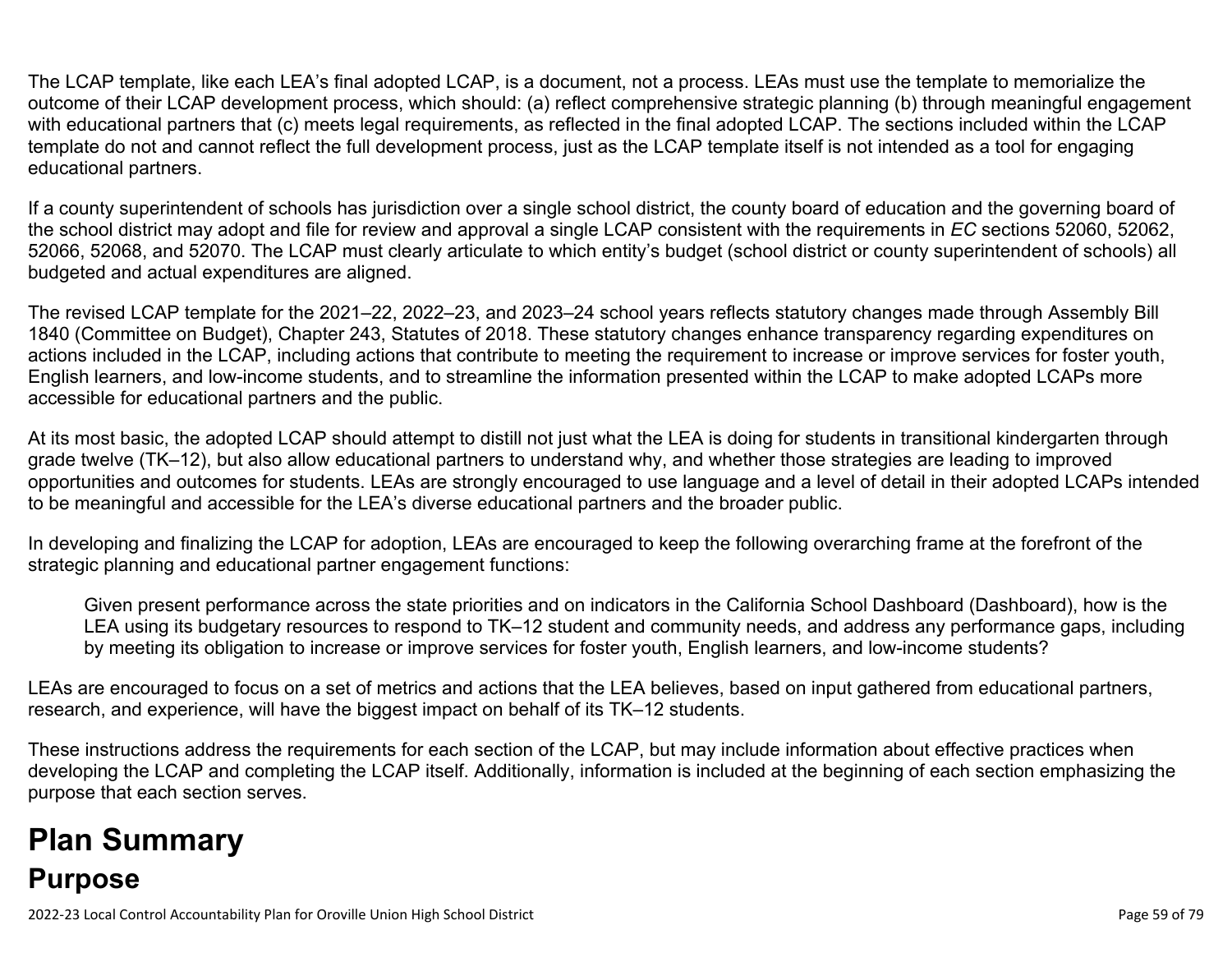A well-developed Plan Summary section provides a meaningful context for the LCAP. This section provides information about an LEA's community as well as relevant information about student needs and performance. In order to provide a meaningful context for the rest of the LCAP, the content of this section should be clearly and meaningfully related to the content included in the subsequent sections of the LCAP.

## **Requirements and Instructions**

*General Information* – Briefly describe the LEA, its schools, and its students in grades TK–12, as applicable to the LEA. For example, information about an LEA in terms of geography, enrollment, or employment, the number and size of specific schools, recent community challenges, and other such information as an LEA wishes to include can enable a reader to more fully understand an LEA's LCAP.

*Reflections: Successes* – Based on a review of performance on the state indicators and local performance indicators included in the Dashboard, progress toward LCAP goals, local self-assessment tools, input from educational partners, and any other information, what progress is the LEA most proud of and how does the LEA plan to maintain or build upon that success? This may include identifying specific examples of how past increases or improvements in services for foster youth, English learners, and low-income students have led to improved performance for these students.

*Reflections: Identified Need* – Referring to the Dashboard, identify: (a) any state indicator for which overall performance was in the "Red" or "Orange" performance category or any local indicator where the LEA received a "Not Met" or "Not Met for Two or More Years" rating AND (b) any state indicator for which performance for any student group was two or more performance levels below the "all student*"* performance. What steps is the LEA planning to take to address these areas of low performance and performance gaps? An LEA that is required to include a goal to address one or more consistently low-performing student groups or low-performing schools must identify that it is required to include this goal and must also identify the applicable student group(s) and/or school(s). Other needs may be identified using locally collected data including data collected to inform the self-reflection tools and reporting local indicators on the Dashboard.

*LCAP Highlights* – Identify and briefly summarize the key features of this year's LCAP.

*Comprehensive Support and Improvement* – An LEA with a school or schools identified for comprehensive support and improvement (CSI) under the Every Student Succeeds Act must respond to the following prompts:

- **Schools Identified**: Identify the schools within the LEA that have been identified for CSI.
- **Support for Identified Schools**: Describe how the LEA has or will support the identified schools in developing CSI plans that included a school-level needs assessment, evidence-based interventions, and the identification of any resource inequities to be addressed through the implementation of the CSI plan.
- **Monitoring and Evaluating Effectiveness**: Describe how the LEA will monitor and evaluate the implementation and effectiveness of the CSI plan to support student and school improvement.

# **Engaging Educational Partners**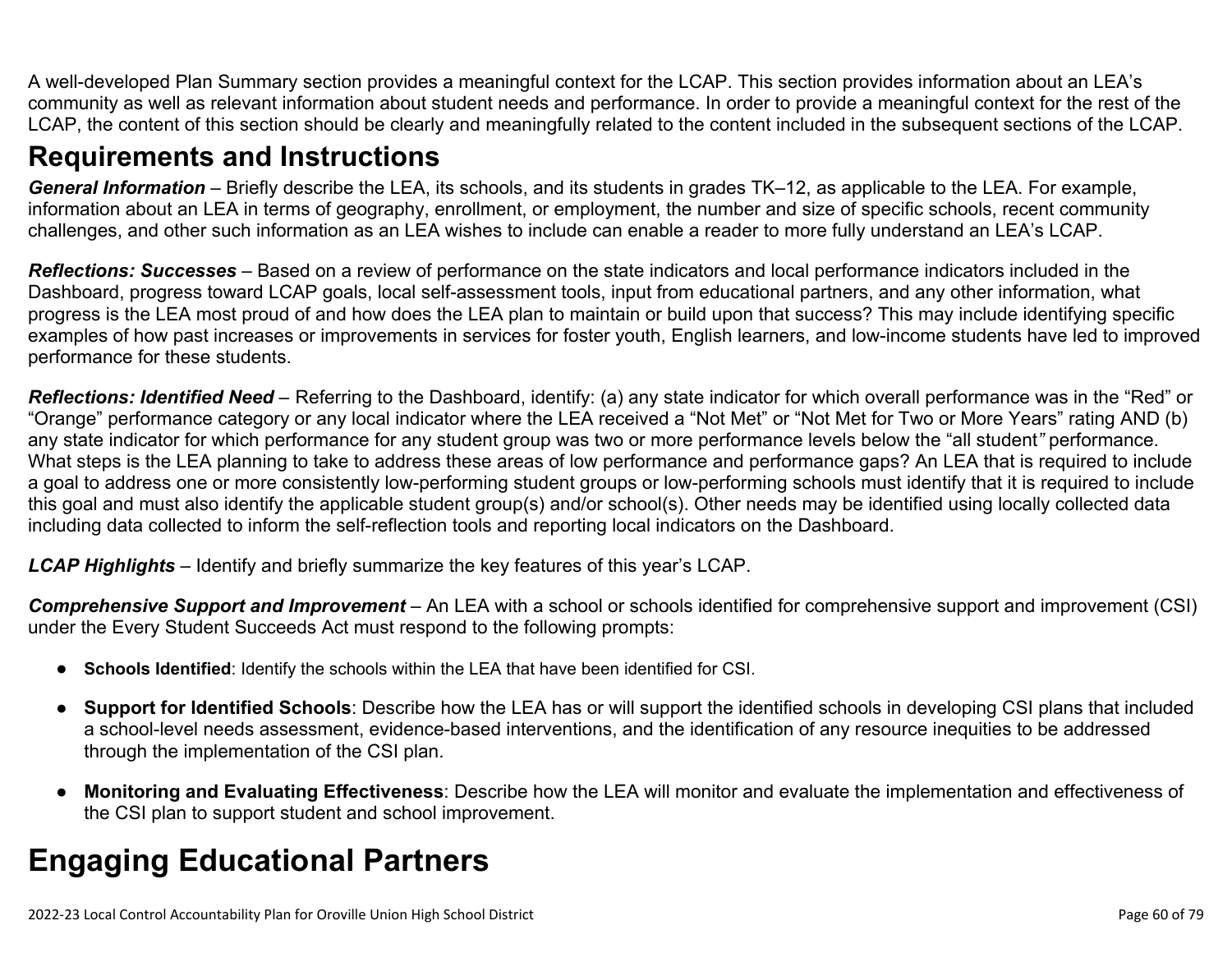## **Purpose**

Significant and purposeful engagement of parents, students, educators, and other educational partners, including those representing the student groups identified by LCFF, is critical to the development of the LCAP and the budget process. Consistent with statute, such engagement should support comprehensive strategic planning, accountability, and improvement across the state priorities and locally identified priorities (*EC* Section 52064[e][1]). Engagement of educational partners is an ongoing, annual process.

This section is designed to reflect how the engagement of educational partners influenced the decisions reflected in the adopted LCAP. The goal is to allow educational partners that participated in the LCAP development process and the broader public understand how the LEA engaged educational partners and the impact of that engagement. LEAs are encouraged to keep this goal in the forefront when completing this section.

Statute and regulations specify the educational partners that school districts and COEs must consult when developing the LCAP: teachers, principals, administrators, other school personnel, local bargaining units of the LEA, parents, and students. Before adopting the LCAP, school districts and COEs must share it with the Parent Advisory Committee and, if applicable, to its English Learner Parent Advisory Committee. The superintendent is required by statute to respond in writing to the comments received from these committees. School districts and COEs must also consult with the special education local plan area administrator(s) when developing the LCAP.

Statute requires charter schools to consult with teachers, principals, administrators, other school personnel, parents, and students in developing the LCAP. The LCAP should also be shared with, and LEAs should request input from, schoolsite-level advisory groups, as applicable (e.g., schoolsite councils, English Learner Advisory Councils, student advisory groups, etc.), to facilitate alignment between schoolsite and district-level goals and actions.

Information and resources that support effective engagement, define student consultation, and provide the requirements for advisory group composition, can be found under Resources on the following web page of the CDE's website: <https://www.cde.ca.gov/re/lc/>.

### **Requirements and Instructions**

Below is an excerpt from the 2018–19 *Guide for Annual Audits of K–12 Local Education Agencies and State Compliance Reporting*, which is provided to highlight the legal requirements for engagement of educational partners in the LCAP development process:

#### **Local Control and Accountability Plan:**

For county offices of education and school districts only, verify the LEA:

- a) Presented the local control and accountability plan to the parent advisory committee in accordance with Education Code section 52062(a)(1) or 52068(a)(1), as appropriate.
- b) If applicable, presented the local control and accountability plan to the English learner parent advisory committee, in accordance with Education Code section 52062(a)(2) or 52068(a)(2), as appropriate.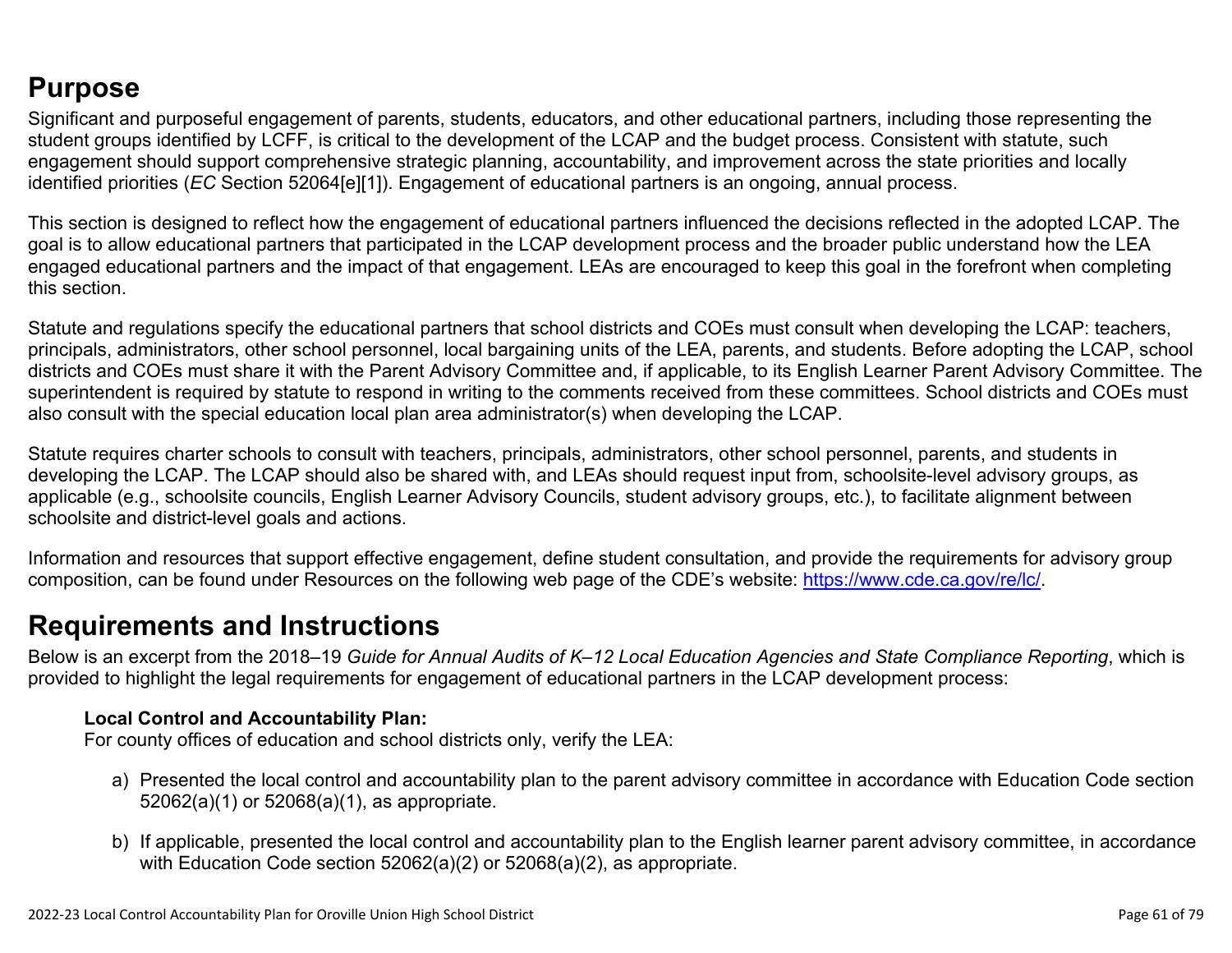- c) Notified members of the public of the opportunity to submit comments regarding specific actions and expenditures proposed to be included in the local control and accountability plan in accordance with Education Code section 52062(a)(3) or 52068(a)(3), as appropriate.
- d) Held at least one public hearing in accordance with Education Code section 52062(b)(1) or 52068(b)(1), as appropriate.
- e) Adopted the local control and accountability plan in a public meeting in accordance with Education Code section 52062(b)(2) or 52068(b)(2), as appropriate.

**Prompt 1**: "A summary of the process used to engage educational partners and how this engagement was considered before finalizing the LCAP."

Describe the engagement process used by the LEA to involve educational partners in the development of the LCAP, including, at a minimum, describing how the LEA met its obligation to consult with all statutorily required educational partners as applicable to the type of LEA. A sufficient response to this prompt must include general information about the timeline of the process and meetings or other engagement strategies with educational partners. A response may also include information about an LEA's philosophical approach to engaging its educational partners.

**Prompt 2:** "A summary of the feedback provided by specific educational partners."

Describe and summarize the feedback provided by specific educational partners. A sufficient response to this prompt will indicate ideas, trends, or inputs that emerged from an analysis of the feedback received from educational partners.

**Prompt 3**: "A description of the aspects of the LCAP that were influenced by specific input from educational partners."

A sufficient response to this prompt will provide educational partners and the public with clear, specific information about how the engagement process influenced the development of the LCAP. The response must describe aspects of the LCAP that were influenced by or developed in response to the educational partner feedback described in response to Prompt 2. This may include a description of how the LEA prioritized requests of educational partners within the context of the budgetary resources available or otherwise prioritized areas of focus within the LCAP. For the purposes of this prompt, "aspects" of an LCAP that may have been influenced by educational partner input can include, but are not necessarily limited to:

- Inclusion of a goal or decision to pursue a Focus Goal (as described below)
- Inclusion of metrics other than the statutorily required metrics
- Determination of the desired outcome on one or more metrics
- Inclusion of performance by one or more student groups in the Measuring and Reporting Results subsection
- Inclusion of action(s) or a group of actions
- Elimination of action(s) or group of actions
- Changes to the level of proposed expenditures for one or more actions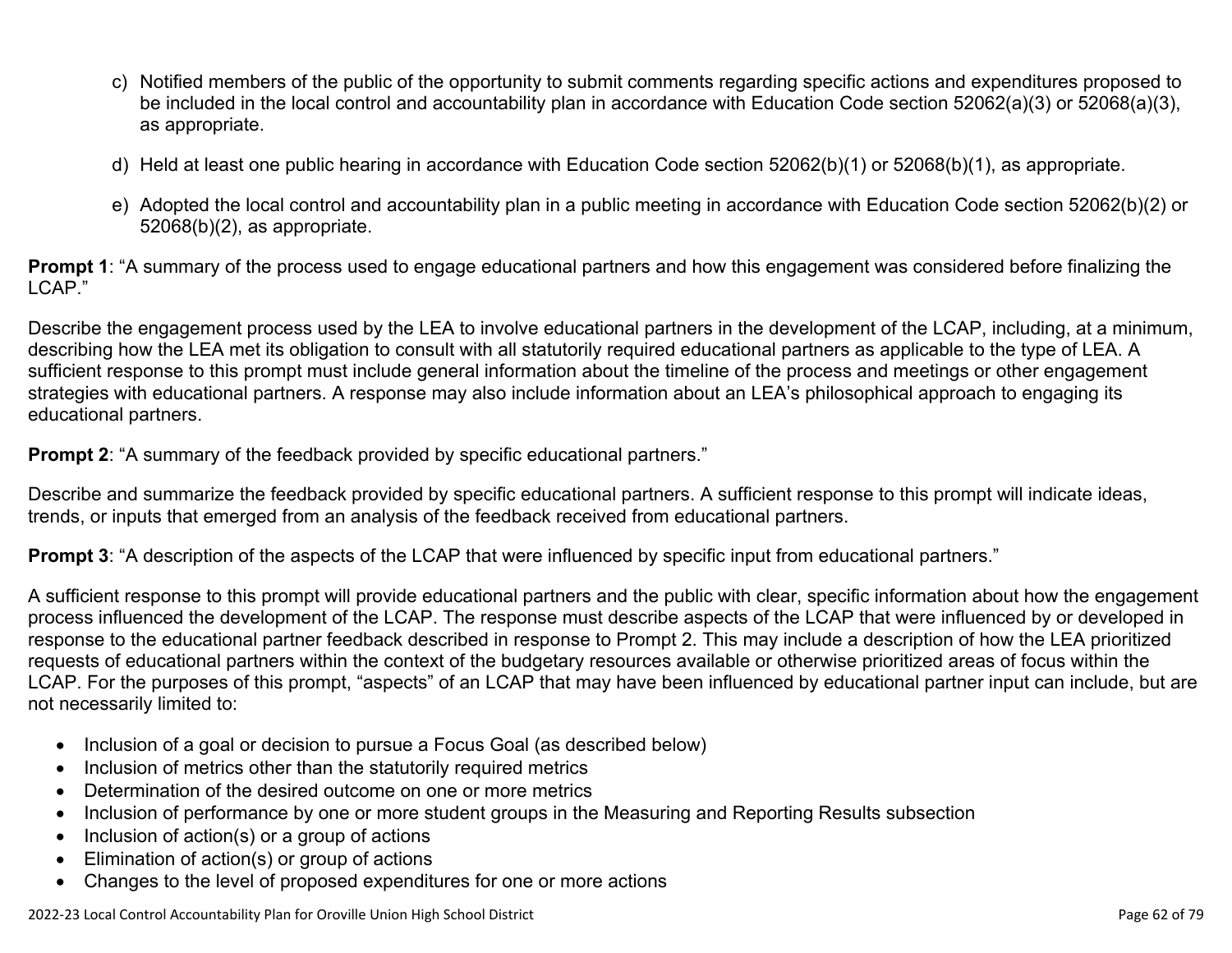- Inclusion of action(s) as contributing to increased or improved services for unduplicated services
- Determination of effectiveness of the specific actions to achieve the goal
- Determination of material differences in expenditures
- Determination of changes made to a goal for the ensuing LCAP year based on the annual update process
- Determination of challenges or successes in the implementation of actions

# **Goals and Actions**

## **Purpose**

Well-developed goals will clearly communicate to educational partners what the LEA plans to accomplish, what the LEA plans to do in order to accomplish the goal, and how the LEA will know when it has accomplished the goal. A goal statement, associated metrics and expected outcomes, and the actions included in the goal should be in alignment. The explanation for why the LEA included a goal is an opportunity for LEAs to clearly communicate to educational partners and the public why, among the various strengths and areas for improvement highlighted by performance data and strategies and actions that could be pursued, the LEA decided to pursue this goal, and the related metrics, expected outcomes, actions, and expenditures.

A well-developed goal can be focused on the performance relative to a metric or metrics for all students, a specific student group(s), narrowing performance gaps, or implementing programs or strategies expected to impact outcomes. LEAs should assess the performance of their student groups when developing goals and the related actions to achieve such goals.

## **Requirements and Instructions**

LEAs should prioritize the goals, specific actions, and related expenditures included within the LCAP within one or more state priorities. LEAs should consider performance on the state and local indicators, including their locally collected and reported data for the local indicators that are included in the Dashboard in determining whether and how to prioritize its goals within the LCAP.

In order to support prioritization of goals, the LCAP template provides LEAs with the option of developing three different kinds of goals:

- Focus Goal: A Focus Goal is relatively more concentrated in scope and may focus on a fewer number of metrics to measure improvement. A Focus Goal statement will be time bound and make clear how the goal is to be measured.
- Broad Goal: A Broad Goal is relatively less concentrated in its scope and may focus on improving performance across a wide range of metrics.
- Maintenance of Progress Goal: A Maintenance of Progress Goal includes actions that may be ongoing without significant changes and allows an LEA to track performance on any metrics not addressed in the other goals of the LCAP.

At a minimum, the LCAP must address all LCFF priorities and associated metrics.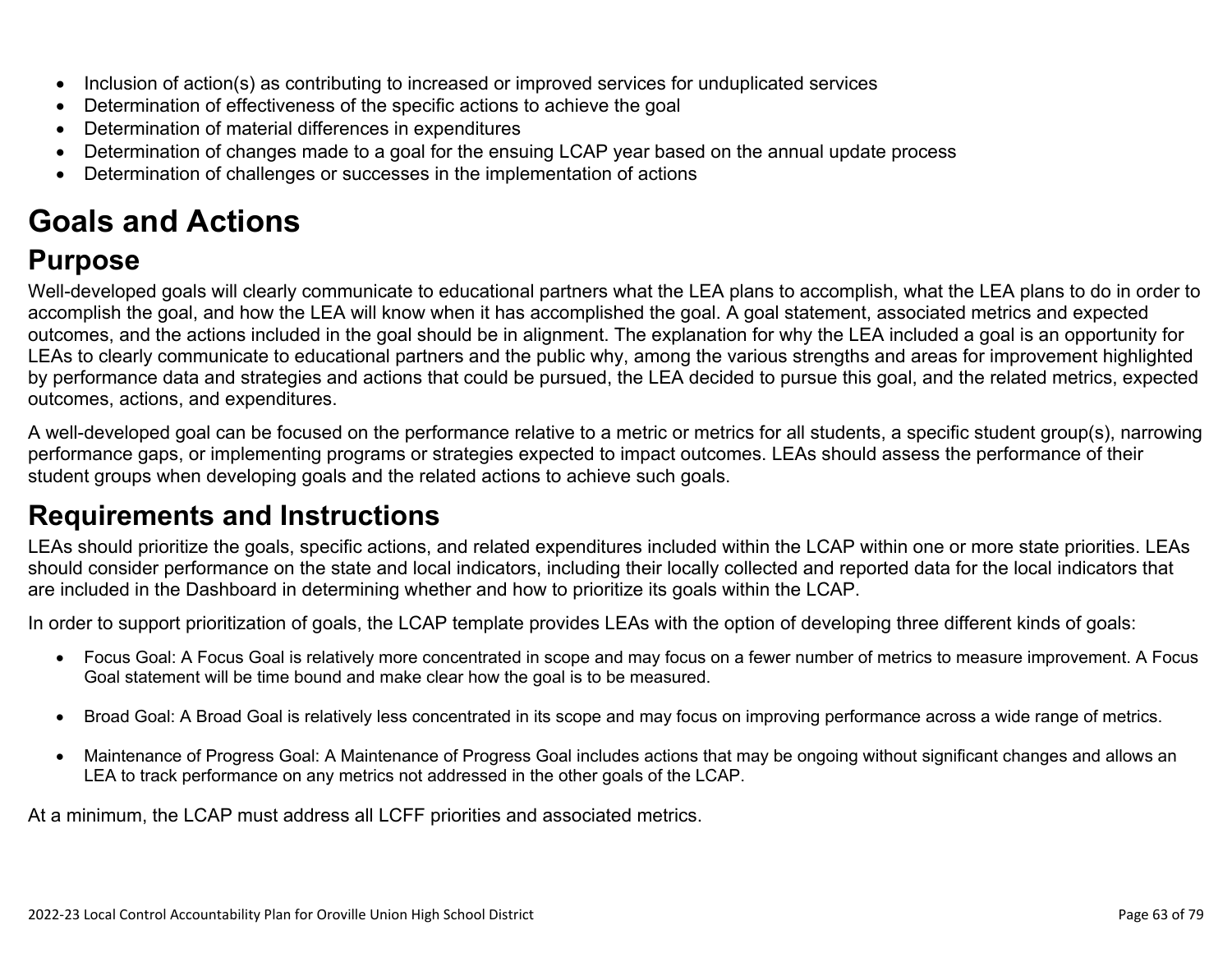#### **Focus Goal(s)**

**Goal Description:** The description provided for a Focus Goal must be specific, measurable, and time bound. An LEA develops a Focus Goal to address areas of need that may require or benefit from a more specific and data intensive approach. The Focus Goal can explicitly reference the metric(s) by which achievement of the goal will be measured and the time frame according to which the LEA expects to achieve the goal.

**Explanation of why the LEA has developed this goal:** Explain why the LEA has chosen to prioritize this goal. An explanation must be based on Dashboard data or other locally collected data. LEAs must describe how the LEA identified this goal for focused attention, including relevant consultation with educational partners. LEAs are encouraged to promote transparency and understanding around the decision to pursue a focus goal.

#### **Broad Goal**

Goal Description: Describe what the LEA plans to achieve through the actions included in the goal. The description of a broad goal will be clearly aligned with the expected measurable outcomes included for the goal. The goal description organizes the actions and expected outcomes in a cohesive and consistent manner. A goal description is specific enough to be measurable in either quantitative or qualitative terms. A broad goal is not as specific as a focus goal. While it is specific enough to be measurable, there are many different metrics for measuring progress toward the goal.

**Explanation of why the LEA has developed this goal:** Explain why the LEA developed this goal and how the actions and metrics grouped together will help achieve the goal.

#### **Maintenance of Progress Goal**

**Goal Description:** Describe how the LEA intends to maintain the progress made in the LCFF State Priorities not addressed by the other goals in the LCAP. Use this type of goal to address the state priorities and applicable metrics not addressed within the other goals in the LCAP. The state priorities and metrics to be addressed in this section are those for which the LEA, in consultation with educational partners, has determined to maintain actions and monitor progress while focusing implementation efforts on the actions covered by other goals in the LCAP.

**Explanation of why the LEA has developed this goal**: Explain how the actions will sustain the progress exemplified by the related metrics.

#### **Required Goals**

In general, LEAs have flexibility in determining what goals to include in the LCAP and what those goals will address; however, beginning with the development of the 2022–23 LCAP, LEAs that meet certain criteria are required to include a specific goal in their LCAP.

**Consistently low-performing student group(s) criteria:** An LEA is eligible for Differentiated Assistance for three or more consecutive years based on the performance of the same student group or groups in the Dashboard. A list of the LEAs required to include a goal in the LCAP based on student group performance, and the student group(s) that lead to identification, may be found on the CDE's Local Control Funding Formula web page at [https://www.cde.ca.gov/fg/aa/lc/.](https://www.cde.ca.gov/fg/aa/lc/)

2022-23 Local Control Accountability Plan for Oroville Union High School District Page 64 of 79 • **Consistently low-performing student group(s) goal requirement:** An LEA meeting the consistently low-performing student group(s) criteria must include a goal in its LCAP focused on improving the performance of the student group or groups that led to the LEA's eligibility for Differentiated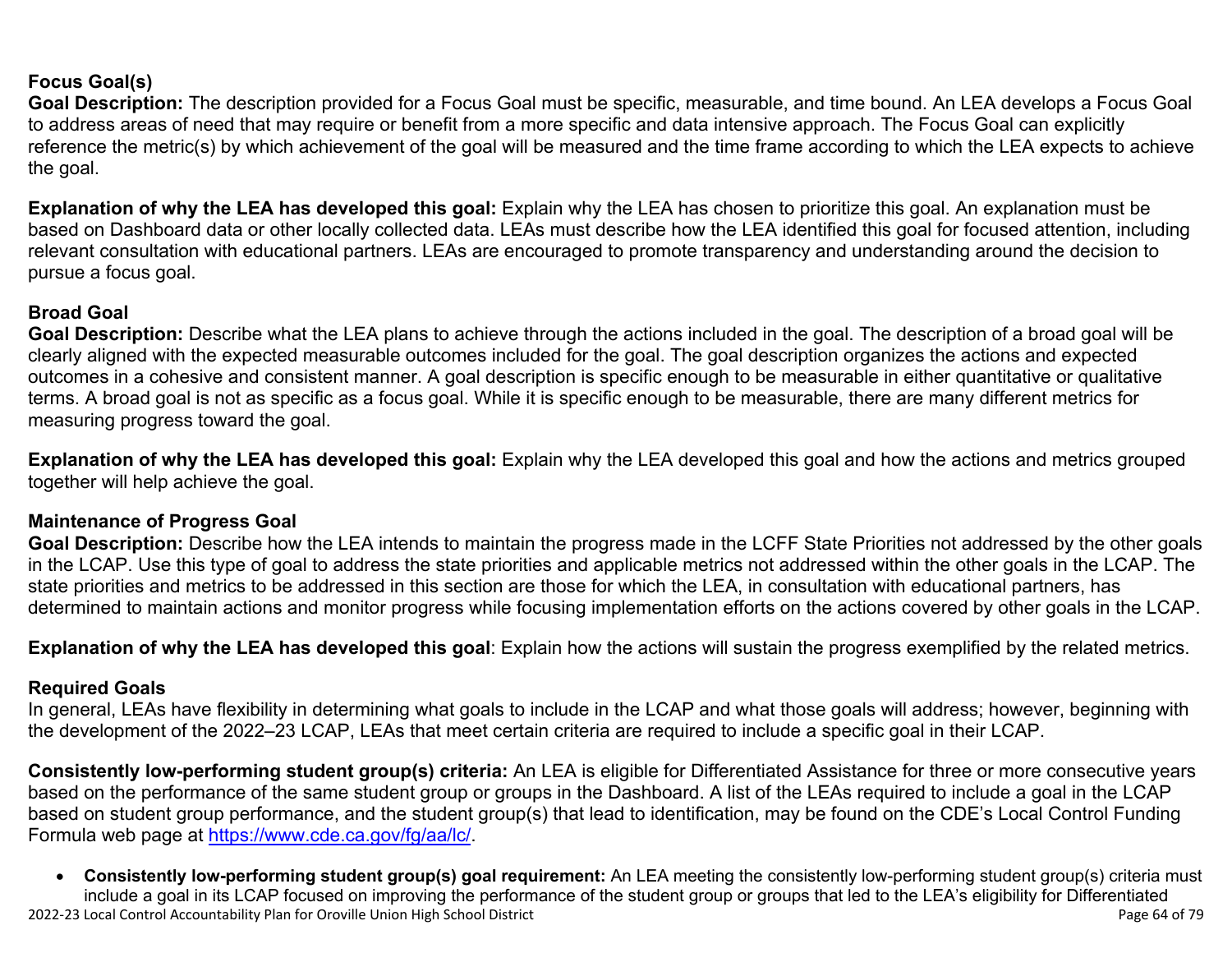Assistance. This goal must include metrics, outcomes, actions, and expenditures specific to addressing the needs of, and improving outcomes for, this student group or groups. An LEA required to address multiple student groups is not required to have a goal to address each student group; however, each student group must be specifically addressed in the goal. This requirement may not be met by combining this required goal with another goal.

- **Goal Description:** Describe the outcomes the LEA plans to achieve to address the needs of, and improve outcomes for, the student group or groups that led to the LEA's eligibility for Differentiated Assistance.
- **Explanation of why the LEA has developed this goal**: Explain why the LEA is required to develop this goal, including identifying the student group(s) that lead to the LEA being required to develop this goal, how the actions and associated metrics included in this goal differ from previous efforts to improve outcomes for the student group(s), and why the LEA believes the actions, metrics, and expenditures included in this goal will help achieve the outcomes identified in the goal description.

**Low-performing school(s) criteria:** The following criteria only applies to a school district or COE with two or more schools; it does not apply to a single-school district. A school district or COE has one or more schools that, for two consecutive years, received the two lowest performance levels on all but one of the state indicators for which the school(s) receive performance levels in the Dashboard and the performance of the "All Students" student group for the LEA is at least one performance level higher in all of those indicators. A list of the LEAs required to include a goal in the LCAP based on school performance, and the school(s) that lead to identification, may be found on the CDE's Local Control Funding Formula web page at [https://www.cde.ca.gov/fg/aa/lc/.](https://www.cde.ca.gov/fg/aa/lc/)

- **Low-performing school(s) goal requirement:** A school district or COE meeting the low-performing school(s) criteria must include a goal in its LCAP focusing on addressing the disparities in performance between the school(s) and the LEA as a whole. This goal must include metrics, outcomes, actions, and expenditures specific to addressing the needs of, and improving outcomes for, the students enrolled at the low-performing school or schools. An LEA required to address multiple schools is not required to have a goal to address each school; however, each school must be specifically addressed in the goal. This requirement may not be met by combining this goal with another goal.
- **Goal Description:** Describe what outcomes the LEA plans to achieve to address the disparities in performance between the students enrolled at the low-performing school(s) and the students enrolled at the LEA as a whole.
- **Explanation of why the LEA has developed this goal**: Explain why the LEA is required to develop this goal, including identifying the schools(s) that lead to the LEA being required to develop this goal; how the actions and associated metrics included in this goal differ from previous efforts to improve outcomes for the school(s); and why the LEA believes the actions, metrics, and expenditures included in this goal will help achieve the outcomes for students enrolled at the low-performing school or schools identified in the goal description.

#### **Measuring and Reporting Results:**

For each LCAP year, identify the metric(s) that the LEA will use to track progress toward the expected outcomes. LEAs are encouraged to identify metrics for specific student groups, as appropriate, including expected outcomes that would reflect narrowing of any existing performance gaps.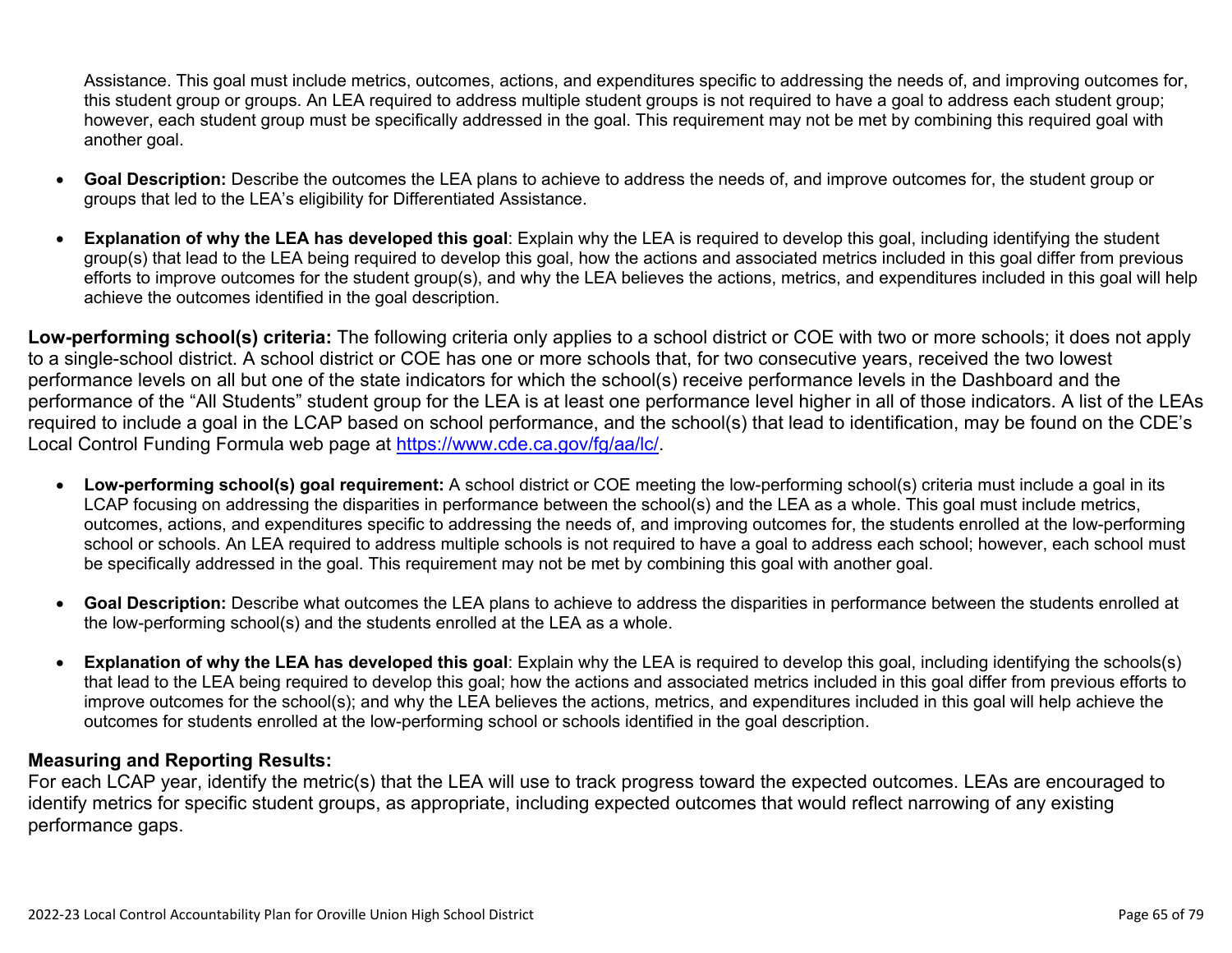Include in the baseline column the most recent data associated with this metric available at the time of adoption of the LCAP for the first year of the three-year plan. LEAs may use data as reported on the 2019 Dashboard for the baseline of a metric only if that data represents the most recent available (e.g., high school graduation rate).

Using the most recent data available may involve reviewing data the LEA is preparing for submission to the California Longitudinal Pupil Achievement Data System (CALPADS) or data that the LEA has recently submitted to CALPADS. Because final 2020–21 outcomes on some metrics may not be computable at the time the 2021–24 LCAP is adopted (e.g., graduation rate, suspension rate), the most recent data available may include a point in time calculation taken each year on the same date for comparability purposes.

The baseline data shall remain unchanged throughout the three-year LCAP.

Complete the table as follows:

- **Metric**: Indicate how progress is being measured using a metric.
- **Baseline**: Enter the baseline when completing the LCAP for 2021–22. As described above, the baseline is the most recent data associated with a metric. Indicate the school year to which the data applies, consistent with the instructions above.
- **Year 1 Outcome**: When completing the LCAP for 2022–23, enter the most recent data available. Indicate the school year to which the data applies, consistent with the instructions above.
- **Year 2 Outcome**: When completing the LCAP for 2023–24, enter the most recent data available. Indicate the school year to which the data applies, consistent with the instructions above.
- **Year 3 Outcome**: When completing the LCAP for 2024–25, enter the most recent data available. Indicate the school year to which the data applies, consistent with the instructions above. The 2024–25 LCAP will be the first year in the next three-year cycle. Completing this column will be part of the Annual Update for that year.
- **Desired Outcome for 2023**–**24**: When completing the first year of the LCAP, enter the desired outcome for the relevant metric the LEA expects to achieve by the end of the 2023–24 LCAP year.

Timeline for completing the "**Measuring and Reporting Results**" part of the Goal.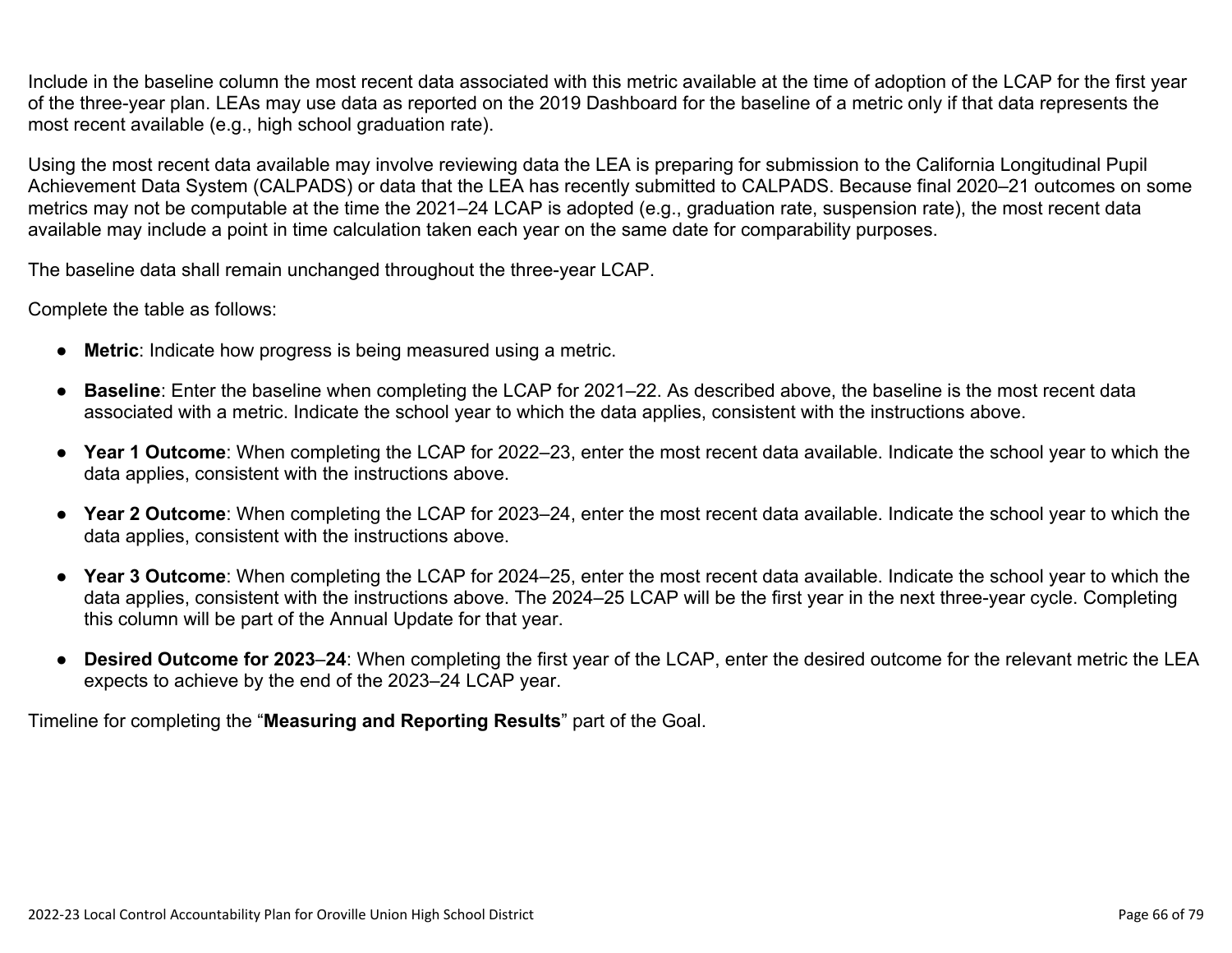| <b>Metric</b>                                                                    | <b>Baseline</b>                                                                  | Year 1 Outcome                                                                                              | Year 2 Outcome                                                                                              | Year 3 Outcome                                                                                              | <b>Desired Outcome</b><br>for Year 3<br>$(2023 - 24)$                                                              |
|----------------------------------------------------------------------------------|----------------------------------------------------------------------------------|-------------------------------------------------------------------------------------------------------------|-------------------------------------------------------------------------------------------------------------|-------------------------------------------------------------------------------------------------------------|--------------------------------------------------------------------------------------------------------------------|
| Enter information<br>in this box when<br>completing the<br>LCAP for 2021-<br>22. | Enter information<br>in this box when<br>completing the<br>LCAP for 2021-<br>22. | Enter information<br>in this box when<br>completing the<br>LCAP for 2022-<br>23. Leave blank<br>until then. | Enter information<br>in this box when<br>completing the<br>LCAP for 2023-<br>24. Leave blank<br>until then. | Enter information<br>in this box when<br>completing the<br>LCAP for 2024-<br>25. Leave blank<br>until then. | Enter information<br>in this box when<br>completing the<br>LCAP for 2021-<br>22 or when<br>adding a new<br>metric. |

The metrics may be quantitative or qualitative; but at minimum, an LEA's LCAP must include goals that are measured using all of the applicable metrics for the related state priorities, in each LCAP year as applicable to the type of LEA. To the extent a state priority does not specify one or more metrics (e.g., implementation of state academic content and performance standards), the LEA must identify a metric to use within the LCAP. For these state priorities, LEAs are encouraged to use metrics based on or reported through the relevant self-reflection tool for local indicators within the Dashboard.

*Actions*: Enter the action number. Provide a short title for the action. This title will also appear in the action tables. Provide a description of the action. Enter the total amount of expenditures associated with this action. Budgeted expenditures from specific fund sources will be provided in the summary tables. Indicate whether the action contributes to meeting the increase or improved services requirement as described in the Increased or Improved Services section using a "Y" for Yes or an "N" for No. (**Note:** for each such action offered on an LEA-wide or schoolwide basis, the LEA will need to provide additional information in the Increased or Improved Summary Section to address the requirements in *California Code of Regulations*, Title 5 [5 *CCR*] Section 15496(b) in the Increased or Improved Services Section of the LCAP).

*Actions for English Learners:* School districts, COEs, and charter schools that have a numerically significant English learner student subgroup must include specific actions in the LCAP related to, at a minimum, the language acquisition programs, as defined in *EC* Section 306, provided to students and professional development activities specific to English learners.

*Actions for Foster Youth*: School districts, COEs, and charter schools that have a numerically significant Foster Youth student subgroup are encouraged to include specific actions in the LCAP designed to meet needs specific to Foster Youth students.

#### **Goal Analysis:**

Enter the LCAP Year.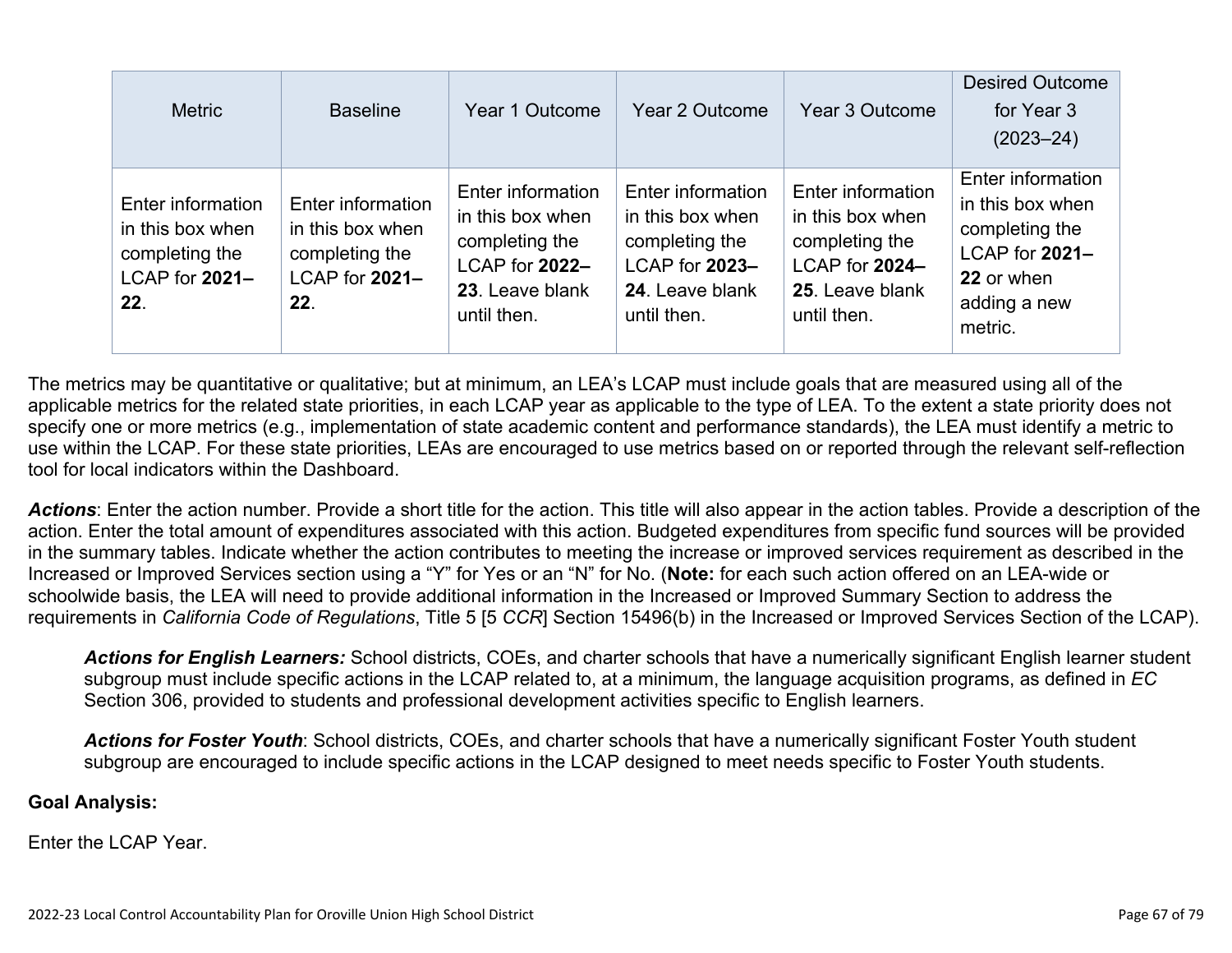Using actual annual measurable outcome data, including data from the Dashboard, analyze whether the planned actions were effective in achieving the goal. Respond to the prompts as instructed.

- Describe the overall implementation of the actions to achieve the articulated goal. Include a discussion of relevant challenges and successes experienced with the implementation process. This must include any instance where the LEA did not implement a planned action or implemented a planned action in a manner that differs substantively from how it was described in the adopted LCAP.
- Explain material differences between Budgeted Expenditures and Estimated Actual Expenditures and between the Planned Percentages of Improved Services and Estimated Actual Percentages of Improved Services, as applicable. Minor variances in expenditures or percentages do not need to be addressed, and a dollar-for-dollar accounting is not required.
- Describe the effectiveness of the specific actions to achieve the articulated goal as measured by the LEA. In some cases, not all actions in a goal will be intended to improve performance on all of the metrics associated with the goal. When responding to this prompt, LEAs may assess the effectiveness of a single action or group of actions within the goal in the context of performance on a single metric or group of specific metrics within the goal that are applicable to the action(s). Grouping actions with metrics will allow for more robust analysis of whether the strategy the LEA is using to impact a specified set of metrics is working and increase transparency for educational partners. LEAs are encouraged to use such an approach when goals include multiple actions and metrics that are not closely associated.
- Describe any changes made to this goal, expected outcomes, metrics, or actions to achieve this goal as a result of this analysis and analysis of the data provided in the Dashboard or other local data, as applicable.

# **Increased or Improved Services for Foster Youth, English Learners, and Low-Income Students**

## **Purpose**

A well-written Increased or Improved Services section provides educational partners with a comprehensive description, within a single dedicated section, of how an LEA plans to increase or improve services for its unduplicated students in grades TK–12 as compared to all students in grades TK–12, as applicable, and how LEA-wide or schoolwide actions identified for this purpose meet regulatory requirements. Descriptions provided should include sufficient detail yet be sufficiently succinct to promote a broader understanding of educational partners to facilitate their ability to provide input. An LEA's description in this section must align with the actions included in the Goals and Actions section as contributing.

## **Requirements and Instructions**

*Projected LCFF Supplemental and/or Concentration Grants*: Specify the amount of LCFF supplemental and concentration grant funds the LEA estimates it will receive in the coming year based on the number and concentration of low income, foster youth, and English learner students.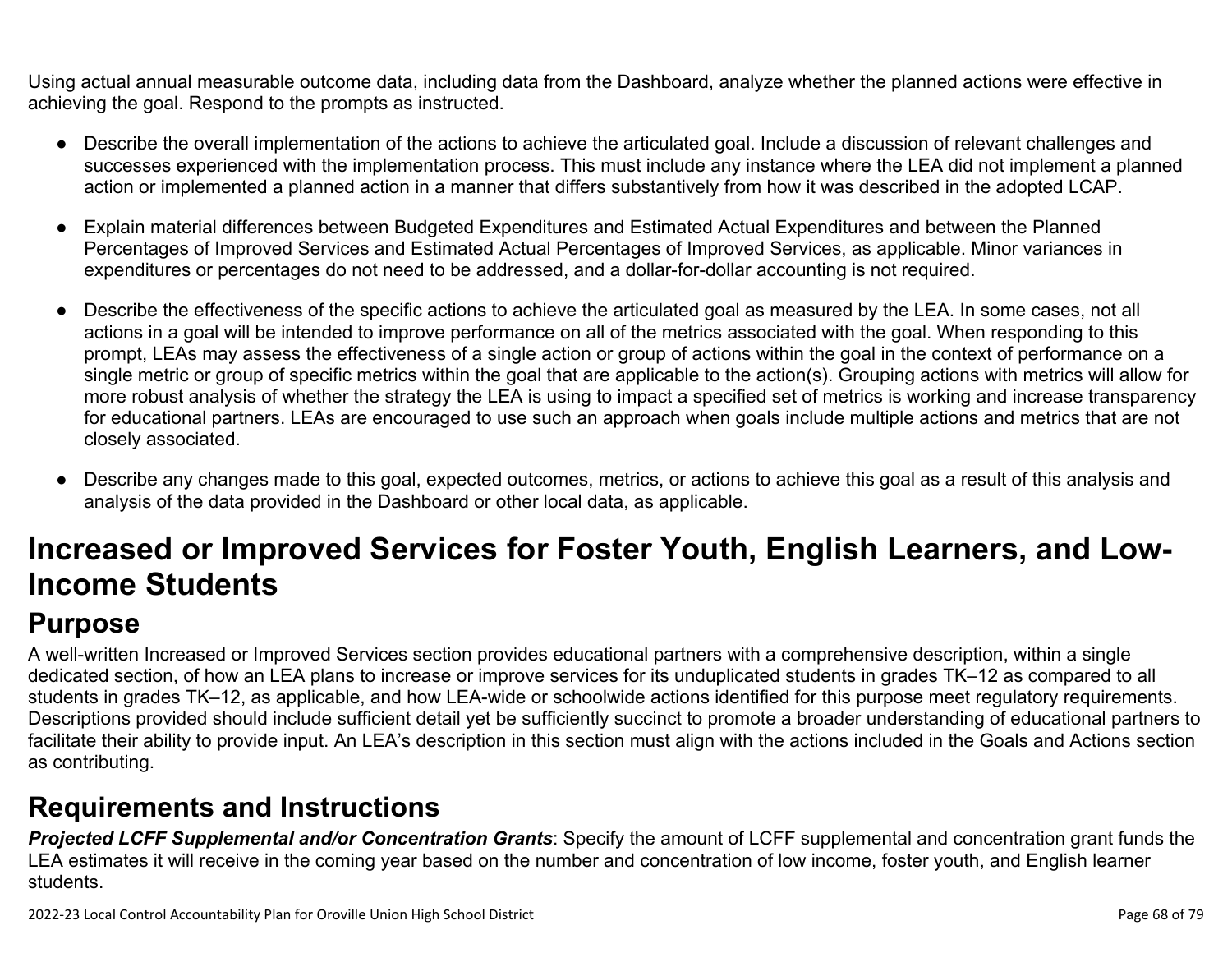**Projected Additional LCFF Concentration Grant (15 percent):** Specify the amount of additional LCFF concentration grant add-on funding, as described in *EC* Section 42238.02, that the LEA estimates it will receive in the coming year.

*Projected Percentage to Increase or Improve Services for the Coming School Year***:** Specify the estimated percentage by which services for unduplicated pupils must be increased or improved as compared to the services provided to all students in the LCAP year as calculated pursuant to 5 *CCR* Section 15496(a)(7).

*LCFF Carryover — Percentage:* Specify the LCFF Carryover — Percentage identified in the LCFF Carryover Table. If a carryover percentage is not identified in the LCFF Carryover Table, specify a percentage of zero (0.00%).

*LCFF Carryover — Dollar:* Specify the LCFF Carryover — Dollar amount identified in the LCFF Carryover Table. If a carryover amount is not identified in the LCFF Carryover Table, specify an amount of zero (\$0).

**Total Percentage to Increase or Improve Services for the Coming School Year:** Add the Projected Percentage to Increase or Improve Services for the Coming School Year and the Proportional LCFF Required Carryover Percentage and specify the percentage. This is the LEAs percentage by which services for unduplicated pupils must be increased or improved as compared to the services provided to all students in the LCAP year, as calculated pursuant to 5 *CCR* Section 15496(a)(7).

#### *Required Descriptions:*

**For each action being provided to an entire school, or across the entire school district or COE, an explanation of (1) how the needs of foster youth, English learners, and low-income students were considered first, and (2) how these actions are effective in meeting the goals for these students.**

For each action included in the Goals and Actions section as contributing to the increased or improved services requirement for unduplicated pupils and provided on an LEA-wide or schoolwide basis, the LEA must include an explanation consistent with 5 *CCR* Section 15496(b). For any such actions continued into the 2021–24 LCAP from the 2017–2020 LCAP, the LEA must determine whether or not the action was effective as expected, and this determination must reflect evidence of outcome data or actual implementation to date.

**Principally Directed and Effective:** An LEA demonstrates how an action is principally directed towards and effective in meeting the LEA's goals for unduplicated students when the LEA explains how:

- It considers the needs, conditions, or circumstances of its unduplicated pupils;
- The action, or aspect(s) of the action (including, for example, its design, content, methods, or location), is based on these considerations; and
- The action is intended to help achieve an expected measurable outcome of the associated goal.

As such, the response provided in this section may rely on a needs assessment of unduplicated students.

2022-23 Local Control Accountability Plan for Oroville Union High School District Page 69 of 79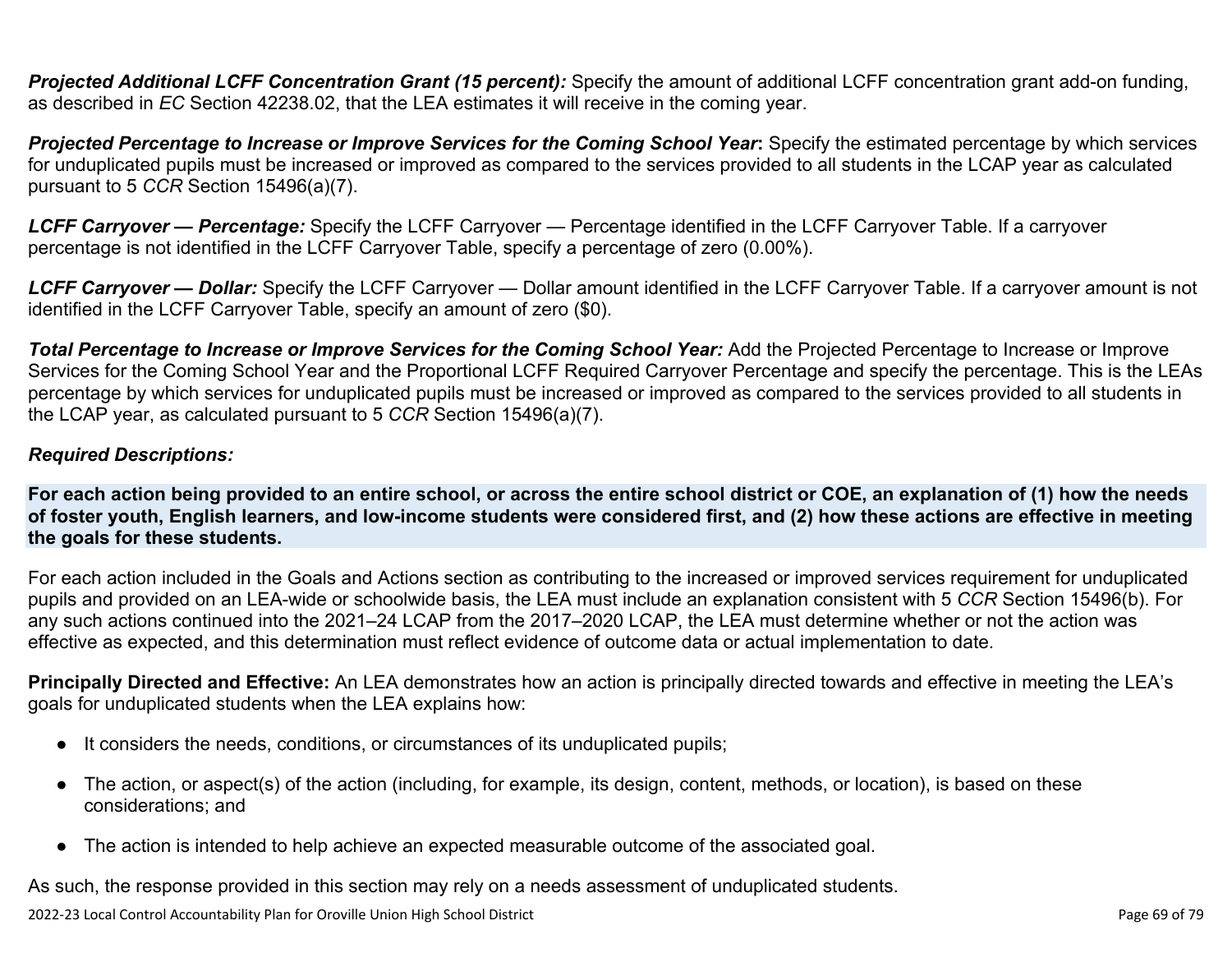Conclusory statements that a service will help achieve an expected outcome for the goal, without an explicit connection or further explanation as to how, are not sufficient. Further, simply stating that an LEA has a high enrollment percentage of a specific student group or groups does not meet the increase or improve services standard because enrolling students is not the same as serving students.

For example, if an LEA determines that low-income students have a significantly lower attendance rate than the attendance rate for all students, it might justify LEA-wide or schoolwide actions to address this area of need in the following way:

After assessing the needs, conditions, and circumstances of our low-income students, we learned that the attendance rate of our lowincome students is 7 percent lower than the attendance rate for all students. (Needs, Conditions, Circumstances [Principally Directed])

In order to address this condition of our low-income students, we will develop and implement a new attendance program that is designed to address some of the major causes of absenteeism, including lack of reliable transportation and food, as well as a school climate that does not emphasize the importance of attendance. Goal N, Actions X, Y, and Z provide additional transportation and nutritional resources as well as a districtwide educational campaign on the benefits of high attendance rates. (Contributing Action[s])

These actions are being provided on an LEA-wide basis and we expect/hope that all students with less than a 100 percent attendance rate will benefit. However, because of the significantly lower attendance rate of low-income students, and because the actions meet needs most associated with the chronic stresses and experiences of a socio-economically disadvantaged status, we expect that the attendance rate for our low-income students will increase significantly more than the average attendance rate of all other students. (Measurable Outcomes [Effective In])

**COEs and Charter Schools**: Describe how actions included as contributing to meeting the increased or improved services requirement on an LEA-wide basis are principally directed to and effective in meeting its goals for unduplicated pupils in the state and any local priorities as described above. In the case of COEs and charter schools, schoolwide and LEA-wide are considered to be synonymous.

### **For School Districts Only:**

#### **Actions Provided on an LEA-Wide Basis:**

*Unduplicated Percentage > 55 percent:* For school districts with an unduplicated pupil percentage of 55 percent or more, describe how these actions are principally directed to and effective in meeting its goals for unduplicated pupils in the state and any local priorities as described above.

*Unduplicated Percentage < 55 percent:* For school districts with an unduplicated pupil percentage of less than 55 percent, describe how these actions are principally directed to and effective in meeting its goals for unduplicated pupils in the state and any local priorities. Also describe how the actions **are the most effective use of the funds** to meet these goals for its unduplicated pupils. Provide the basis for this determination, including any alternatives considered, supporting research, experience, or educational theory.

#### **Actions Provided on a Schoolwide Basis:**

2022-23 Local Control Accountability Plan for Oroville Union High School District Page 70 of 79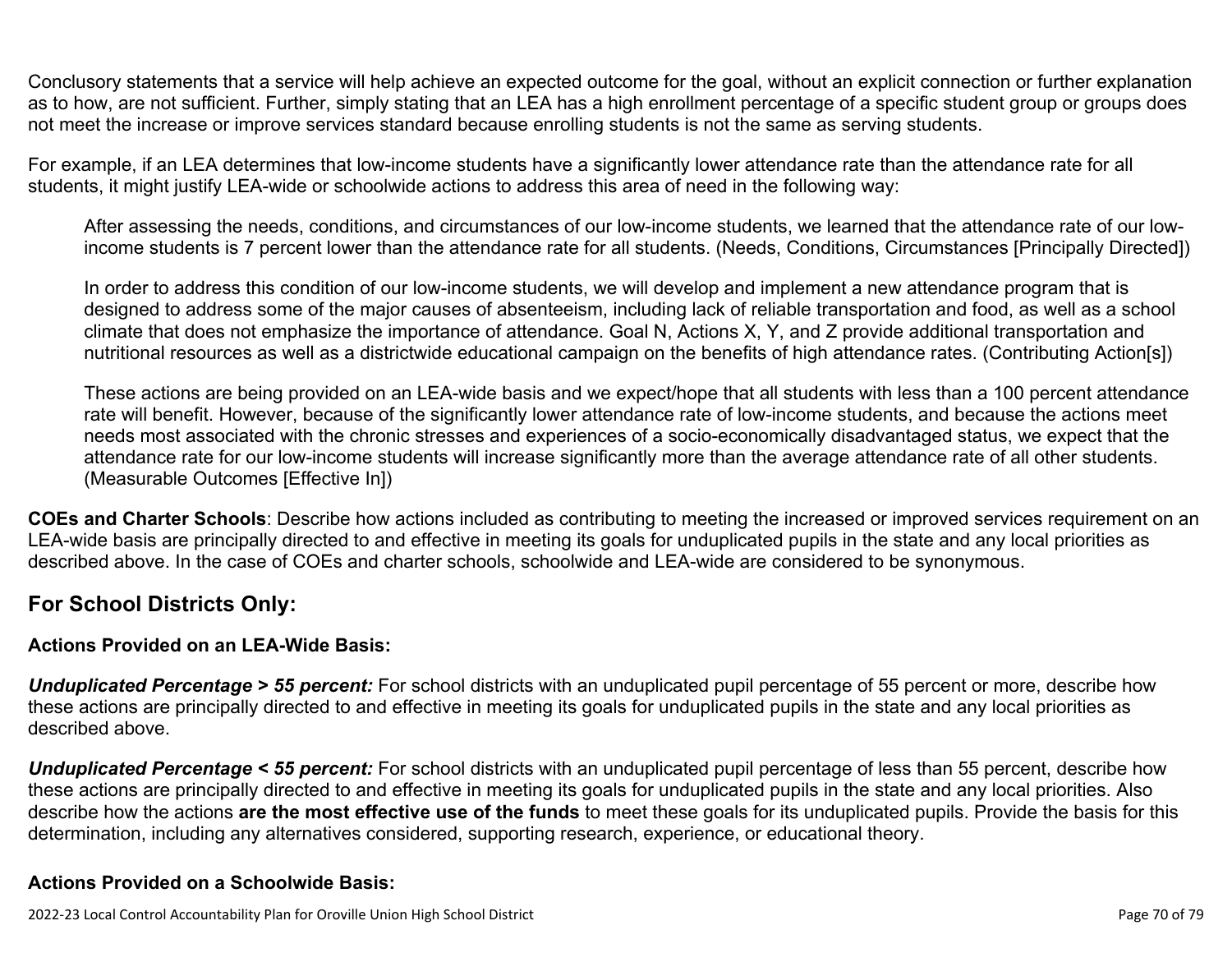School Districts must identify in the description those actions being funded and provided on a schoolwide basis, and include the required description supporting the use of the funds on a schoolwide basis.

**For schools with 40 percent or more enrollment of unduplicated pupils:** Describe how these actions are principally directed to and effective in meeting its goals for its unduplicated pupils in the state and any local priorities.

**For school districts expending funds on a schoolwide basis at a school with less than 40 percent enrollment of unduplicated pupils:** Describe how these actions are principally directed to and how the actions are the most effective use of the funds to meet its goals for foster youth, English learners, and low-income students in the state and any local priorities.

#### **A description of how services for foster youth, English learners, and low-income students are being increased or improved by the percentage required.**

Consistent with the requirements of 5 *CCR* Section 15496, describe how services provided for unduplicated pupils are increased or improved by at least the percentage calculated as compared to the services provided for all students in the LCAP year. To improve services means to grow services in quality and to increase services means to grow services in quantity. Services are increased or improved by those actions in the LCAP that are included in the Goals and Actions section as contributing to the increased or improved services requirement, whether they are provided on an LEA-wide or schoolwide basis or provided on a limited basis to unduplicated students. A limited action is an action that only serves foster youth, English learners, and/or low-income students. This description must address how these action(s) are expected to result in the required proportional increase or improvement in services for unduplicated pupils as compared to the services the LEA provides to all students for the relevant LCAP year.

For any action contributing to meeting the increased or improved services requirement that is associated with a Planned Percentage of Improved Services in the Contributing Summary Table rather than an expenditure of LCFF funds, describe the methodology that was used to determine the contribution of the action towards the proportional percentage. See the instructions for determining the Planned Percentage of Improved Services for information on calculating the Percentage of Improved Services.

#### **A description of the plan for how the additional concentration grant add-on funding identified above will be used to increase the number of staff providing direct services to students at schools that have a high concentration (above 55 percent) of foster youth, English learners, and low-income students, as applicable.**

An LEA that receives the additional concentration grant add-on described in *EC* Section 42238.02 is required to demonstrate how it is using these funds to increase the number of staff who provide direct services to students at schools with an enrollment of unduplicated students that is greater than 55 percent as compared to the number of staff who provide direct services to students at schools with an enrollment of unduplicated students that is equal to or less than 55 percent. The staff who provide direct services to students must be certificated staff and/or classified staff employed by the LEA; classified staff includes custodial staff.

Provide the following descriptions, as applicable to the LEA: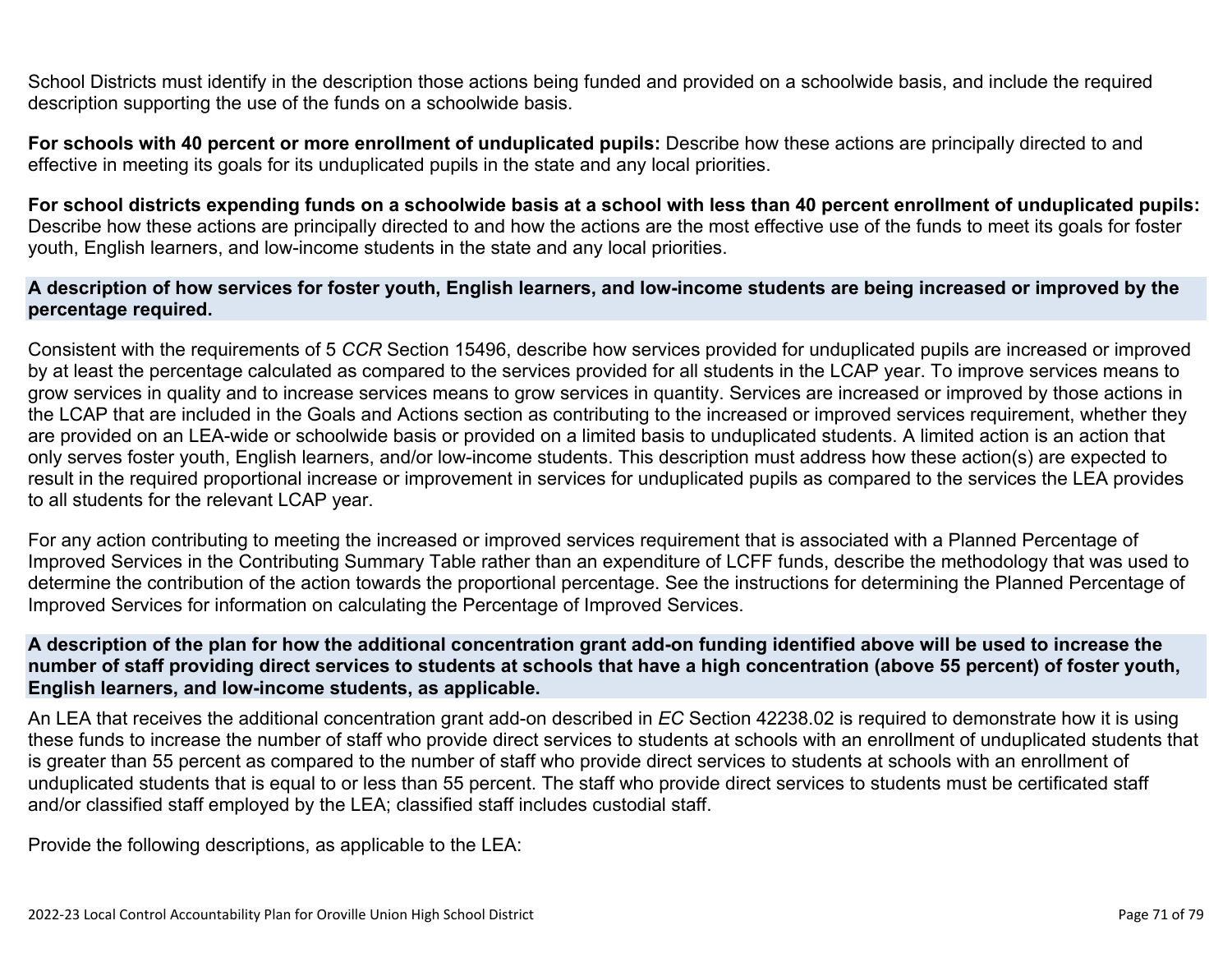An LEA that does not receive a concentration grant or the concentration grant add-on must indicate that a response to this prompt is not applicable.

Identify the goal and action numbers of the actions in the LCAP that the LEA is implementing to meet the requirement to increase the number of staff who provide direct services to students at schools with an enrollment of unduplicated students that is greater than 55 percent.

An LEA that does not have comparison schools from which to describe how it is using the concentration grant add-on funds, such as an LEA that only has schools with an enrollment of unduplicated students that is greater than 55 percent, must describe how it is using the funds to increase the number of credentialed staff, classified staff, or both, including custodial staff, who provide direct services to students at selected schools and the criteria used to determine which schools require additional staffing support.

In the event that an additional concentration grant add-on is not sufficient to increase staff providing direct services to students at a school with an enrollment of unduplicated students that is greater than 55 percent, the LEA must describe how it is using the funds to retain staff providing direct services to students at a school with an enrollment of unduplicated students that is greater than 55 percent.

Complete the table as follows:

- Provide the staff-to-student ratio of classified staff providing direct services to students with a concentration of unduplicated students that is 55 percent or less and the staff-to-student ratio of classified staff providing direct services to students at schools with a concentration of unduplicated students that is greater than 55 percent, as applicable to the LEA. The LEA may group its schools by grade span (Elementary, Middle/Junior High, and High Schools), as applicable to the LEA. The staff-to-student ratio must be based on the number of full time equivalent (FTE) staff and the number of enrolled students as counted on the first Wednesday in October of each year.
- Provide the staff-to-student ratio of certificated staff providing direct services to students at schools with a concentration of unduplicated students that is 55 percent or less and the staff-to-student ratio of certificated staff providing direct services to students at schools with a concentration of unduplicated students that is greater than 55 percent, as applicable to the LEA. The LEA may group its schools by grade span (Elementary, Middle/Junior High, and High Schools), as applicable to the LEA. The staff-to-student ratio must be based on the number of FTE staff and the number of enrolled students as counted on the first Wednesday in October of each year.

## **Action Tables**

Complete the Data Entry Table for each action in the LCAP. The information entered into this table will automatically populate the other Action Tables. Information is only entered into the Data Entry Table, the Annual Update Table, the Contributing Actions Annual Update Table, and the LCFF Carryover Table. With the exception of the Data Entry Table, the word "input" has been added to column headers to aid in identifying the column(s) where information will be entered. Information is not entered on the remaining Action tables.

The following tables are required to be included as part of the LCAP adopted by the local governing board or governing body:

• Table 1: Total Planned Expenditures Table (for the coming LCAP Year)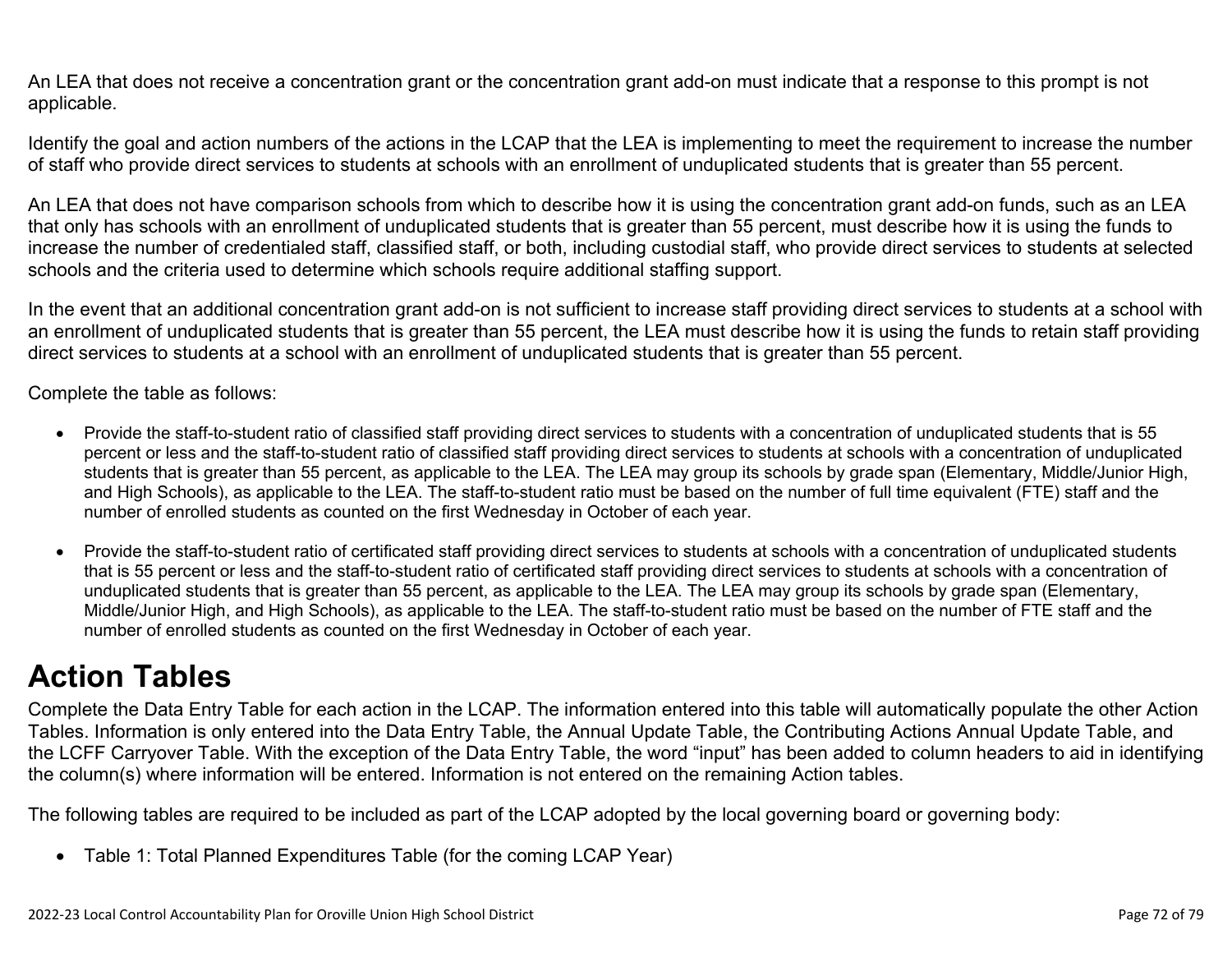- Table 2: Contributing Actions Table (for the coming LCAP Year)
- Table 3: Annual Update Table (for the current LCAP Year)
- Table 4: Contributing Actions Annual Update Table (for the current LCAP Year)
- Table 5: LCFF Carryover Table (for the current LCAP Year)

Note: The coming LCAP Year is the year that is being planned for, while the current LCAP year is the current year of implementation. For example, when developing the 2022–23 LCAP, 2022–23 will be the coming LCAP Year and 2021–22 will be the current LCAP Year.

# **Data Entry Table**

The Data Entry Table may be included in the LCAP as adopted by the local governing board or governing body, but is not required to be included. In the Data Entry Table, input the following information for each action in the LCAP for that applicable LCAP year:

- **LCAP Year**: Identify the applicable LCAP Year.
- **1. Projected LCFF Base Grant**: Provide the total amount of LCFF funding the LEA estimates it will receive for the coming school year, excluding the supplemental and concentration grants and the add-ons for the Targeted Instructional Improvement Grant Program and the Home to School Transportation Program, pursuant to 5 *CCR* Section 15496(a)(8).

See *EC* sections 2574 (for COEs) and 42238.02 (for school districts and charter schools), as applicable, for LCFF apportionment calculations.

- **2. Projected LCFF Supplemental and/or Concentration Grants:** Provide the total amount of LCFF supplemental and concentration grants the LEA estimates it will receive on the basis of the number and concentration of unduplicated students for the coming school year.
- **3. Projected Percentage to Increase or Improve Services for the Coming School Year:** This percentage will not be entered; it is calculated based on the Projected LCFF Base Grant and the Projected LCFF Supplemental and/or Concentration Grants, pursuant to 5 *CCR* Section 15496(a)(8). This is the percentage by which services for unduplicated pupils must be increased or improved as compared to the services provided to all students in the coming LCAP year.
- **LCFF Carryover Percentage:** Specify the LCFF Carryover Percentage identified in the LCFF Carryover Table from the prior LCAP year. If a carryover percentage is not identified in the LCFF Carryover Table, specify a percentage of zero (0.00%).
- **Total Percentage to Increase or Improve Services for the Coming School Year:** This percentage will not be entered; it is calculated based on the Projected Percentage to Increase or Improve Services for the Coming School Year and the LCFF Carryover —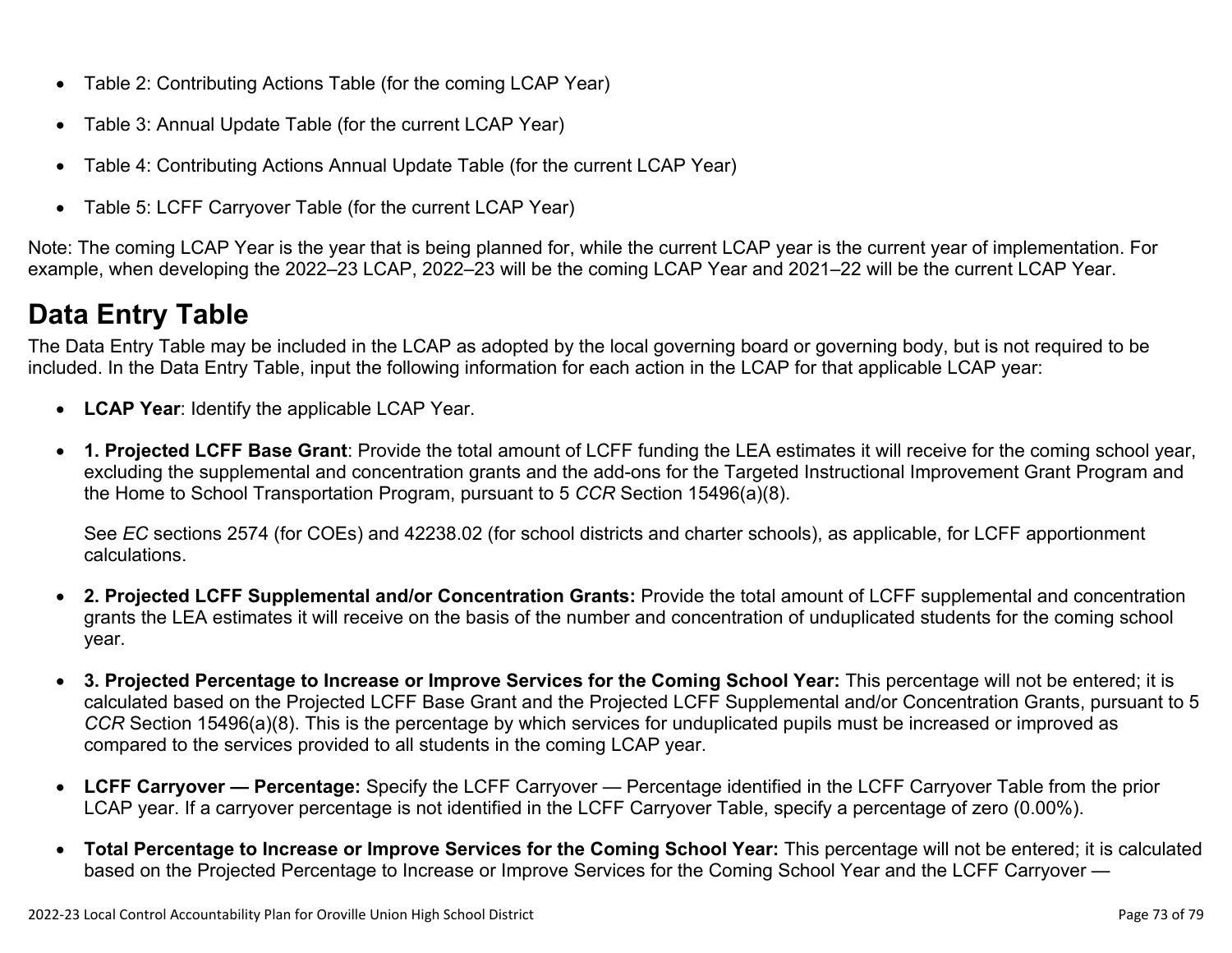Percentage. This is the percentage by which the LEA must increase or improve services for unduplicated pupils as compared to the services provided to all students in the coming LCAP year.

- **Goal #**: Enter the LCAP Goal number for the action.
- **Action #**: Enter the action's number as indicated in the LCAP Goal.
- **Action Title**: Provide a title of the action.
- **Student Group(s)**: Indicate the student group or groups who will be the primary beneficiary of the action by entering "All," or by entering a specific student group or groups.
- **Contributing to Increased or Improved Services?:** Type "Yes" if the action **is** included as contributing to meeting the increased or improved services; OR, type "No" if the action is **not** included as contributing to meeting the increased or improved services.
- If "Yes" is entered into the Contributing column, then complete the following columns:
	- o **Scope**: The scope of an action may be LEA-wide (i.e., districtwide, countywide, or charterwide), schoolwide, or limited. An action that is LEA-wide in scope upgrades the entire educational program of the LEA. An action that is schoolwide in scope upgrades the entire educational program of a single school. An action that is limited in its scope is an action that serves only one or more unduplicated student groups.
	- o **Unduplicated Student Group(s)**: Regardless of scope, contributing actions serve one or more unduplicated student groups. Indicate one or more unduplicated student groups for whom services are being increased or improved as compared to what all students receive.
	- o **Location**: Identify the location where the action will be provided. If the action is provided to all schools within the LEA, the LEA must indicate "All Schools." If the action is provided to specific schools within the LEA or specific grade spans only, the LEA must enter "Specific Schools" or "Specific Grade Spans." Identify the individual school or a subset of schools or grade spans (e.g., all high schools or grades transitional kindergarten through grade five), as appropriate.
- **Time Span**: Enter "ongoing" if the action will be implemented for an indeterminate period of time. Otherwise, indicate the span of time for which the action will be implemented. For example, an LEA might enter "1 Year," or "2 Years," or "6 Months."
- **Total Personnel**: Enter the total amount of personnel expenditures utilized to implement this action.
- **Total Non-Personnel**: This amount will be automatically calculated based on information provided in the Total Personnel column and the Total Funds column.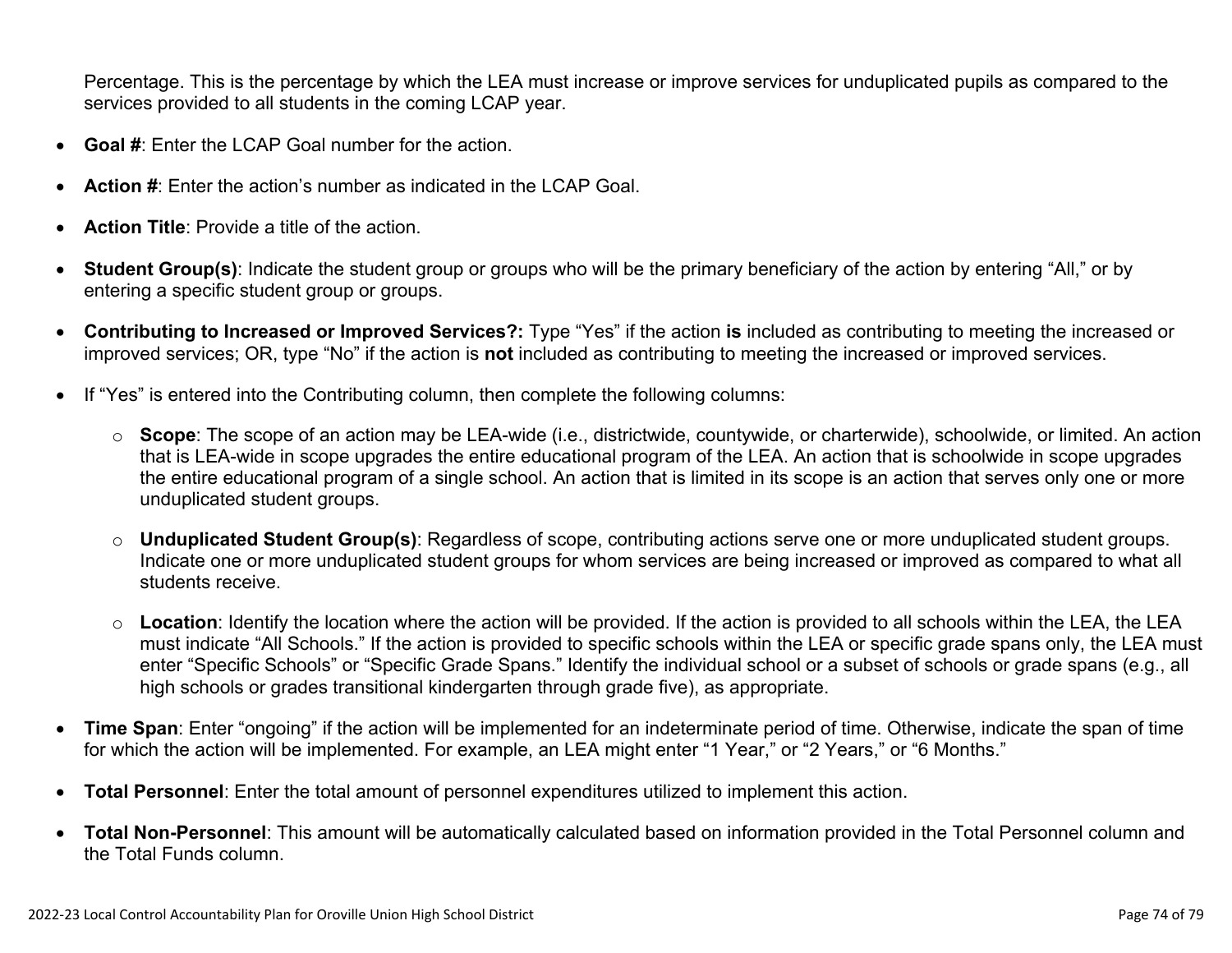- **LCFF Funds**: Enter the total amount of LCFF funds utilized to implement this action, if any. LCFF funds include all funds that make up an LEA's total LCFF target (i.e., base grant, grade span adjustment, supplemental grant, concentration grant, Targeted Instructional Improvement Block Grant, and Home-To-School Transportation).
	- o **Note:** For an action to contribute towards meeting the increased or improved services requirement it must include some measure of LCFF funding. The action may also include funding from other sources, however the extent to which an action contributes to meeting the increased or improved services requirement is based on the LCFF funding being used to implement the action.
- **Other State Funds**: Enter the total amount of Other State Funds utilized to implement this action, if any.
- **Local Funds**: Enter the total amount of Local Funds utilized to implement this action, if any.
- **Federal Funds**: Enter the total amount of Federal Funds utilized to implement this action, if any.
- **Total Funds**: This amount is automatically calculated based on amounts entered in the previous four columns.
- **Planned Percentage of Improved Services**: For any action identified as contributing, being provided on a Limited basis to unduplicated students, and that does not have funding associated with the action, enter the planned quality improvement anticipated for the action as a percentage rounded to the nearest hundredth (0.00%). A limited action is an action that only serves foster youth, English learners, and/or low-income students.
	- o As noted in the instructions for the Increased or Improved Services section, when identifying a Planned Percentage of Improved Services, the LEA must describe the methodology that it used to determine the contribution of the action towards the proportional percentage. The percentage of improved services for an action corresponds to the amount of LCFF funding that the LEA estimates it would expend to implement the action if it were funded.

For example, an LEA determines that there is a need to analyze data to ensure that instructional aides and expanded learning providers know what targeted supports to provide to students who are foster youth. The LEA could implement this action by hiring additional staff to collect and analyze data and to coordinate supports for students, which the LEA estimates would cost \$165,000. Instead, the LEA chooses to utilize a portion of existing staff time to analyze data relating to students who are foster youth. This analysis will then be shared with site principals who will use the data to coordinate services provided by instructional assistants and expanded learning providers to target support to students. In this example, the LEA would divide the estimated cost of \$165,000 by the amount of LCFF Funding identified in the Data Entry Table and then convert the quotient to a percentage. This percentage is the Planned Percentage of Improved Service for the action.

### **Contributing Actions Table**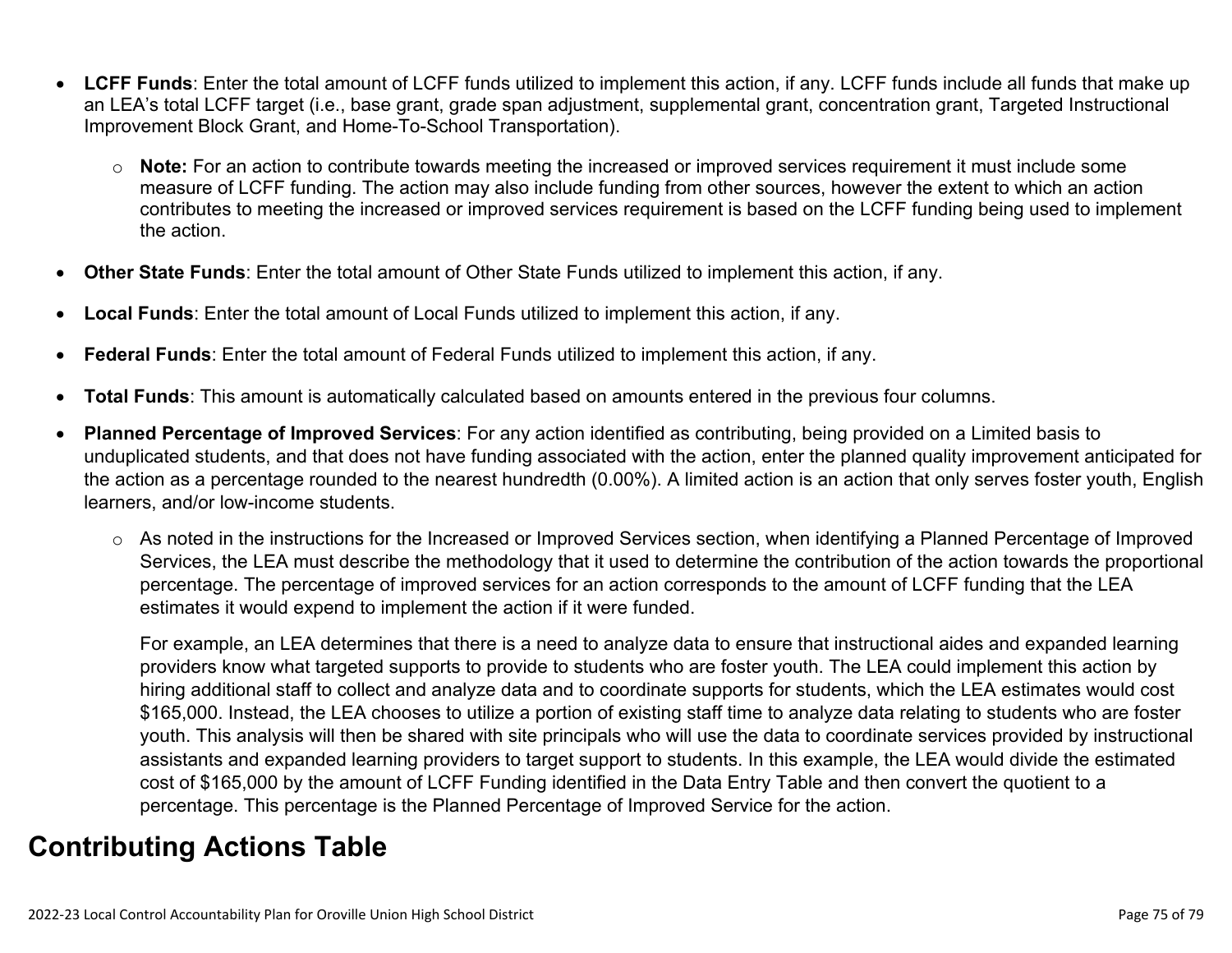As noted above, information will not be entered in the Contributing Actions Table; however, the 'Contributing to Increased or Improved Services?' column will need to be checked to ensure that only actions with a "Yes" are displaying. If actions with a "No" are displayed or if actions that are contributing are not displaying in the column, use the drop-down menu in the column header to filter only the "Yes" responses.

# **Annual Update Table**

In the Annual Update Table, provide the following information for each action in the LCAP for the relevant LCAP year:

• **Estimated Actual Expenditures**: Enter the total estimated actual expenditures to implement this action, if any.

# **Contributing Actions Annual Update Table**

In the Contributing Actions Annual Update Table, check the 'Contributing to Increased or Improved Services?' column to ensure that only actions with a "Yes" are displaying. If actions with a "No" are displayed or if actions that are contributing are not displaying in the column, use the drop-down menu in the column header to filter only the "Yes" responses. Provide the following information for each contributing action in the LCAP for the relevant LCAP year:

- **6. Estimated Actual LCFF Supplemental and/or Concentration Grants:** Provide the total amount of LCFF supplemental and concentration grants the LEA estimates it will actually receive based on of the number and concentration of unduplicated students in the current school year.
- **Estimated Actual Expenditures for Contributing Actions**: Enter the total estimated actual expenditure of LCFF funds used to implement this action, if any.
- **Estimated Actual Percentage of Improved Services:** For any action identified as contributing, being provided on a Limited basis only to unduplicated students, and that does not have funding associated with the action, enter the total estimated actual quality improvement anticipated for the action as a percentage rounded to the nearest hundredth (0.00%).
	- o Building on the example provided above for calculating the Planned Percentage of Improved Services, the LEA in the example implements the action. As part of the annual update process, the LEA reviews implementation and student outcome data and determines that the action was implemented with fidelity and that outcomes for foster youth students improved. The LEA reviews the original estimated cost for the action and determines that had it hired additional staff to collect and analyze data and to coordinate supports for students that estimated actual cost would have been \$169,500 due to a cost of living adjustment. The LEA would divide the estimated actual cost of \$169,500 by the amount of LCFF Funding identified in the Data Entry Table and then convert the quotient to a percentage. This percentage is the Estimated Actual Percentage of Improved Services for the action.

## **LCFF Carryover Table**

• **9. Estimated Actual LCFF Base Grant**: Provide the total amount of LCFF funding the LEA estimates it will receive for the current school year, excluding the supplemental and concentration grants and the add-ons for the Targeted Instructional Improvement Grant Program and the Home to School Transportation Program, pursuant to 5 *CCR* Section 15496(a)(8).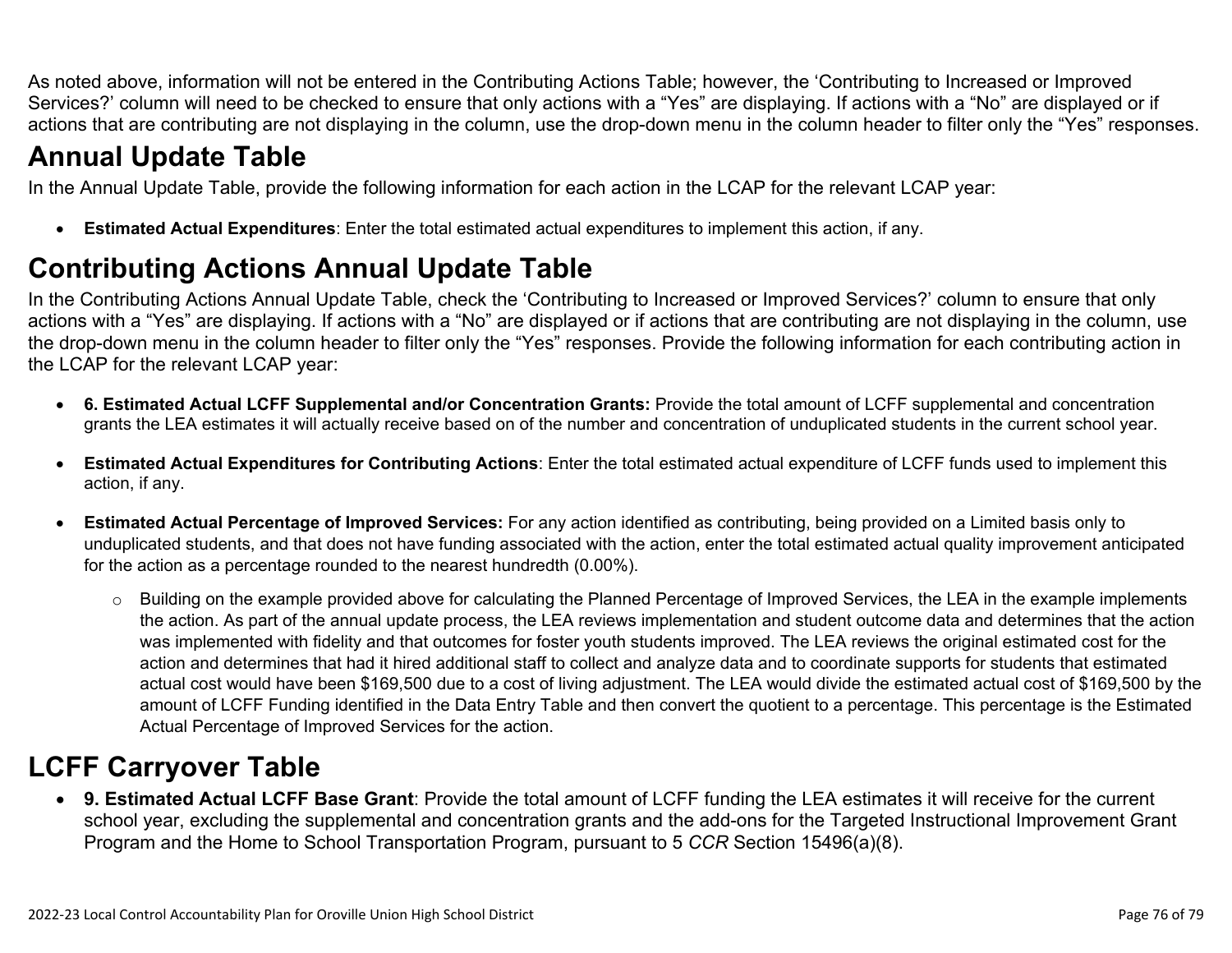• **10. Total Percentage to Increase or Improve Services for the Current School Year:** This percentage will not be entered. The percentage is calculated based on the amounts of the Estimated Actual LCFF Base Grant (9) and the Estimated Actual LCFF Supplemental and/or Concentration Grants (6), pursuant to 5 *CCR* Section 15496(a)(8), plus the LCFF Carryover – Percentage from the prior year. This is the percentage by which services for unduplicated pupils must be increased or improved as compared to the services provided to all students in the current LCAP year.

### **Calculations in the Action Tables**

To reduce the duplication of effort of LEAs, the Action Tables include functionality such as pre-population of fields and cells based on the information provided in the Data Entry Table, the Annual Update Summary Table, and the Contributing Actions Table. For transparency, the functionality and calculations used are provided below.

#### **Contributing Actions Table**

- 4. Total Planned Contributing Expenditures (LCFF Funds)
	- $\circ$  This amount is the total of the Planned Expenditures for Contributing Actions (LCFF Funds) column
- 5. Total Planned Percentage of Improved Services
	- $\circ$  This percentage is the total of the Planned Percentage of Improved Services column
- Planned Percentage to Increase or Improve Services for the coming school year (4 divided by 1, plus 5)
	- o This percentage is calculated by dividing the Total Planned Contributing Expenditures (4) by the Projected LCFF Base Grant (1), converting the quotient to a percentage, and adding it to the Total Planned Percentage of Improved Services (5).

### **Contributing Actions Annual Update Table**

Pursuant to *EC* Section 42238.07(c)(2), if the Total Planned Contributing Expenditures (4) is less than the Estimated Actual LCFF Supplemental and Concentration Grants (6), the LEA is required to calculate the difference between the Total Planned Percentage of Improved Services (5) and the Total Estimated Actual Percentage of Improved Services (7). If the Total Planned Contributing Expenditures (4) is equal to or greater than the Estimated Actual LCFF Supplemental and Concentration Grants (6), the Difference Between Planned and Estimated Actual Percentage of Improved Services will display "Not Required."

- 6. Estimated Actual LCFF Supplemental and Concentration Grants
	- $\circ$  This is the total amount of LCFF supplemental and concentration grants the LEA estimates it will actually receive based on of the number and concentration of unduplicated students in the current school year.
- 4. Total Planned Contributing Expenditures (LCFF Funds)
	- $\circ$  This amount is the total of the Last Year's Planned Expenditures for Contributing Actions (LCFF Funds)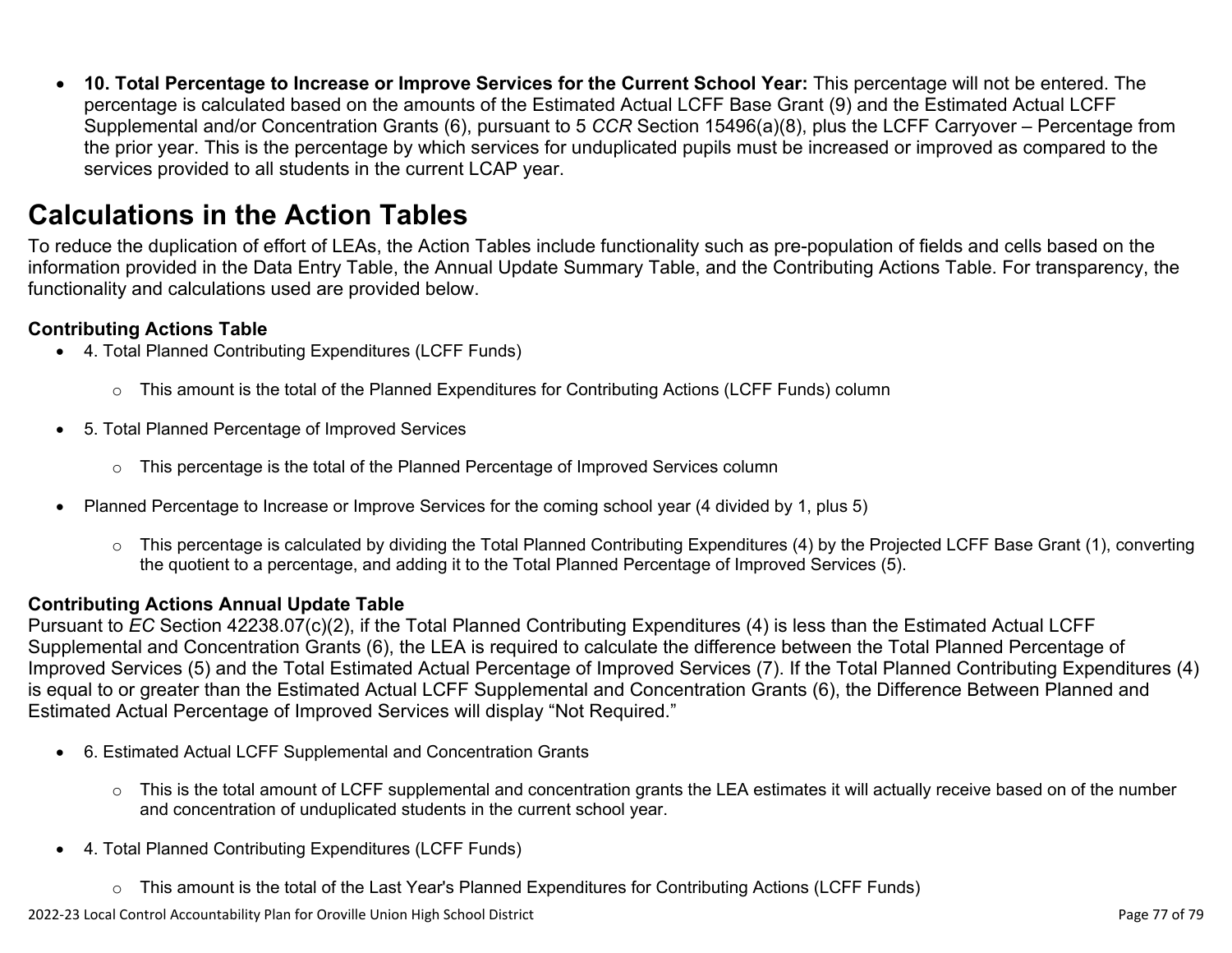- 7. Total Estimated Actual Expenditures for Contributing Actions
	- o This amount is the total of the Estimated Actual Expenditures for Contributing Actions (LCFF Funds)
- Difference Between Planned and Estimated Actual Expenditures for Contributing Actions (Subtract 7 from 4)
	- $\circ$  This amount is the Total Estimated Actual Expenditures for Contributing Actions (7) subtracted from the Total Planned Contributing Expenditures (4)
- 5. Total Planned Percentage of Improved Services (%)
	- o This amount is the total of the Planned Percentage of Improved Services column
- 8. Total Estimated Actual Percentage of Improved Services (%)
	- o This amount is the total of the Estimated Actual Percentage of Improved Services column
- Difference Between Planned and Estimated Actual Percentage of Improved Services (Subtract 5 from 8)
	- o This amount is the Total Planned Percentage of Improved Services (5) subtracted from the Total Estimated Actual Percentage of Improved Services (8)

### **LCFF Carryover Table**

- 10. Total Percentage to Increase or Improve Services for the Current School Year (6 divided by 9 + Carryover %)
	- $\circ$  This percentage is the Estimated Actual LCFF Supplemental and/or Concentration Grants (6) divided by the Estimated Actual LCFF Base Grant (9) plus the LCFF Carryover – Percentage from the prior year.
- 11. Estimated Actual Percentage of Increased or Improved Services (7 divided by 9, plus 8)
	- o This percentage is the Total Estimated Actual Expenditures for Contributing Actions (7) divided by the LCFF Funding (9), then converting the quotient to a percentage and adding the Total Estimated Actual Percentage of Improved Services (8).
- 12. LCFF Carryover Dollar Amount LCFF Carryover (Subtract 11 from 10 and multiply by 9)
	- $\circ$  If the Estimated Actual Percentage of Increased or Improved Services (11) is less than the Estimated Actual Percentage to Increase or Improve Services (10), the LEA is required to carry over LCFF funds.

The amount of LCFF funds is calculated by subtracting the Estimated Actual Percentage to Increase or Improve Services (11) from the Estimated Actual Percentage of Increased or Improved Services (10) and then multiplying by the Estimated Actual LCFF Base Grant (9). This amount is the amount of LCFF funds that is required to be carried over to the coming year.